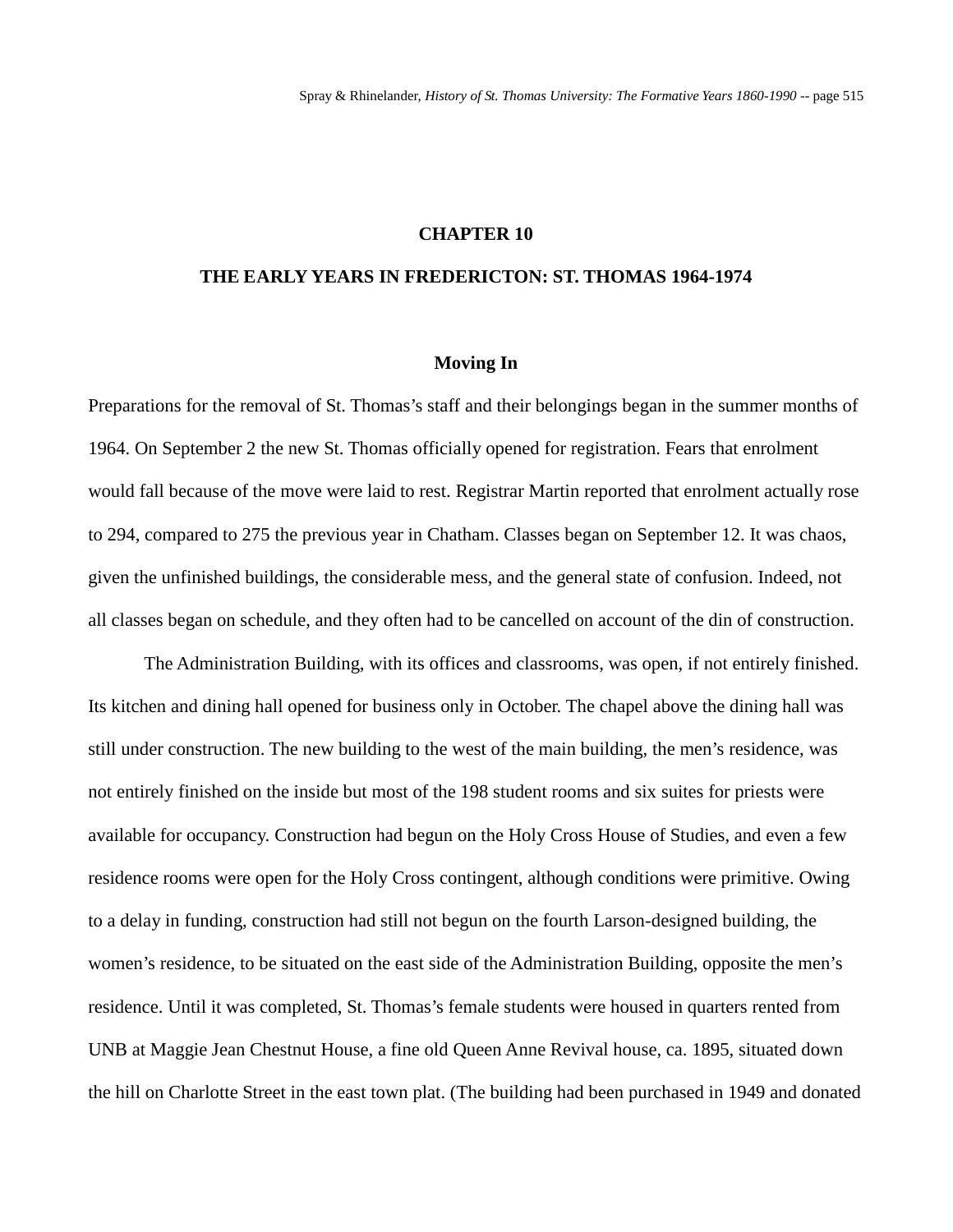## to UNB by Lord Beaverbrook to serve as UNB's women's residence.)

For Fr. George Martin, registrar, it was challenging but exciting. In an interview he recalled:

Nothing was complete. They were still pouring concrete. We moved on the second [of September]. Nothing was ready. Nothing. And for the first month or two we ate our meals down at the Lady Beaverbrook Residence, or one of the dining rooms down there. But it was lucky that it was that way, too, because there was a spirit of roughing it….You didn't have time to be homesick or to be put off because everyone was roughing it. You were like a pioneer. You were doing something that nobody else had done, and you were enjoying it too. If everything were right, people would have been complaining, but here everyone had to chip in and do things in the rough, as it were, and so they were distracted. They had no time to think, "Oh! Isn't it awful that we're not in Chatham anymore." This was an adventure. I remember the contractor coming to me the day before classes were to begin, let's say Monday the twelfth, we might have been there [only] two weeks, and saying, "How many classrooms do you need tomorrow morning?" And I said, "Four, yeah, two big ones and two small ones." There was no heat and there were no light fixtures. They just dropped down big things from the ceilings. And there was no women's residence. The girls lived in the Maggie Jean Residence that UNB had downtown. They walked up the hill. They were there for a year [or two]. So it was kind of an adventure.

## **Continuing Leadership Problems**

Not everyone saw it as an adventure. Besides having to cope with the mess in their new surroundings, many of the faculty were still deeply unhappy with Duffie's leadership. Fr. Winfield Poole, ever since his return in 1962 to Chatham from studies in the U.S., was one of the most active opponents of Duffie's regime and, by extension, Bishop Leverman's administration. He was involved in writing a number of the criticisms of the president and his style of governance. He helped compose the various petitions and letters to the apostolic delegate Baggio as well as to the authorities in Rome, first protesting the removal of St. Thomas to Fredericton and second proposing a separate diocese for the Miramichi. On August 18, 1964, Poole wrote the bishop to say he had heard from a faculty member at St. Dunstan's University in Charlottetown, PEI, that "Msgr. Duffie recently told Fr. Roach (also of their faculty) that you are willing to 'lend' me to any Catholic College where I might wish to teach." He discussed this with friends at St. Dunstan's and "we concluded that it was a desirable thing, both for them and me." He therefore was requesting from the bishop a leave of absence.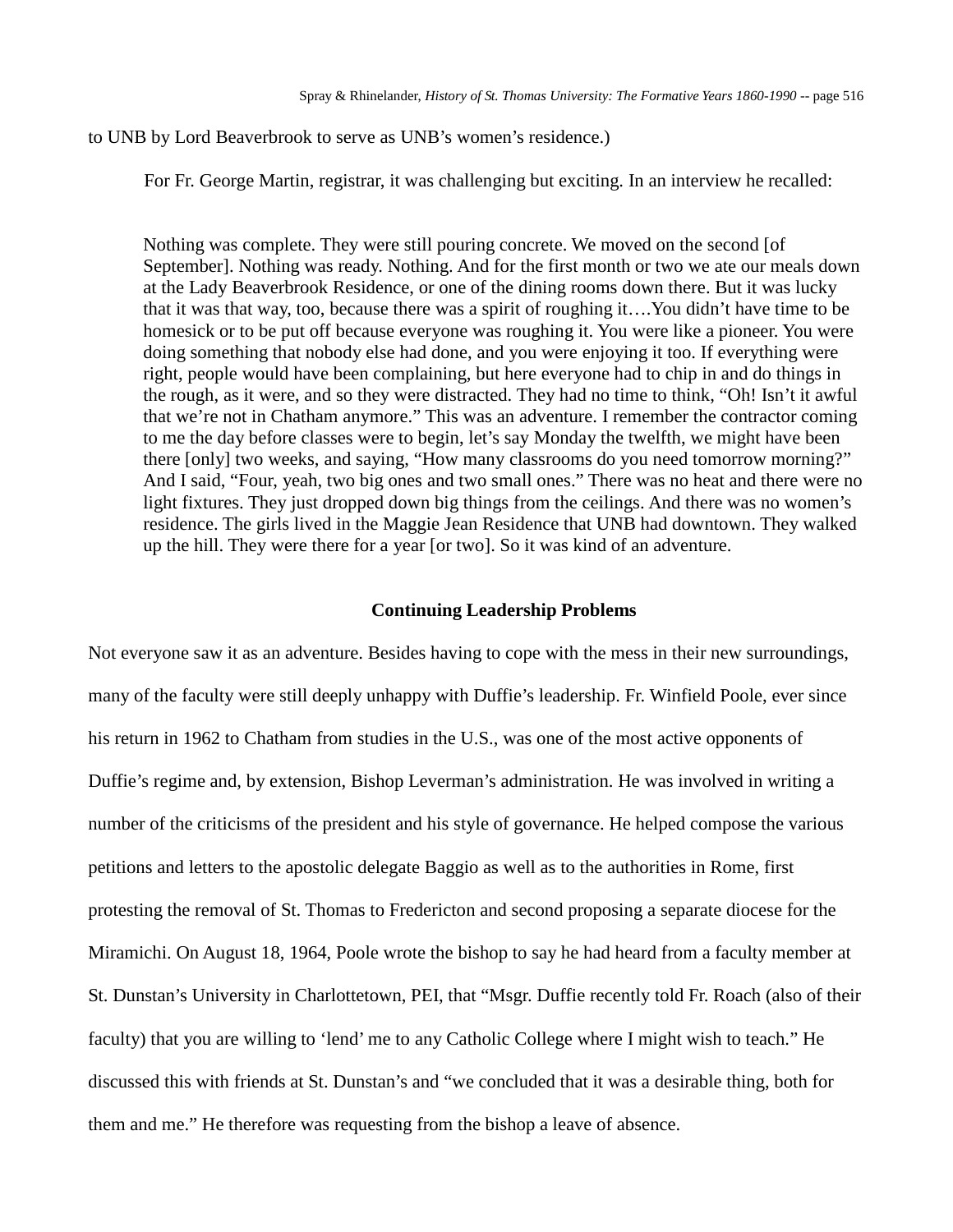Bishop Leverman replied on August 28, denying the request. We can only wonder why he did so. It was no secret that Duffie had long wanted to have this bothersome and stubborn person, his personal gadfly—regardless of his acknowledged theological expertise and irreproachable moral comportment—removed from St. Thomas. But only the bishop could assign or reassign priests. Given his reservations about Duffie's leadership, did Leverman somehow wish to force Duffie to learn how to deal with difficult people? Or did he wish to punish Poole for his past disrespect for the bishop and the president by forcing him to stay in an institution where he appeared to be so discontented? Or did Duffie himself have a change of mind, thinking Poole might settle down and cause less trouble in Fredericton? Whatever the reason, the bishop wrote Poole that although

this may have been something discussed away back, you are needed now. The whole picture has changed since then. In loyalty to St. Thomas University, and in your spirit of zeal to assist the new St. Thomas in its difficult period of change, I am sure you will do your part in helping to get it on its feet.

The rector of St. Dunstan's, Fr. George MacDonald, wrote Leverman on August 31 in an unsuccessful attempt to get Leverman to change his mind. Leverman wrote back: "I cannot release Fr. Poole. There are a number of reasons for this. We are short of priests and teachers, and since we are going through the trying time of transition you can understand my position." Of course, one of the reasons for the shortage of priests and teachers was that he had moved some of St. Thomas's teaching priests to parishes, while others had resigned because they did not want to continue teaching under Duffie or because they did not want to leave the Miramichi. On September 5 Leverman wrote Poole, who was now in Fredericton to take up residence in one of the priests' suites in the men's residence: "I am sure your repugnance and difficulties will not seem so vivid once you begin your work, in whatever capacity you may be assigned." Whatever Poole thought of the bishop's advice, he would continue to teach mathematics at St. Thomas for many years. He even served several years as its academic vicepresident, but only after Duffie had resigned.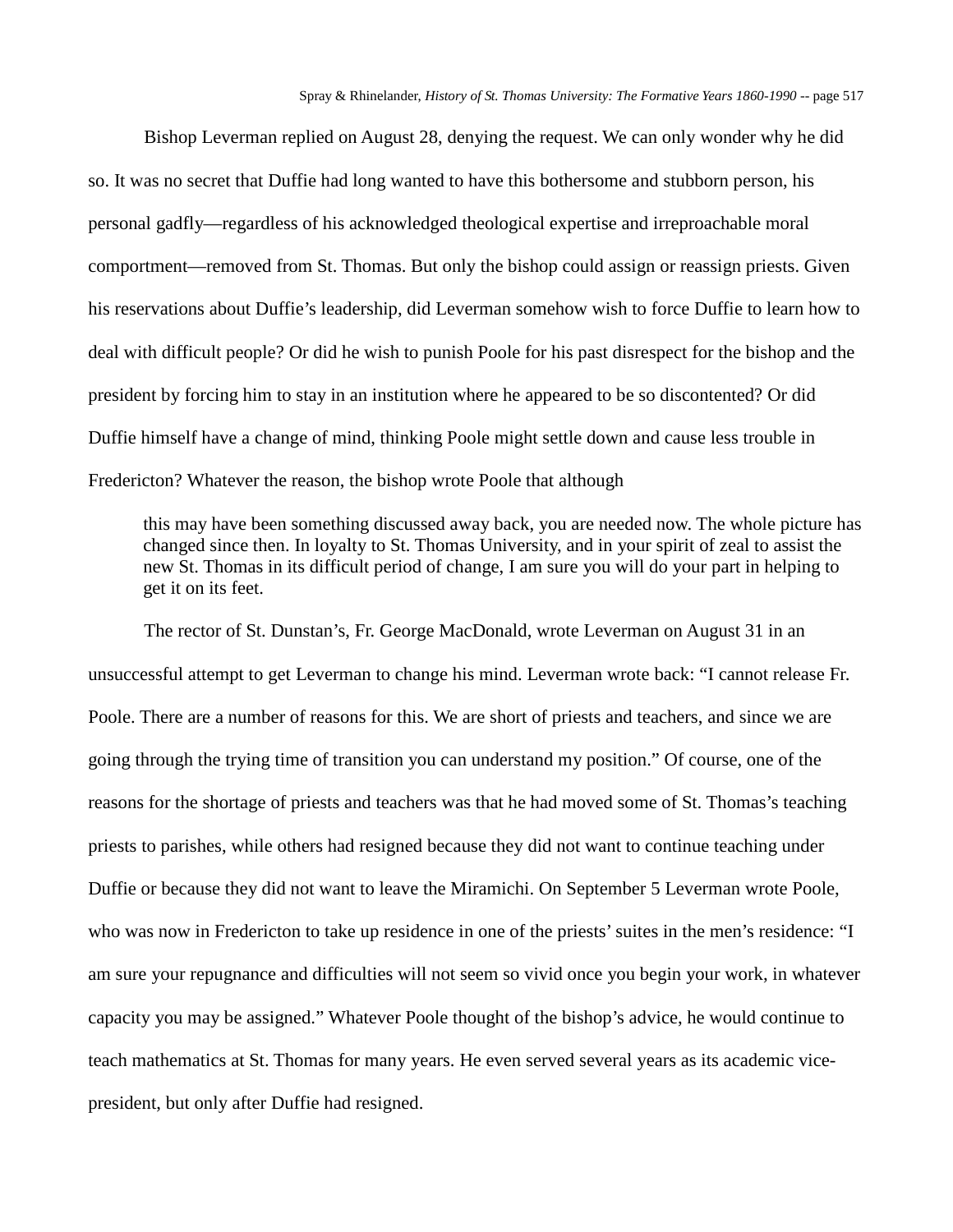Poole was not Duffie's only dissatisfied faculty member. On September 8 the president received a letter of resignation from Vance Toner, who had remained in Chatham and who now felt "compelled to resign my position as Professor of Education and Director of Athletics." He was sure that Duffie was well aware that he did not "concur" with his "tactics of administration." Toner said he was "one of a large majority of the faculty which felt the same way about your administration." He was hoping that "the President and his superiors" would come to "some conclusions concerning some change for the welfare of the University." But since it now appeared that Duffie was starting a new term, he must have had "an endorsement" by his superiors of his "policies of operation." Toner was not resigning because of the move,

but for the same reason so many others who could, have avoided going to Fredericton under your administration. I hope you do not construe this as a personal criticism but rather as it is intended, a criticism of your administration and my reason for disassociating myself from St. Thomas.

Toner sent copies of his letter to the bishop and to Henry Ryan, the board's secretary.

# **Settling In**

At least UNB President Colin Mackay was pleased about the way St. Thomas was settling in on the

campus. On October 2 he wrote his friend John Deutsch:

St. Thomas is here, and while their new buildings are far from finished, nevertheless the students are in and all seems to be going reasonably well. For the moment, the boys are dining with us in McConnell Hall. Incidentally, I have found their president to be a fairly slap-happy administrator and materials of detail bother him not at all.

Tonight, after walking around the campus and looking about Teachers' College and St. Thomas I could not help but think back over all the fuss and fury of the past months and years, when people kept saying we would never succeed in moving the two institutions to the campus and that it would never take place. Now they are here and everyone (both on campus and off) seems to take it very much as a matter of course.

Duffie may have appeared to be "slap-happy," but for a month he was too busy with details to

write to the bishop, who was attending another meeting of the council in Rome. On October 3 he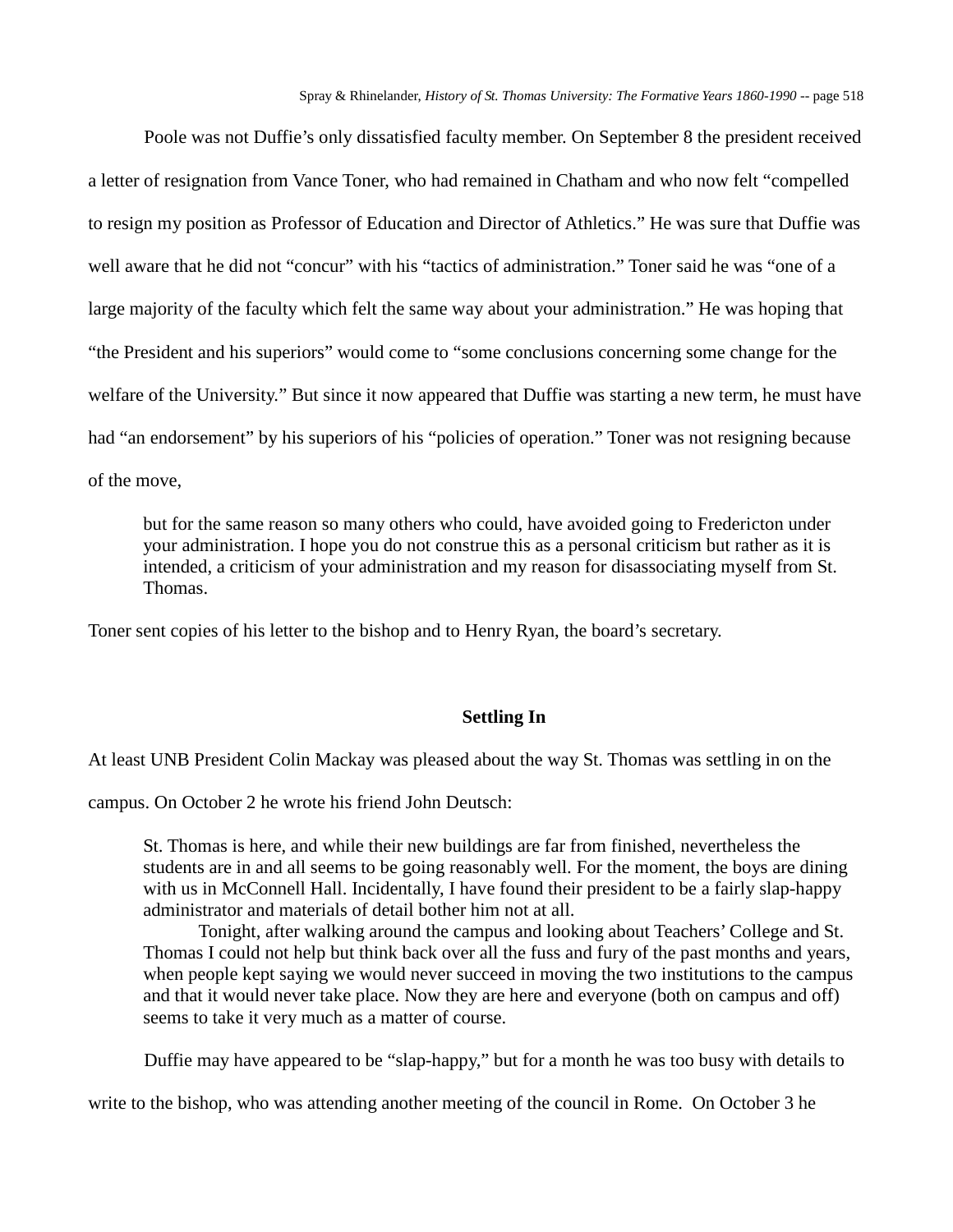finally wrote to say they had moved in "over wire and lime and everything piled everywhere." They got the place operating and everything was now fine. The men's residence was fully in use with only one vacant bed. Most classrooms were usable. The cafeteria was not ready, but he expected it to be open within the week. Most pleasing of all, enrolment had increased, from 275 the year before in Chatham to 294, with a large contingent (sixty-one students) from the Miramichi.

Concerning the subsequent opening of the cafeteria, the student newspaper, *The Aquinian,* had this to say:

At noon, Tuesday, October the 13th, the last walk down the hill to McConnell Hall was suffered. Our own cafeteria was pushed through to its own moments of culinary success—and the first abortion of the year, the five o'clock supper, was served. Surprising enough, considering the conditions and the hurried process of completion (completed!—without ceiling and proper servatory means), this "meal" appeared as a form of success to some of the students—resulting, probably, from the fact that that most students could stand anything rather than the forced march down the hill, past the perfumed sewer system and through the clear, dustless atmosphere. CHOKE!! But still an exuberant round of applause should be extended to the staff for their overcoming of difficulties, to extend to us a meal.

Duffie maintained his optimistic outlook. In mid-October he informed Leverman that he had spent Thanksgiving weekend in Bathurst and paid a visit to Chatham for the opening of the convent of the Hôtel Dieu Sisters, where he talked to a number of the priests. "Everything," he wrote cheerfully, "is going well. The whole spirit was excellent." St. Thomas was still offering a night course in Chatham, so the registrar, Martin, went up a few days later to supervise. Duffie told the bishop he met some people in Chatham who offered their assistance "in any way they could be of help in Fredericton." He heard that "no more than five percent" of the Catholics in the area were in favour of having a new diocese, and in fact that "only Fr. McFadden, Fr. McKendy, Fr. Broderick and perhaps Fr. Reinsborough were left in their desire for a new diocese. Whether this is true or simply what people think I wanted to hear is hard to determine."

Duffie's brother, he reported, had visited the Kingstons, a family of long-time St. Thomas supporters from the village of Sevogle, and heard that "there has been a great change in opinion since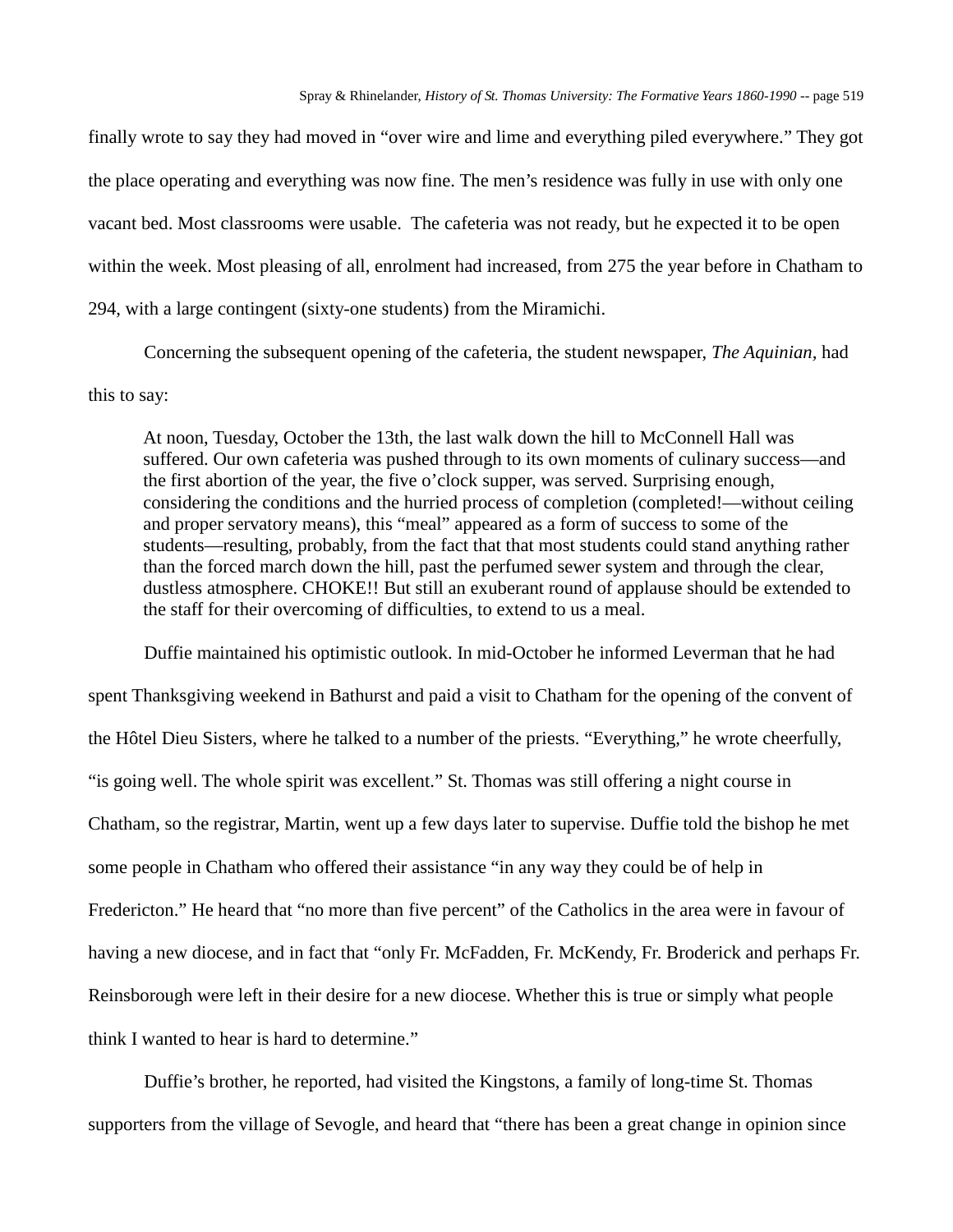September in the thinking of some of the people since the good reports have begun coming back from Fredericton."

As for Fredericton, Duffie enthused that "everything is going splendidly." Everyone was pleased with the buildings. The Holy Cross Fathers just got approval from the Canadian Mortgage and Housing Corporation for \$280,000 to complete their building. All St. Thomas students were made members of the UNB-STU Creative Arts Society, which offered concerts free for students throughout the year. Technicians were connecting residence rooms to the campus radio station. A couple of students joined the UNB Glee Club. Intramural athletics were going well under the new director, Eugene Gaudet, whom Duffie appointed to replace Vance Toner. St. Thomas students were using the UNB library; ninety-four were enrolled in courses at UNB. The dining room was finally open, even though some finishing work still remained.

Later in the month Duffie wrote to tell the bishop that he made another trip to the North Shore and the Miramichi and again talked to a number of priests, who seemed pleased with what they heard from Fredericton. "It was the first time in two and a half years," he wrote, "that Fr. Coughlan and Fr. Warner have had no suggestions on how to reform the University."

## **The Big Time**

Duffie also reported on his recent attendance in Halifax at a meeting of the Maritime presidents with the Bladen Commission. It was quite a learning experience. The commission, it seemed, would have control of university financing for the next decade, 1965–75. He listed the important members of the commission and who did most of the talking. Two long sessions

were helpful, disappointing at times, and rather sharp at times....It is quite evident that the day you get back we have to get three or four strong finance men of public stature on our Board of Governors. At the meetings in Halifax, which was a joint one of the Maritime Presidents and not all the Universities separately, they gave us all a rough time but gave us until April to present a joint brief.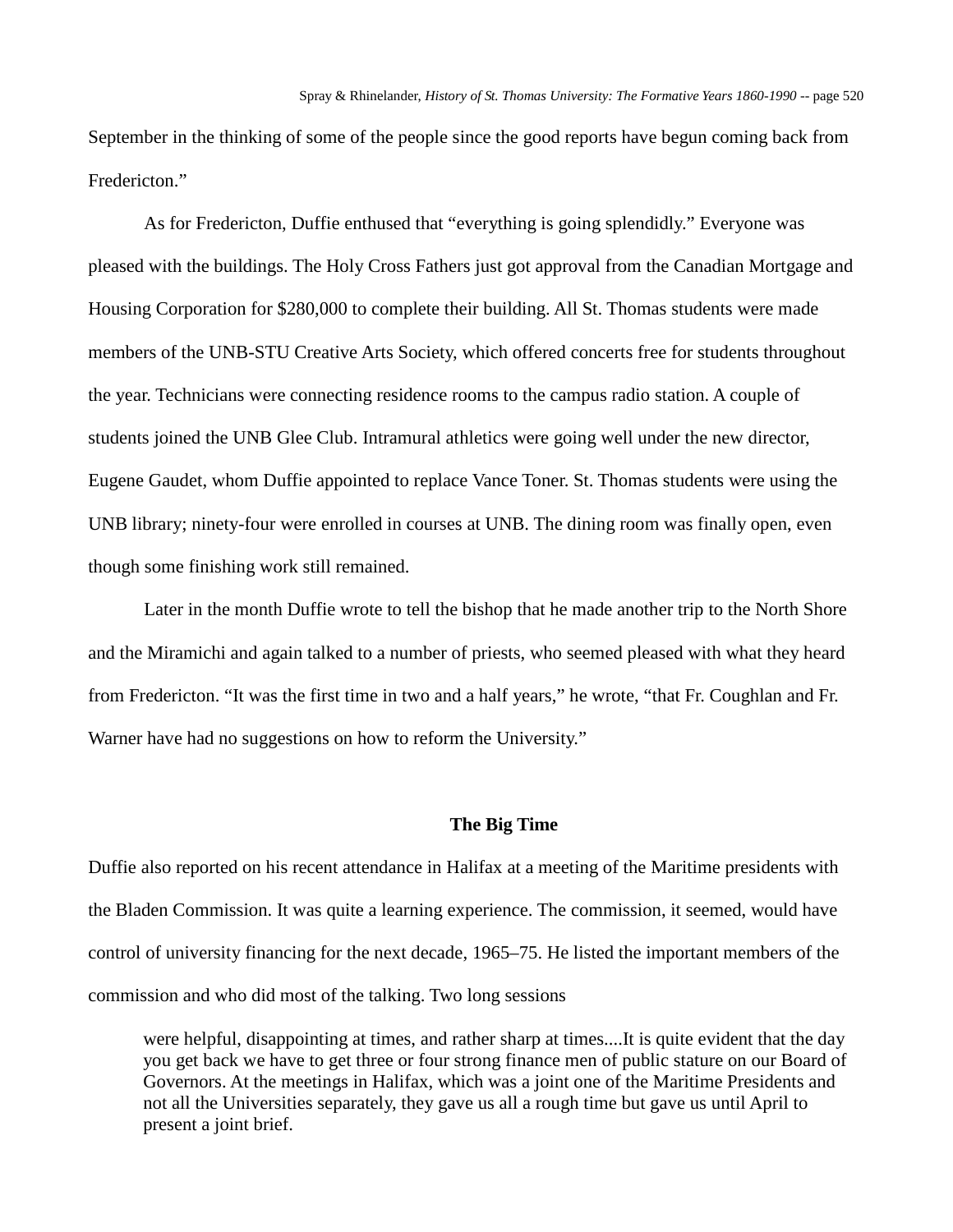St. Thomas was moving into the big time and Duffie was enjoying every minute. He relished being in complete control. He consulted no one—certainly not his vice-president, Fr. George Harrington, who had recently suffered a stroke and was excused from teaching or administration, except to attend some board meetings. Duffie did not consult with his registrar, Fr. George Martin. Unsurprisingly, he did not consult with his vice-chancellor, Fr. Lynn McFadden, nor with the other members of the board who at most were given policy documents to approve, usually without discussion. The chancellor, however, was different: Duffie was careful to keep the bishop well informed about his activities, and Leverman was content to let Duffie run the show.

#### **Faculty Renewal**

Down the hill, UNB's president, also never reluctant to exercise executive authority, was happy with the way Duffie was running things. On November 18, 1964, Mackay wrote Deutsch:

St. Thomas is still full of workmen but Msgr. Duffie is hopeful that the end of the year will see the last of them, at least for the present. To date, the members of the faculty have been so busy getting settled into their new quarters that they have not had much time to think about academic plans for the future. However, Dr. Pacey tells me that he has had a meeting between his own department of English and the St. Thomas department, and I am confident that individuals in the two institutions are going to see more of their opposite numbers in the months ahead.

In reality, as a result of the relocation the teaching staff was in a state of extreme turnover. Faculty who moved from Chatham included veterans Ned Butler (history) and Vince Donovan (Latin and classics), as well as recent appointees Leo Ferrari (philosophy), Fr. A. J. Kandathil (chemistry), Fenton Burke (English), Hafeez Alexander (political science), Leonard Doucette (modern languages), Fr. David Walsh (history), Anne Bradley (education) and Anne Dunnigan (biology). Frs. Higgins and McKendy chose to remain in Chatham. Fr. Edward Troy and Vance Toner, the athletics director, resigned from the university in protest. Sheldon Currie and John Brander left for further studies; Fr. Ed Casey was already on such leave. Fr. George Harrington came to Fredericton but for medical reasons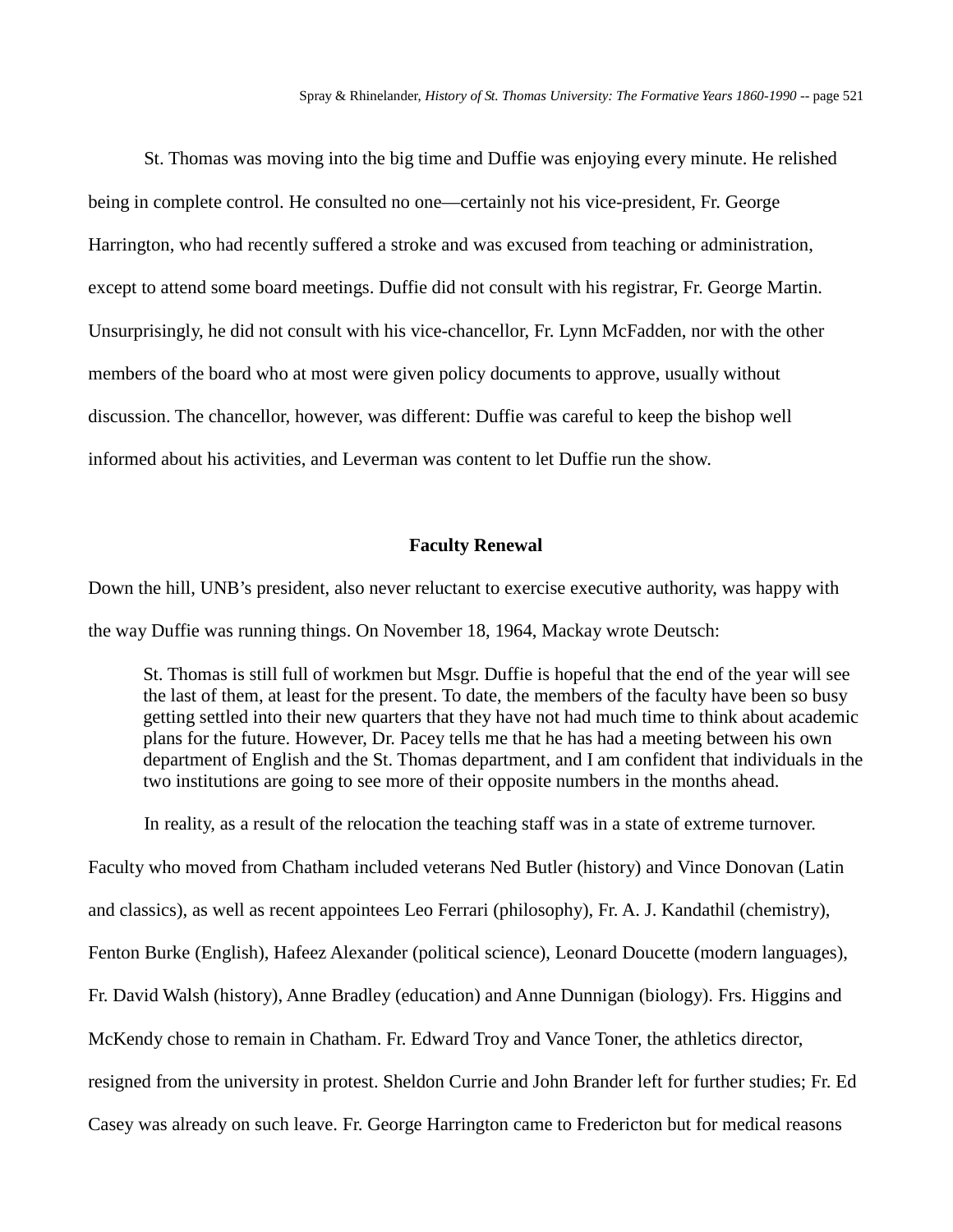stopped teaching. Altogether, St. Thomas lost a quarter of its already small staff. The university engaged several new faculty members, including two members the newly arrived Holy Cross contingent: Fr. Brien Waugh, MA in philosophy from the University of Notre Dame, and Fr. Bernie Murchland, MA in English literature from the University of Ottawa and working on a PhD at the State University of New York at Buffalo. Other new members were Oleh Pidhainy, a young Ukrainian Catholic, PhD in history from McGill; Eugene Gaudet, a graduate of St. Joseph's (now part of the new Université de Moncton), with an MEd; Patrick Murray, a recent philosophy graduate, also of St. Joseph's; and David Walsh, a graduate of St. Thomas, recently ordained, who had yet to complete his MA in history. These newcomers made up almost a third of St. Thomas's teaching staff.

Thus, most of the faculty on the new campus were strangers to one another. Academic "departments" barely existed. The department of English consisted only of Murchland, Burke, and the registrar, Fr. George Martin. Martin studied for his MA in English at Fordham but returned before completing the degree; he was teaching a course in linguistics. (Murchland would leave St. Thomas after two years, but Burke remained for thirty-eight). The department had no "head." Although Duffie appointed Waugh to be the head of philosophy, that department was also somewhat amorphous. Besides Waugh, it consisted of Leo Ferrari and Patrick Murray (who would leave at the end of the year).

As for theology, the third Holy Cross priest, the superior, Fr. MacDonald, was officially on faculty to teach theology, but at present was preoccupied with construction of Holy Cross House and would not teach until the second year. The other theology teacher was to have been Fr. Thomas McKendy, formerly St. Thomas's librarian and long-time member of faculty, but he refused to move to Fredericton. Theology courses, therefore, were at present nonexistent. Given the institution's Roman Catholic designation on the UNB campus, Duffie felt pressured to fill the gap.

History was another ill-defined department. During the first year in Fredericton, it consisted of Butler, Pidhainy, and Walsh, with no designated head, although Butler was senior.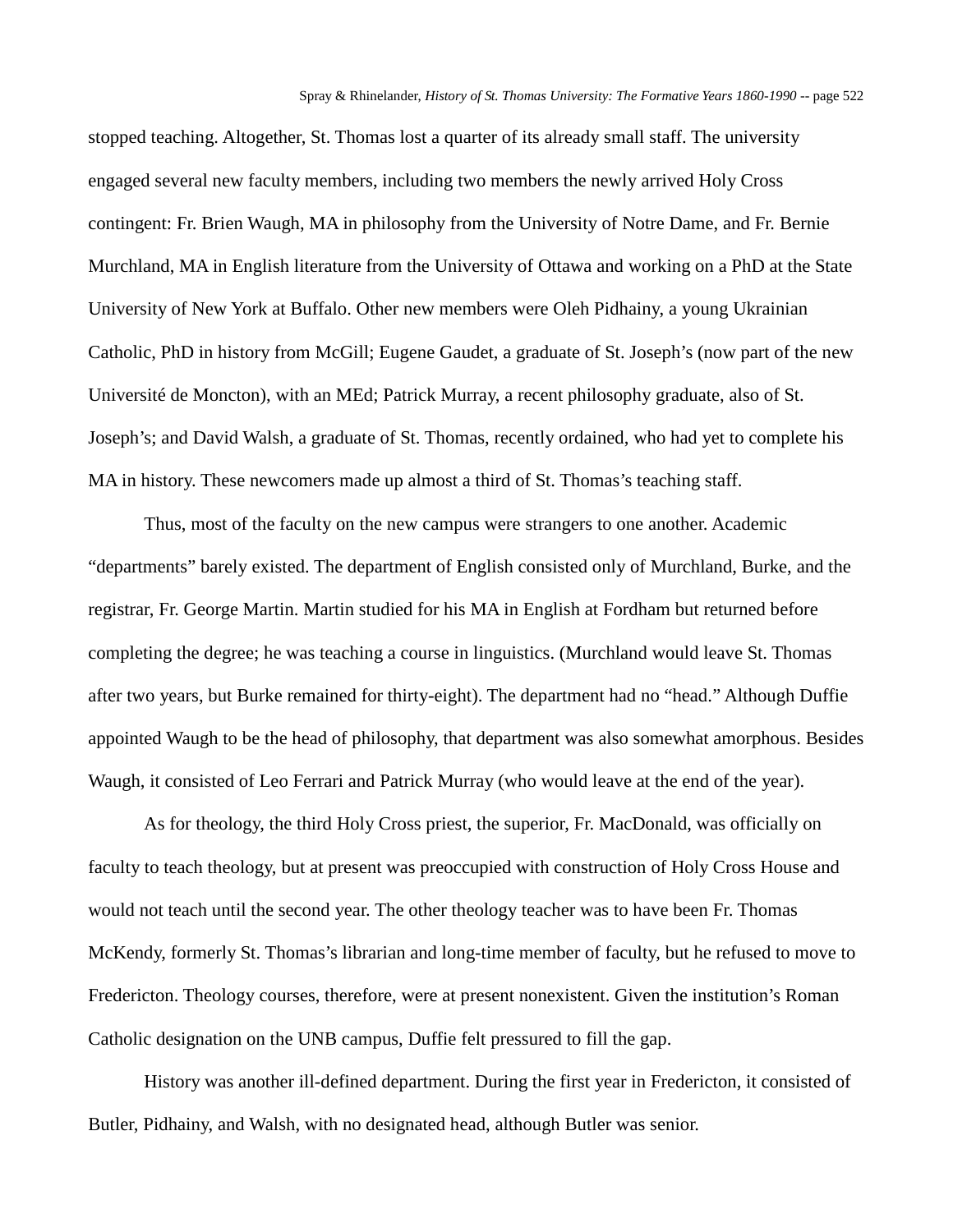The social sciences consisted only of political science: Hafeez Alexander taught full time, and Duffie himself helped out by teaching one introductory course. Fr. Harrington taught sociology in Chatham since 1936 but for medical reasons was no longer teaching. Fr. Casey was on leave, studying for his PhD in sociology at St. Louis University. Thus, for the present, there were no sociology courses on offer and no social sciences department.

Altogether, there were seventeen full-time faculty for the first year in Fredericton. Until Duffie could find more qualified faculty, the notion of academic departments was wishful thinking. He had little experience searching for and hiring qualified faculty, but he was under the gun to do the best he could.

#### **Academic Relations with UNB**

While the administration at UNB had cooperated in getting St. Thomas established on the campus, others had not been quite as pleased to see its complement arrive. It had been agreed that St. Thomas would offer a philosophy course at UNB's new junior college in Saint John, UNBSJ, an idea that initially upset some members of the UNB philosophy department. Their chair had written the dean of arts, Alfred Bailey, in March 1964, to object. The department was concerned about the relationship with the St. Thomas philosophy department "and in particular…about the substitutionality of courses at St. Thomas in medieval philosophy" for courses accredited toward UNB's Bachelor of Arts. In the view of UNB's philosophy department, "no course in which the content is presented from the point of view of the theology or dogma of any particular religion or sect should be regarded as constituting a course in philosophy, and should not be given credit." Other departments, however, developed relatively amicable relations. One of the first interuniversity arrangements was the agreement signed in April 1964 to allow Fr. Kandathil to teach chemistry at UNB.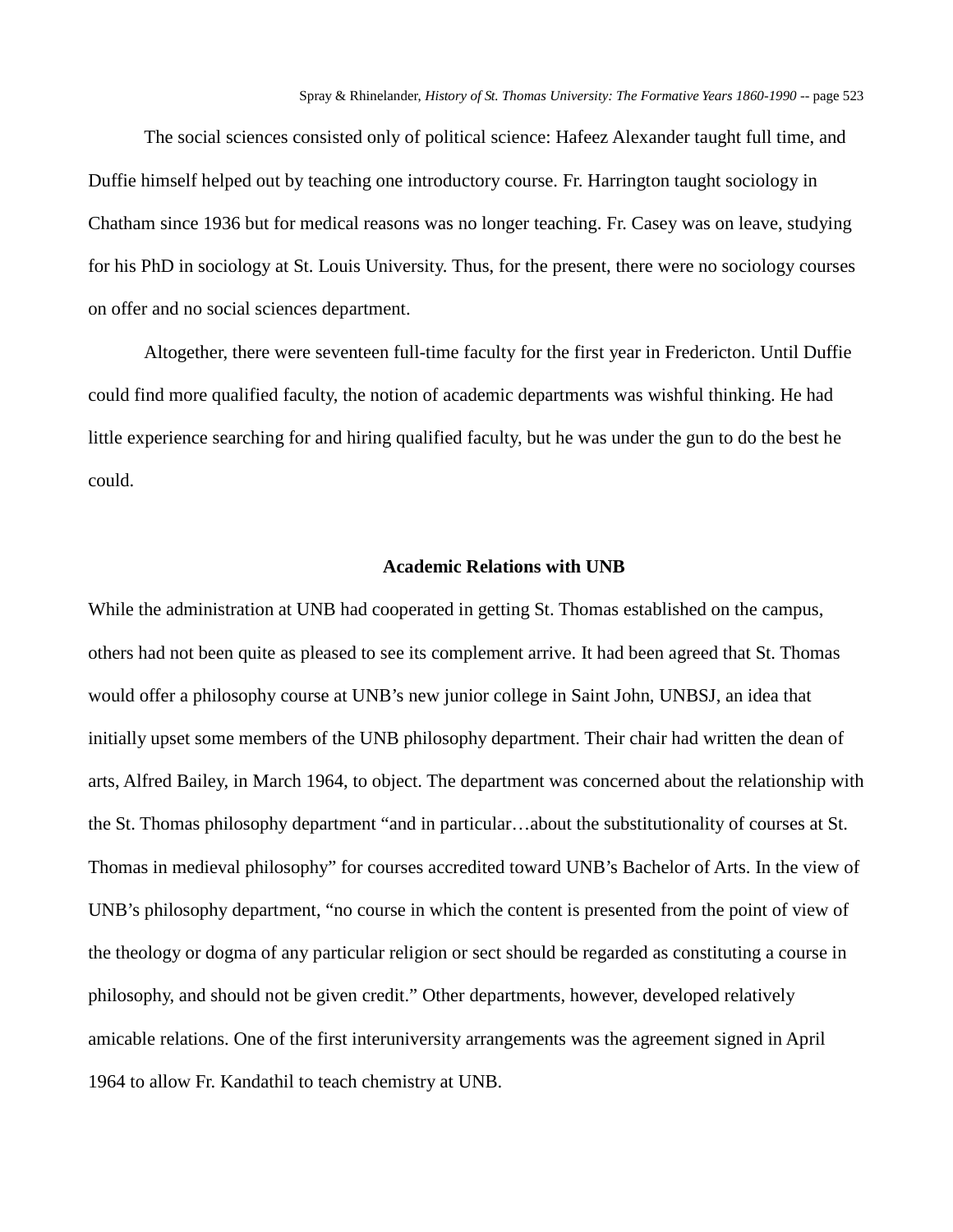## **The Bishop Is Still Unhappy**

In the spring of 1965, the bishop considered changing the composition of the board, half of whom were from the northern part of the province. In the end, as he wrote Oscar Schneller, the diocese's accountant, he decided "to leave the board alone for at least another year since they are not quite on their feet yet." He did not have "a clear cut picture yet" of what they had to do, although he thought he ought to call a board meeting sometime before convocation. Some board members still had "active forces working against them, directly or indirectly, so I still have my hands full." He admitted he was still concerned about "the split" in his diocese, which he described as "very unhappy" and which made his "authority uncertain":

It will take a generation to adjust to the modus vivendi and it will not occur in my time. I am the small McNally and I have to bear the brunt and be the fall guy. But if it is for the better, well and good.

His big concern at the moment was fundraising. He had discussed "the pros and cons" of a campaign with the fundraiser for UNB. Schneller's advice was that it might be too early for a campaign for additions to the college. Besides, the bishop could finance through loans what he wanted for now.

Leverman disagreed. He thought they could arrange a successful campaign, such as a national appeal to attract special gifts from corporations. Such a campaign, he told Schneller, would "project the College in the eyes of the people. The Saint John crowd know we have a College but they do not realize it. A campaign would turn this around." Such people had to understand "vividly" that they had a college in St. Thomas. The time to strike was now, "later would be too late." He quoted something Schneller himself had said earlier: "The time to have a drive is when you do not need one." Besides, declared the bishop, "the spirit urges me." He hoped to raise "a million or a million and a half dollars" and was confident of success. He had asked UNB's chief fundraiser if he thought "the Miramichi affair" and opposition there might hurt the type of campaign they were planning. That person had replied that it was unlikely based on what he knew about "the economic and social condition of New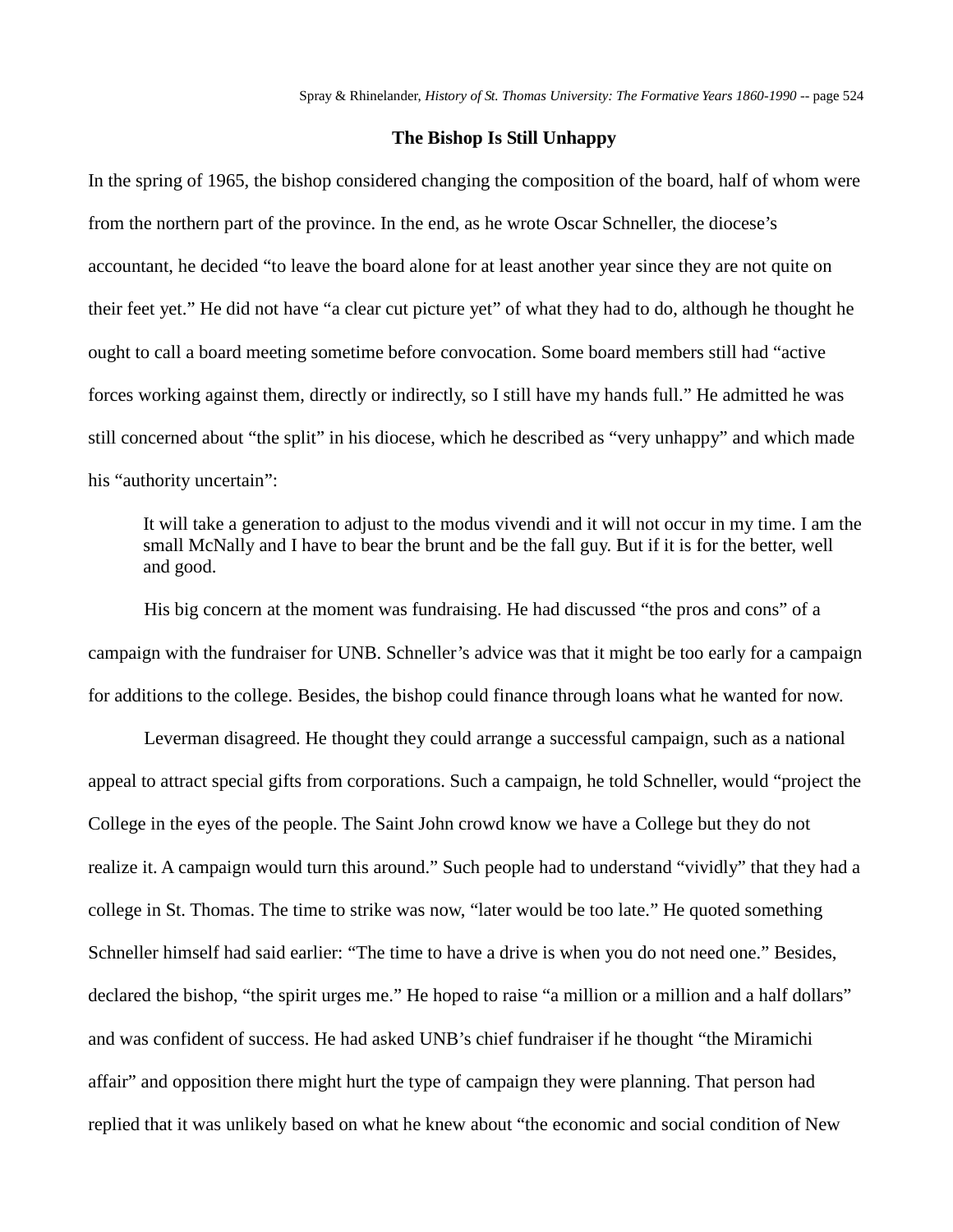Brunswick" and through his experience with the UNB campaign. In St. Thomas's case, however, the bishop told Schneller they should avoid the words "campaign" and "drive," which were "ugly words." Instead the campaign would be called the "St. Thomas University Program." The bishop asked Schneller's advice, telling him that if he agreed, the campaign could be well underway before he left for Rome at the end of summer.

#### **StFX on the Miramichi?**

The issue of higher education on the Miramichi remained unresolved. In June 1965 the bishop received a startling letter signed by Charles A. McCoombs (Northumberland County high sheriff), William J. Kerr (mayor of Chatham), and T. J. Driscoll (principal of Chatham High School). They informed him that "a certain Maritime Catholic university" had expressed interest in establishing a junior college in Chatham, "using the already existing facilities." Preliminary discussions took place, but because any Catholic institution would come under the bishop's jurisdiction, they needed his approval. The signatories said they were acting for "a group of interested citizens"—Catholics and non-Catholics— "determined to press for the establishment of facilities for higher education in the area." The Catholics "quite naturally hoped that such an institution would be under Catholic auspices."

This development caught the bishop by surprise. Naturally he was displeased. He was in charge of higher education for Catholics in his diocese and was not about to share the responsibility with another. In a letter dated June 21, 1965, he responded that this was "the first time such interest has been brought to the attention of my diocese." The bishop was forgetting that some years earlier, in 1956, St. Thomas and StFX had entertained the notion of affiliation. True, at that time Leverman had not yet completed his redrawing of diocesan boundaries to bring Chatham and St. Thomas into Saint John's fold, yet he had almost certainly been told about the possibility by advisers (including President Mackay at UNB), as it was then that he first became interested in the possibility of affiliating St.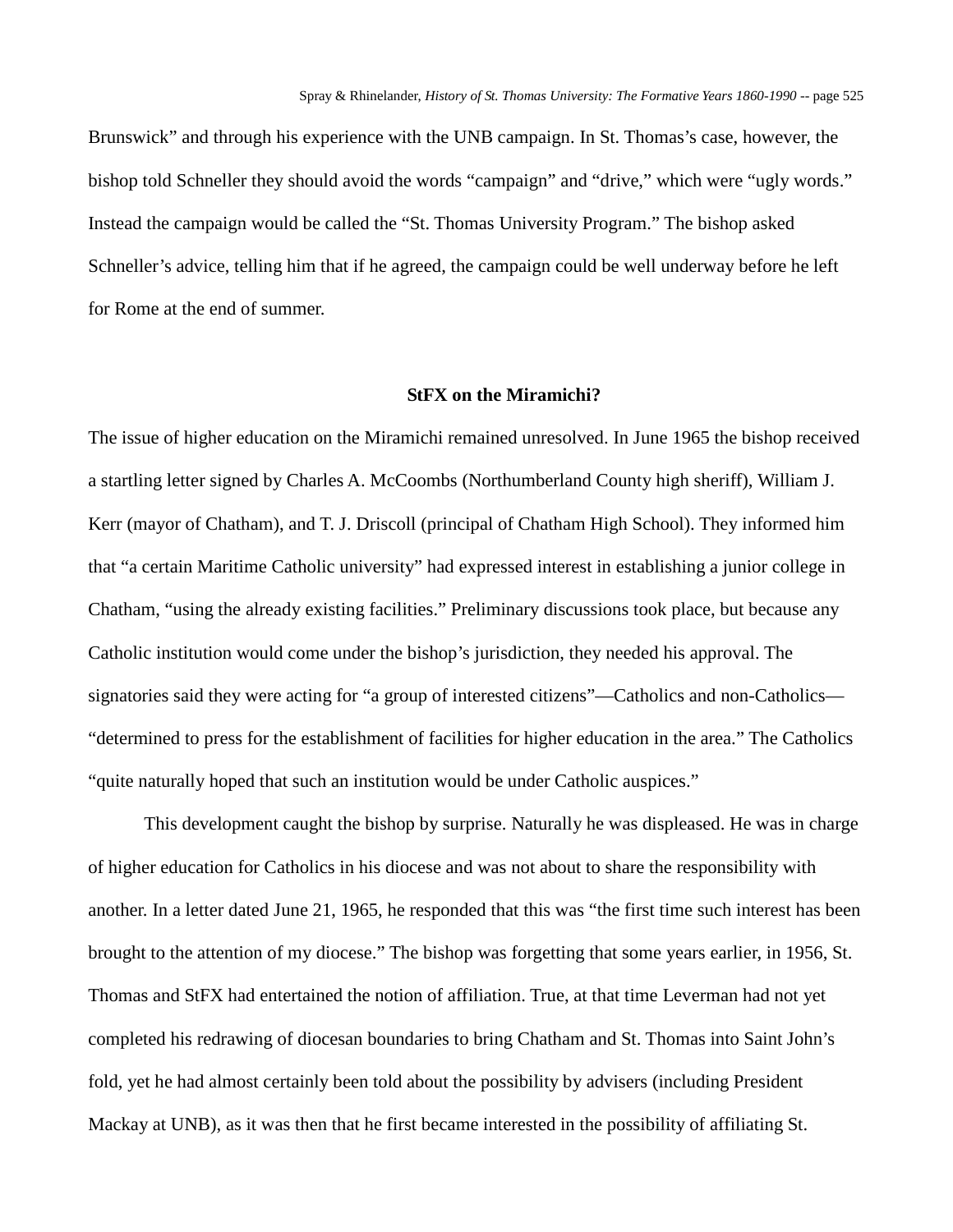Thomas with UNB.

In any case, Leverman now declared that he didn't know what university his correspondents were talking about, or what "responsibility and financing might be involved on either side." He pointed out that St. Thomas had embarked on "a big venture in re-establishing itself in Fredericton." Such a venture, he continued, "demands the full resources of the whole Diocese. Already expansion is imperative." The question of establishing another college, even a junior one, was complicated. It meant weighing resources and "a close study of all potentials: financial, academic and otherwise. No matter what group would be interested, the Diocese must necessarily be involved and deeply so." He told them they were talking about a costly proposition, and added: "This is incontestably true when already your own University is in the early stages of struggle." As to the feasibility of such a project, it was "a question which demands far-reaching thought."

In other words, forget it.

#### **The Bishop Is Incensed**

But the issue of higher education on the Miramichi would not go away. Leverman received another letter, dated July 21, the same day he wrote McCoombs and company, that displeased him even more, as it was signed by seven priests. One of the signatories was none other than Winfield Poole, now teaching at St. Thomas in Fredericton. The others were former professors Frs. Reinsborough, Henry McGrath, and Bernard Broderick (significantly, the latter two were long-standing members of St. Thomas's board of governors); Msgr. H. C. Elhatton, Fr. William Wallace, and Fr. P. R. McCarthy. They too called for a new affiliated Catholic junior college in Chatham, to be located in the buildings of the old St. Thomas campus, and this time they named names: the college would be affiliated with StFX in Antigonish, NS. The authorities at StFX had indicated unofficially that they were willing to accept such a junior college and would "cooperate actively in setting it up." They understood that such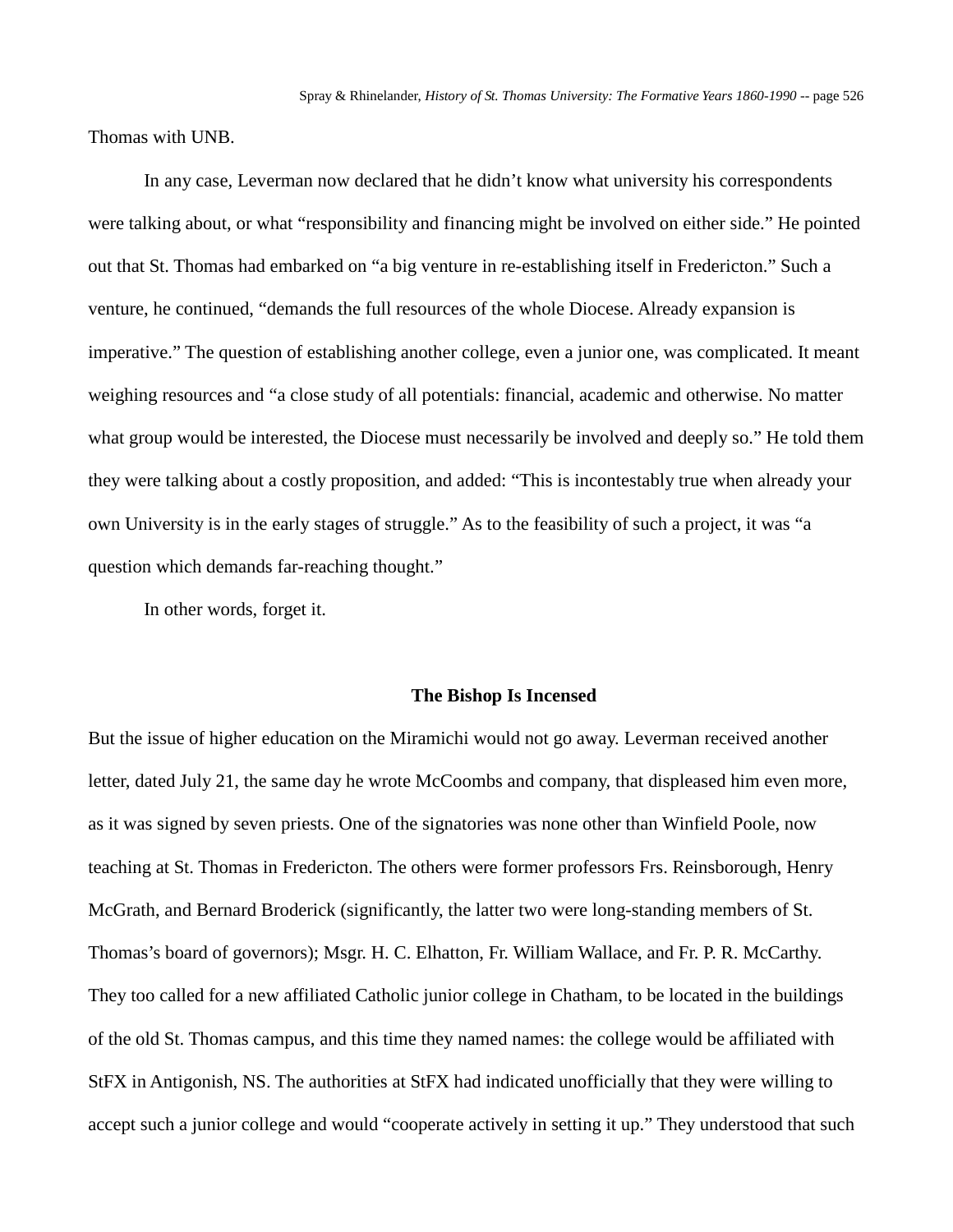a proposal would require much consultation, but also that any further steps would require the bishop's "favour and cooperation." They argued that, because the Catholic Church on the Miramichi suffered "a net material loss" on account of the removal of St. Thomas, "compensation for this loss should be part of any solution." They proposed that the diocese

arrange to have restored to the Miramichi the Chatham campus of St. Thomas University with the appurtenances formerly attached to it, as the site of the projected junior college, and that the Catholic people of this region make compensation to the diocese for its net capital investment in the Chatham campus.

The new junior college would be in a position to do valuable work for the diocese through adult education "in the manner of a community college through night classes, summer schools and its extension department." Affiliation with StFX, with its "internationally acknowledged" Coady Institute, offered "great promise" for extension work in the area. A major motiving factor for the priests and people of the region in seeking such a college was "the desire to promote vocations to the priesthood and religious life." St. Thomas had been "eminently successful in this respect" in the past. Furthermore, they asked for "the return of the many valuable books removed from the library in Chatham to the UNB library." They hoped to see the junior college open in a year's time, by September 1966. The signatories forwarded a copy of their letter to the apostolic delegate, Archbishop Pignedoli.

The bishop was incensed. Taking it as a personal attack on himself, he ignored what could well have been an emollient to the recent bruises and scars felt by so many Miramichers. He wrote Schneller:

The Miramichi is at it again. First a letter from a lay group, the Mayor, Sheriff and a school principal. Then another from a group of priests. It does not matter that the names are getting slimmer and that some names are conspicuous by their absence. They do not want much—just give back their teachers, the money, the library and all the support needed to start and maintain a junior college! However, they are very kind as they do not expect me to do that this year but by the fall of 1966. Then they send a copy to the Apostolic Delegate. He in turn thinks that it is so much better and is urging me to do something. What can I do? Nobody puts his foot inside that area except myself.

Recently he was up to the Miramichi for a funeral; he found it "very noticeable when in danger of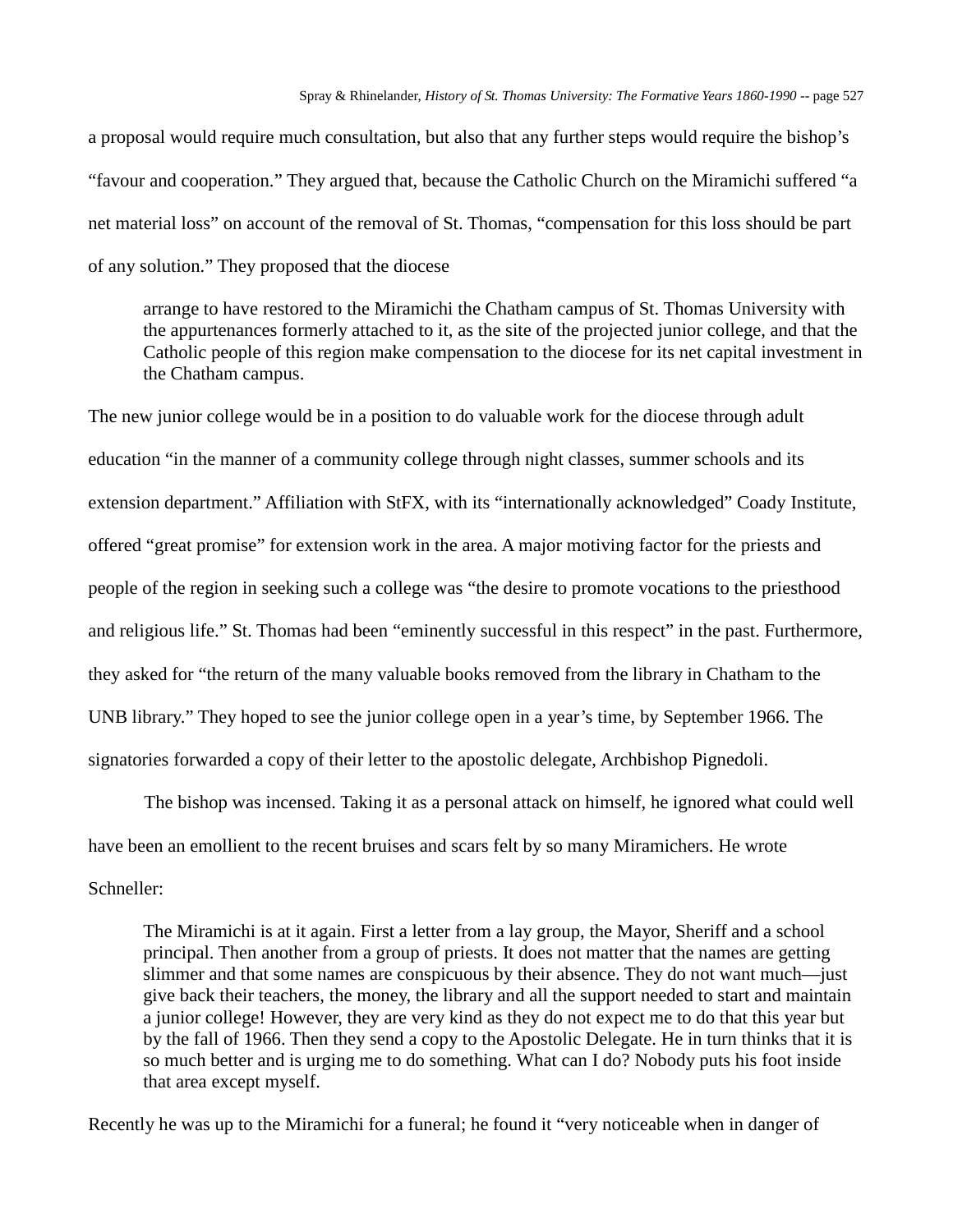meeting me they went to their cars and left. I wonder why they would do that? Were they embarrassed? They are being helped more now than ever before." Duffie told him it was because "they have lost and we must supply something to appease them." Yet, Leverman argued to Schneller, they have actually gained by the removal of the university to Fredericton, "since the college has been saved. We started with nothing but they will never acknowledge that. If you see me on a small parish in Ontario, do not be surprised. They will try anything. What a persistent crowd." He did not know how to answer the letter. Regardless of who was interested in starting a junior college, his diocese had to be involved. "You cannot have another school within the Diocese without it being the effort of the Diocese." The people in Antigonish will not touch it without his support. Anyway, "Who wants to deal with them?" He was not going to bother the government about any junior college: "It would be a political blunder!" The government did not want another college. They would never give it grants. It would be too expensive for the people on the Miramichi and "would cripple the efforts we are making."

Leverman's pride was no doubt severely wounded. More than a month later, on August 30, 1965, he wrote Msgr. Elhatton as "an elder in the Church." He inquired about the possibilities but concluded that such a proposal went "far beyond our potential." For the diocese to take on another college at this time would be "to say the least dangerous and could result in bringing to naught all the efforts and sacrifice made so far." St. Thomas in Fredericton "is progressing." Plans were underway for further development there, and indeed there would have to be "greater expansion" if St. Thomas was "to keep pace with the ever increasing demands of our times." The logical and reasonable course was to put all efforts into the "new St. Thomas" in Fredericton:

This will demand all our energy, our complete and total enthusiasm and valiant support. It is not a personal matter but for the welfare, prestige and good of the Church and Education. Would it not be wonderful to be in such a position as to undertake another college? It may come in a few years with the rapid development of our days. At present it appears to be neither feasible nor practical. We must cut our cloth according to our measure. The social, economic and educational changes are rapid and disturbing. In many ways it is not clear just where we are going. The answers are not easy or simple. Everywhere we find influences working, a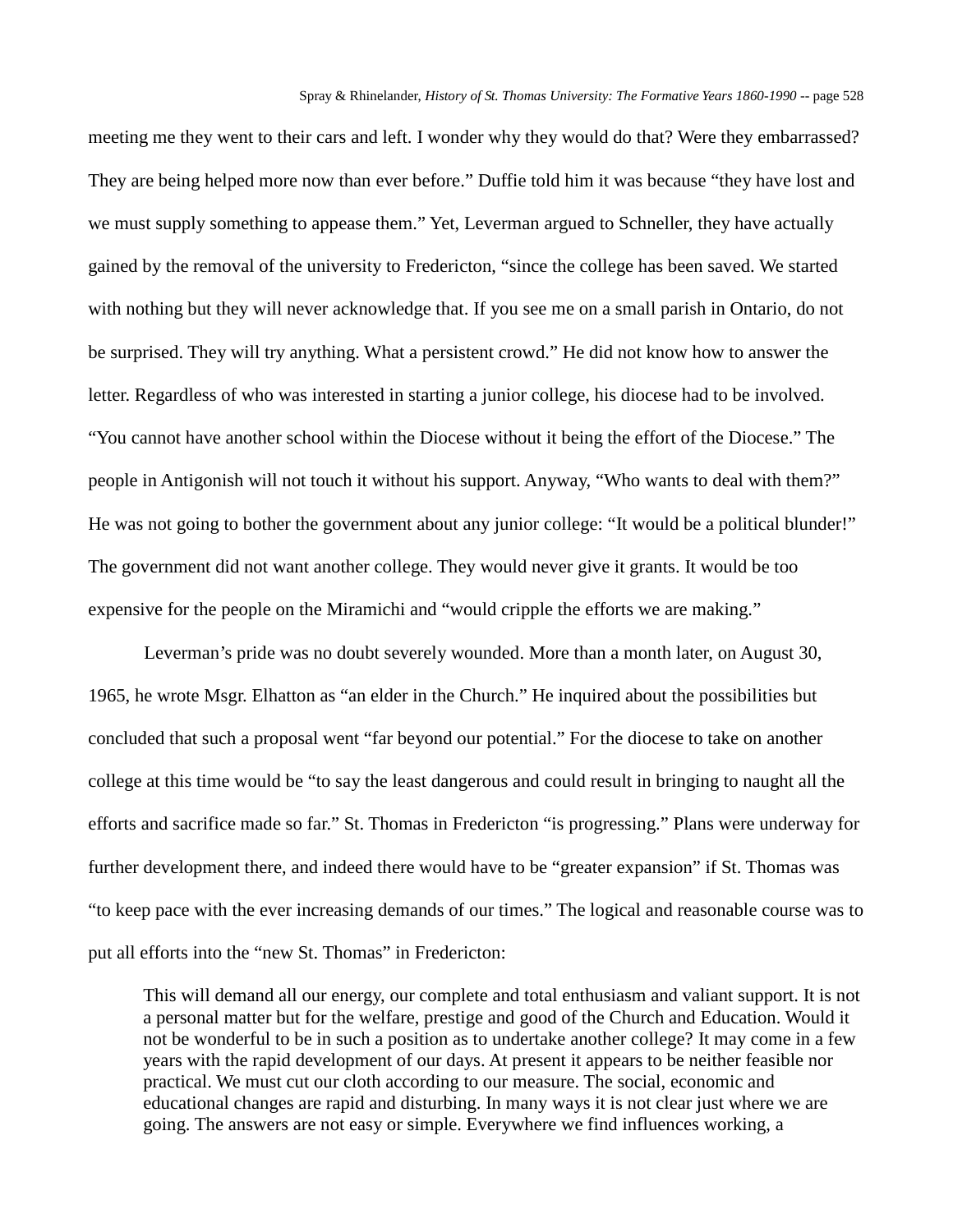questioning of every phase of our complicated existence. It is a period of transition so it requires cool, objective thinking and appraisal of our strengths. This period, wonderful in so many ways, has also its dangers.

The bishop asked that his letter be kept confidential to those who had signed the letter to him.

### **No Junior College for Chatham**

The provincial government had already, on August 10, 1965, set up a committee to decide what use to make of St. Thomas's former buildings in Chatham. After several meetings in Fredericton and Chatham, it was finally decided on November 30 that the best use was a provincial "upgrading centre" for school dropouts in the sixteen-to-nineteen-year age group. The cost of running the program would be \$170,716. To the great disappointment of many, Chatham would have no community or junior college. St. Thomas had left an empty hole.

### **Second Year in Fredericton, 1965–66: Enrolment Up, Budget Tight**

Meanwhile, down in Fredericton, classes opened for the second year on the new campus. On September 24 Duffie reported to the bishop that student enrolment was 375, a 28 percent increase over the previous year. Of those, 285 were from New Brunswick, including 71 from Northumberland County, a 16 percent increase. He must have been pleased that the numbers bore out his prediction that English-speaking students from the Miramichi would continue to come to St. Thomas, wherever it was located. For the time being, by way of appeasement, St. Thomas was offering extension courses in rented rooms in Chatham in the evenings, although the number of offerings was small.

The budget was tight, however. The cost of the first three buildings was \$2.2 million, which so far had been met by loans from the diocese, although government reimbursements were starting to arrive. Bids for construction of the women's residence had only just been called, so for a second year St. Thomas women would be housed in UNB's Maggie Jean Chestnut House, for which St. Thomas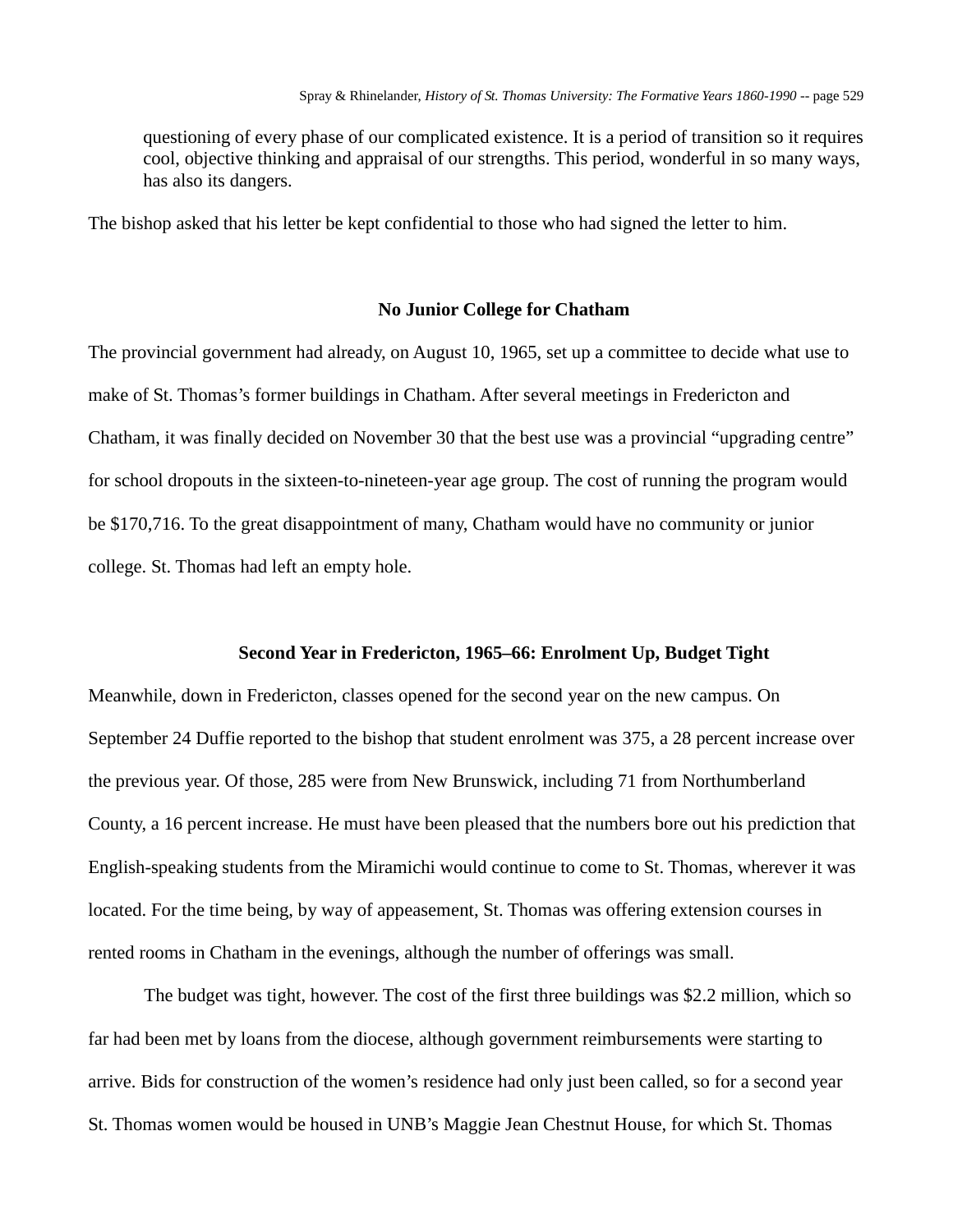paid rent. The university purchased a house on Windsor Street adjacent to the campus, but at a pinch it could house only six paying female students. The residential east wing of Holy Cross House was completed, and the chapel and refectory were open, but construction had only just begun on the residential west wing. Duffie intended to use it for thirty-six regular undergraduate male students. It was scheduled to open the following fall, September 1966.

Duffie reported that he spent a lot of time during the summer of 1965 travelling around the country, to Montreal, Toronto, and elsewhere, raising money for "The St. Thomas University Program." He visited head offices of the Bank of Montreal, Sun Life Assurance, Royal Trust, Bathurst Power and Paper, Royal Bank, DuPont, Imperial Tobacco, and Consolidated Mining and Smelting. He said "they were all very cordial and sympathetic" and he had high hopes of financial assistance. He was not wrong. Contributions to the fund began arriving during the year, including \$25,000 from the Bank of Montreal in November.

### **Faculty Still Short**

The obvious consequence of increased enrolment was that Duffie had to find more qualified teaching staff, and soon, because classes were crowded. For the fall of 1965 he added three young and promising full-time professors to faculty. The priest Ed Casey had returned from his studies with his PhD in sociology, a subject now in increasing demand. Duffie added another young Catholic scholar, Noël Kinsella, to teach courses in philosophy and psychology. As we saw, Duffie first met Kinsella in early 1962 when the young student from Saint John accompanied the bishop and Duffie to their audience with the Pope. Since then, Duffie kept tabs on Kinsella while he pursued graduate studies in philosophy and psychology at Lateran and Angelicum Universities in Rome. Earlier in 1965, when he heard Kinsella had returned to New Brunswick and was willing to start teaching while completing his doctorate for Angelicum, Duffie jumped at the chance to hire him.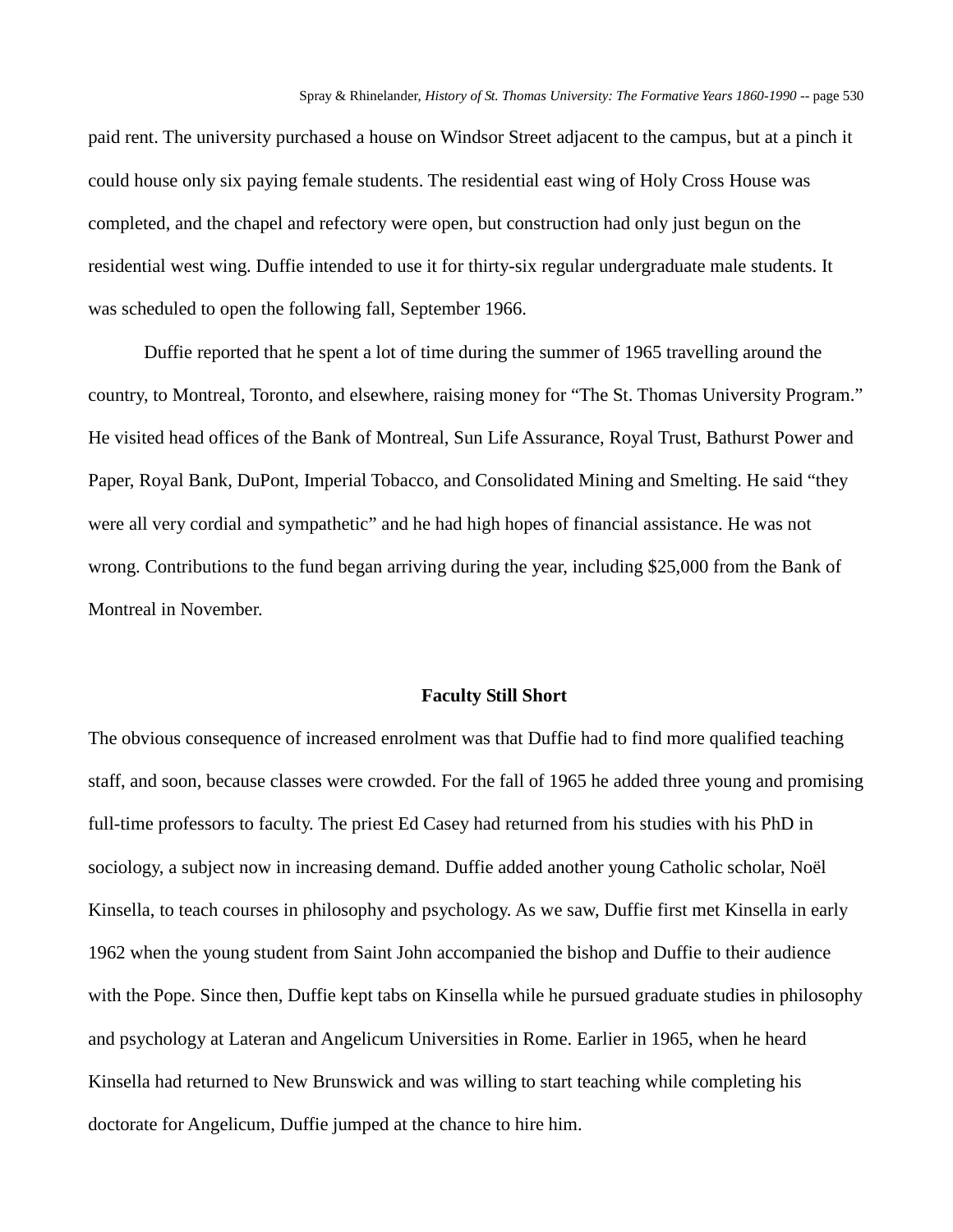Duffie's third important addition to faculty in the fall of 1965 was in English. Murchland had told him about an acquaintance, Allen Bentley, who might be available. According to Murchland, Bentley, a budding scholar with a keen intellect and infectious enthusiasm for his subject, would make a fine addition to St. Thomas faculty. With an MA in English literature, Bentley taught in several high schools in Ontario and was presently studying for his MPhil at the University of Toronto under the direction of the noted literary critic Northrop Frye. Duffie contacted Bentley by phone, and sight unseen offered him a teaching position. Bentley, whose father was a Haligonian, was keen to return to his Maritime roots and, being Catholic himself, was intrigued with the idea of teaching literature at a Catholic university. He agreed to come to teach while completing his graduate degree in absentia. He recalls his first meeting with Duffie when he inquired about the details of his job. Concerning salary, Duffie asked him what he earned as a high school teacher in Ontario. Bentley told him \$10,000. Duffie said good, that will be your salary here. As for the courses he would teach, Duffie said to consult with Murchland and Burke—they would decide.

So for 1965–66, Bentley, Murchland, and Burke were the unofficial department of English—but a department without a head. Bentley remembers it as being wonderfully unstructured, the perfect introduction to university teaching for a young scholar imbued with Frye's "archetypal literary symbolism." He remembers scrambling from week to week to put together three new literature courses, yet like many other professors starting their university careers in these years, he also remembers the time as being immensely energizing. Murchland left at the end of the year to pursue doctoral studies, but Burke and Bentley remained at St. Thomas throughout their careers, becoming fixtures for generations of students.

With an administrator's fondness for organization, Duffie was less keen on the idea of a freewheeling faculty and curriculum. As he later admitted in a letter to a friend, he found the lack of structure in the early years more negative than positive. Henceforth he would strive to create actual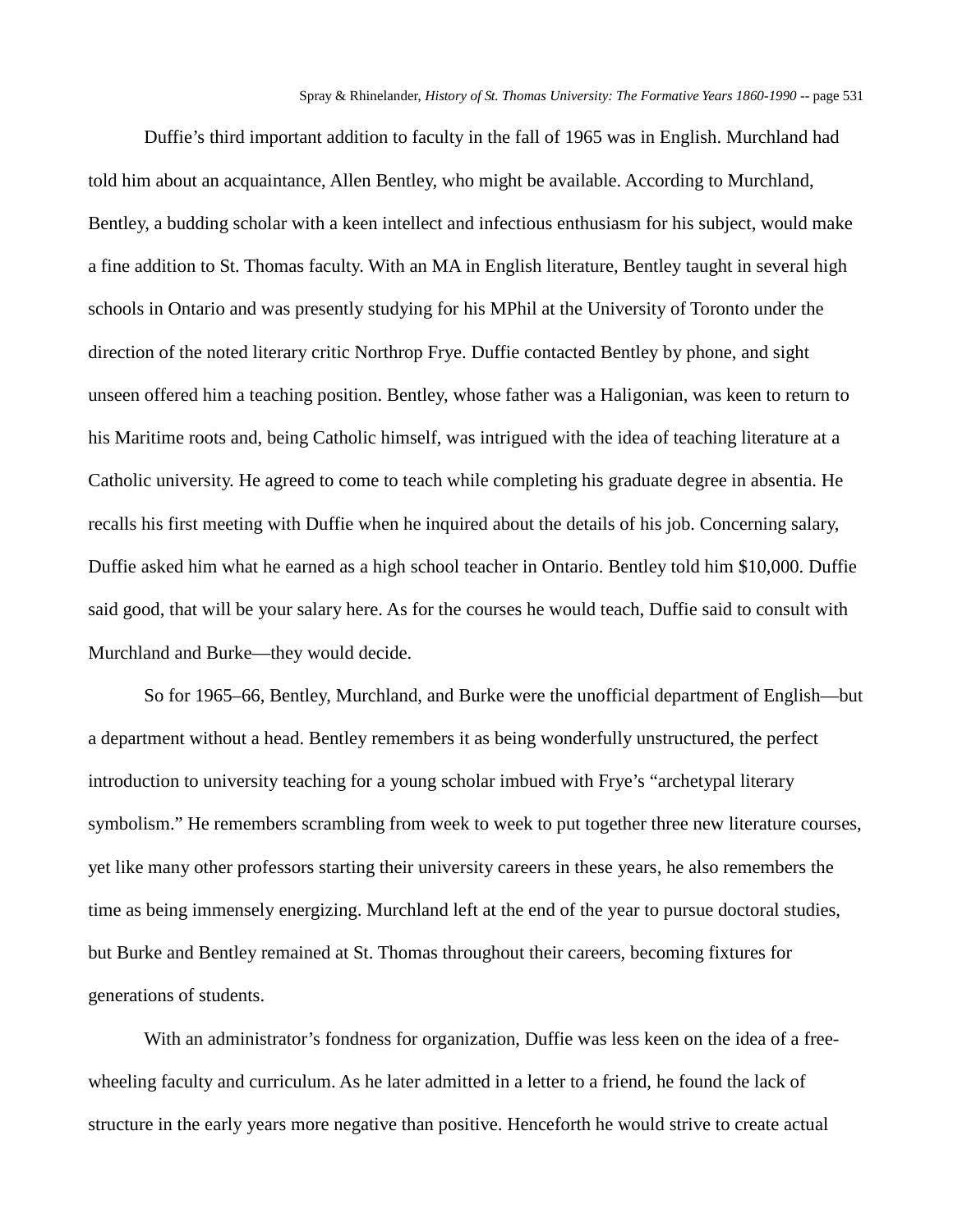departments run by actual department heads. Yet, ironically, his authoritarian penchant for running the university's practical affairs on his own without consulting others produced—unusually for a Catholic university, unusually for St. Thomas itself—a decided lack of structure in academic offerings. Dedicated young teachers found this inspiriting. Duffie was reputed to be a poor teacher himself, but he respected others who had the teaching gift. He hired teachers impulsively and trusted them to get on with the job without interference from him. It turned out to be an effective way to build a university. Duffie was the autocrat of the breakfast table when it came to running the university's affairs; his professors could be autocrats in their classrooms.

Stories of Duffie's autocratic behaviour were rife. Bentley remembers approaching him for a raise in salary during his first teaching year. Salaries, as well as pensions, were a strictly personal matter, decided by the president. Duffie said he had heard good reports of Bentley's teaching. What did he have in mind for a raise? Bentley, hesitantly, suggested \$500. The president fell into one of his characteristically prolonged silences, so Bentley left the meeting without a resolution. Duffie summoned him a few days later to say he originally considered raising his salary by \$1,000, but as he was satisfied with \$500 then \$500 it would be. Bentley could only shake his head in dismay—but nevertheless was pleased to know that Duffie had heard good things about his teaching.

## **The Third Year in Fredericton, 1966–67: Taking Shape**

Duffie agreed that there should be only one summer school on campus, administered by UNB but in which professors from St. Thomas were invited to teach. When Mackay held his annual "tea party" for the summer school faculty in July 1966, he was, as he wrote his friend John Deutsch, surprised and pleased that five St. Thomas faculty members were involved in the program. He was also pleased to report that Fr. Kandathil, who taught chemistry at both STU and UNB, received a grant of \$4,500 from the National Research Council. "This," he wrote, "is an indication of the form of development which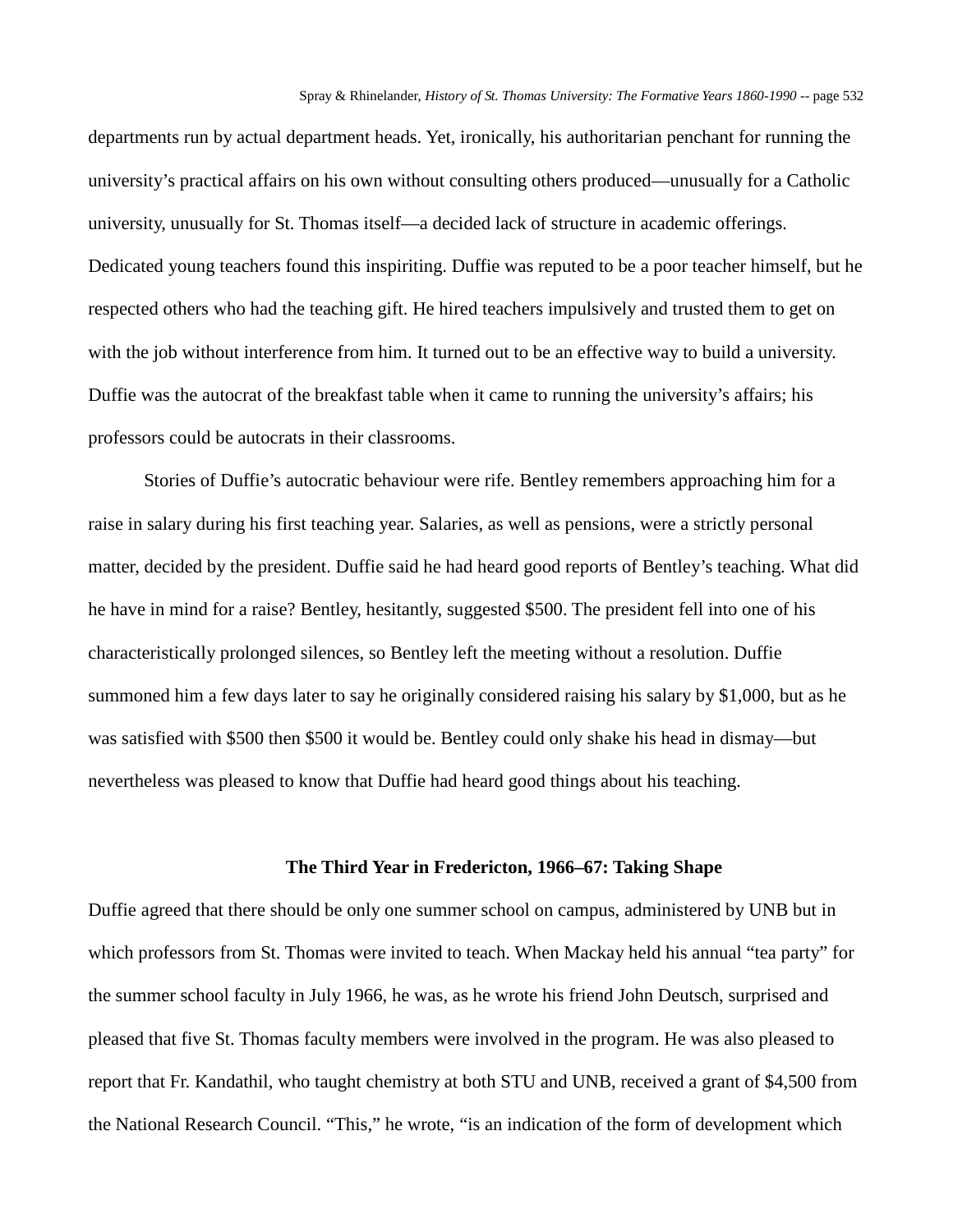you had hoped might follow the move from Chatham to Fredericton."

The campus was taking shape. By the start of the third year, September 1966, Vanier Hall, the women's residence, was finally ready for occupancy. This was the fourth Larson building on campus, at a cost of \$385,000. Situated to the east of the Administration Building and mirroring the men's residence to the west, Vanier Hall provided accommodation for 102 women. The cornerstone had been laid on May 18 the previous spring at a ceremony attended by the dedicatee, Pauline Archer Vanier, wife of Governor General Georges Vanier. Elsewhere on campus, the residential west wing of Holy Cross House was ready for another 36 men in November, bringing campus accommodation for men to 234.

On November 9, 1966, Duffie wrote Deutsch to inform him of the progress during the two years since the move. In his opinion, most people were

now satisfied with the wisdom [that] the science courses, athletics, and the provision of maintenance facilities [had] all been fully integrated with UNB. All are working out very well. The UNB maintenance department is looking after all the needs of St. Thomas at regular costs plus a 10% service charge. St. Thomas students are taking science courses at UNB. Fr. Kandithal is teaching a mixed class of UNB and St. Thomas students. A number of students are also taking specialized undergraduate courses at UNB, and students from UNB are attending Latin classes at St. Thomas.

As for library resources, he and Mackay agreed that UNB would look after "administration and maintenance of the library for the next five years," while St. Thomas would be responsible for purchasing books for the library for its own courses. Duffie had been appointed a member of the UNB Academic Council, which had proved important for "drawing up the same regulations in regard to all matters academic." Meanwhile, there had been useful interchanges between the two arts faculties as well as "frequent exchanges of opinions and considerations of the future." Two committees from the universities met last year "in regard to further future integration." Regarding nonacademic aspects of the campus, in athletics the intramural leagues had been integrated from the start, although some duplication existed in intercollegiate athletics, as St. Thomas and UNB had their own teams in football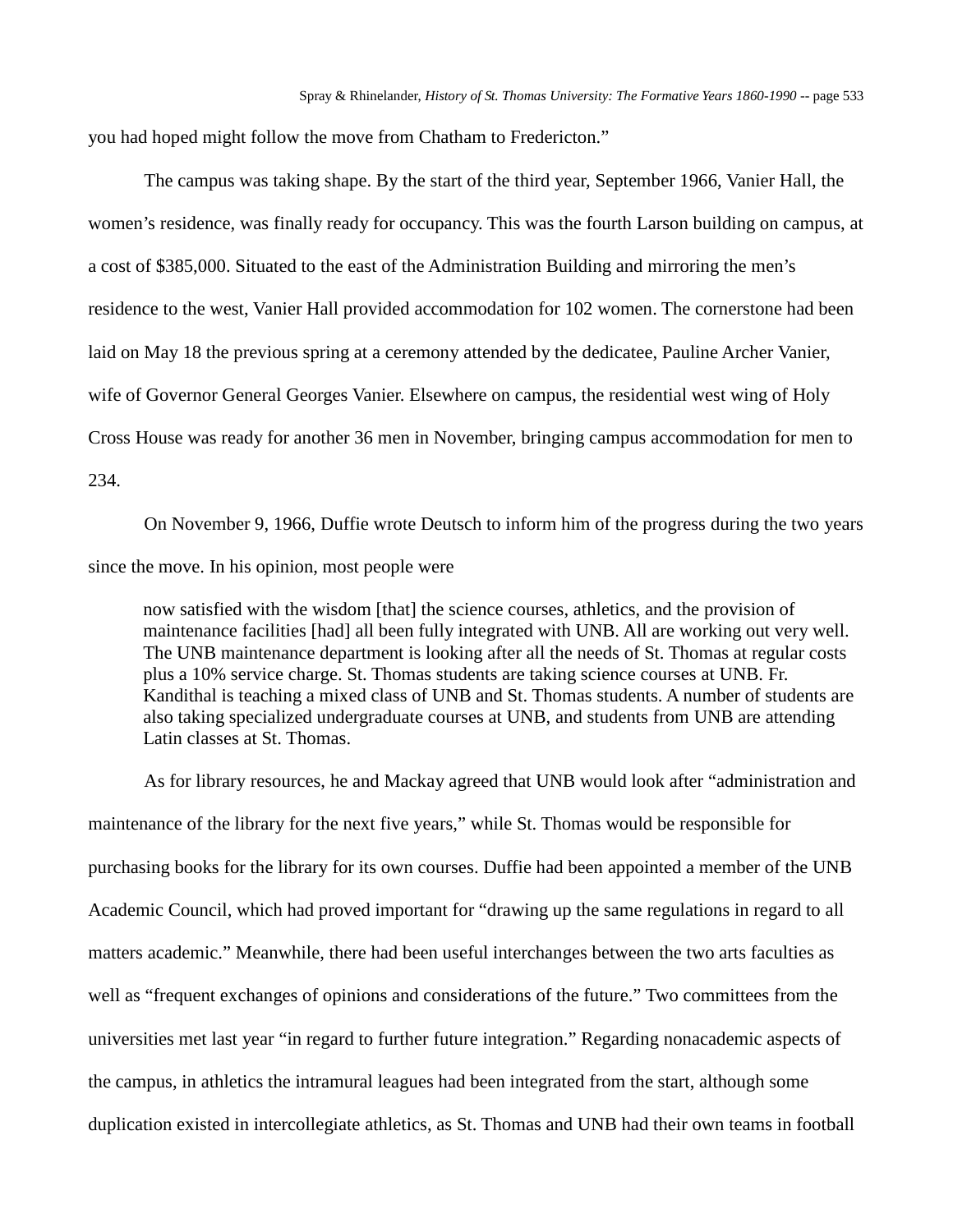and hockey. St. Thomas students were involved in UNB's Winter Carnival. Although the student councils remained separate, St. Thomas students agreed to share the costs of the proposed student union building.

In the same letter to Deutsch, Duffie expressed the opinion that St. Thomas's first year in

## Fredericton had been

a lost year as far as precedents were concerned—uncertainty of numbers, some tension as regards the move, and facilities unfinished until Christmas with the taking over now of one service, now of another—which left little in the ten month period by which to judge academic or financial structures.

By contrast, the second year had been better, indeed "very successful," although staffing problems were a constraint. Beginning the third year, the faculty was continuing to expand; Duffie's major concern now was to develop a proper university administrative structure. Part of the problem was that St. Thomas was much smaller than UNB. The entire administration consisted only of himself as president, Fr. George Martin as registrar, a business office consisting of a bursar and an assistant clerk, an athletic director, and the residence deans. There was no senate, no faculty council. There were only two official academic departments, philosophy and English. Philosophy existed since 1964 and was headed by Fr. Brien Waugh, who had teaching experience as a graduate student at Notre Dame but no administrative experience. The newly created department of English was headed by Richard (Dick) Kennedy. Formerly an instructor at St. Thomas More College in Saskatoon, with an MA from the University of Western Ontario, Kennedy arrived in September 1966. Like Waugh, he had little administrative experience.

Duffie admitted that although he was "reluctant to delegate responsibility to untested persons, either faculty heads or other members of the administration," he felt he had little choice in the matter. He intended shortly to create two more departments, namely sociology and psychology. As with the two existing departments, neither of the candidates—Casey and Kinsella, respectively—had experience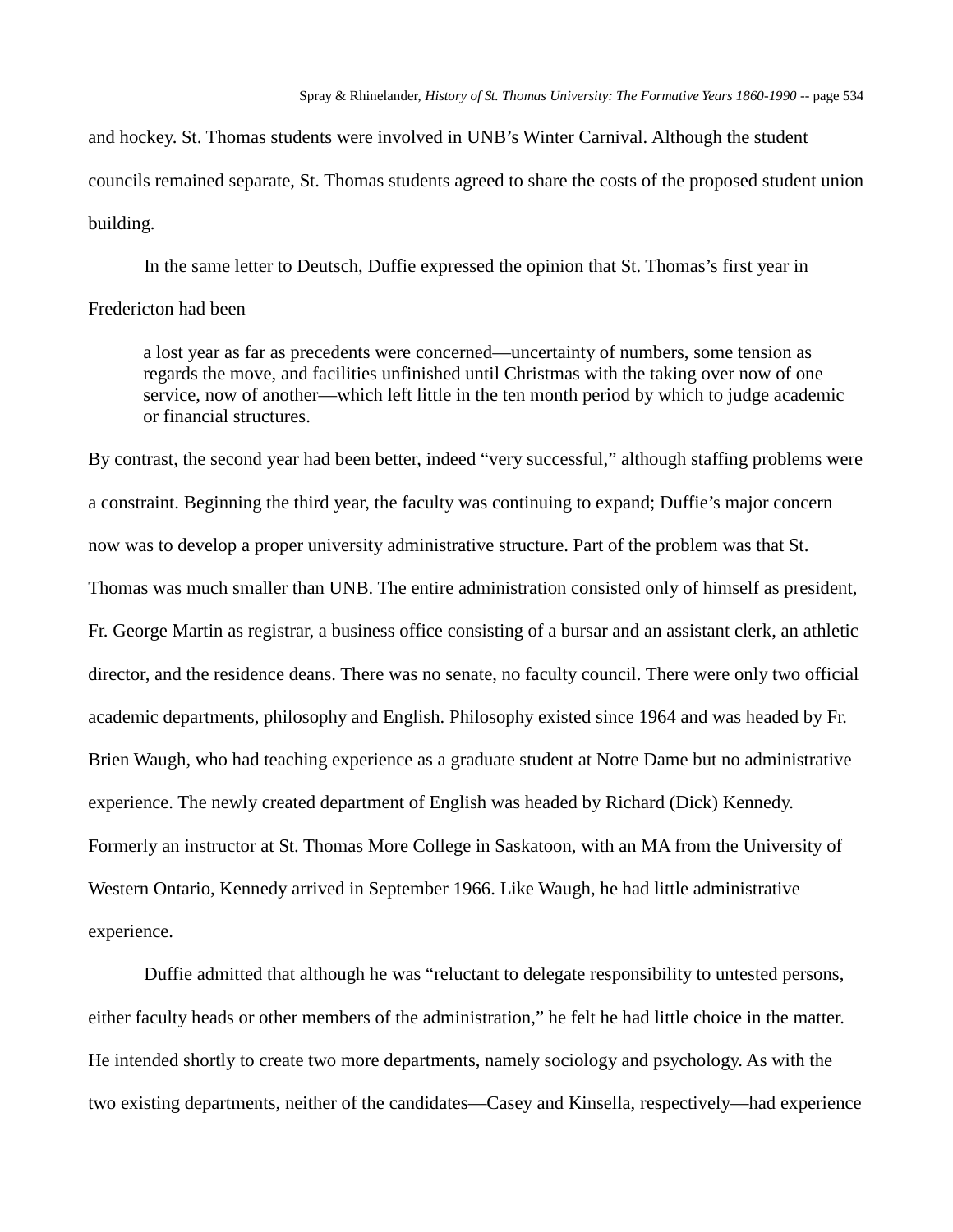running an academic department. All the same, the faculty had nearly doubled, from seventeen in 1964, to twenty-one in 1965, to thirty-one in 1996. It was "a vastly improved staff," one that would allow St. Thomas "to more easily face future problems." The new department heads would have to learn on the job. One reason Duffie wished to form proper departments, he admitted, was to enable their heads to do the recruiting and relieve him of the task.

## **"Terrifying Changes"**

The new buildings and the new faculty merely disguised some longer-term problems that lay just over the horizon. Duffie wrote Bishop Leverman on November 21, 1966, that he had recently returned from meetings with the Central Advisory Committee in Nova Scotia, a committee made up of university presidents and education department representatives from the Atlantic provinces. There he had learned about certain advances and changes occurring that were "simply terrifying." Different types of degrees were being introduced, and some institutions were starting to use television in the classrooms. UNB's junior college in Saint John (UNBSJ), for example, was planning to experiment with televised courses because of their inability "to get sufficient qualified professors." The delegates were warned that university enrolments in the 1960s across North America were expanding rapidly, with a consequent shortage of qualified professors in Canada and "a deleterious effect on curricula."

### **New Faculty**

Given that he had built a faculty from scratch, Duffie understood the problem better than most. From the moment he took over, he had to scramble to recruit teachers. He had little hope of attracting established scholars; consequently he put considerable effort into locating promising young scholars. In order to preserve and enhance St. Thomas's religious character, he naturally preferred to hire Roman Catholics, such as Ferrari, Alexander, Burke, and Pidhainy, whom, as we saw, he attracted to the faculty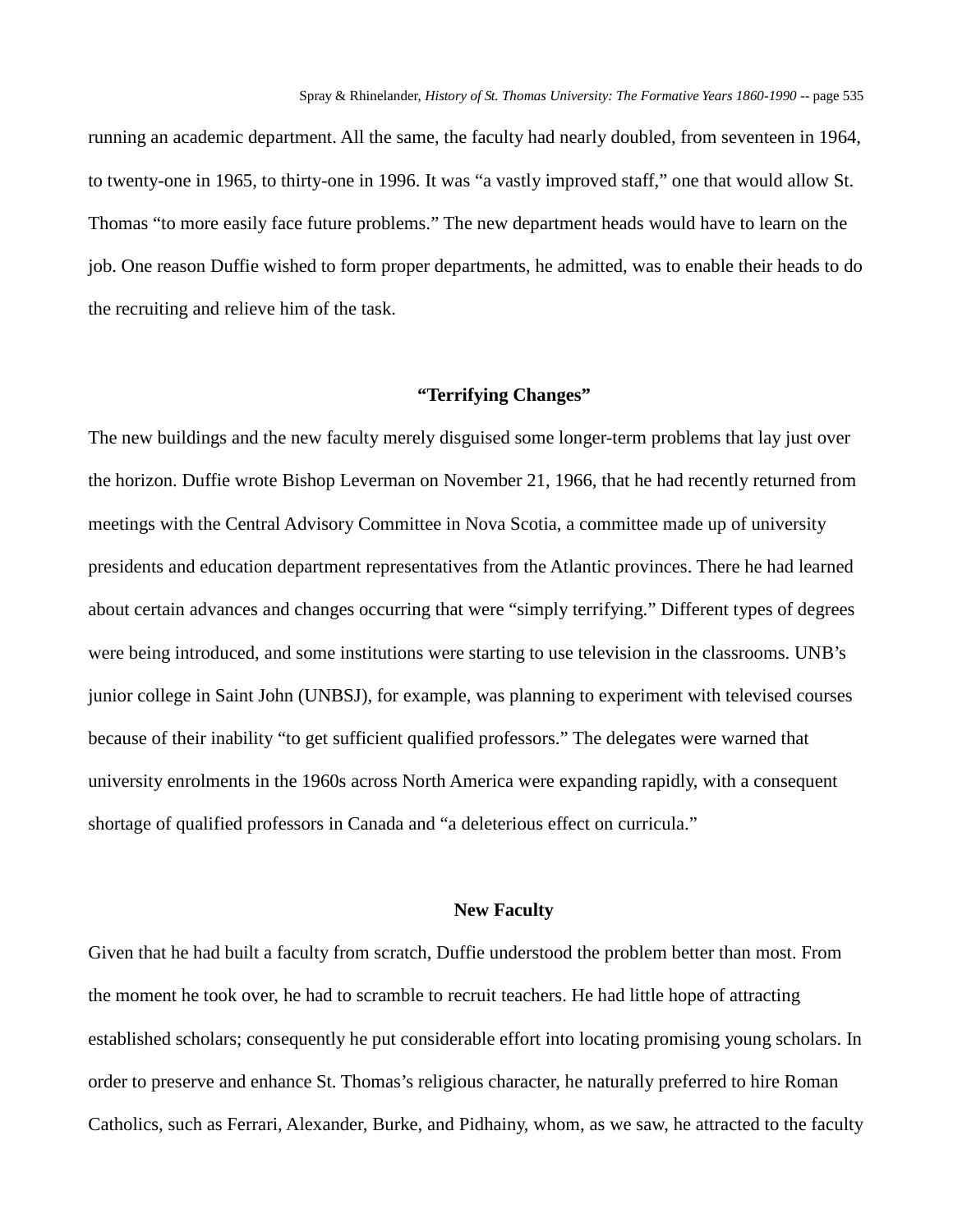in Chatham and who moved with it to Fredericton. In the university's first two years in Fredericton he recruited a few teaching priests to join Frs. Donovan, Poole, Kandathil, and Harrington already on faculty: Frs. Waugh in philosophy and Murchland in English arrived with the Holy Cross contingent; Frs. Ed Casey and W. J. Nugent came to teach sociology; Fr. Roger Belanger for Spanish; and Frs. MacDonald and Wilfred Murchland (Bernard's brother) for theology. Finding other Catholic priests with suitable academic credentials, however, was becoming extremely difficult. He therefore turned to young lay Catholic scholars: Bentley in English, Kinsella in psychology and his wife Anna Maria Kinsella in French in 1965, and in the following year Dick Kennedy and his wife Judy Kennedy (also an English literature scholar, with a graduate degree from Oxford), Ted Daigle in French, Harry Rigby in classics, and Frank Cronin in philosophy.

Duffie had long been concerned to build a strong philosophy department. He brought Leo Ferrari with him from Halifax in 1962; Ferrari became one of Duffie's strongest internal supporters for moving St. Thomas to Fredericton. With a doctorate from Laval and as a promising scholar of St. Augustine, Ferrari became a leading member of the faculty in its new location. After the move, Ferrari and Waugh formed St. Thomas's first official academic department. It was strengthened in the summer of 1966 by the addition of Frank Cronin, PhD candidate at Fordham University. As we saw, the agreement between UNB and St. Thomas allowing the latter to offer a philosophy course at UNBSJ had caused concerns. Cronin, however, was accepted by both sides. (Cronin remembers Duffie warning him "to go easy on Aquinas down there," which Cronin—with his primary scholarly interest in Pierre Teilhard de Chardin, paleontologist and unorthodox Catholic theologian—assured him he would do). Both Cronin and Duffie hoped student enrolment in Saint John might soon warrant offering two or even three courses there, which explains why Cronin, who was from Saint John, decided for the time being to live there and commute to Fredericton (at the time a two-hour drive) to teach two courses at St. Thomas. Like Waugh and Ferrari, Cronin would remain teaching philosophy at St. Thomas for his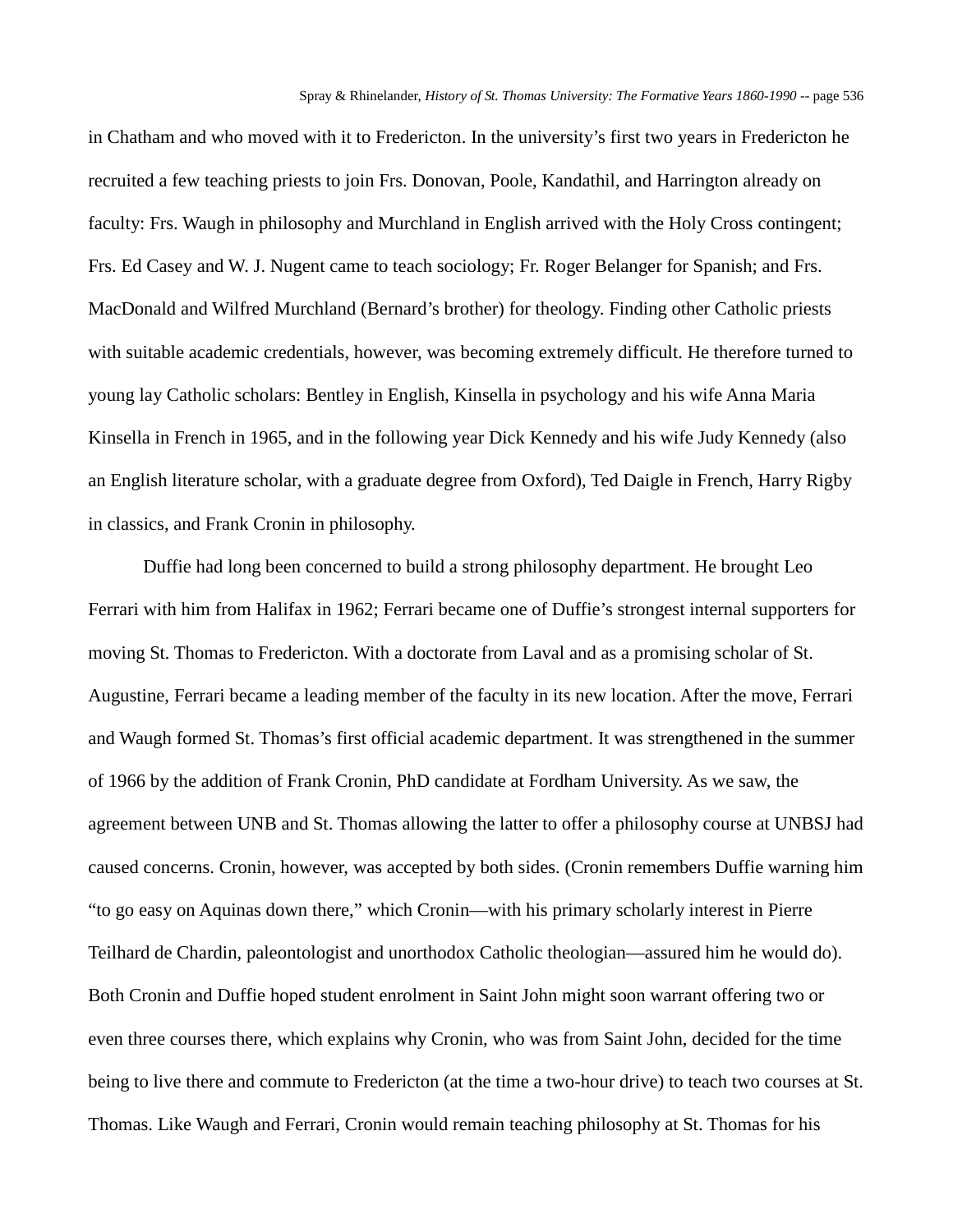entire career, a pillar of the faculty until his retirement in 2001.

Thus under Duffie's personal intervention and direction a new St. Thomas faculty was taking shape in 1966. One newcomer was Ted Daigle, a graduate of the teacher's program at the Université de Moncton and a specialist in teaching French by *la méthode direct*. Until his untimely death in 1983, Daigle electrified his students in French as well as onstage in drama productions. In the same year, Duffie assigned Harry Rigby, whom he hired in 1965 as dean of men, to teach Latin. Rigby founded the still-active big band, The Thomists, instructing generations of students in voice and instrumental skills. Daigle and Rigby, like Duffie's other appointees—Ferrari, Waugh, Cronin, Burke, Bentley, Noël Kinsella, and the Kennedys—remained at St. Thomas for their entire academic careers, helping define the core faculty of St. Thomas as it carved a permanent niche in Fredericton.

## **Fourth Year in Fredericton, 1967–68: Changing Character?**

By September 1967, all St. Thomas students—including the seniors, members of the class of '68—had known university life only in Fredericton, nothing of Chatham. Frs. Win Poole, Vince Donovan, George Martin, and George Harrington represented the old St. Thomas of Chatham, but year by year, as more new teachers joined the faculty, the university was losing its Miramichi character and becoming a provincial university alongside UNB. The pressing issue now, though, was not geographic but spiritual—not about St. Thomas's Miramichi character but about its Catholic character. Looking back, we can see that the process of educational secularization began after the war years, when students and faculty began demanding "modern" facilities, in particular for their science courses. The lure of better science and library facilities on the UNB campus played an important role in securing support for moving to Fredericton.

Modern facilities are one thing. More worrisome from the Church's point of view was the diminishing presence of priests on faculty. Fewer priests were teaching courses or available to advise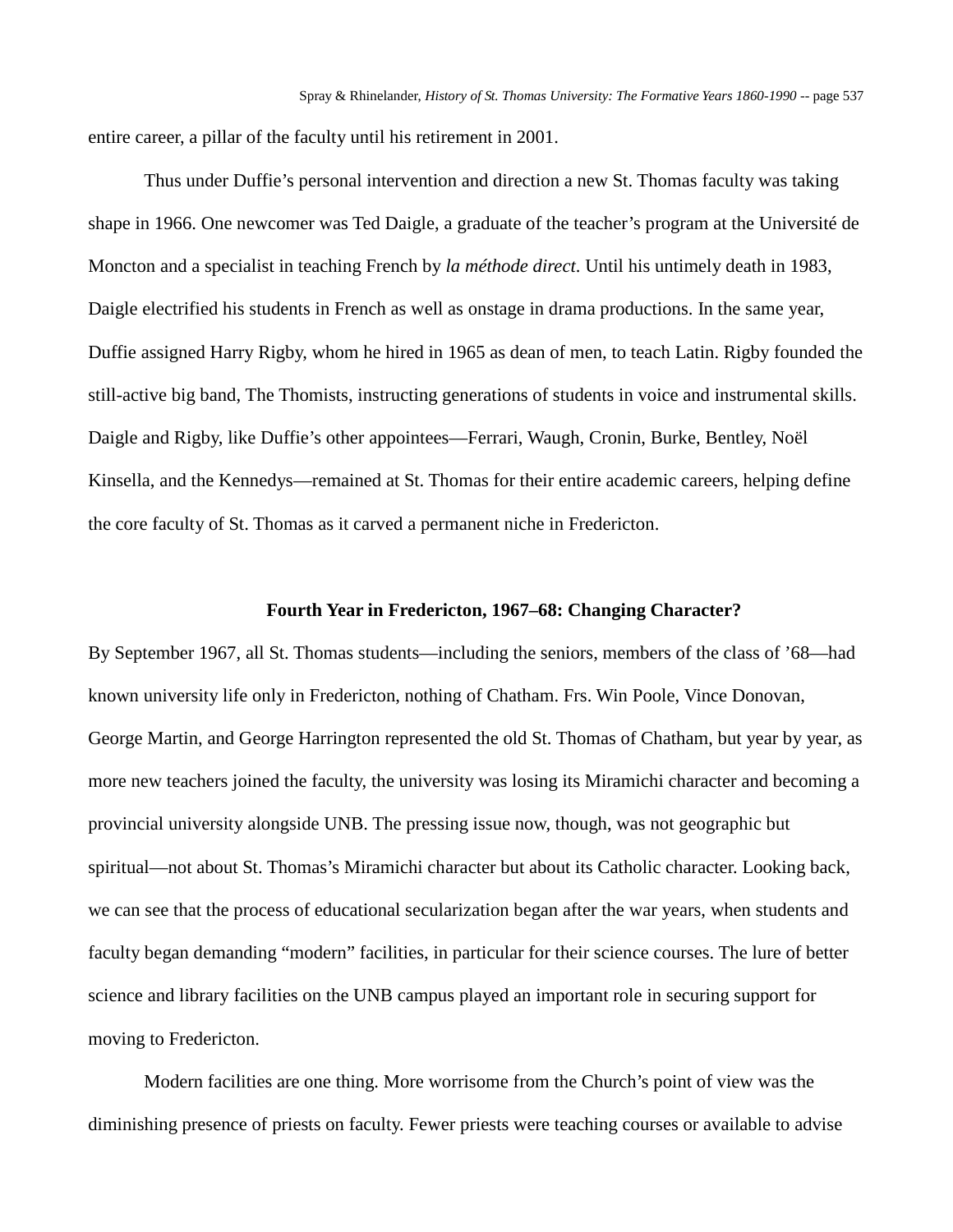students on spiritual matters than was the case in Chatham. Frs. McGrath, McKendy, Troy, and Higgins had not come to Fredericton. Of the new priests, Frs. Wilfred Murchland, Bernard Murchland, Nugent, and Walsh had all left; Fr. MacDonald said he was next. To date Duffie had been able to attract young Catholic lay scholars to the faculty, but their courses had little religious (much less Catholic) content. A secular frame of mind was taking shape among both faculty and students.

The primary concern for the faculty, however, was less the spiritual nature of the university than its relationship with UNB. Could St. Thomas maintain its independence, and if so, how? If not, could it maintain its special character? Perhaps more important, what *was* its special character?

The last question would bedevil thinkers and policy-makers at St. Thomas for a long time to come; indeed, it continues to do so today. The other questions, however, dealt with issues that were more practical than philosophical. UNB for its part had already been addressing them during the previous year. On January 1, 1967, the "Committee on the Future of the University" released its report. It was commonly referred to as the Bailey Committee, after its chair, Dr. Alfred Bailey, a long-time advocate for bringing St. Thomas to the UNB campus. Section 5.2 concerned St. Thomas:

The Commission is of the opinion that closer relations be established with St. Thomas University. It believes that St. Thomas should continue as a separate institution and should thus retain its individuality and its own traditions. Nevertheless, in addition to sharing such facilities as library, gymnasium, student union building, etc., and in addition [to allowing students to continue] to take the UNB science courses, and any others that seem desirable to both bodies, there should be a closer relationship between the Arts faculties of the two institutions. Separate departments should be maintained, but in each case the work of the departments concerned should be dove-tailed so that each functions as a single department. The standing committee on relations of the two institutions should be continued and, in addition, each Arts Faculty should appoint members to a joint committee to work out programs to the best advantage of the students of both institutions.

The report caused a stir up the hill at St. Thomas. At a meeting of the general faculty shortly after classes began in September 1967, members of faculty asked the president, who was attending although not presiding, to establish a special "Committee on the Future of St. Thomas University" to address the issues raised by the Bailey Committee. The committee would invite briefs from all faculty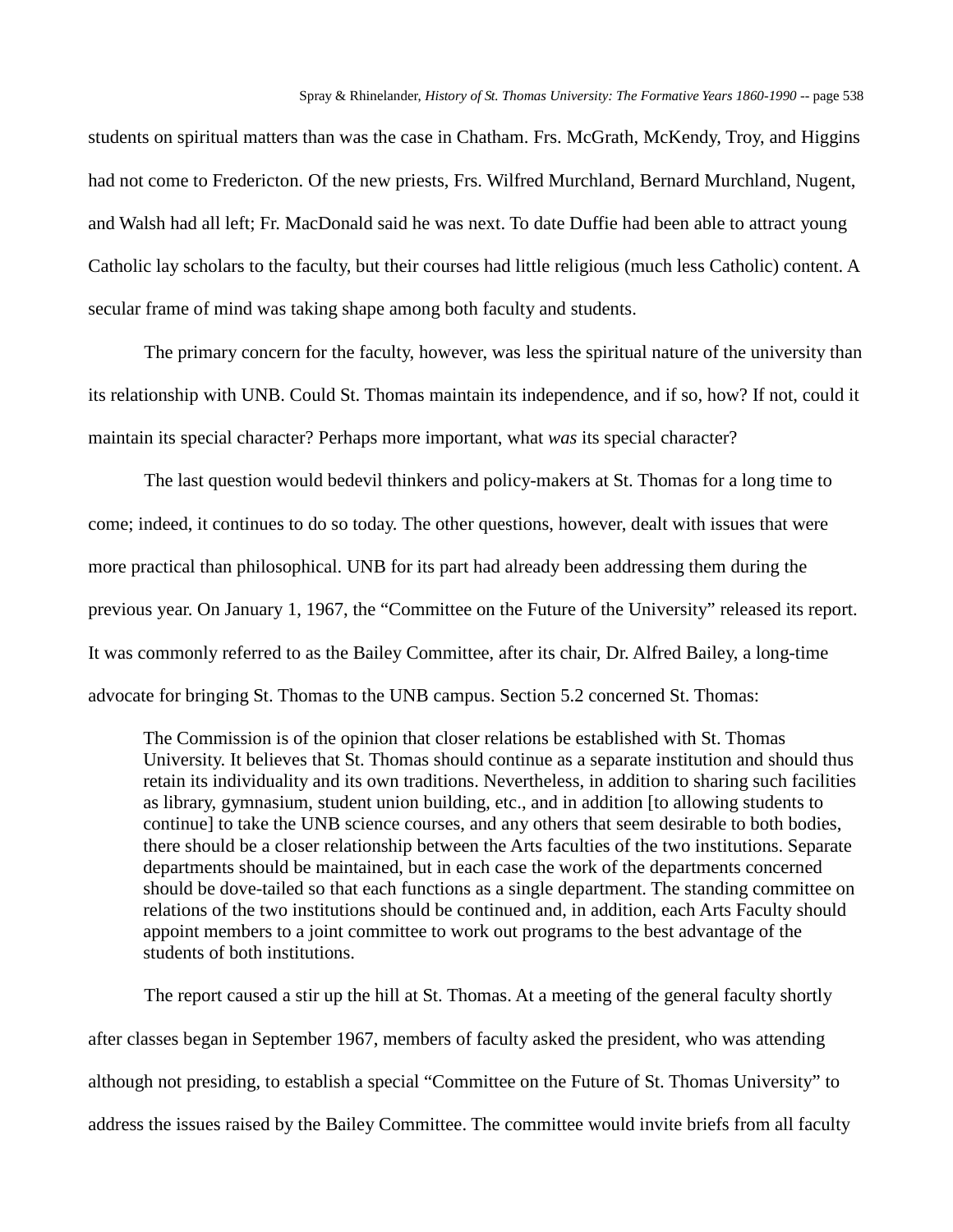members, either as members of a department or individually. Duffie agreed, and appointed Ed Casey from sociology to be its chair.

Over the fall of 1967, the St. Thomas committee received written submissions from many faculty members. There was no consensus. Some (e.g., Waugh) expressed no opinion about the issue of remaining independent from UNB, only that St. Thomas should remain small and Catholic, although he did not attempt to define what made it Catholic. Some (e.g., Dick Kennedy, Noël Kinsella, and Oleh Pidhainy, speaking for English, psychology, and history, respectively) were in favour of remaining independent of UNB, but stressed that there should be maximum coordination and minimum duplication of courses. Others (e.g., Cronin, Rigby, Donovan, and Casey himself) were in favour of amalgamation with UNB, suggesting that only by becoming a college of UNB could St. Thomas keep a distinctive Catholic curriculum; in Donovan's words, "providing a Catholic witness in higher education." This, Donovan continued,

would require acceptance by the authorities of St. Thomas that Theology and [Scholastic] Philosophy are the areas wherein it differs from UNB and are the areas wherein it can make a special and peculiar contribution in the sphere of higher education. Consequently, these must be the course areas which would receive preferential consideration as to faculty appointments and qualifications, money allotments, allowances for library acquisitions, etc.

If St. Thomas remained independent, however, it would inevitably lose its Catholic character. Even Fr. Bill White, the athletics director, suggested that—except perhaps for hockey—the athletics program at St. Thomas should be entirely amalgamated with UNB's.

Duffie was willing to continue working closely with UNB, but neither he nor the bishop would even entertain a proposal that St. Thomas become a college of UNB. Doing so would be to give up its identity (although they were unwilling or unable to define what that identity was). They were not swayed by such examples as the long-standing federation of relatively independent colleges within the great English universities of Cambridge, Oxford, and London, or even the evidently successful Canadian cases such as St. Thomas More at the University of Saskatchewan or St. Michael's at the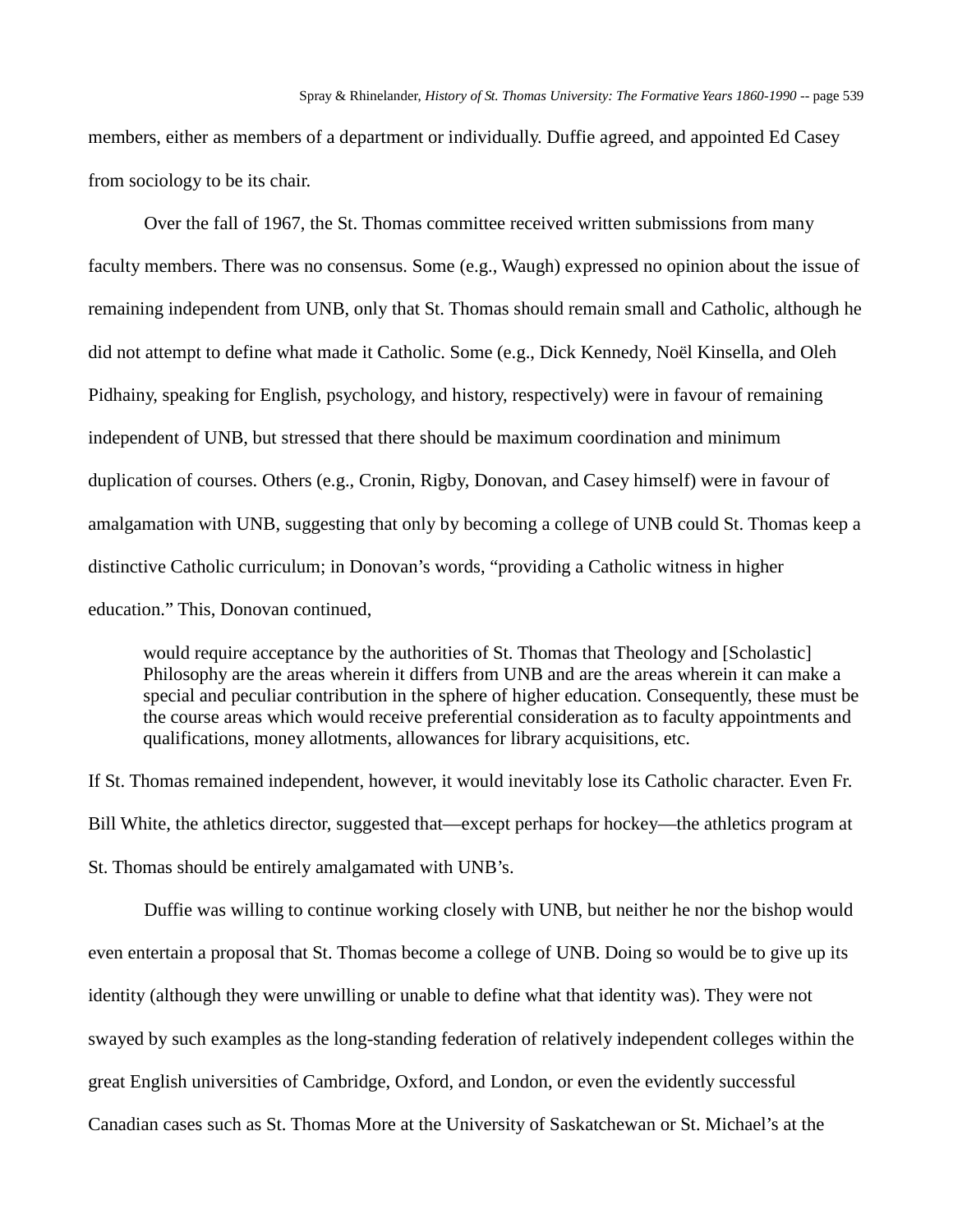University of Toronto. They preferred a loose "affiliation" to a unified "federation," because federation implied amalgamation and integration: St. Thomas would give up the right to offer its own degrees. Besides, there was a personal dimension. Both Duffie and Leverman had lost several layers of hide bringing St. Thomas to UNB. Integration would mean that the bishop of Saint John was no longer chancellor, the president no longer president, of their battle-scarred university. (People in positions of authority seldom give them up voluntarily.) As Vince Donovan and others maintained, as a federated college within the institutional framework of UNB, St. Thomas might well have kept its Catholic character. In reality, as an independent, affiliated university, many would argue that over the years it would lose that character until it became another small, undergraduate university, indistinguishable from, say, Mount Allison, and ever more vulnerable to government efforts to "rationalize" when money became tight. Whatever the future held, however, at the moment it seemed preferable to maintain St. Thomas's independence and to hope for the best.

### **Mounting Expenses**

Duffie was more concerned with the financial than the spiritual health of the university. In January 1967 he wrote Deutsch that the hiring of staff had substantially increased the university's operating costs, and the increase promised to continue for the near future. As examples, he mentioned three requests for additional staff from the "head professors" of philosophy, English, and psychology. He understood that the teachers might be ideal and "relatively necessary" in order to reduce overcrowded classes, although Duffie did not believe they needed to be "reduced as drastically as suggested." They certainly could not be hired all at once. He also knew the university needed money for sabbaticals, travel, and equipment, but he would not be able to provide what the heads were asking for.

Regarding the philosophy course St. Thomas offered at UNBSJ, Duffie explained to Deutsch, there was not enough work for a full-time professor, so Prof. Cronin was teaching in Fredericton and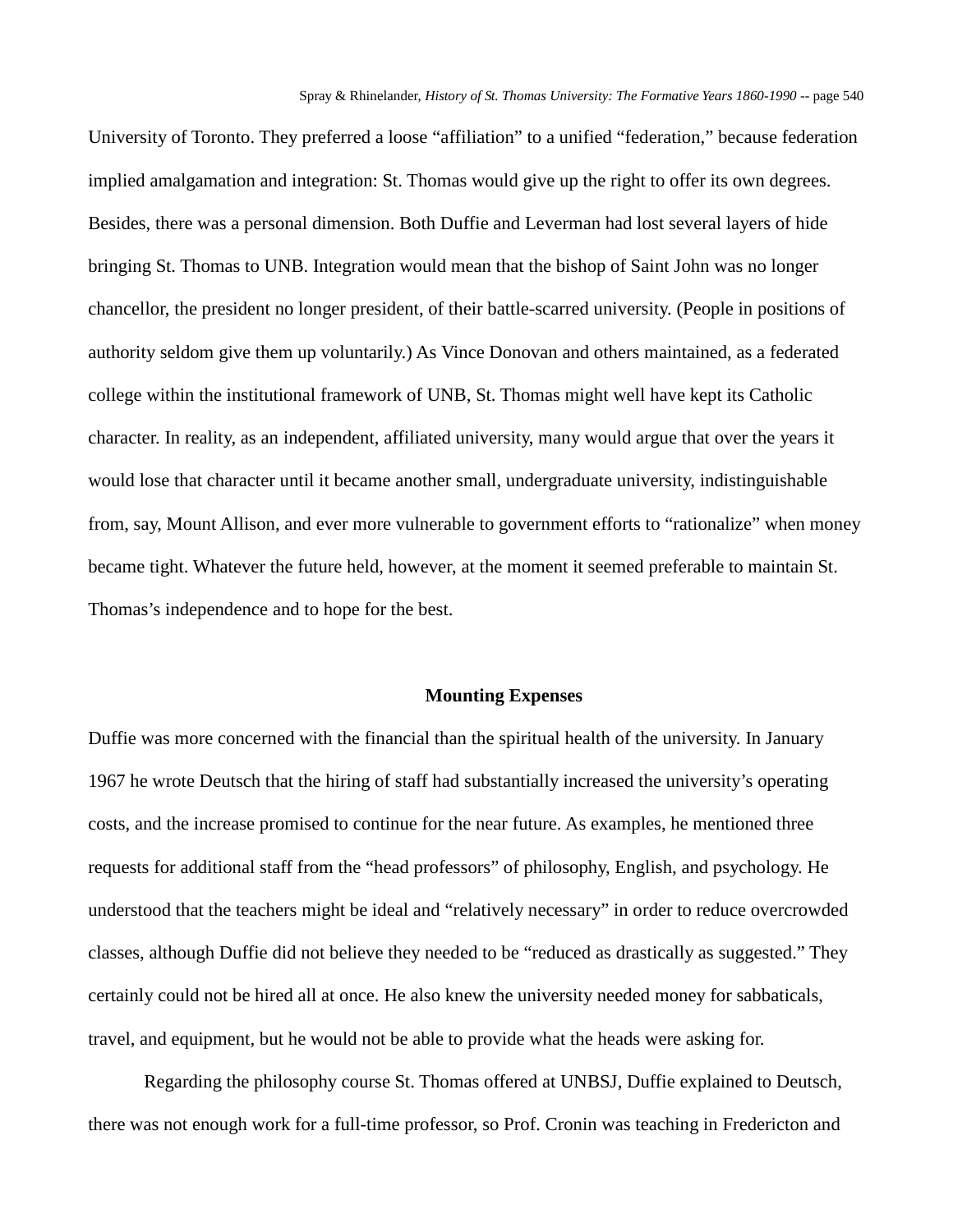Saint John. (Cronin recalls driving up to Fredericton three times a week from 1966 to 1969 to teach two and sometimes three philosophy courses, until he moved to Fredericton for good in 1970 when it appeared that St. Thomas had more students interested in philosophy than UNBSJ.) According to Duffie, having Cronin teach on both campuses meant "an extra cost of about \$1,500 a year for travel costs, the same rate as UNB pays their professors who teach courses at UNBSJ." (Cronin remembers being paid at most \$900 per academic year.) As for the extension courses in Chatham that St. Thomas was also trying to maintain at extra cost, four courses were offered the previous year, 1966–67, and his intention was to continue doing so "for the next years." Other expenses were incurred by St. Thomas students participating in UNB cultural activities, although he claimed that was working out satisfactorily. St. Thomas also had its own cultural activities now, including drama with Ted Daigle and music with Harry Rigby's "highly reputed band." Both were asking him for money, and he was sympathetic: "The monies allotted to us should not be so tight that we cannot provide them with some money out of regular funds."

Capital costs, however, were increasing. It had become evident that St. Thomas needed another building in order to provide more classrooms and more office space for faculty. Construction of a new academic building, another Larson design containing a much-needed auditorium along with rooms for classes and offices, was scheduled to begin in the fall of 1968 to be ready for September 1969. The diocese was providing \$50,000 a year for capital costs, and the New Brunswick government still owed St. Thomas \$300,000 for its Chatham buildings. But although Deutsch Report recommended the government give St. Thomas "a \$25,000 transitional grant for five years," they had paid that amount for only three years. After that, the minister of education said the money would go to students, not to the university. The university was also finding that interest payments on money borrowed for capital expenses were high. This was primarily because "the government payments on Chatham properties" were "running behind by two years," and it was hurting the university's financial situation.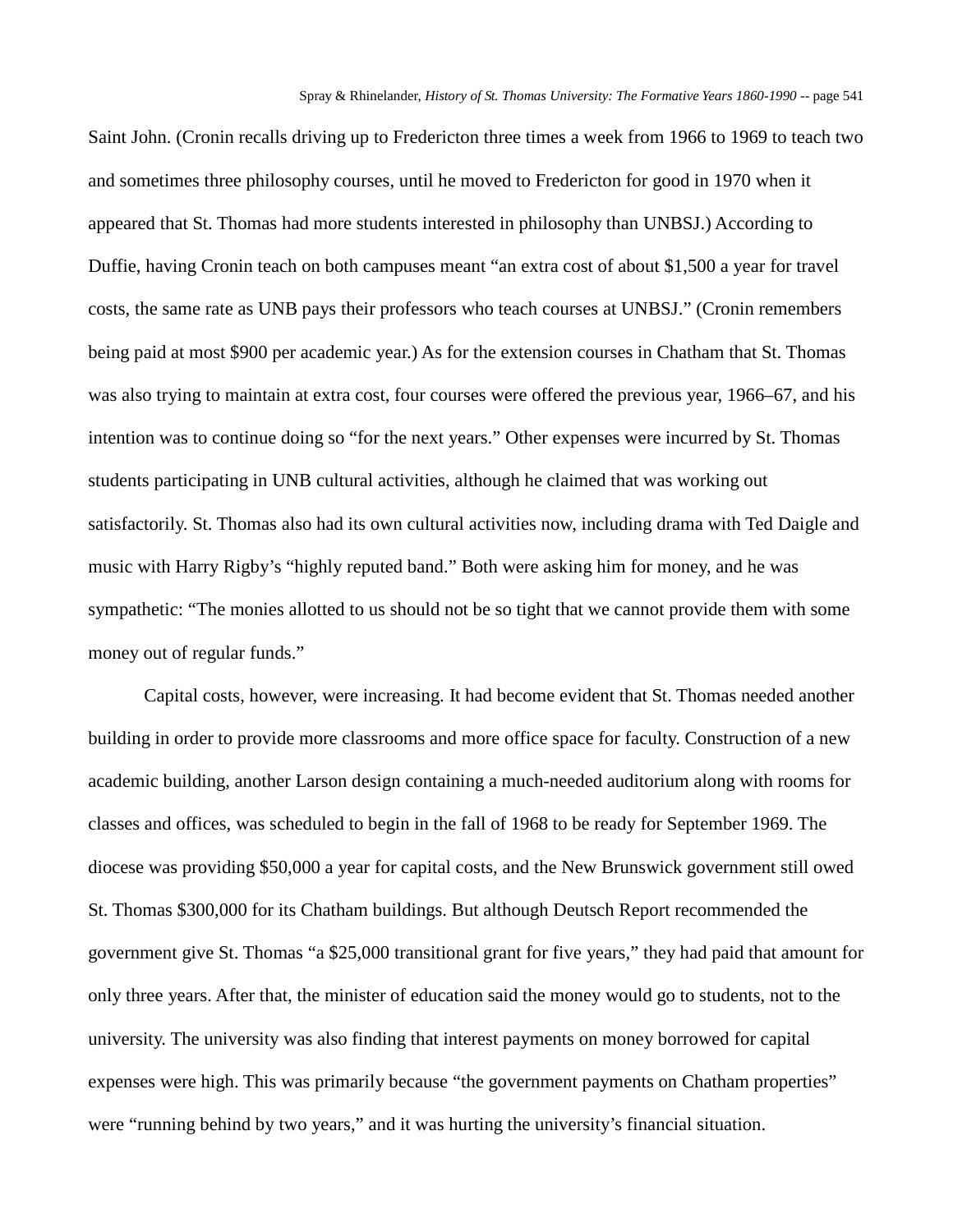The five diocesan priests on staff were paid salaries "according to their degrees, competency and experience," which cost the university "around \$35,000 to \$37,000 per year." In case of deficit, that money would have to come from the diocesan allocation for capital costs.

Duffie may have thought that financial concerns were his primary worry, yet it was administrative structure that would cause him the worst headaches. Now that he had created modern facilities for the university, he realized that it had to have a similarly modern administrative structure, or at least one similar to that of other universities. Thus he created several new departments, headed by faculty members, who were given authority to recruit new faculty. His experience in dealing with recalcitrant—indeed occasionally outright hostile—faculty members on an individual basis made him reluctant to encourage the faculty to organize themselves. By its fourth year in Fredericton, however, the faculty was emerging as a well-qualified and self-assured body of academics. Thus, at the start of term in the fall of 1967, he let the faculty know that he would not object to their holding regular meetings. Naturally he planned to attend such meetings—he did teach a course after all and was pleased to have himself listed in the calendar as a bona fide member of faculty—but, in his black suit and monsignor's fuchsia socks seated at the front of the gathering, there would be no mistaking who was in control. Ironically, he would come to regret the *esprit de corps* that emerged when the faculty, led by its free and critical spirits, eventually turned against him, as his authoritarian modus operandi ensured that it would.

# **Fifth Year in Fredericton, 1968–69: A Senate Is Born**

As president of St. Thomas, Duffie was a member of UNB's Academic Council (its academic senate). He understood that it was incumbent on him to "draw up the same regulations [for St. Thomas] in regard to all matters academic." When it came to implementing some of UNB's regulations, however, Duffie had reservations. St. Thomas of course had a board of governors representing the wider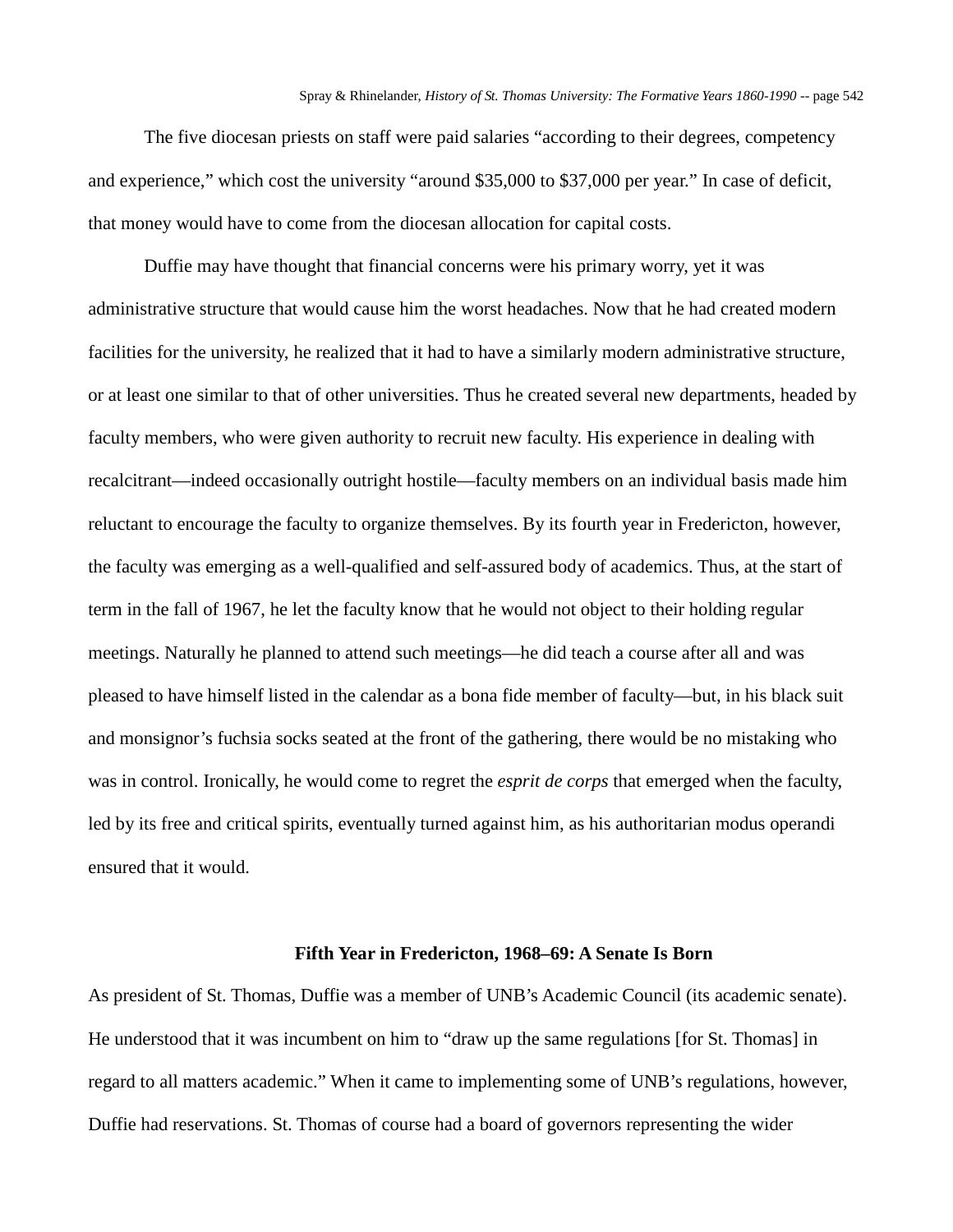community. In the fall of 1968 it consisted of eighteen members and had just lost its chairman in September when the chancellor himself, Bishop Leverman, resigned because of ill health. The board exercised final legal responsibility for running the university, although in fact Duffie, as president and the board's vice-chairman, could and did use the board (as St. Thomas's rectors had long been used to doing) as a rubber stamp for his decisions. Since the members were not on campus or part of the university's daily life, they could hardly intervene. But now that St. Thomas was dramatically enlarged—and enlarging every year in number of students and faculty—academic matters such as the vital one of curriculum (the courses being offered in any one year as well as those being planned for future years) and such related matters as departmental responsibility for those courses, had expanded beyond any possibility of the president's personal direction. Duffie expected department heads to manage the expanding curriculum, in spite of their lack of experience, and he was planning to authorize more. But now he needed to build those academic units into a governing structure. In modern universities, such a structure is the academic senate.

Thus, on November 30, 1968, Duffie established the St. Thomas senate. It consisted originally of ten persons, with himself as president and chair, George Martin as registrar, the four existing department heads (Brien Waugh, philosophy; Ed Casey, sociology; Dick Kennedy, English; Noël Kinsella, psychology), and four new persons representing the interests of the remainder of the faculty. Those four new senators were described as "Elected to represent Group Areas," in effect acting department heads but without the title. They were Robert Kelly, "representing Anthropology, Political Science, and Economics"; Ted Daigle, "representing Modern Languages"; Fr. Lou Kingston "representing Theology"; and Bill Spray (newly hired in the summer of 1968 to replace Oleh Pidhainy who had forcibly resigned) "representing History, Classics, and Latin." None of them, including Duffie, had any experience as members of a university academic senate.

St. Thomas's first senate meeting took place at 7:00 p.m. on December 4, 1968. The first item of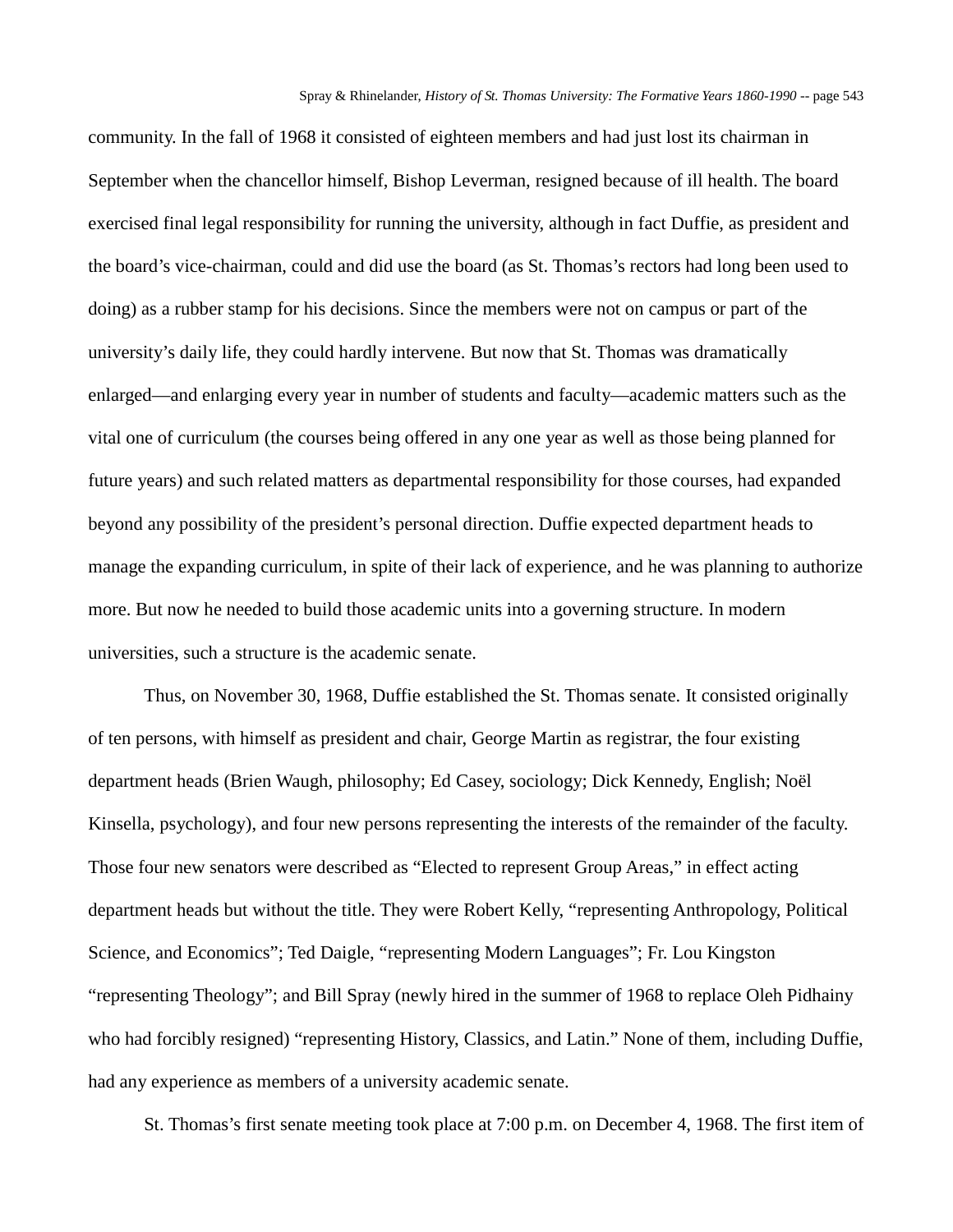business was whether or not meetings should be open to non-members. The meeting concurred with Duffie's suggestion that they should be closed. Should minutes, it was asked, then be kept confidential or could they be circulated to staff? Again, the body concurred with Duffie's recommendation that they should be confidential, at least for the time being. Some bold senators voiced complaints that "the administration" appeared to be favouring certain departments over others, at which suggestion Duffie adopted his usual method of maintaining an uncomfortable and ominous silence. No one made any specific proposal regarding that issue, so it was left hanging. The meeting soon adjourned with none of its members clear as to what precisely senate was supposed to do. As little as possible, no doubt, in Duffie's mind, witnessed by the decisions to keep the meeting closed and deliberations secret.

### **New Bishop, New Chancellor**

As mentioned, in September 1968, due to failing health, Bishop Leverman resigned as bishop of Saint John and thus as chancellor of St. Thomas. At a meeting of the board on May 12, 1969, the members "noted with satisfaction" what he had done for the university. Fr. Arnold Toner, representing Holy Cross and now on faculty teaching theology, was instructed to convey "a vote of deepest thanks" to Leverman for his "great work with St. Thomas University." In his subsequent letter to the bishop, dated May 23, 1969, Toner wrote:

The members [of the Board] noted with satisfaction that enrolment had increased from about 200 five years ago to over 700 for this September; that there are over three million dollars' worth of buildings on the St. Thomas campus, yet the debt is only about four hundred thousand dollars; that the academic standing has improved; and that campus decorum, especially the relationship between faculty and students, the general layout of the buildings, and the appearance of the grounds, are commendable. The Board showed deep satisfaction in appraising the common shared facilities such as the new library [the Harriet Irving Library opened in 1967], labs, student centre, arena, gymnasium with its Olympic-sized swimming pool, and general maintenance service. There seems to be good reason to believe the Dear Lord is blessing St. Thomas University. Would this not be due in part to the courageous suffering on the part of many, especially yourself? The members of the Board join with you in thanking God for his blessing and guidance. May God give you improved health and reward you richly for the help you have been to St. Thomas University.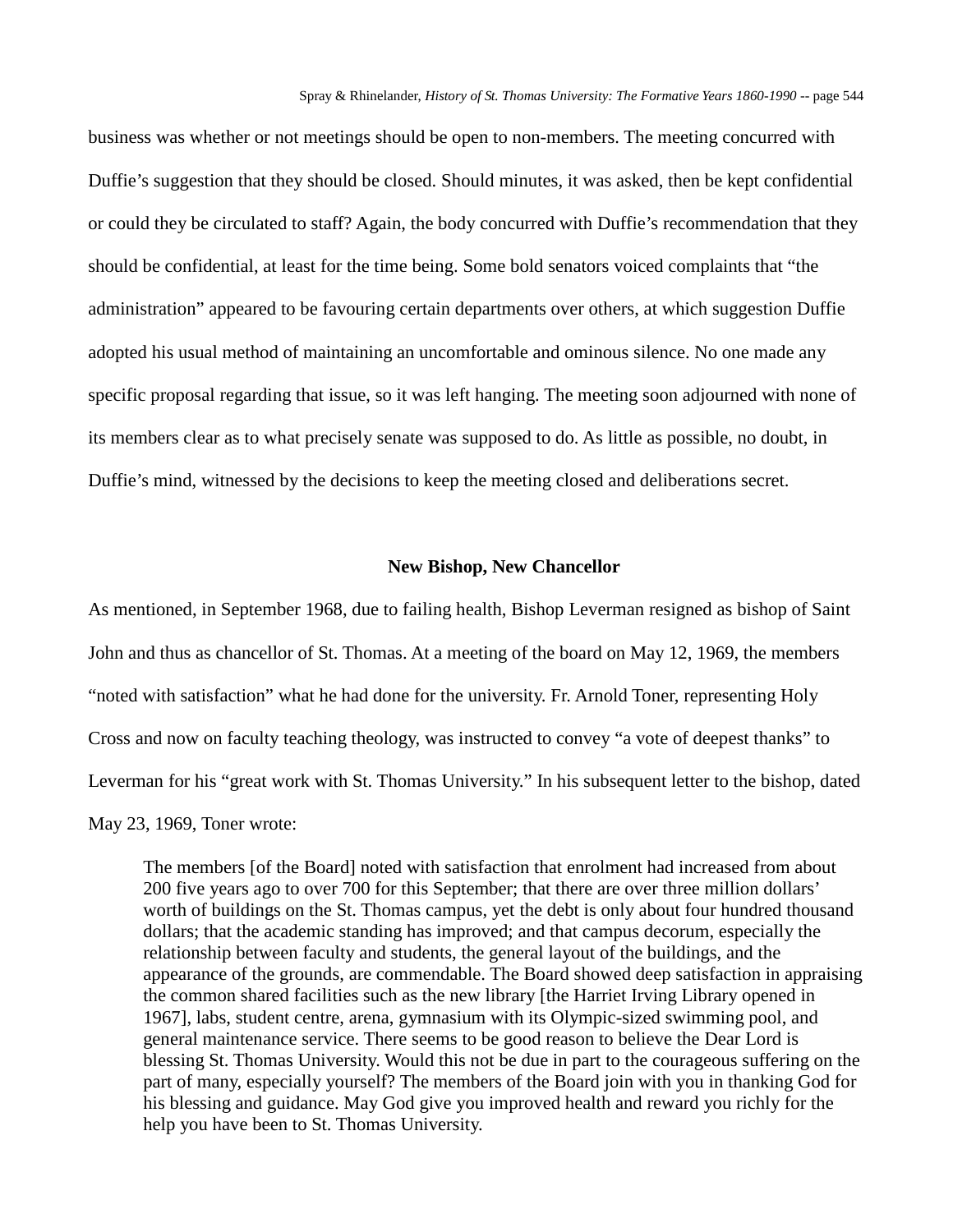Leverman responded that his part in the success of the university was

only minor and very insignificant. The accomplishments of the University up to date, which you list in pardonable pride and joy, are the results of the farseeing fiscal policy and academic administration of the President, Msgr. Duffie, and the wise and able advice of the Board of Governors. My earnest hope and prayer is that St. Thomas will remain always true to its original concept and ideals as a Catholic College.

In spite of the board's warm wishes and Toner's expressed sentiments about Leverman's sufferings on behalf of St. Thomas, we might wonder how much Leverman actually did to keep the university "true to its original concept and ideals as a Catholic College." In commending Duffie for his "farseeing fiscal policy and academic administration," however, Leverman was certainly right to suggest that it had been Duffie who was responsible for St. Thomas's present existence in Fredericton. Yet his "academic administration" had begun to create rumblings of discontent. At the same board meeting, on May 12, the board set up a "Constitutional Committee" to look into that administration.

It would be several months before the committee would report with some pointedly critical conclusions. Meanwhile, from the time of Leverman's resignation as bishop of Saint John on September 7, 1968, until June 1969, the diocese was without a bishop and St. Thomas without a chancellor. Duffie ruled supreme.

## **The Presidential Style**

Duffie's methods of hiring (and firing) faculty tended to be abrupt. In 1967, for example, Oleh Pidhainy, a Ukrainian Catholic teaching history at St. Thomas since 1964, verbally threatened to leave the university if Duffie did not give him more money to purchase books for the UNB library. Duffie at first did not respond. Pidainy repeated his demand, including his proffered resignation, this time in writing. Duffie again gave no response but placed Pidhainy's letter in his desk drawer. On investigation, Duffie discovered that most of the very large number of books Pidhainy had ordered so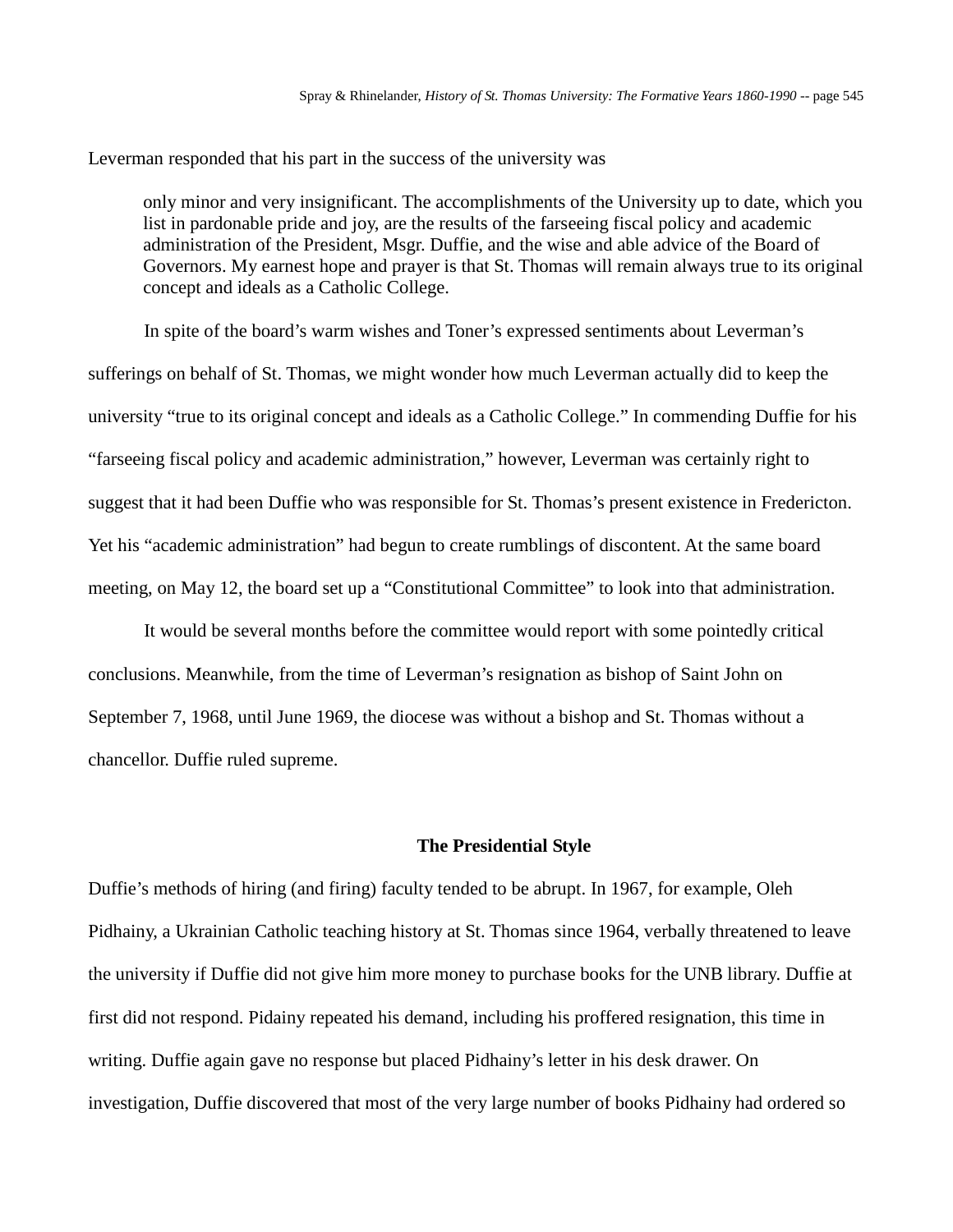far for the library, using scarce funds, were in Ukrainian. It upset Duffie because obviously St. Thomas students could not read them. When Pidhainy gave Duffie yet another ultimatum in the spring of 1968, Duffie called him in, retrieved the unfortunate professor's letter of resignation from his desk, and told him he was accepting it, effective immediately.

Duffie had to find someone to take Pidhainy's place. A faculty member in the history department at UNB heard about the forced resignation and passed the word on to Bill Spray, at the time working for the provincial government and teaching part-time at UNB. With a recently completed PhD from the University of London in imperial and maritime history—completed thanks to a Beaverbrook scholarship—and coming from Chatham where he had attended St. Thomas High School, Spray thought he might enjoy teaching at the new St. Thomas. He approached Duffie about the recently vacated position. The interview that took place in June 1968 was as strange as it was brief. Spray began the discussion by informing Duffie that he was from Chatham but was not Catholic. Duffie's response: "Can you teach history?" Spray: "Yes, I think I can." Duffie then asked Spray how much he was making working for the government. Spray told him, to which Duffie responded: "I guess we can pay that. You're hired." Since Spray had been included in the government's pension plan, he inquired about the university's pension plan. After a long pause Duffie replied that yes, there was a plan. Spray asked if he could be included in it. After another long pause, Duffie said yes, he would be included. Spray soon discovered that only those who asked about a pension were included. He supposed then that the idea of pensions was unfamiliar because it was not needed for teaching priests, as the Church looked after its priests' material needs throughout their lives. Even so, for lay members it seemed there were no standards for perquisites. There was no discussion about what history courses Spray would teach. Instead he was told to discuss it with the "acting head of Political Science and History," Oscar Pudymaitis.

After agreeing with Pudymaitis on what courses to teach, namely, Canadian and British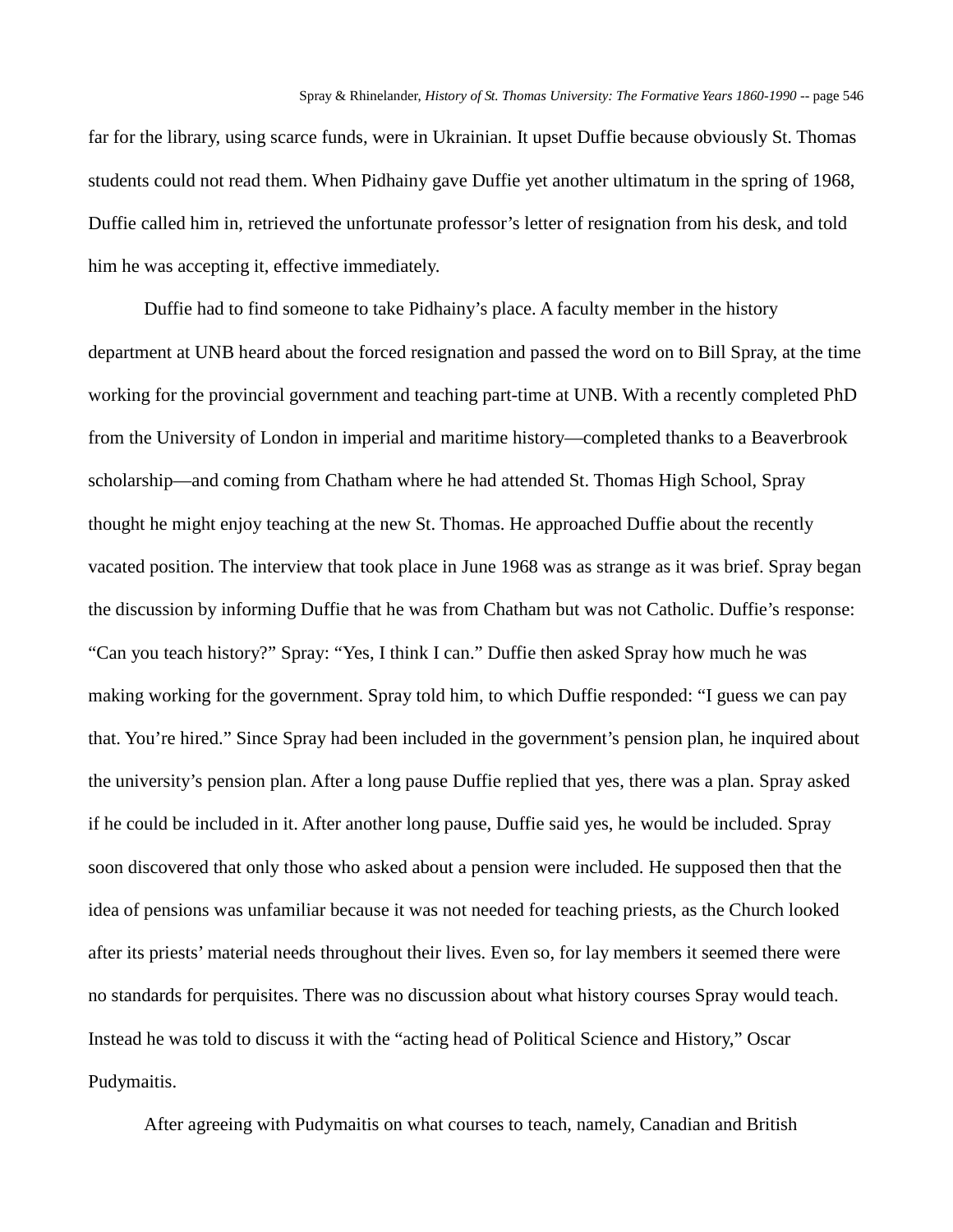imperial history, Spray began hurriedly preparing lecture notes for the coming year's classes. At the end of August 1968, just before classes began, Duffie called him into his office to inform him that Pudymaitis had left the university "in unusual circumstances" and another member of the department (Peter Toner) had left to do further graduate study, which left history with only two members, Spray and Lew Morgan, a recent UNB graduate with a BA in history. Duffie informed Spray that he was now the acting head of history and should quickly find people to teach the necessary courses. With the help of Spray's colleagues in the UNB history department and some of their graduate students, he managed to cobble together a program of courses for the year. It meant giving up some of the courses he had agreed to teach and had begun to prepare for and preparing some new courses. Life was hectic in his first year of full-time university teaching. In the meantime, Duffie instructed him to find two new fulltime historians for the department for the following academic year to replace those who had left. Spray advertised for and proposed to the president hiring Juergen Doerr, a specialist in German history, to teach European history, and Herbert Goltz, a specialist in North American Indian and frontier history, to teach American and Canadian history. Both were completing their doctorates at U.S. graduate schools. Duffie accepted Spray's recommendations, and the two young scholars arrived in the summer of 1969 to join the growing band of professors.

In September 1969, the handsome new Larson–designed neoclassical building, called for want of a better name the Academic Building, was ready for occupancy. The faculty, new and old, finally had spacious offices. Paul Morrissy, newly hired to teach anthropology in 1968, remembered the controversy agitating the faculty during that year regarding the specific assignment of new offices. The most desirable offices were the eight corner offices. Of those, the most desirable were the four that had magnificent views overlooking the city and the hills across the river. Although at the very start there was some grousing about who was "senior" to whom and thus had claims to the best offices, Duffie settled the disputes with his usual light hand. Nevertheless, it was the beginning of St. Thomas's office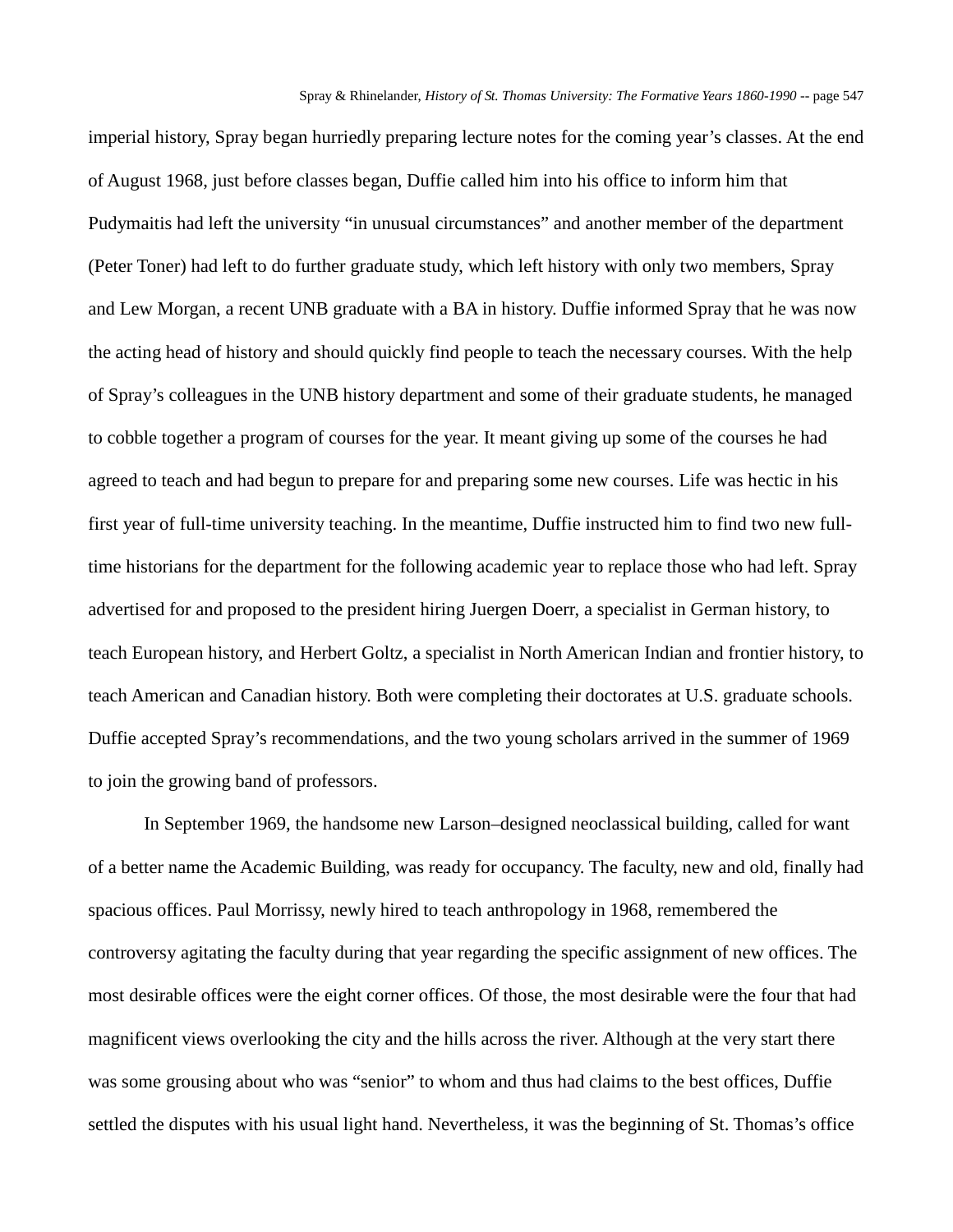allocation system, unusual among universities (including UNB), determined by seniority of university service rather than by department membership. An Office Allocations Committee was established to oversee this annual exercise of musical chairs, sending out a notice every winter listing the faculty offices that would be vacated the following year and therefore available for new permanent occupancy. Applications would be decided on the basis of seniority. Future visitors to Edmund Casey Hall, as it would soon be named, were surprised to see the departmental mix of offices, an anthropology professor next door to a history professor, English next to psychology. Somehow, it suited small St. Thomas and encouraged communication across the disciplines.

### **St. Thomas–UNB Cooperation at Department Level**

Also in the fall of 1969, Duffie asked Spray to hire three more faculty for what was now a bona fide history department. He considered a departmental complement of six full-time members a proper size. Relations with the UNB history department had always been good, and mutually they had allowed and even encouraged students to take courses on the other campus. Such cooperation had been envisaged in the original terms of affiliation between St. Thomas and UNB. Duffie insisted from the beginning that it would be policy to allow a student on one campus to take up to two courses a year on the other campus and have those courses count for full academic credit at the home university—with the sole exception of theology courses. The members of the St. Thomas history department were all also mindful of the urgings of the Bailey Commission that

There should be a closer relationship between the Arts faculties of the two institutions. Separate departments should be maintained, but in each case the work of the departments concerned should be dove-tailed so that each functions as a single department.

While Spray doubted the two departments could ever function as a single department, he was happy to institutionalize as much cooperation as possible. So, after consulting with colleagues in UNB history, one of whom, Francis Coughlan, had recently been teaching history at St. Thomas, the St.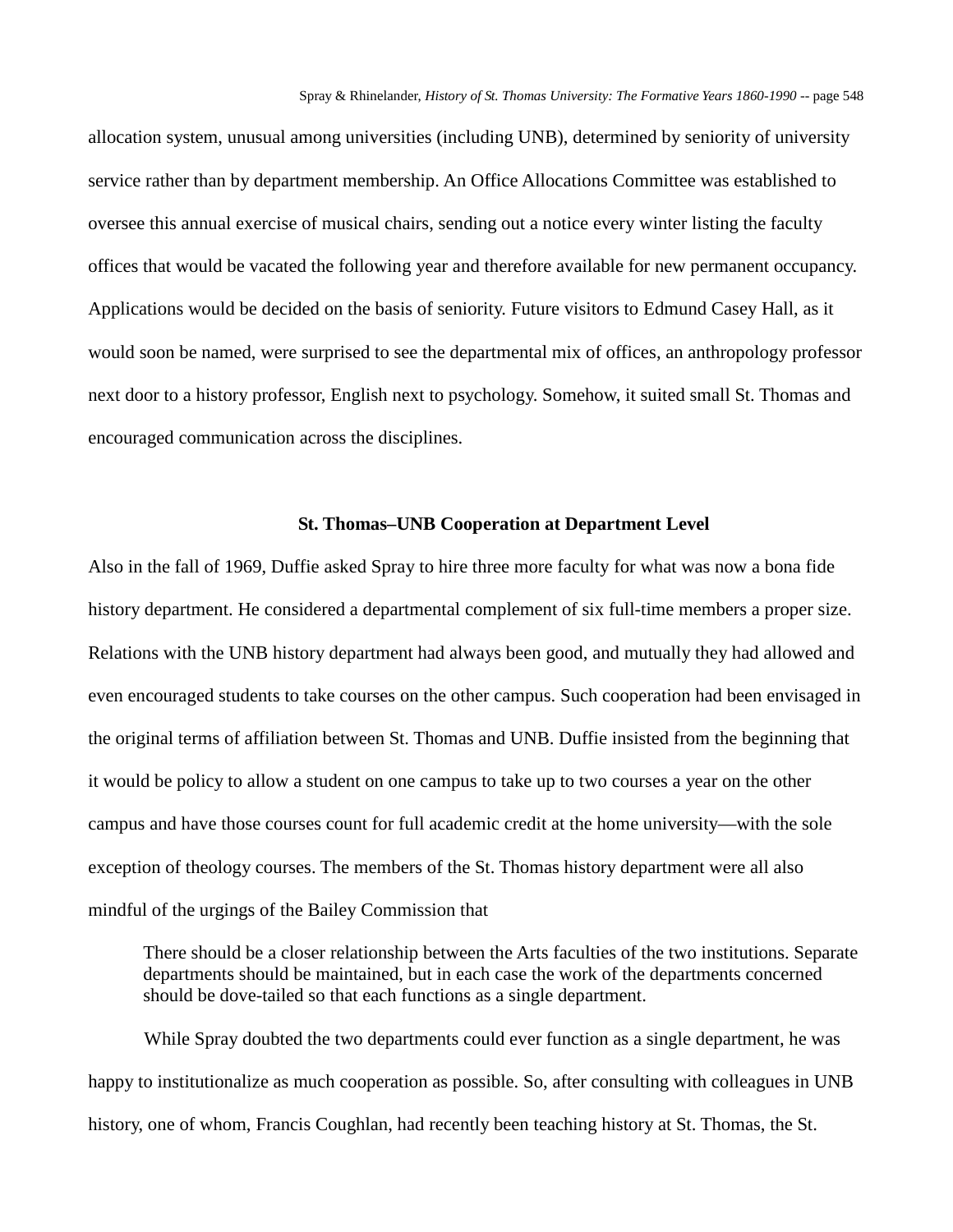Thomas department proposed hiring qualified academics in fields that would complement UNB history's areas of specialization. Everyone agreed that St. Thomas would hire in three areas of history not presently covered at UNB: Latin American, Russian, and medieval and church history. After extensive advertising during the winter, Spray recommended hiring Dan Gleason and Tony Rhinelander, who were completing doctoral degrees in the U.S., and Fr. John Jennings, who had already completed his licentiate at the Pontifical Institute of Medieval Studies in Toronto. Duffie approved, and the three arrived in the summer of 1970 to begin their own career-long teaching at St. Thomas. The history department was now complete with a cohort of young teacher-scholars and a policy of cooperation with its sister department at UNB in place.To cement the relationship with UNB and comply as far as possible with the Bailey recommendations, each history department agreed to invite a delegate from the opposite one to attend its meetings. More important from the students' perspective—and based on the understanding that most students will try to avoid walking an unnecessary distance (especially up a steep hill)—the two departments also agreed to a yearly mutual exchange of courses, whereby one professor from each department would offer a course on the opposite campus. The administrators agreed that such courses would count as credits at the university at which they were offered, and the practice of course exchanges rotating among the members of each department became an annual curricular opportunity. At the departmental level, the cooperative agreement proved to be fruitful and long-lasting. At the time, the historians hoped their example might become a model for St. Thomas's other departments. Although there were many instances of cooperation and cordial relations among faculty members from the two campuses, none of the other corresponding departments at St. Thomas and UNB, for whatever reason, established the historians' level of course exchange and collegial cooperation.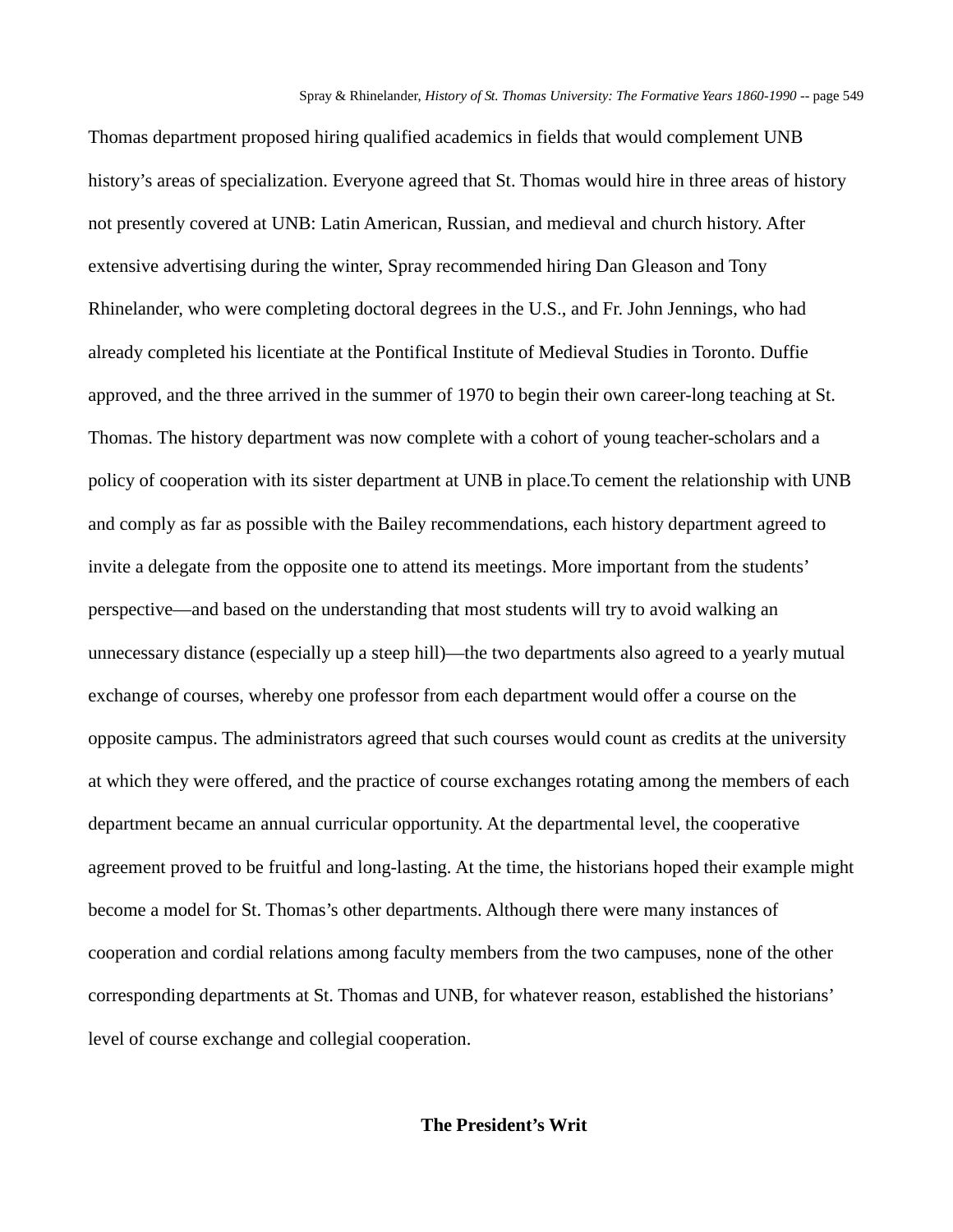The work of building an entire department from scratch at the same time that he was developing new courses to teach, however, left Spray feeling exhausted and as "acting head" somewhat unappreciated. He asked Duffie either to make him full department head or to appoint someone else to run the department. Duffie immediately sent Spray a letter officially making him head of the history department, promoting him to the rank of associate professor, and granting him tenure. As with pensions, tenure—an indefinite contract with the university, one that does not need regular renegotiation—was another aspect of modern university governance unfamiliar to St. Thomas's Catholic educational tradition and not yet institutionalized. At the time, Duffie tended to treat it, like pensions, as a personal favour, to hand out when necessary, as when he wished to keep a desired person on staff. He handed out promotions the same way.

In the same vein, there was no regular salary scale at St. Thomas. That was perhaps to be expected. Throughout St. Thomas's institutional history, salaries had been minimal, unstandardized, and determined personally by rector and chancellor. Non-priests, of whom more and more had been appointed to faculty during the 1960s, needed higher and more standardized salaries than priests. Those salaries had to be relatively competitive, in order to attract qualified candidates. Duffie exercised his authority in many cases to award quite generous salaries. Yet among faculty no one was supposed to know what the others were paid. For example, when Rhinelander was hired in 1970, he was offered a salary of \$10,000, which was reasonably competitive for someone with minimal teaching experience and a still uncompleted doctoral degree. Because he was in the final stages of the PhD, however, he asked if his salary would be increased when he actually received the degree. Duffie assured him that his salary would be increased by \$500, along with promotion to the rank of assistant professor. True to his word, six months later, when Rhinelander produced the coveted sheepskin, Duffie raised his salary to \$10,500, and threw in assistant professor status and permission to join the pension scheme. Rhinelander had no idea what salaries others in his position were receiving. That lack of transparency was one of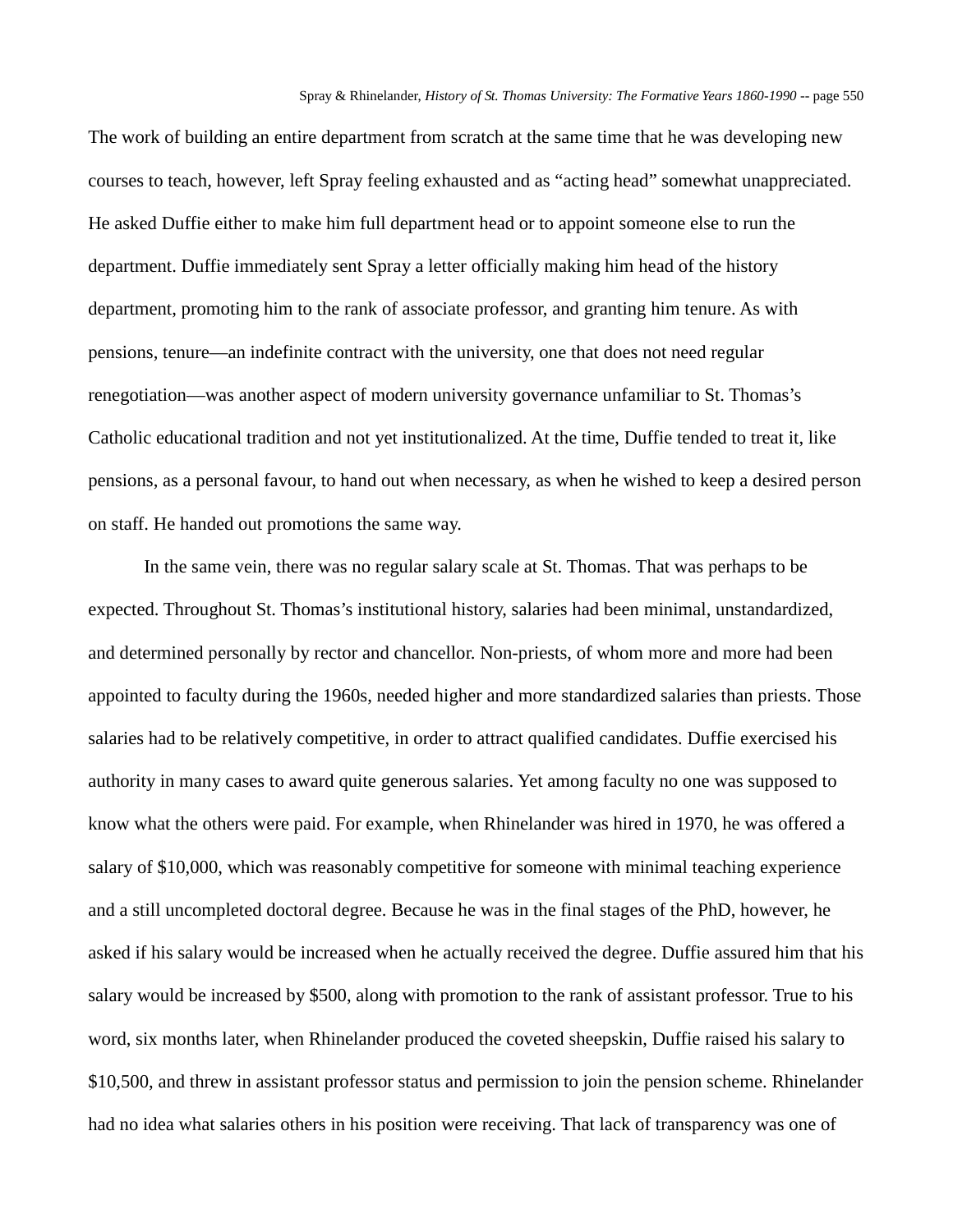the issues that would finally drive the faculty to defy Duffie's magisterial style.

Many other such extra-professional, ad personem arrangements obtained during the early years in Fredericton. One professor remembered going to Duffie on several occasions to say he was contemplating a better-paying job elsewhere. Each time Duffie offered him a salary increase. There was no objective salary scale, only Duffie's personal disposition. Fortunately for St. Thomas in these crucial building years, Duffie appreciated academic quality. He just wanted to be the one in charge of quality control. It was this controlling quality that constituted Duffie's feet of clay.

#### **Feet of Clay: I. The Board**

The board of governors met infrequently before 1969. It had an executive committee that made decisions between meetings, composed of the president, the vice-president (Harrington), and the registrar (Martin), but Duffie made most decisions without consulting anyone. As we saw, even when he created a senate to deal with academic matters, he managed to keep final decisions in his own hands. As we also saw, however, the board set up a Constitutional Committee in May 1969, although it would not report for several months, and even then to the president. Nevertheless, Duffie's style of governance began to run into obstacles that summer.

On June 24, 1969, Joseph MacNeil, from Sydney, Cape Breton, Nova Scotia, was ordained bishop of the diocese of Saint John. MacNeil immediately picked up the reins as St. Thomas's new chancellor and notified members that he was calling a meeting of the board for August 11. At that meeting, reflecting some of the discontent that MacNeil and other board members had heard about, the board over Duffie's objections passed a motion to amend the university's bylaws by increasing the size of its executive committee from three to five. The executive had the power to act in the board's name, although the board had to approve those decisions at its regular meetings. The president would of course be a member, but the bishop was chair and appointed the other three.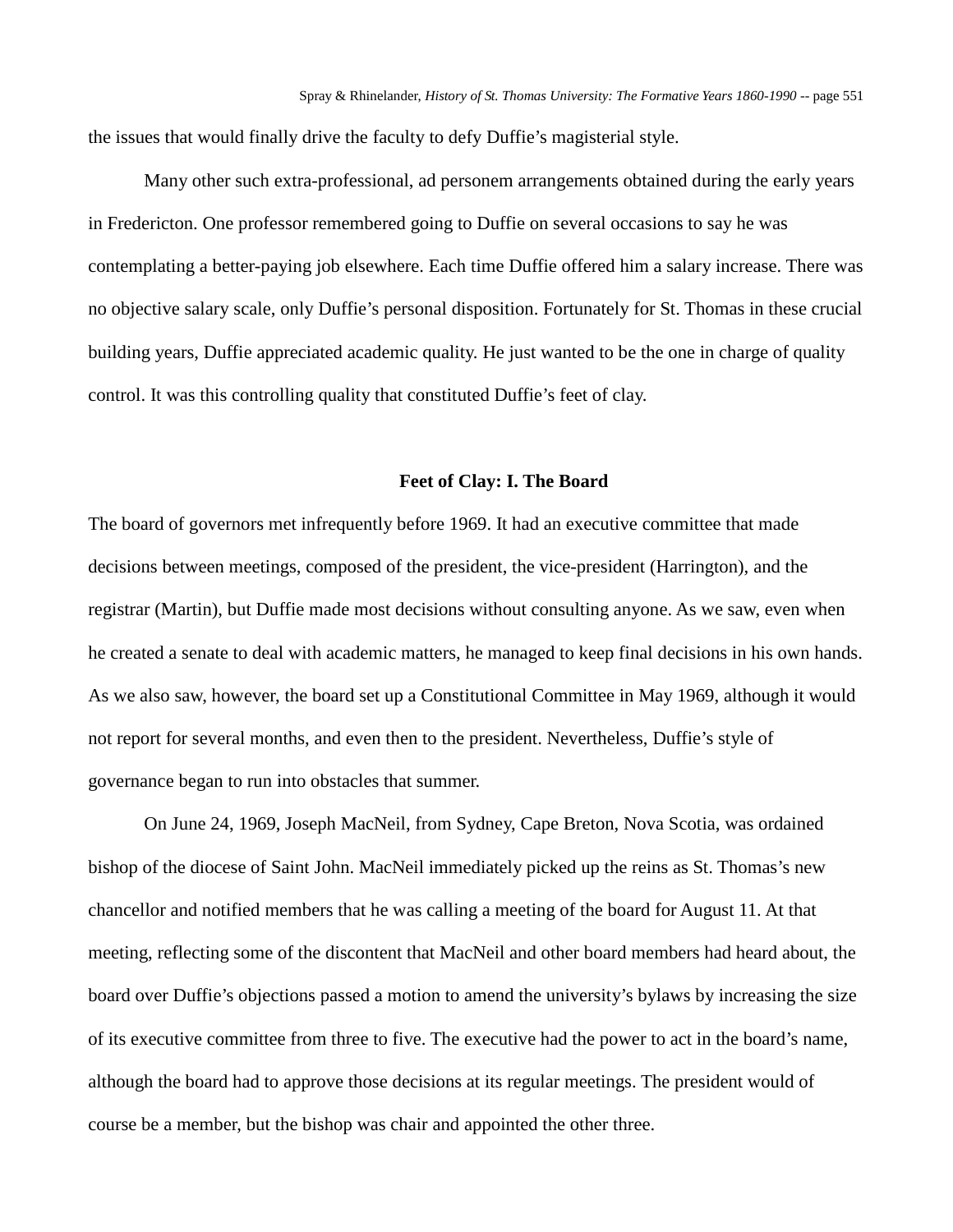At the August meeting, MacNeil asked the board to turn its attention to the future of the university. As we have seen, many faculty members had grievances about Duffie's style of governance. Yet the board had no member specifically representing faculty. One member, Arnold Toner, happened to be a member of faculty (teaching theology), but he was there representing the Holy Cross Fathers. Nevertheless, as we saw previously in his private remarks to the apostolic delegate, Toner had reservations about Duffie's style of leadership. He undoubtedly relayed some of those reservations to other board members. In the event, his concerns were superfluous. The board still contained many of Duffie's old opponents from Chatham. Judge Thomas Troy from Campbellton, Fr. Bernard Broderick, Fr. Henry McGrath, and his old nemesis, Fr. Lynn McFadden, were all still board members. They all attended the fateful board meeting in September 1962 at which, thanks to Duffie's and Leverman's manipulations, their opposition to removing St. Thomas from Chatham was dubiously but effectively overridden. They were sympathetic to a recent request from the faculty for official representation on the board. Duffie fought against the idea, but in the end could do little but acquiesce to the new and unfamiliar spotlight being shone on his work.

The board's Constitution Committee met on January 14, 1970. It concluded that the administrative structure of St. Thomas was "out-dated." After "considerable discussion on pertinent matters to be contained in the new constitution," the committee instructed Duffie to draft proposals for a new constitution and submit it to the board. He agreed, but said it would take considerable time and would likely be summer before he could complete the task. Meanwhile, two members of the committee, Frs. Brien Waugh and Lou Kingston, set about gathering the constitutions and charters of several universities and drafting a preliminary constitution. At the board's annual meeting on May 11, 1970, Duffie reported that he was still working on a draft. He informed the board that he had received a formal request from the faculty, dated October, 28, 1969, asking "that there be communication" with them "with the view of discussing faculty representation on the Board of Governors." He awaited the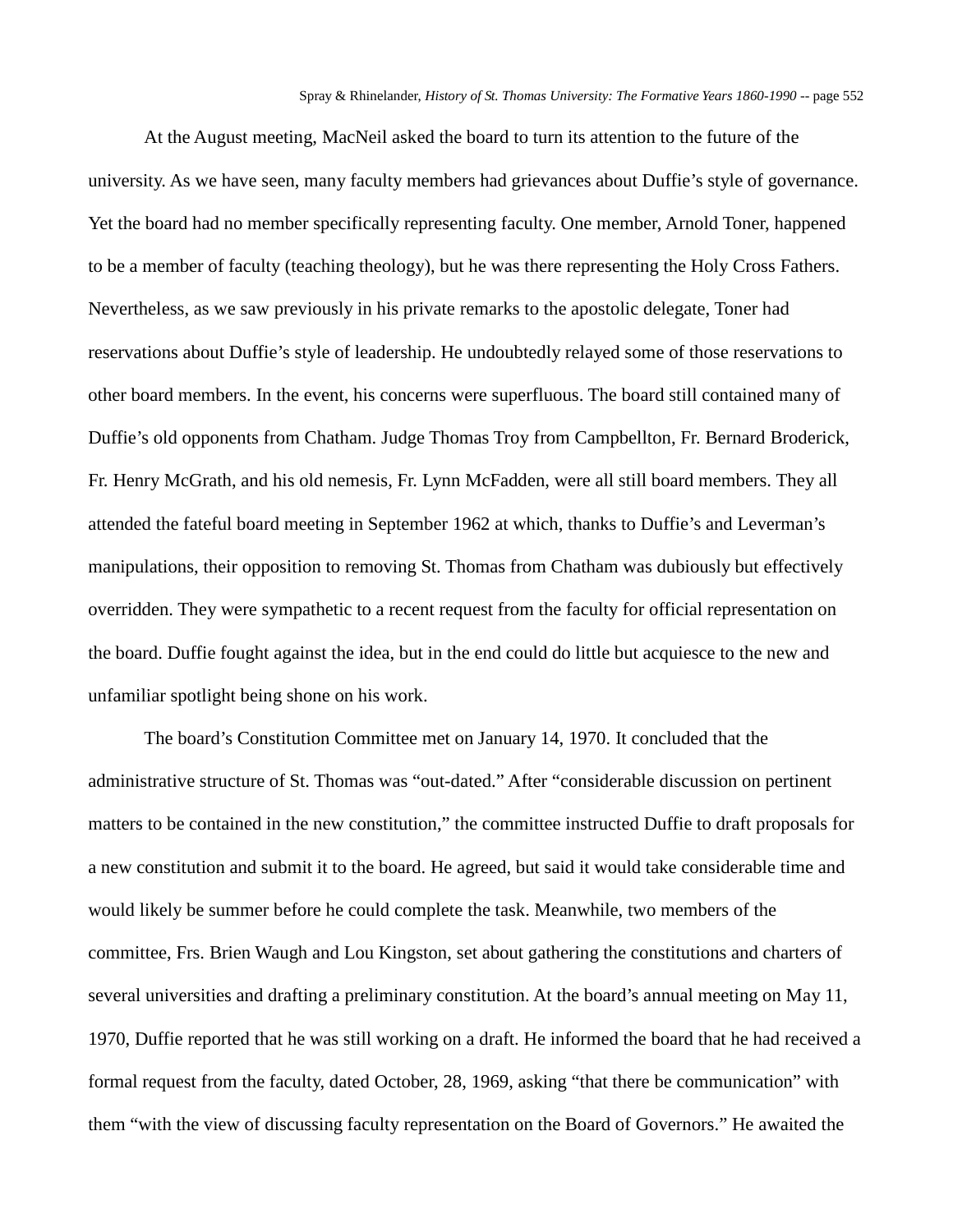board's decision as to whether or not to include such an item in the new constitution. Then, in an extraordinary replay of his earlier board packing, Duffie made a series of motions to reappoint certain members of the board due to retire for three-year terms and also to add certain "members emeriti" to the board. The board, however, did not accept his motions.

#### **Feet of Clay: II. Faculty**

Later that summer of 1970, Duffie issued a long, upbeat report for the provincial government's Higher Education Committee (NBHEC). Enrolment had continued to grow in 1969–70: 785 students, up 22 percent over the year before, but as a consequence the university was suffering growing pains. Classes were crowded and the faculty was expanding rapidly, with fifteen new professors added to staff for 1970, seven with PhDs. He appointed Fr. Edmund Casey head of a new Department of Social Sciences, combining the subjects of sociology, economics, political science and anthropology. As for relations with UNB, he reported that several departments, including English, philosophy, psychology, Latin and classics, history, and mathematics, had established "a good interchange" with their UNB counterparts. There had been "frequent exchanges of opinions and consideration of the future," and committees from the respective universities had met during the year "in regard to further integration." The two history departments and the two English departments, he reported, were getting along particularly well. The historians were exchanging courses with one another. One of the major events in 1969 was, on the initiative of Prof. Judy Kennedy, the joint hosting by St. Thomas and UNB of an international Spenser colloquium, "which brought in some 100 scholars from England, the United States and Canada to Fredericton." Concerning student activities, in 1969 the St. Thomas rugby team won the McNair Trophy for the province.

Thanks to such glowing reports Duffie maintained good relations with government officials and with administrators at UNB. As in a Greek tragedy, however, he was blind to the signs of his own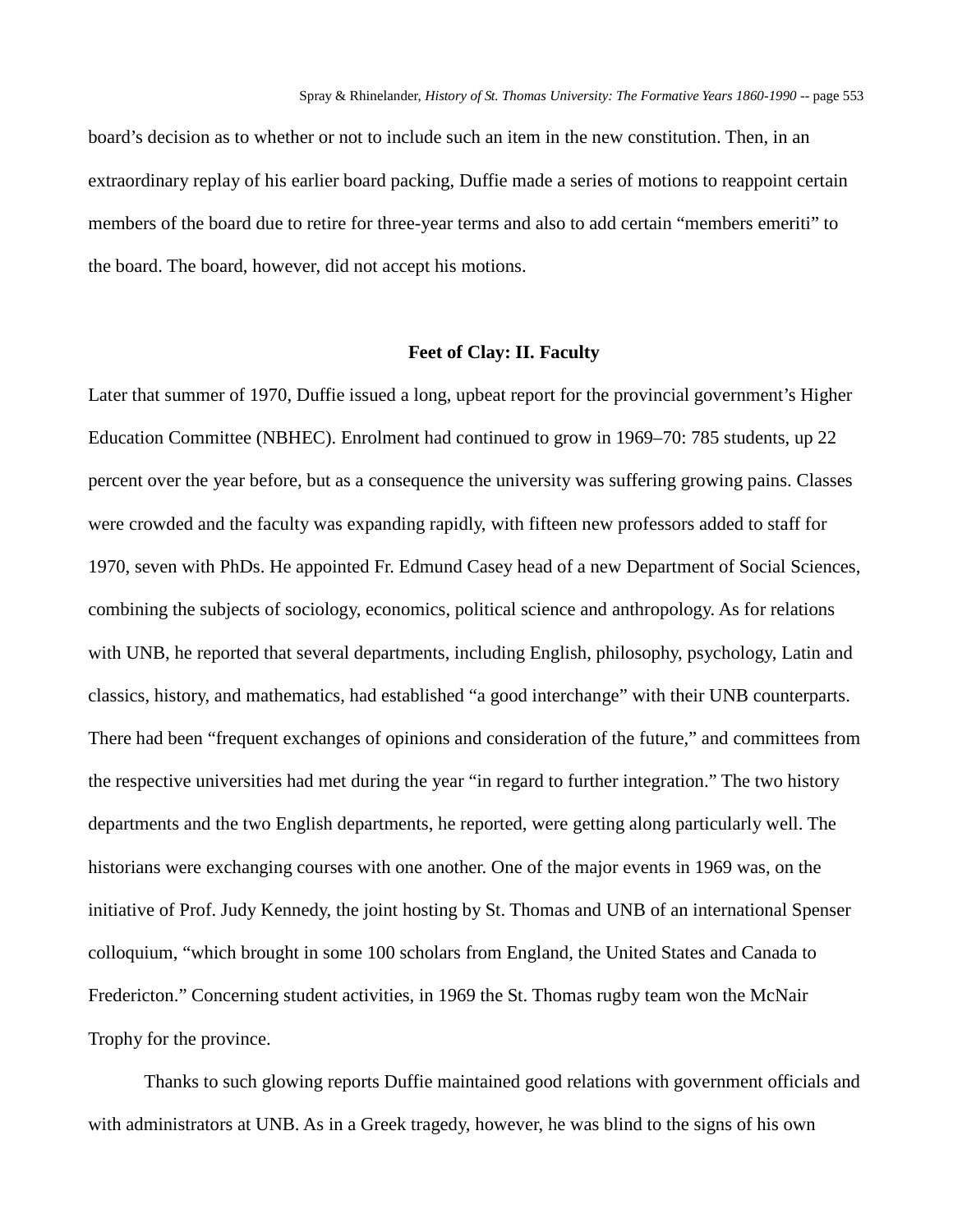approaching demise. His biggest challenge was an inability to share power. In deciding policy, he did not consult even his own administrative staff, much less the faculty. He was deaf to growing discontent among faculty. He was unable to deal with representatives of the faculty as a whole to discuss hiring policies, sabbatical leaves, or money for research. Instead he dealt with faculty and staff only on an individual basis, made decisions only according to his own lights. He had favourites among the faculty, from whom he received advice both good and bad. It was his way of trying to maintain control by keeping everyone at St. Thomas atomized, and it naturally caused morale problems among both faculty and staff. Although the senate was in place since 1968, Duffie often ignored its recommendations. One of his extraordinary tactics at meetings when a matter came up that he preferred not to discuss was to turn his chair around, remain silent, and ignore those present. He did the same thing in his office when dealing with individual faculty members. Cronin, having previously received the cold-shoulder treatment, recalls taking a book with him when he went to see the president about salary parity with UNB. When the president refused to talk to him about it and turned away, Cronin opened his book and remained sitting and reading until Duffie finally turned back and offered a compromise.

Concerning the issue of sabbatical leaves, it was generally agreed among faculty that, as was normal at other universities, such leaves were due after six years of full-time teaching. Yet Duffie was unwilling to admit to a general policy. As a result, when a faculty member applied for sabbatical, Duffie would often stall. A sabbatical leave, he would say, had to be approved by the board, which had not yet made a decision in the particular case. As it often turned out, he never brought the application to the board. Such behaviour made it extremely difficult for faculty to arrange to study elsewhere, to make travel and accommodation arrangements for family, and so forth. Spray recalls applying for a sabbatical but hearing nothing from Duffie for several months. He was trying to finalize plans to rent accommodations in England. He approached Duffie again, who told him the board had not yet made a decision about his sabbatical. A little later he asked Duffie yet again; again he was told the board still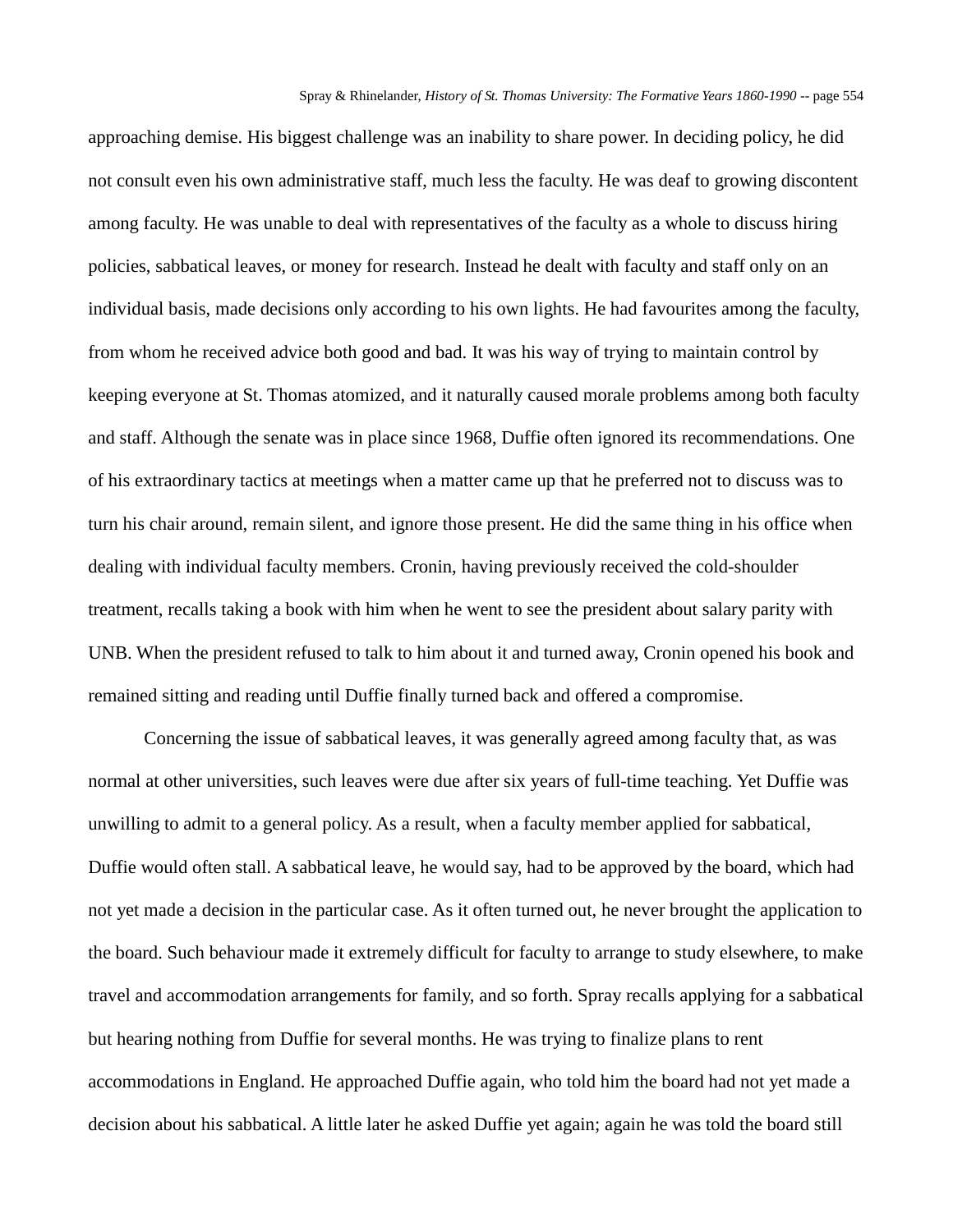had made no decision. Finally Spray lost all patience and demanded an immediate answer. Duffie responded, "I can fire you if I want to." In good Miramichi fashion, Spray replied, "Good. Try it!" and stormed out of the office. The following day a letter appeared in Spray's mailbox: "The Board of Governors has granted you a sabbatical leave." There had been no meeting of the board. Duffie was willing to have normal university regulations and policies theoretically in place; in practice, he followed or ignored them as he wished.

## **Feet of Clay: III. Administration**

Duffie's refusal to consult with his administrative officials, in particular the registrar, George Martin, also led to problems that eventually surfaced to his disadvantage. In 1969, after his ordination as bishop, MacNeil invited the priests in his diocese "to declare their will in respect to change of appointment." Martin responded that although he was not discontented where he was, he "would be willing to enter parish work if there was a need for my doing so." A year later, Martin decided that leaving St. Thomas might be a good idea. On September 26, 1970, he wrote the bishop a long letter in which he offered to resign from his position at St. Thomas. He did not feel that his talents were appreciated. The president had sidelined him and he felt generally useless. If the bishop agreed, he would be willing to take up parish work. In his words:

My own instincts would lead me to suspect:

- that I would be better in a town than in the country
- that I would be better with someone else than alone
- that I would not be very good with teenagers
- that I would probably be inclined to become involved in civic or community affairs
- that I would not be a fixer, renovator, or constructor of church buildings
- that I would be more interested in what went on inside the church than the church building itself.

In seeking parish work I would be willing to try anything.

Martin was feeling his age (he was forty-six), and in poor physical condition:

Given my age, the fact that I have been overweight for years, and the history of early deaths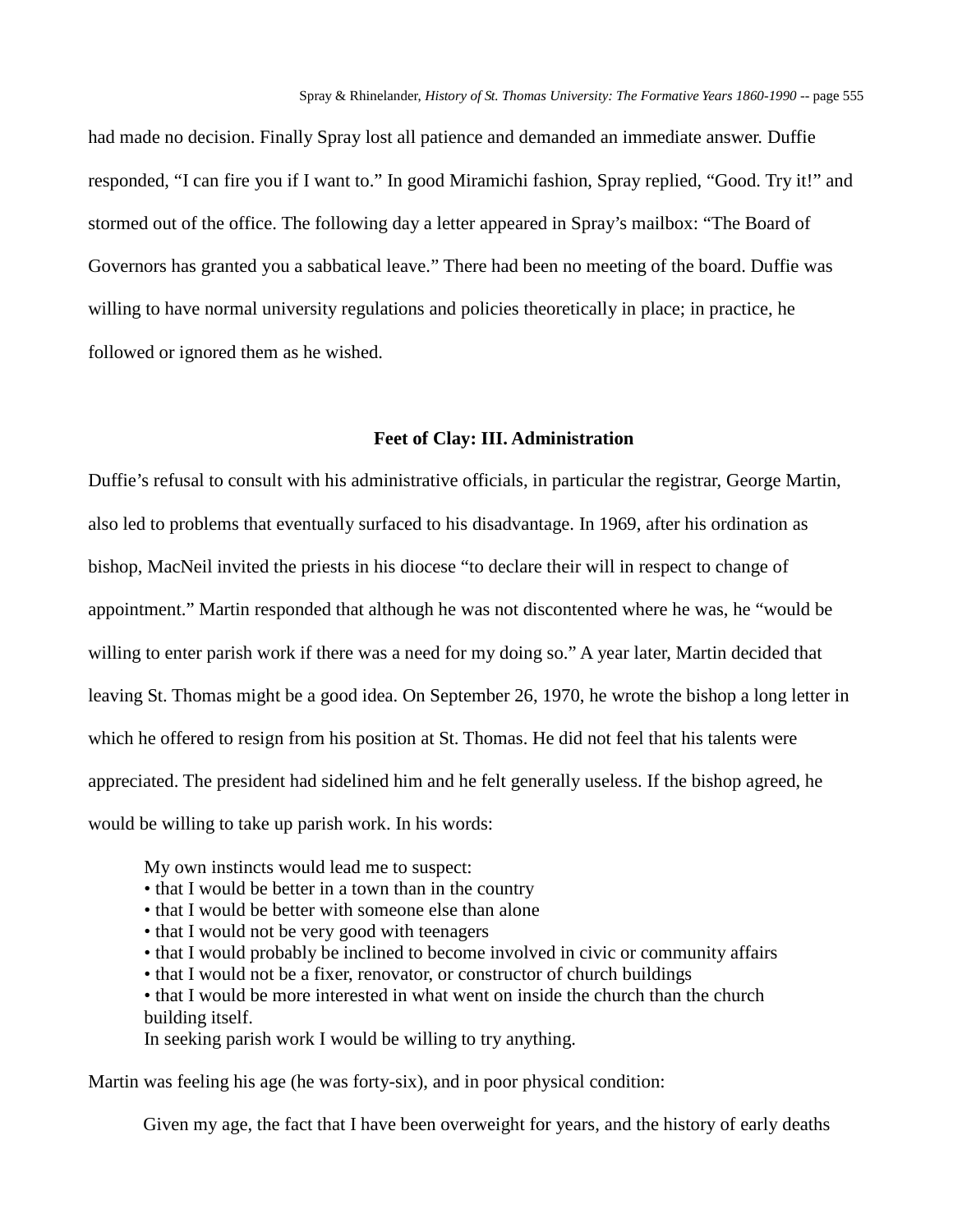from heart attack in my father's family, I am not a good risk for a long life. Despite the fact that I am overweight, never exercise, and live a completely sedentary life—all of which are admittedly bad—I believe I have more than ordinary energy and capacity for work. I have no hobbies, I play no games, and this I recognize as being a weakness.

He told the bishop about his having quit graduate studies at Fordham. In typically self-deprecatory

fashion, he wrote: "My failure was more of a personality deficiency than an intelligence failure. If I had

been more of a fighter I would have got the degree." Living in New York was an important experience

for him:

New York City itself changed me from a green boy into a person with a fairly wide and open outlook on life, religion, society, politics and books. I suspect I was something of a know-it-all before I went there, but I came back much wiser, more mature, if somewhat sadder.

Martin wrote the letter on September 26, typed it on September 28, and added an "appendix" on

September 29. The appendix is worth quoting in full, particularly in light of Martin's replacement of

Duffie as president a few years later, as it details his views about the nature of St. Thomas and more

specifically his grievances about Duffie's presidency:

An additional reason for leaving my present work is that I suspect I will be forced out before many years go by. Aside from Fr. Harrington I have been longest associated with St. Thomas and I represent the old St. Thomas which is almost completely gone now. Given past history, what more logical than that they get rid of the last vestige of the old days, namely me.

Another argument: besides being registrar I also perform part of the function of Dean of Arts or Academic Vice-President, but I don't have the title or the authority. I have heard comments like this at a general faculty meeting during the past academic year: "This just shows our need for a really qualified Dean of Arts." Also it was suggested to me by Msgr. Duffie about six years ago that he and Bishop Leverman had agreed that I should have more authority. I took this to mean that I would be promoted to Dean of Arts or something equivalent. Nothing was ever done. I can only conclude that for one reason or another Msgr. Duffie does not want my promotion. I would not be surprised if some of the lay people on the faculty are eyeing the job for themselves.

St. Thomas University is very much a one-man show. Until a year ago there was no Bursar, there is no Dean of Arts, there is no Dean of Women (the present incumbent is a young student working on her BA.). It is frustrating working in a system where lines of authority are not clearly drawn and where one man does nearly everything. One result is that some necessary things, like planning, never get done. Another is that there is no sense of accomplishment. No sense of being on a team working together for clearly defined goals.

That meeting we had yesterday afternoon [referring to an executive meeting concerning students' demands for visiting rights in the residences] was typical of how Msgr. Duffie works. He did not speak. He didn't open his mind to us on the topic at hand. He didn't even describe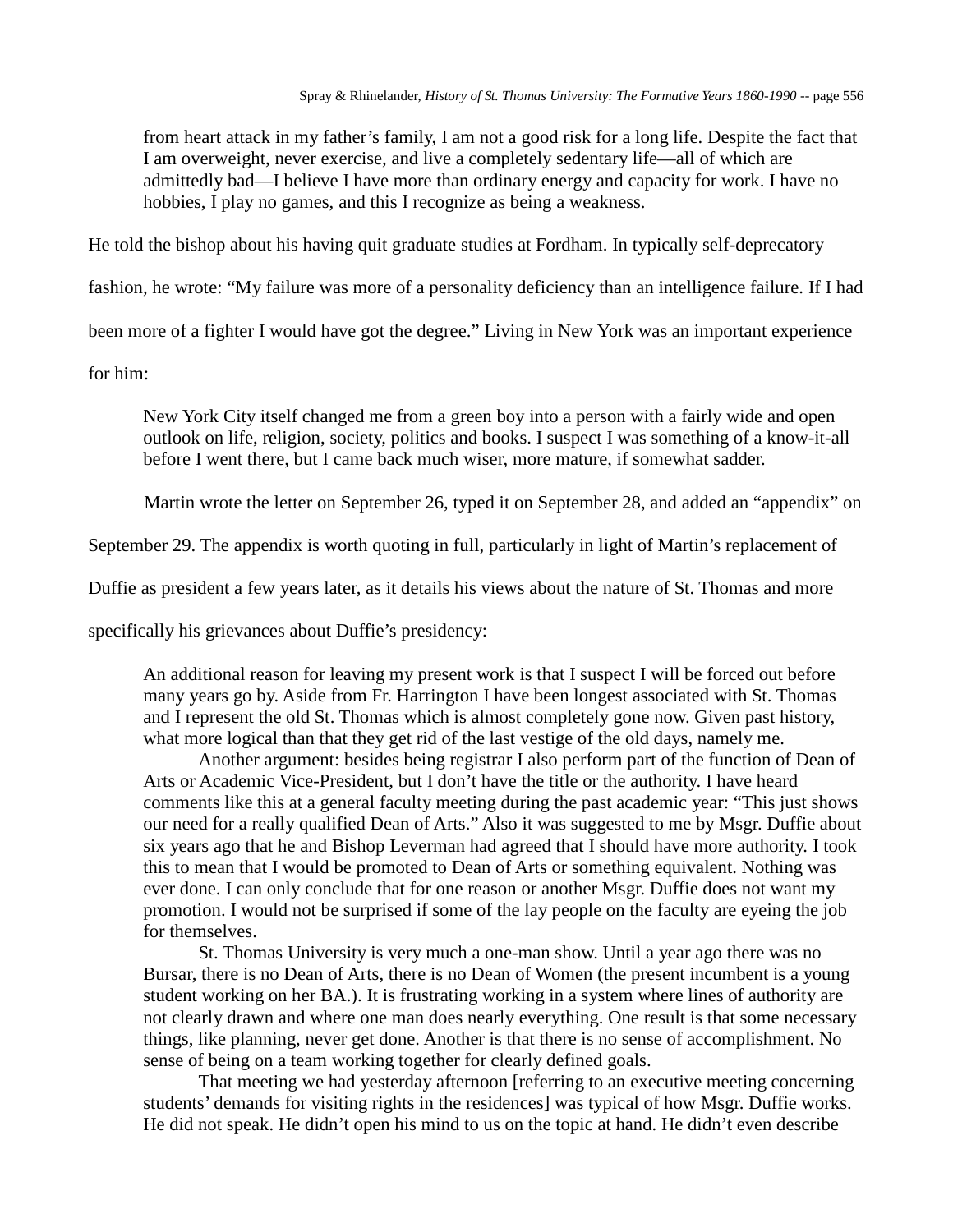the background of the situation: his meetings with students last year, and this about open rooms, [or] his discussions with SRC. He didn't attempt to share knowledge. In the past he has always solved problems with students alone. I hear that the present problem has been solved, but I don't really know how and I probably never will know.

In sum, I find Msgr. Duffie a difficult man to work with, and I suspect he finds me the same. This is an additional reason for seeking other work.

### **Feet of Clay: IV. Students**

Three weeks later, on Saturday, October 17, 1970, at 10:30 a.m., the bishop called to order a board meeting in the faculty lounge on the second floor of the Academic Building. After dealing with normal business, including approval of the graduation list of sixty-six names, MacNeil reviewed briefly "the crisis situation" that occurred on September 28, to which Martin referred in the letter quoted above. The issue concerned allowing members of the opposite sex to visit student rooms in the residences. Some students had proposed taking over the administration of the residences of the university and declaring a policy of "open rooms." The president responded by calling a meeting that afternoon consisting of himself, the bishop, "administrative personnel," and some "senior faculty members," and yet, as Martin pointed out, Duffie did not handle the matter with suitable transparency. By way of admonishing him, MacNeil now asked the board to agree that "there be encouraged open dialogue with the students and with their elected representatives, and that the existence of a good faculty-student committee, which would spend time exploring all the aspects of this question, would be invaluable in this situation."

The board agreed. It also agreed with the bishop's suggestion that a joint committee of faculty and students be formed "to study the aims of the University." The new chancellor was obviously anxious to sort things out at his university. He could not have known how dramatically, thanks to his benevolent but persistent intervention, the situation at St. Thomas would evolve over the next few years.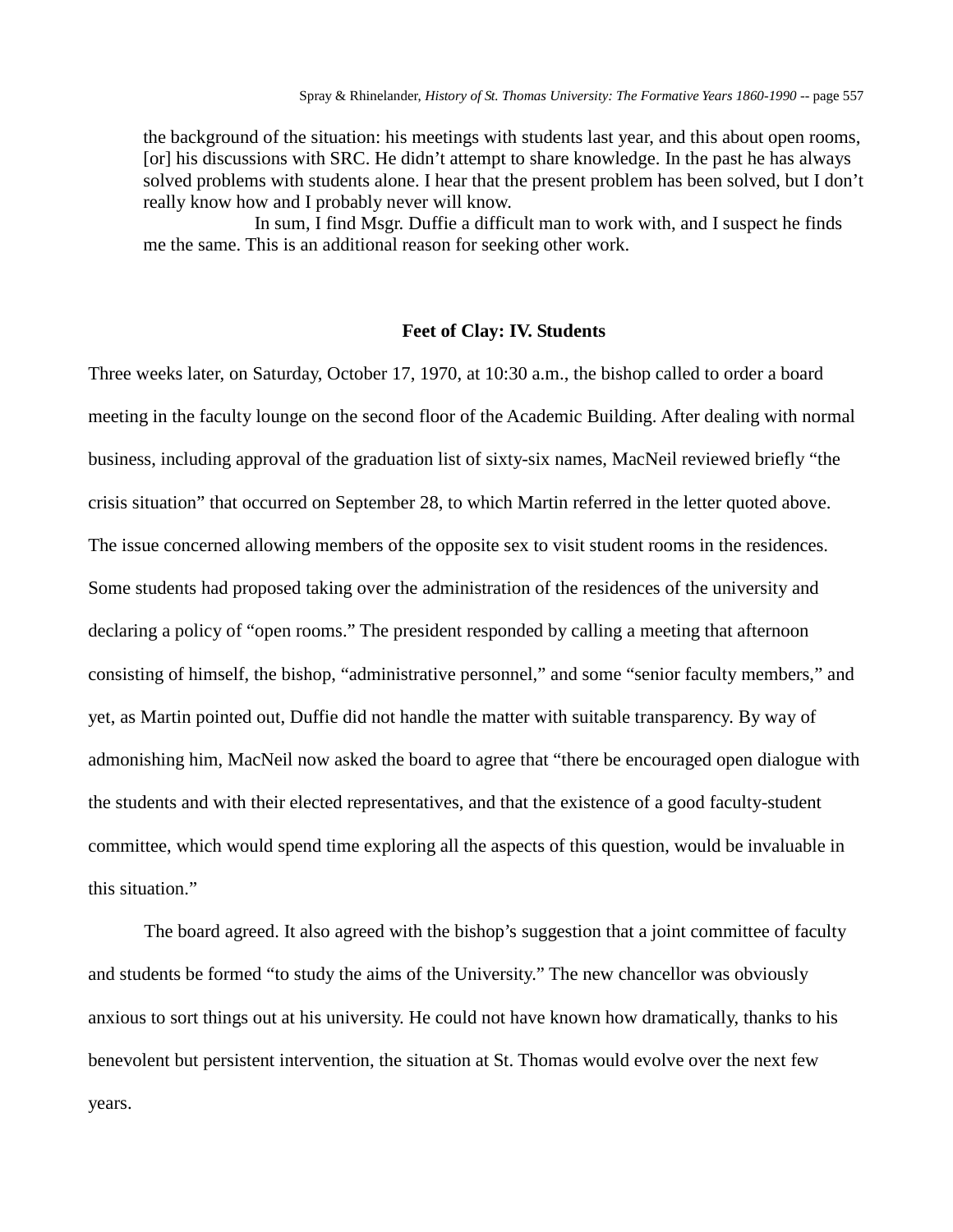#### **A Personal Structure**

Duffie was not entirely satisfied with the way he had allowed the university's academic departments to take shape. In Chatham, faculty taught disciplinary subjects but there were no departments. Henry McGrath taught chemistry, but he also taught religion and education. In 1953, George Martin taught French; now, in 1970, he was teaching a course in linguistics for the English department. Starting with philosophy in 1964, Duffie established a department specifically for the Holy Cross Father, Brien Waugh. In 1966, he brought in Dick Kennedy to establish a department of English and Noël Kinsella to do the same for psychology. But these were personal domains, so to speak. Many professors remained outside "departments": Win Poole taught mathematics; Oscar Pudymaitis, political science; Vince Donovan, classics; Harry Rigby, Latin; Roger Belanger, Spanish; Ted Daigle, French. In 1965, Ed Casey was asked to teach sociology. The next year he was asked to head a department of sociology, and later still to gather together into his "department" other social sciences: economics, political science, and anthropology. When Duffie appointed Bill Spray "acting head" of history, it was a personal appointment to take over from the "acting head of History and Political Science" and to form a dedicated department of history. In his first few years of building the new St. Thomas University, Duffie of necessity put individuals first and worried about structure later as it became necessary to be (or to appear) "organized." Departments grew organically rather than according to any preconceived plan.

Thus at the same October 17, 1970, board meeting, in an attempt to organize the administration of academic affairs, the board at Duffie's suggestion officially recognized six academic departments. Yet it still preserved the old notion of personal direction. In its ruling it did not recognize them as departments per se, but as groups of like-minded professors "headed" by individuals. Ed Casey was recognized as "head" of the social sciences department. Similarly, Dick Kennedy, Lou Kingston, Noël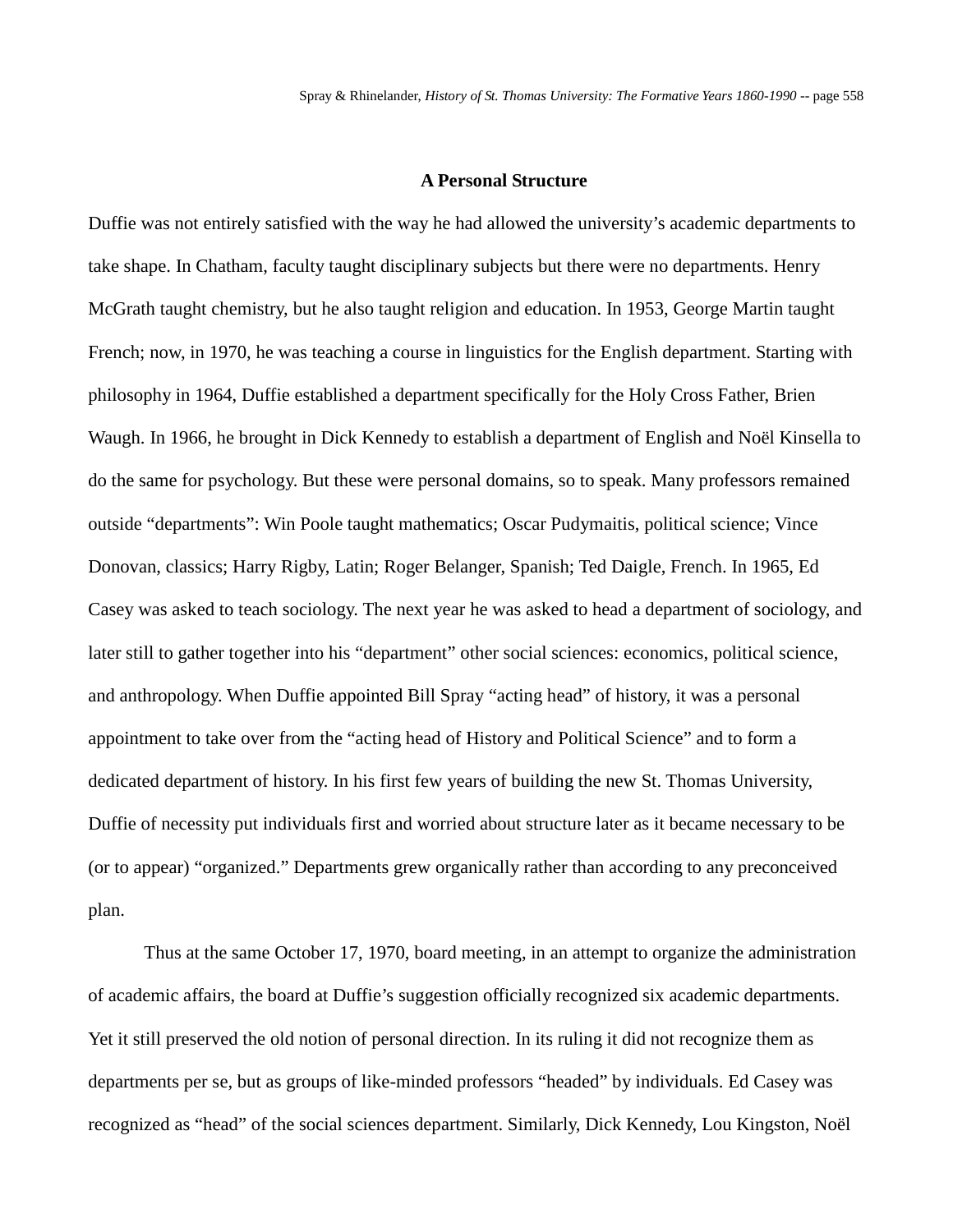Kinsella, Brien Waugh, and Bill Spray were "heads" of, respectively, English, theology, psychology, philosophy, and history. The issue would reappear a few years later in the context of faculty unionization: was a department head an authorized manager with authoritarian power (and therefore to be excluded from the proposed faculty labour union), or a "chairman," first among equals, *primus inter pares*? Were faculty members part of a hierarchical structure or of a flat one? Modern university professors do not have "bosses" for their instructional activity in the classroom or in their research. Should they have bosses for the management of their academic affairs, to tell them which courses to teach, whether and when to take sabbaticals, when to show up for work each day? These were serious wrinkles that would have to be ironed out if St. Thomas was to call itself modern. For the moment, the board was content to recognize and "regularize" the personal structure of the administration of academic affairs, even if the present arrangement left many faculty members outside a department. Depersonalizing and institutionalizing the academic structure would come later.

The board turned to the apparently more tractable issue of the drafting of a new constitution. As we have seen, Duffie had been instructed to begin work on such a draft. He now reported that he hoped to have something for the board regarding regulations for faculty appointments, promotions, and tenure. He drafted a proposal as long ago as the previous February 16, but the faculty and the senate still had not finished with the document so he had nothing to present. The board, evidently exasperated by Duffie's unwillingness to move, passed a motion that the board's executive committee study the current "Senate Regulations on Appointments, Dismissal, Tenure and Promotion" and report back by June 30.

# **Death of Fr. Harrington**

Later in the fall of 1970, the St. Thomas community grieved the death of Fr. George Harrington. Born in Loggieville in 1906, ordained in 1931, earning an MA in sociology from the Catholic University of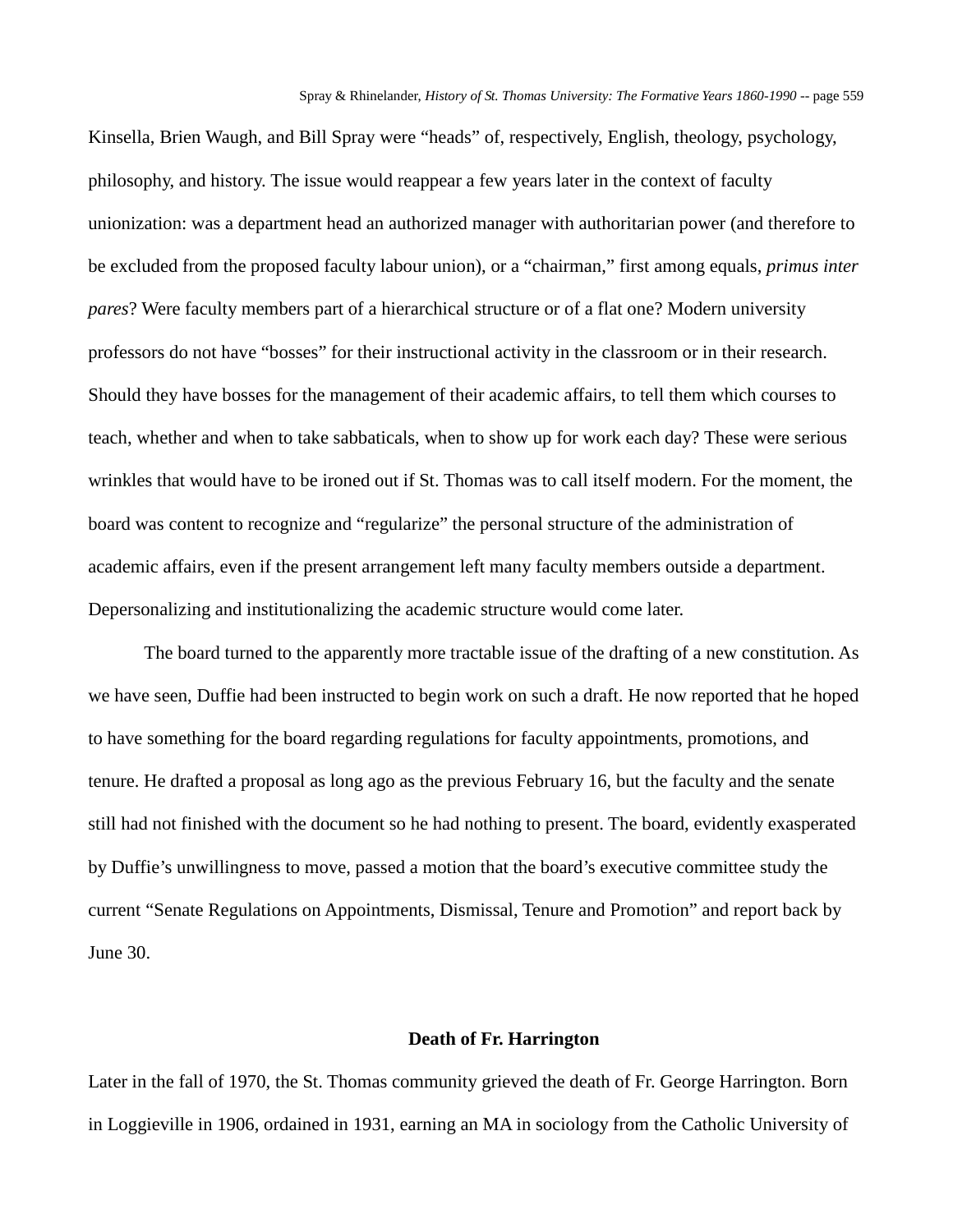America in 1936, Fr. Harrington taught courses in sociology (as well as in religion and philosophy) at St. Thomas in Chatham. In 1961 a stroke limited him to part-time teaching. He had been the university's registrar and dean of studies in 1945, its vice-rector from 1958 to 1961, and officially its vice-president since 1962, although in practice it was an honorary position. He was awarded an honorary LLD in 1964, and continued to offer one course in sociology until 1966, when he turned the subject over to Ed Casey and stopped teaching altogether. In that year he became St. Thomas's first professor emeritus. It would be thirty-two years before the second such title would be awarded, to retiring professor Leo Ferrari.) Since coming to Fredericton, he lived in a suite in the men's residence, where he was much visited by the students. Immediately after his death, George Smith, proctor of the men's residence, wrote the board of governors requesting that their residence be named in his honour: "The students have come to know and love Fr. Harrington and we want him to be remembered and extended the honor he deserves." The board's executive committee accepted the request at a meeting on December 17, 1970, recommending that the residence be officially renamed Harrington Hall. To some it was reminder of St. Thomas's Chatham legacy; to others it was simply a recognition of a kindly academic and spiritual mentor.

## **New Administrators**

The Chatham legacy was growing ever thinner. Toward the end of 1970, as we saw from his letter to the bishop, Martin was considering leaving his position as registrar. The bishop appreciated Martin's abilities and common sense and did not wish to lose him. He wrote Martin to say that instead of reassigning him to parish work he had decided to appoint him "Executive Vice-President and Registrar" and that he was authorized to hire an assistant registrar.

As luck would have it, shortly thereafter Martin received a letter from a former student, Larry Batt, asking for advice. Batt graduated from St. Thomas High School in 1965 in Chatham (where his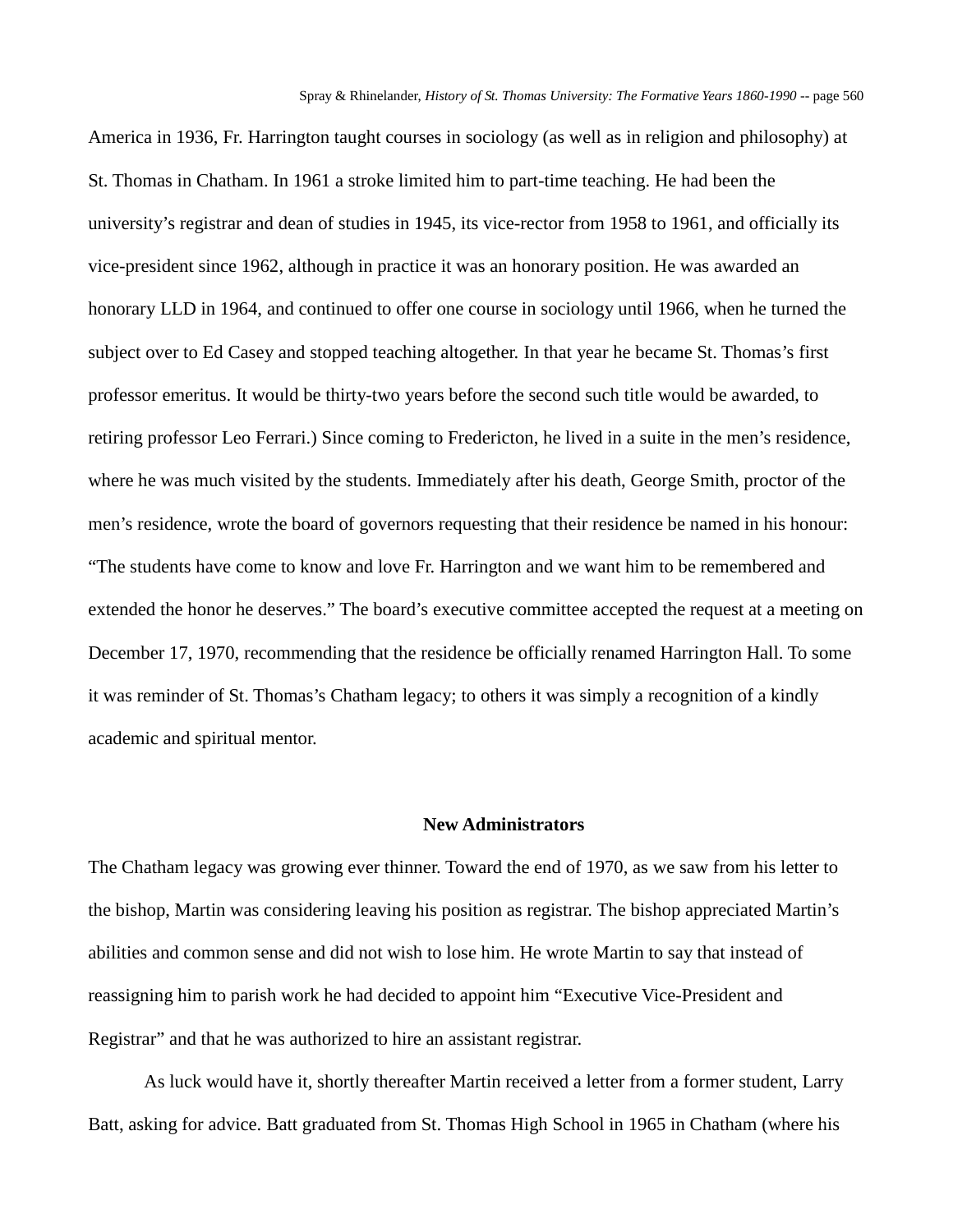father was in the Canadian Air Force), attended St. Thomas in Fredericton, where he was editor of *The Aquinian,* and graduated in 1969 as valedictorian of his class. He had gone on to study English literature with a Canada Council grant in the graduate program at Dalhousie University in Halifax. Now, in January 1970, he was working on his MA thesis. His quandary was whether or not to continue on for a PhD. Like many others, as an undergraduate Batt had come to know and admire the wise and approachable Martin. He told his mentor now that he wanted to work in a university context but not necessarily teach in one, and he knew that a PhD really prepared one only for teaching. What did Martin advise?

Instead of replying by letter, Martin got in his car and drove to Halifax. He advised Batt to give up his PhD plans and come back to St. Thomas to be assistant registrar, at a yearly salary of \$7,500. Batt accepted the offer. He finished his MA and in July 1971 arrived at St. Thomas, where he remained to become one of the university's longest-serving employees with over forty years of service. When Martin became president in 1975, Batt became registrar. Over his career, Batt took exceptional care of the university's internal clockwork—advising and registering students, scheduling classes and exams, arranging classrooms, keeping minutes for senate and general faculty, organizing recruitment drives around the province, and all the myriad other things a registrar must do to keep a university running smoothly through good times and bad—even putting up with practical jokes played on him by faculty from time to time, all with characteristic patience and aplomb.

#### **"New Young Profs"**

About this time, early in 1971, Martin received a letter from Oleh Pidhainy, whom as we saw Duffie had sent packing a few years earlier in a dispute over ordering books for the library. Since leaving St. Thomas, Pidhainy had been teaching history at Auburn University in Alabama, but was unhappy there and wanted to return to Canada, if possible to St. Thomas. His disagreement had been with Duffie, not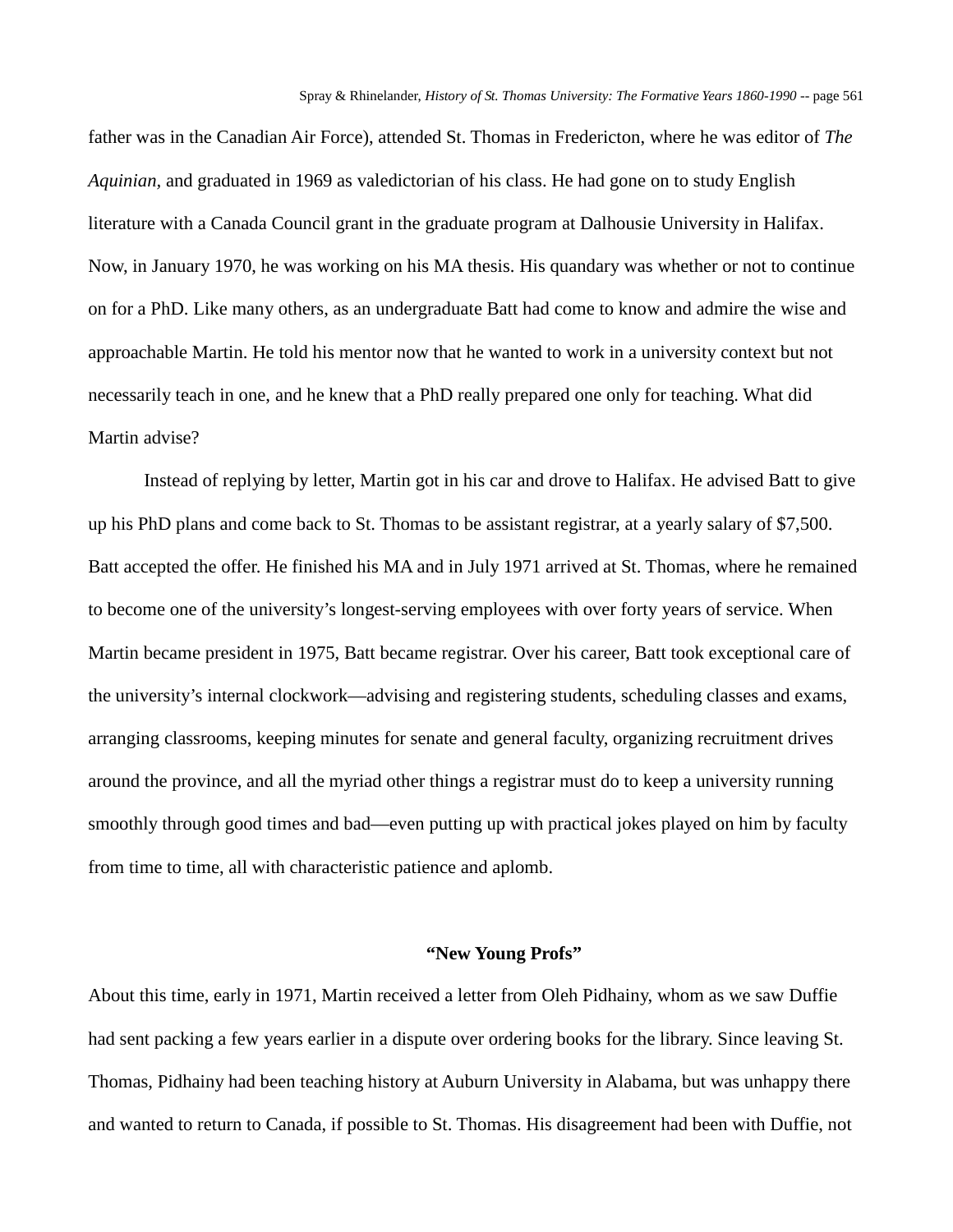Martin, whom he liked and respected. Martin, knowing that the position in Russian history had recently been filled with a permanent appointment, wrote back to say he was sorry to say that nothing was available. With considerable insight, he went on tell Pidhainy about the stress he was feeling at St. Thomas at the present moment:

Enrolment is going down. It has been a hard year and I shall be happy to see the end of it. Part of the difficulty is that we have too great a preponderance of new young profs who think they know everything there is to know about running a university. They are inclined not to respect the traditions of the past, mostly because they are ignorant of them and they frequently don't belong to the tradition which is ours.

These "new young profs" who were so bothersome and perplexing to Martin, precisely because they had little appreciation for St. Thomas's traditions, were pressuring the board and its new chancellor to take their views into account and, in turn, to force the president to change the way things were run. Since the fall of 1969 they had been requesting representation on the board. As new faces appeared on the board—most significantly that of the chancellor himself—and older ones disappeared, their requests would finally be recognized. At the spring meeting on May 17, 1971, Msgr. Boyd was dropped from the board and two new members added: Paul Levesque and Philip Oland, both successful New Brunswick businessmen. The two henceforth played an active role in the operations of the board and proved to be sympathetic to the various demands, especially those from the faculty, to modernize the university's structure. At its spring meeting a year later, on May 15, 1972, the board considered a motion to accept as members two faculty representatives "to begin serving in October 1972." Duffie objected. To his extreme annoyance he was overruled, although the board did agree to a rider that any faculty representative had to have taught at St. Thomas for at least five years.

It was not an auspicious development for Duffie, now coming under increasing pressure at all levels within the university. His erstwhile supporters outside the university had publicly lent their weight to the relocation of St. Thomas to Fredericton, but organizing its administration was a different matter. Besides, he was losing those supporters one after the other. Leverman had resigned as bishop in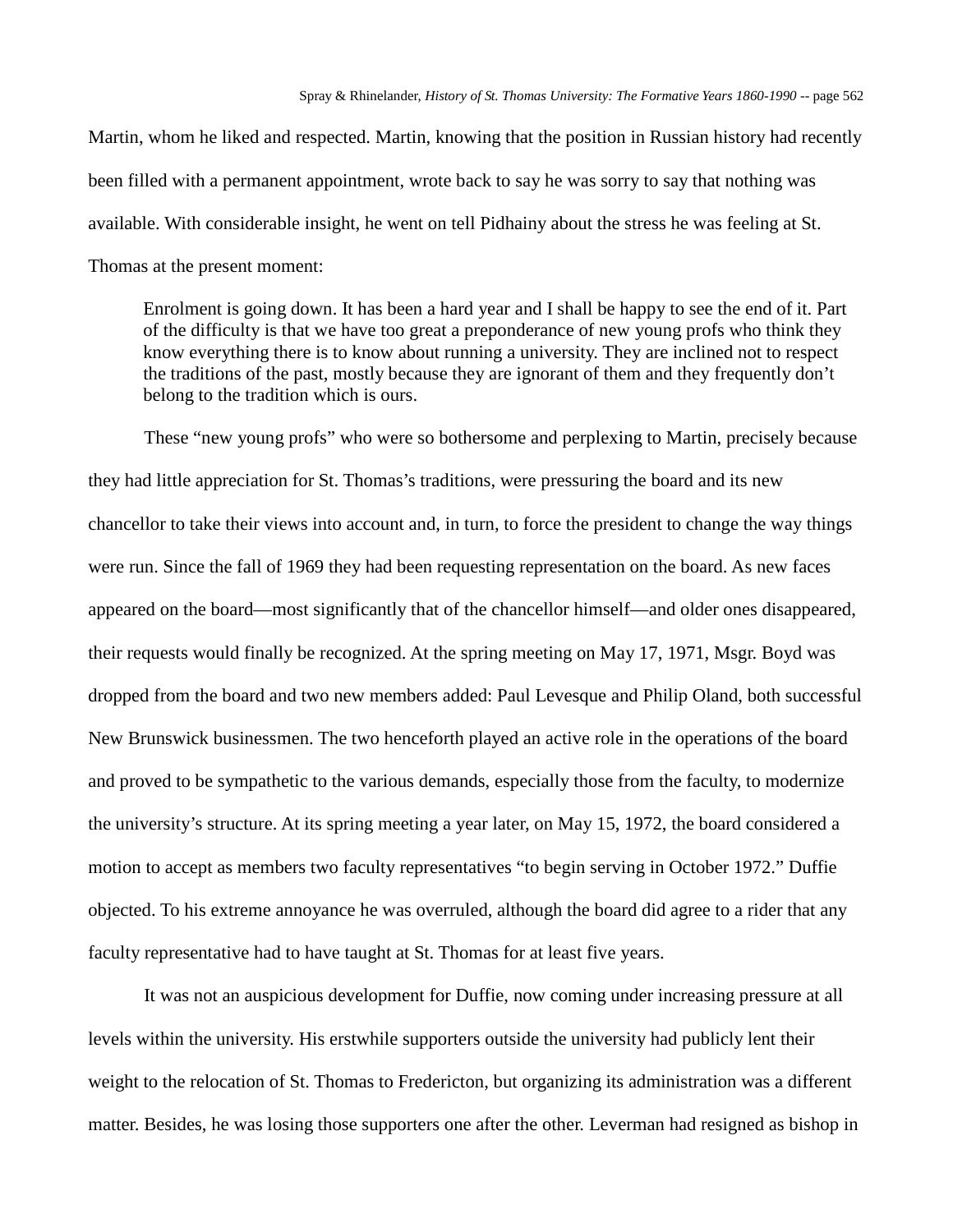1968 because of illness. Duffie's brother Bill was no longer a minister in the government. In 1968 John Deutsch became president of Queen's University, where he had established an elaborate "tri-cameral governance structure" for that rapidly expanding institution, one far more responsive and responsible than anything at St. Thomas, so he had no time for Duffie's current problems. In 1969 Mackay retired from the presidency of UNB. Judge Ritchie had retired from the bench. Bob Love of the education department at UNB had been another of Duffie's supporters, as the following letter attests, but he too had recently retired, writing as follows to Duffie on August 11, 1972:

I have found that working with you has been a pleasure. Your even temperament and fairness have always impressed me and I had some hopes that you might take over this place. I guess age makes one a bit wise, but also maybe stupid in some ways. I find it difficult to agree with decisions being made here and am quite happy to be leaving and I am sure there are some quite happy to see me go.

I hope I will continue to see you on occasions and wish you the best of luck and good fortune in your work....As you probably know, I was one of the strong advocates of moving St. Thomas's here. I sometimes tell the Arts faculty that the daughter is eating the mother.

One has to wonder what Love meant by "you might take over this place." It stretches credulity

to suppose he thought Duffie might have become president of UNB after Mackay. His impression of

Duffie's "fairness" exemplified the gap between the view from outside and from inside. In any case, his

wishes for "best of luck and good fortune" were out of tune with the times. Duffie's star was fading.

On September 29, 1972, the morning after a meeting of the board's executive committee,

Martin sent Bishop MacNeil some "observations" about the matters discussed the night before. He admitted that his observations were "not refined" and "might raise more questions than answers," but he hoped that they might at least "serve as a basis for discussion," either between the bishop and himself, or between the bishop and the other members of the board. "The greatest problem facing the university," he wrote,

is that of inadequate administration. This is the cause for the question of salary raises being thrust upon the Board of Governors, and for FAUST [the Faculty Association] taking the initiative in planning administrative reforms and seeking and/or demanding structure where none exist....There is not a good spirit existing between the President and the faculty. In fact it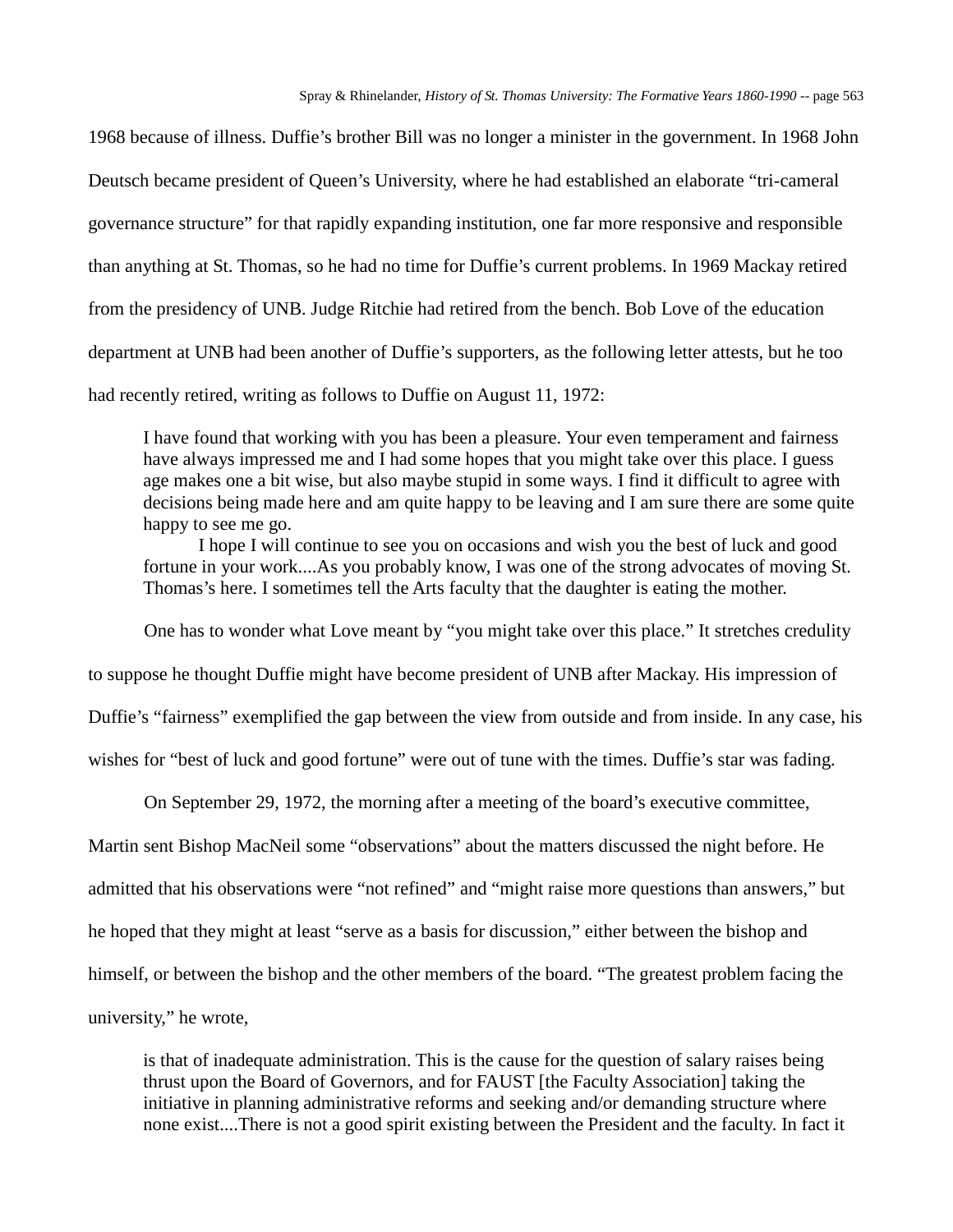can be seriously questioned whether or not the President maintains his constituency within the university.

Martin listed specific signs that the president had lost faculty support: (1) his failure to deal with a serious problem in the English department (he was referring to complaints that students had voiced over the unprofessional behaviour of a particular professor); (2) "the contempt shown by the students" over the issue of open rooms, "and this by the female students, where his student support is strongest"; (3) the faculty's frustration in attempting to deal with him; (4) the fact that one particular department head "in whose knowledge of academic affairs the President had inordinate confidence until he fell flat on his face, is no longer an ally"; and (5) "the fact that everybody seems to be pinning the blame on the president for all our problems."

On the positive side, Martin told the bishop he was pleased to learn that

so many priests found satisfaction in the fact that they were able to help many students who would not have been helped were not St. Thomas here. I appreciate Msgr. Duffie's wise observation that each priest's personality and life-style are different and attract different people.

He added, however, that

this good-feeling aura arose from the pastoral role that the priests are filling. While this is an important role, it is not the primary one. The real role of the institution is an educative role. And when the question of the purpose of our existence is raised we must look to our role as educators to find justification for existence. With Fr. Waugh, I tend to locate it in the fact that we work out of a distinct Catholic tradition that does say something about the reality of human existence and does not limit reality to the material. And while Msgr. Duffie may be right in saying that after all the talks and discussions carried on at the highest level nobody can define a Catholic education, that fact may not be used as a reason for not grappling with the problem and not trying to create a kind of Catholic University at St. Thomas.

With his usual perspicacity, Martin put his finger on the reasons for Duffie's gradual loss of

authority. His support on the board continued to wane. At its next meeting on October 21, 1972, the

board accepted the resignation of Henry Ryan, who had been appointed to the bench. Both Boyd and

Ryan, as we saw, were strong Duffie supporters. And four more members, not Duffie's nominations,

were elected to the board to take their seats in the spring of 1973: Franklin Leger, of Saint John; Mrs.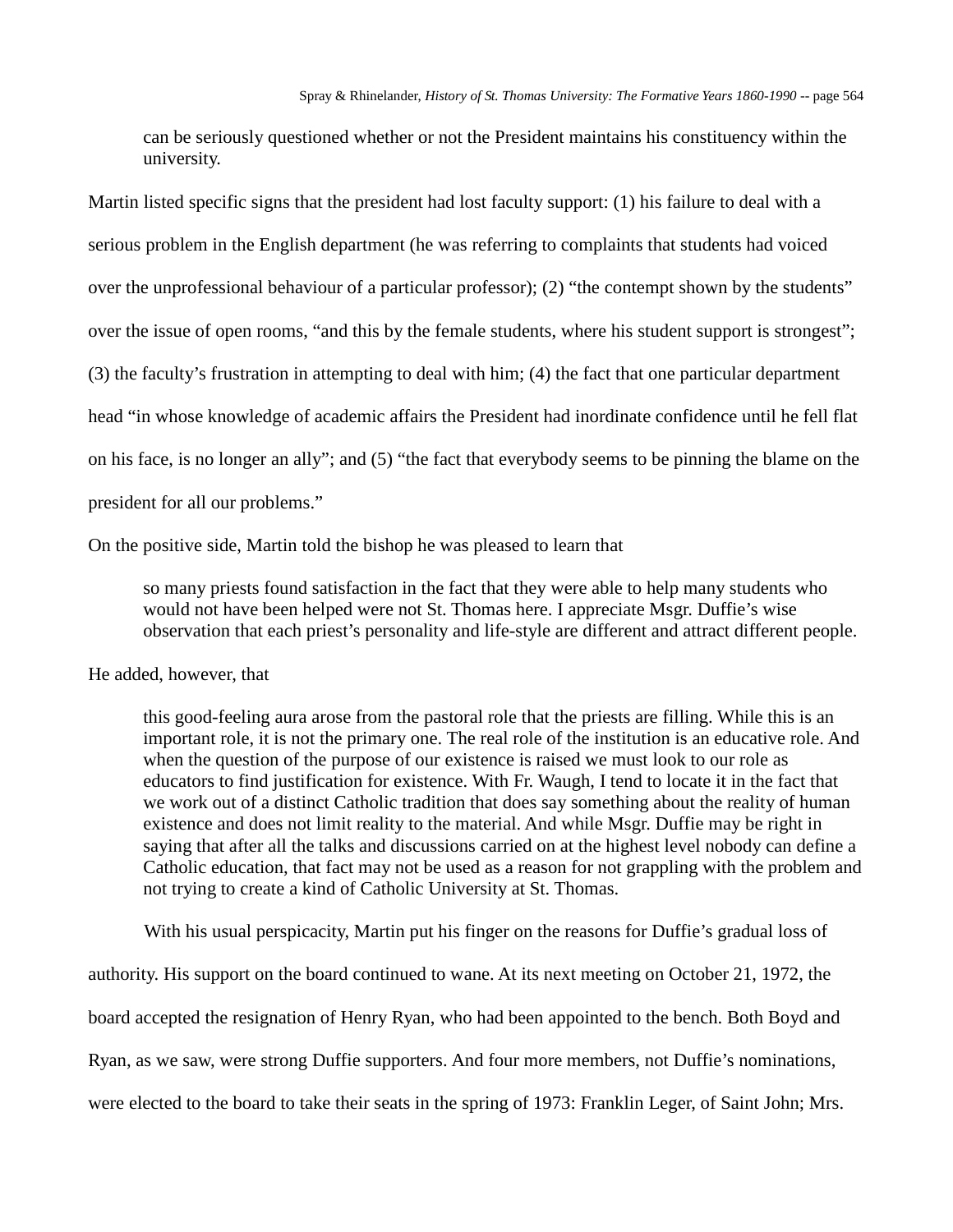Frank Hay, of Bathurst, the first woman to serve on the board; Gerald Gaudet, of Moncton; and Harold Stafford, of Saint John. The board's powerful executive committee also received three new members: Philip Oland, Frank Lenihan, and the recently appointed Leger. The faculty meanwhile elected two representatives to serve staggered two-year terms: for a two-year term, Win Poole (who now asked to be called Dr. Poole instead of Fr. Poole, a result of his decision to leave the priesthood, itself partly a result of his unhappiness with the direction the Church was taking following Vatican II), and Fr. Brien Waugh for a one-year term. Duffie would not have listed either of these two outspoken and widely respected men, particularly Poole, among his fondest supporters. He must have known the sort of opposition that was in store for him. He got wind of a move among faculty to ask for an increase in representation on the board from two to three. In a desperate effort to prevent it, immediately after the bishop welcomed the new members to the board, he moved "that the two [faculty] nominees be the full representation of the faculty on the Board in accordance with the decision made at the Board meeting of May 15, 1972."

Fred Roderick, another of Duffie's earlier appointees, seconded the motion. During discussion of the motion, however, Poole read a letter from the faculty requesting that they be able to elect three members. It became apparent that Duffie knew about the request beforehand and made his motion precisely to prevent increasing faculty representation. Such a procedure was typical of Duffie's style, and the board members were not impressed. "A lengthy discussion ensued," during which Duffie argued that two faculty members "on a comparatively small Board" and from a "fairly small faculty" constituted reasonable representation "in line with that of most Canadian universities," but his arguments fell on deaf ears. Following Bishop MacNeil's lead, the board decided that the matter of faculty representation "was not necessarily closed and that it could be brought up at a later date." Duffie had no choice but to withdraw his motion.

Poole also announced that the faculty were opposed to the board's requirement that faculty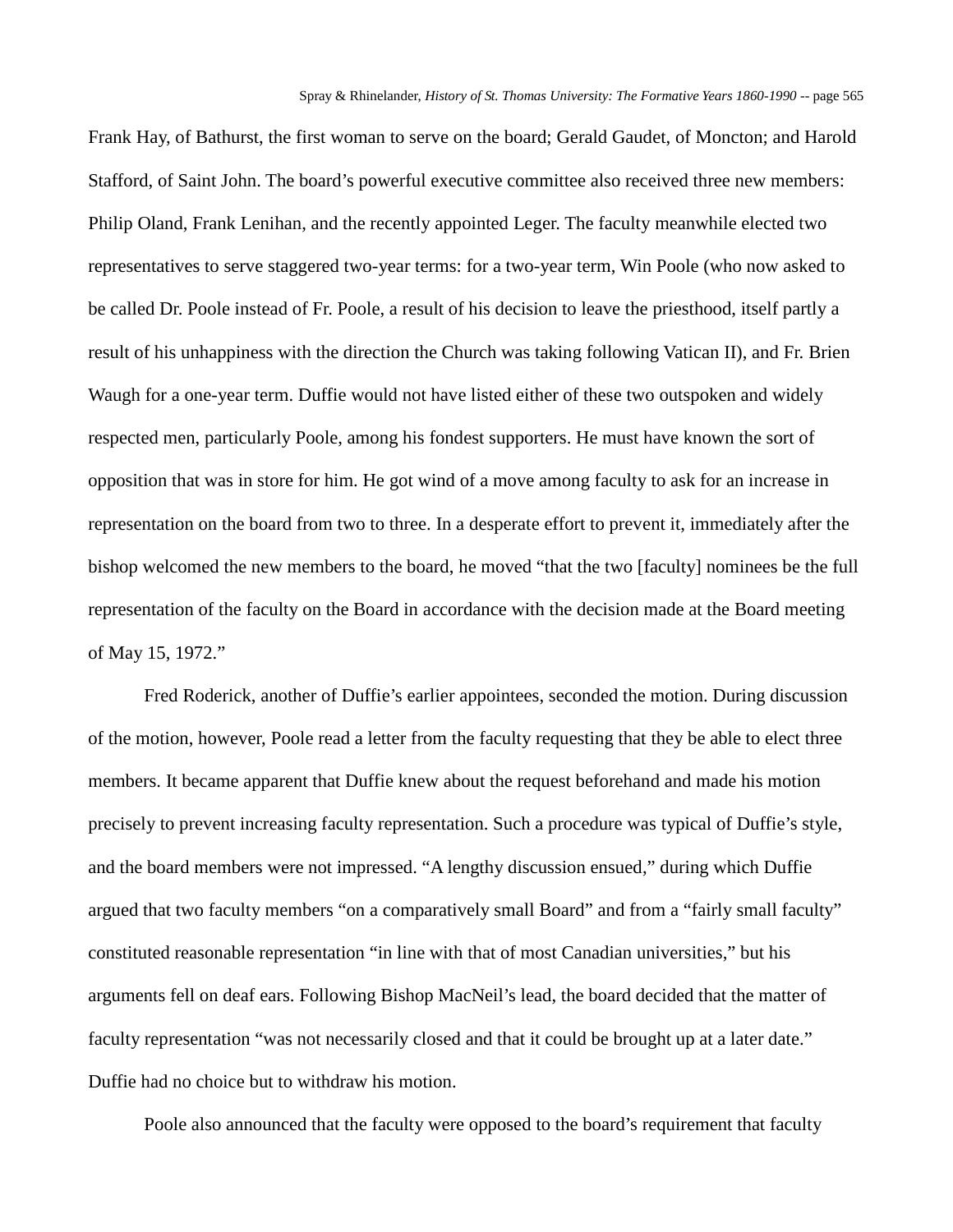members had to have been teaching at St. Thomas a minimum of five years. They proposed a minimum eligibility of two years. Again Duffie spoke against the proposal:

The people who have been here only two years are not as well qualified to interpret the spirit and traditions of the institution as those with the longer experience....The five-year requirement is more in keeping with the practice and experience of Canadian universities generally, and…that with a young faculty such as ours the number of people eligible will be increasing year by year.

Here the board agreed with Duffie; the minimum of five years' eligibility was maintained.Paul Levesque and Judge Creaghan moved that the board "accept in principle the seating of one student representative on the Board and that we leave the details to the Executive Committee of the Board."

The motion carried, again over Duffie's nay vote. He was further displeased by another decision at that meeting that also promised to limit his freedom of action. It was determined that the senate's Academic and Campus Planning Committee had to be consulted before any decision could be made to discontinue or curtail courses or programs, or to terminate faculty appointments—decisions that in any event had to be approved by the board itself.

# **"An Atmosphere of Hostility and Confrontation"**

Shortly after the board meeting and following a meeting of the executive committee on November 9, Martin sent MacNeil another "unrefined" document for discussion that he hoped might "clarify thought." His perspective appears to have shifted from the personal to the institutional, from the inadequacy of Duffie's administration to the threat his inadequacy now posed to the integrity of the structure of the university. He wrote:

FAUST [the Faculty Association] is spearheading a movement to force the administration to reform itself by creating new structures; e.g., seeking appointment of a Dean of Arts, appointment of an Academic Vice-President, appointment of a Budget Committee, appointment of a Salary Committee, review of department chairmen, review of the Academic Senate, review of the Board of Governors, review of the university act, and review of the terms and conditions of employment.

Evaluation: In this drive for reform FAUST is bypassing the administration and appealing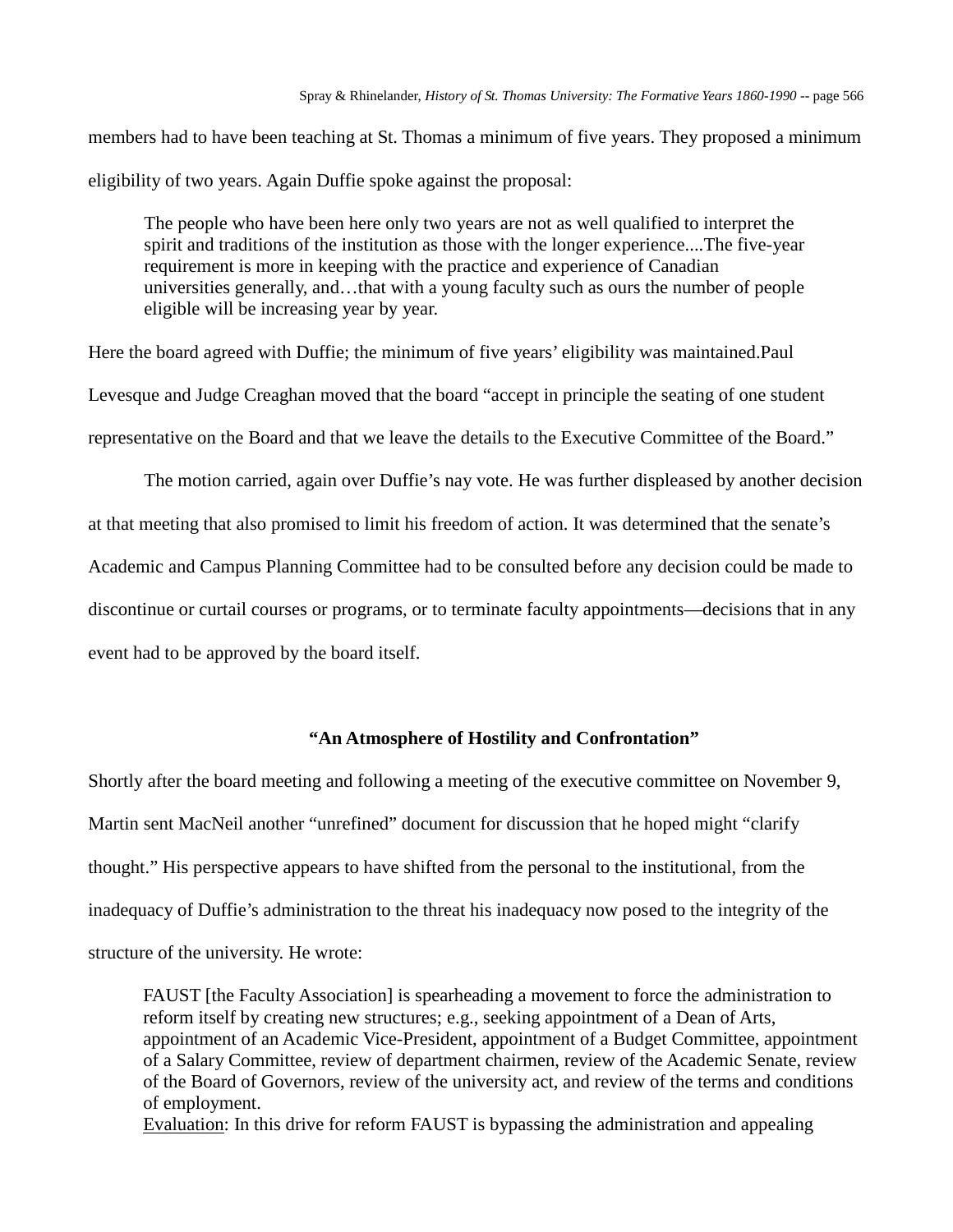directly to the Board of Governors, involving them in decisions which are largely administrative in nature. There is an emotional overtone in many of their communications. They not only make requests of the Board but demand to be given reasons for Board decisions. They are pressing for a detailed financial statement, for information on salaries of each professor, as a matter of right. In a sense it seems that they want to run the university. Or at least they seem to see themselves as equal partners with administration in making decisions.

Response: The principle must be clearly established that the Board of Governors are the legal owners of the university and the final authority in the institution. It must be equally well understood by the whole university that it is the Administration that runs the university. The President of the university is the chief administrative officer. The Board is not equipped to deal with all the demands that FAUST has been making: they don't have the time, they don't have specific university experience. The demands concern day-to-day details of salaries, working conditions, etc. The Board's concern is with broad policy, while [it] has great power through the President and other administrators who act in its name.

Their argument as to why they have to take these matters to the Board would be [that] the administration does not want to be reformed, therefore the only way for [them] to accomplish anything is to appeal to the higher authority. It's not only the administration that they wish to reform, it's the whole university structure, including Senate and Board. By the nature of things, faculty concern is primarily with teaching and the quality of intellectual achievement. It seems this faculty wants to do the work of the administration. I wonder if they are using the same energy, zeal [and] strict standards in evaluating their own function as they are using on administration.

A week later, Martin followed up his earlier "discussion document" to the bishop with a further

comment about the faculty and FAUST:

It seems that the democratization of the University is the real problem and it is aggravated by two major influences, (a) the attitude of the faculty as expressed in the activity of FAUST and (b) the attitude of the President as expressed in his frequent remark: "It won't be done while I'm president. I'll resign first."

FAUST is impatient, hyper-active; it may be naive in the way it pursues its demands and in the nature of the demands it makes. It may well be demanding more power in the decisionmaking process than it can possibly hope to have, but someone has to make a case against their demands, has to take them one-by-one and refute, temper, or rephrase them in terms that are acceptable. It is not enough simply to say No. If FAUST is ignorant of the way faculty should act, someone who knows has to educate them. And one of the problems is that nobody at St. Thomas seems to know. We have no history (therefore no experience) of shared power.

One must admit that the University is not well organized. There are many reasons for this including its rapid growth, its history of one-man rule, the personality of the President, who does not easily delegate authority. It would be less than candid to deny that the President is a large part of the problem. (The Vice-President may be a large part of the problem too, but one would have to seek information about that particular situation from a source other than this one.) For that reason alone it is not going to be easy to meet the challenge of FAUST.

Perhaps the best we can do is to agree that some new structures are required and to insist changes will be made but that they cannot be made hastily nor in an atmosphere of hostility and confrontation.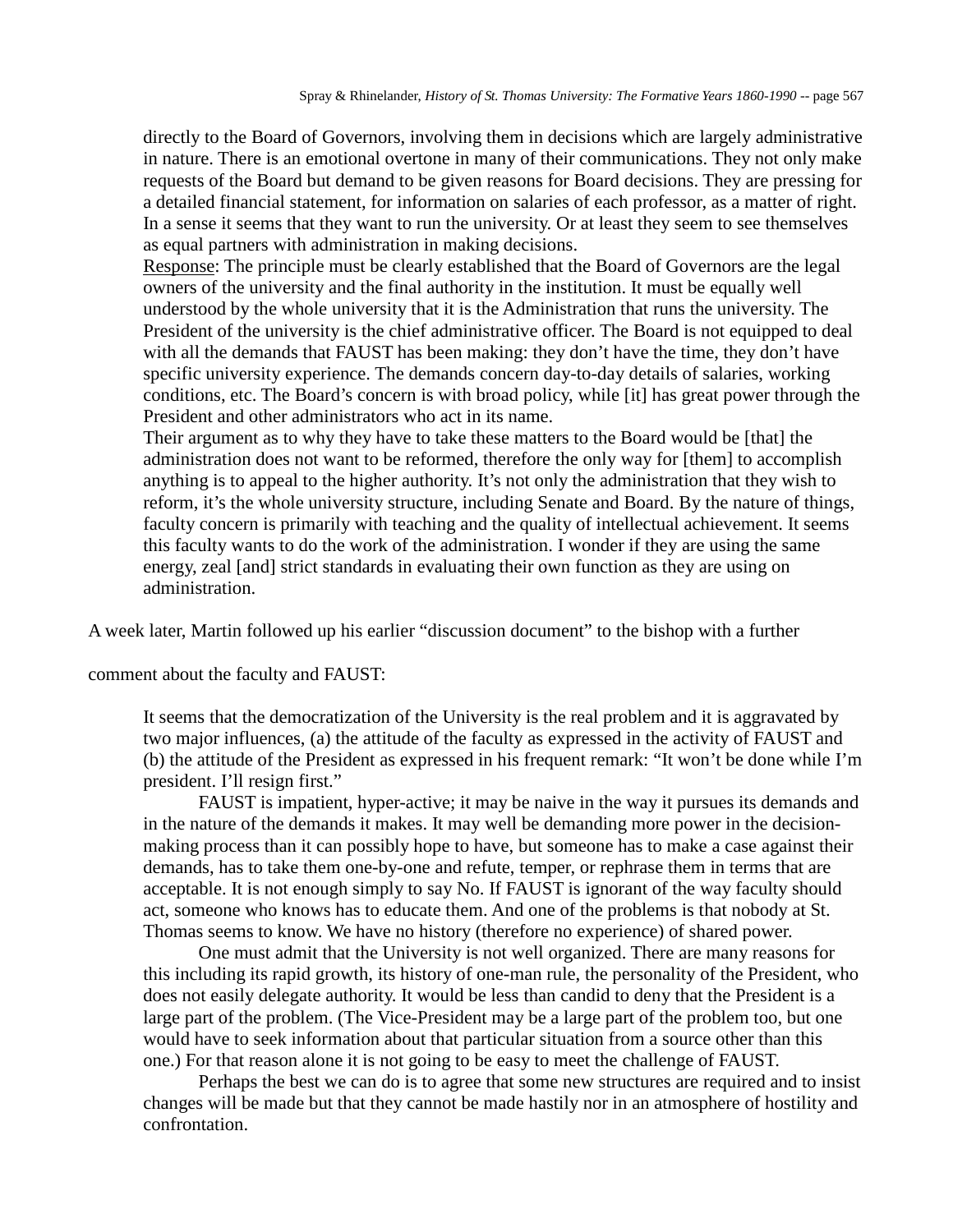It was not a comfortable situation, and Martin was coming to realize that he was caught in the middle. The winter of 1972–73 saw historically heavy snowfalls. The weather seemed to portend the very atmosphere of hostility and confrontation at St. Thomas that Martin was sensing.

# **Search for Responsible Governance**

The board's annual meeting on May 13, 1973, proved to be rancorous. There was no prepared financial statement. When asked to explain, Duffie replied that year-end financial statements through 1970 were available at the Harriet Irving Library. Most board members found that unacceptable, and passed this motion: "That the Board be provided with a copy of the summary financial statement for the last year for which one is available, then the current one, [as well as] the projected budget for the year to come." Then the chair of the board's Salary Committee reported that he had a positive meeting with the faculty association discussing salary negotiations. Duffie reacted vehemently. He was not happy with what was going on and warned the meeting of "the libelous implications of recent FAUST statements." The faculty representative Brien Waugh asked to read a letter to the board from FAUST. Duffie argued against it. That prompted Waugh to make a statement in which "he decried the lack of cooperation of the Board in its dealings with FAUST." He then moved:

That the board appoint a committee of two members of the board, Harold Stafford and Paul Levesque, to consider procedures for arriving at salary arrangements with the academic staff, including the procedures in effect at the University of Moncton, and recommend a procedure for St. Thomas University to the next general meeting of the board.

After lengthy debate, the motion was defeated. Instead, the board decided to add three more members to its Salary Committee.

Waugh once more introduced a motion to increase the number of faculty representatives on the board from two to three, which caused another "heated discussion" and ended in the motion being tabled. The board turned its attention to "the conflict existing between the administration and FAUST-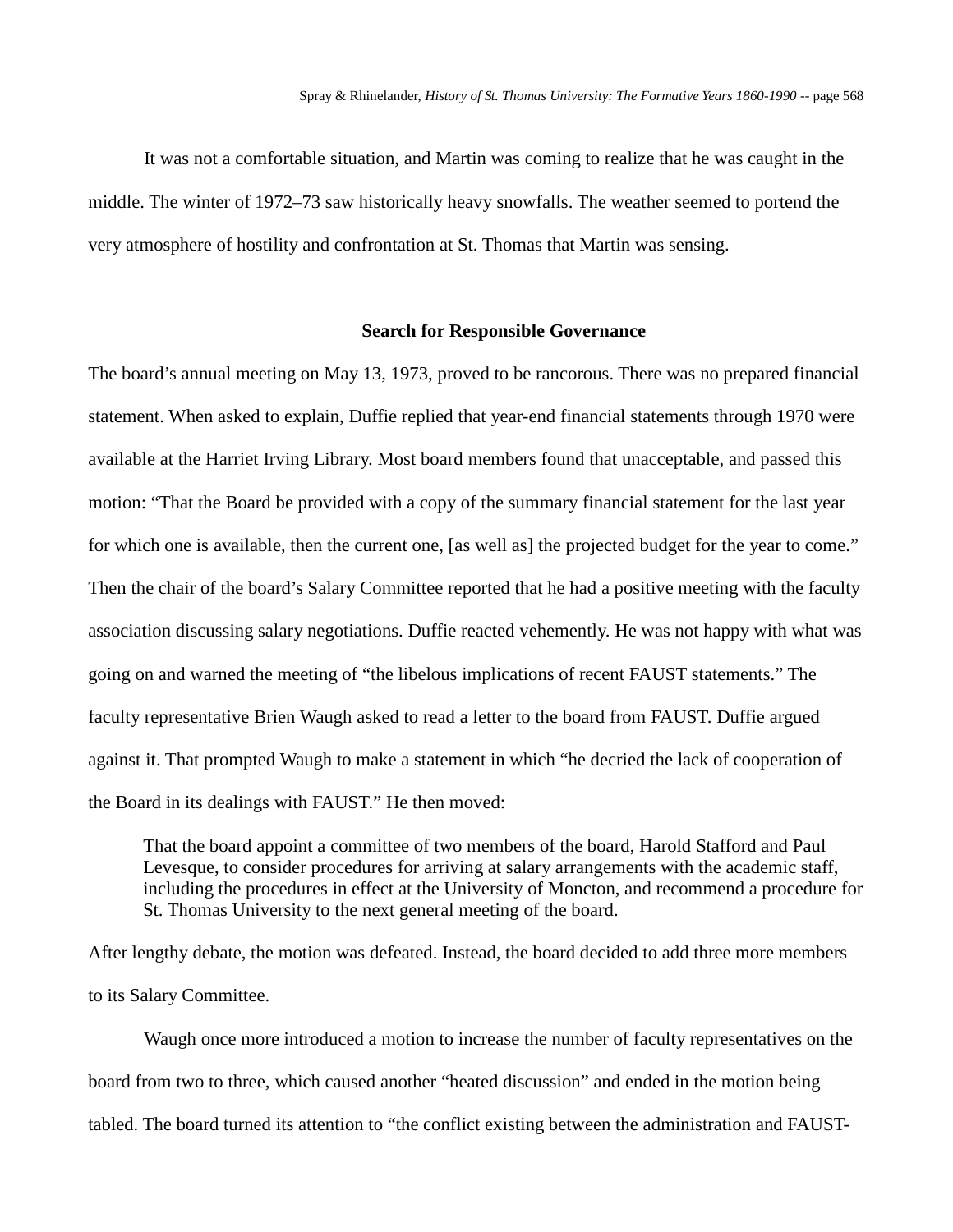CAUT." (FAUST is the faculty association at St. Thomas; the Canadian Association of University Teachers is the national umbrella organization.) Discussion focused on "the need for some kind of agency to bring about better relations between administration and faculty." The board decided that "a small committee be struck by the Chairman to study the situation and report back to the Board."

Discussion by this time had gone on for so long that the bishop called for adjournment. The following day, May 14, the board reconvened to discuss several more serious issues. The first was honorary degrees. Many faculty members had been opposed to Duffie's decision to award an honorary degree to Dr. Laurie Cragg, president of Mount Allison University. The specific objection was that Mount A was presently under censure by CAUT. The general objection was that Duffie had made the decision by himself without consulting the board. The board then passed a motion that "the recipients of honorary degrees, as already disclosed by name in the media" would be approved to avoid any public embarrassment, but that in future, awards of honorary degrees must be approved by the board. Discussion then turned to "the Catholic character of the university," and the funding that the university was receiving beyond the grant from the MPHEC (Maritime Provinces Higher Education Commission) and student fees, although no specific recommendations arose from either discussion.

As evidenced by the board's marathon May session, the winds were not blowing Duffie's way. At the next meeting of the executive committee, on June 7, 1973, MacNeil opened with a list of what needed immediate attention: "Regular executive meetings, clarification of the responsibilities of the executive, malaise at St. Thomas, [and] administrative structures." Consequently, the now-six-person executive committee, composed of Chancellor MacNeil, President Duffie, Executive Vice-President (and Secretary) Martin, Franklin Leger, Judge Creaghan, and Philip Oland, would meet "at least once a month for ten months of the year." The full board would meet "at least twice a year, probably fall and spring convocation times." It was also agreed "in principle" that the board would have standing committees which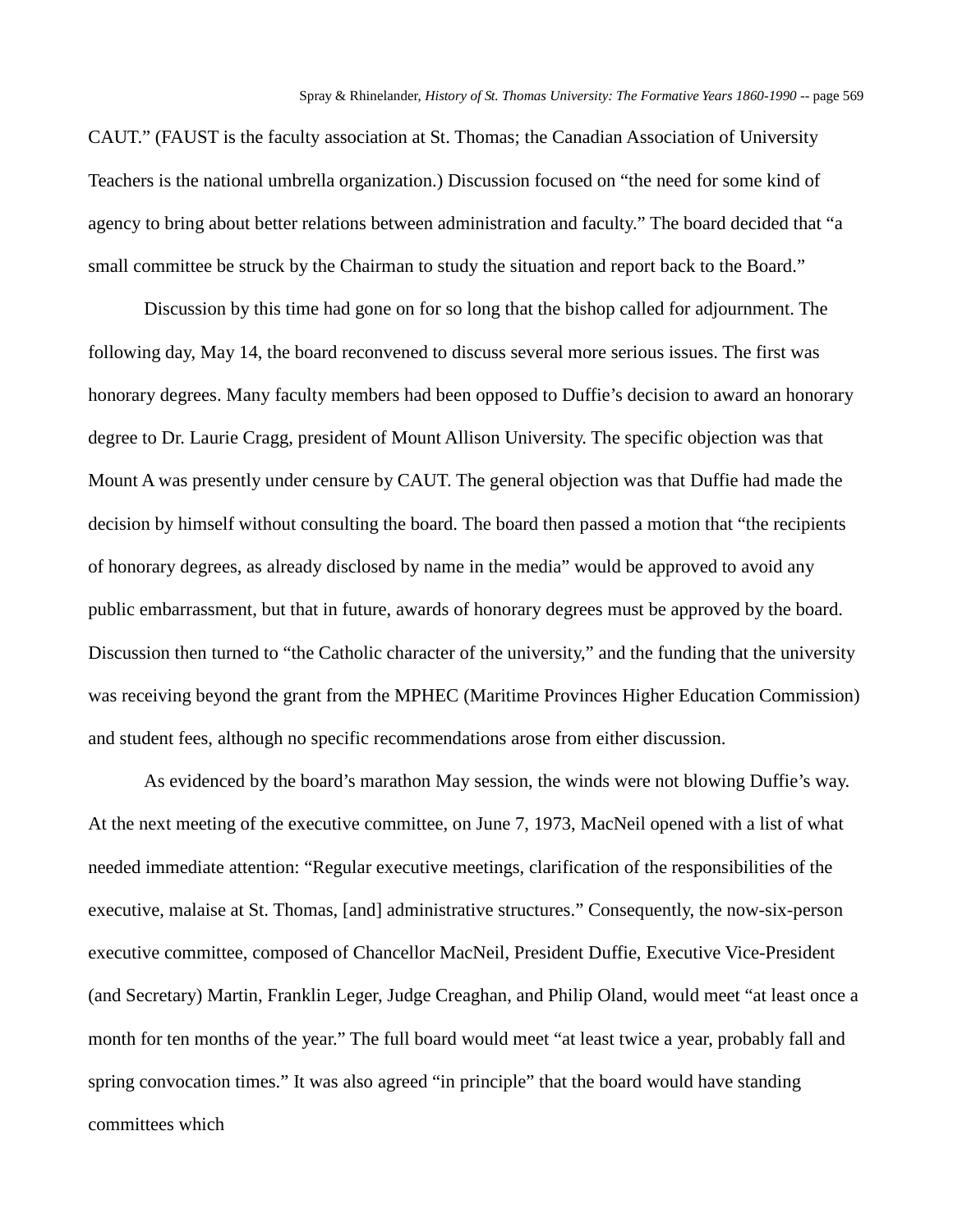would gradually gain expertise in specific areas of university affairs and would be able to make a valuable contribution to Board deliberations. Such committees will be encouraged to make interim reports to the executive committee, which in turn will pass on information by making minutes of the executive meetings available to all Board members.

The explicit aim was to ensure that board members would not come to meetings uninformed about the issues under consideration, "as happened at the last Board meeting," noted the minutes wryly. The Salary and the Bylaws Committees in particular were directed to make interim reports to the executive committee.

Duffie was asked about the financial statement, which had been requested at the committee's May 3 meeting. Duffie responded "that a summary financial statement would be ready by early August," whereupon the board passed a motion establishing a Finance Committee. Members inquired about the committee the chair had set up in order to study "the conflict situation reported to exist at St. Thomas University." Martin expressed deep concerns about the struggle taking place between the faculty and the president as evidenced at the last board meeting. Faculty wanted more say in what was going on and the president appeared unwilling to give in to their demands, but the committee was not ready to address these concerns. Further discussion was put off to the next meeting of the executive.

### **His Own Worst Enemy**

As Martin understood, the faculty had lost patience with Duffie for trying to control virtually everything at the university and rarely consulting anyone, even his vice-president. In spite of preliminary talks with the board's Salary Committee, there was still no standard salary scale and no formal process for conducting discussions. Faculty members were paid whatever Duffie decided, and it did not appear to be based on qualifications or experience, but rather on how well the president got along with the department head. Some faculty members were allowed to join the university pension plan, others were not aware it existed. A faculty member wishing to attend a conference or do research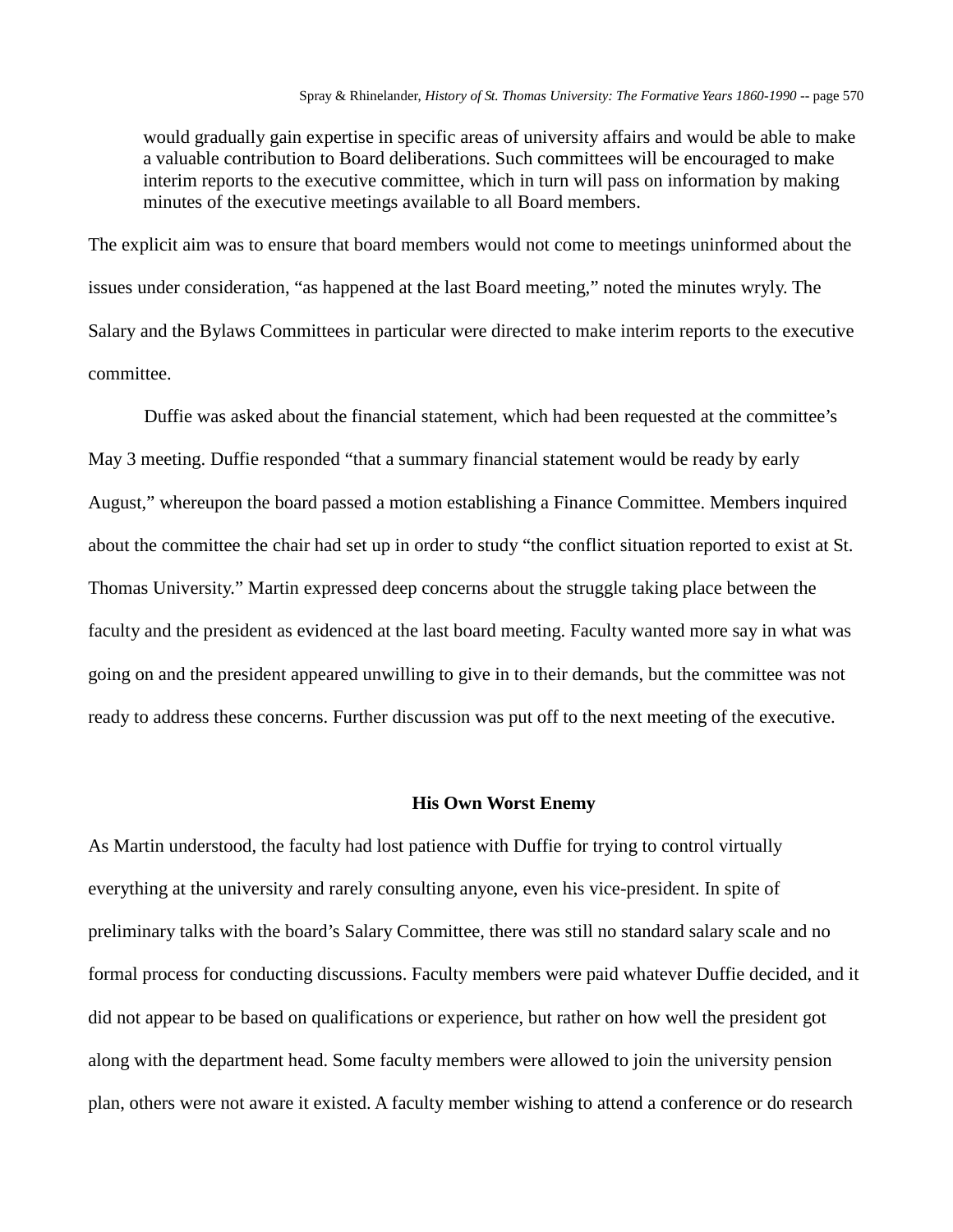had to apply directly to the president. The president made the decisions as to who got sabbatical leaves and when. There was no committee to determine the merits of the applications. Even minor details like approval for library book orders went through the president.

Duffie did not seem to understand that peremptory commands to faculty only raised hackles.

For example, on April 4, 1973, he had informed each department head:

It is very definitely an obligation of your professors to be at graduation. I shall take into account the 1972–73 performance in any 1973–74 contracts, promotions or salaries. If there is a legitimate exception, I expect a request for the same.

The same day he wrote Dick Kennedy, head of the English department, the following note: "I cannot

say anything about sabbaticals now. They are hanging fire. Sabbaticals are not a right and there are

priorities as well as finance." Little wonder the faculty transformed their professional association,

FAUST, into a vehicle to carry their complaints. Little wonder those complaints became exaggerated,

as Martin observed, as a direct result of Duffie's intransigence.

Two days after the May 1973 board meeting, on May 16, Martin wrote MacNeil to share

another observation:

One dimension of the conflict that wasn't so apparent to me in November [when Martin wrote his two discussion documents for the bishop] is this: the conflict is now not only between the President and FAUST but between the President and FAUST-CAUT. FAUST has involved CAUT in the problem on so many instances that even were there a new president and harmony were established between the new president and the local faculty association, there would still be this irritant occasioned by this outside influence. I write this simply to point out the further dimension of the problem as I see it. I may have other observations later.

# **FAUST and CAUT**

Martin was right to be apprehensive about the influence CAUT wielded among the members of FAUST. In 1969, the St. Thomas faculty formed a faculty association, whimsically taking the acronym of FAUST: Faculty Association of the University of St. Thomas. It adopted a constitution and elected an executive. Duffie was not overjoyed at the birth of FAUST, but there was little he could do about it.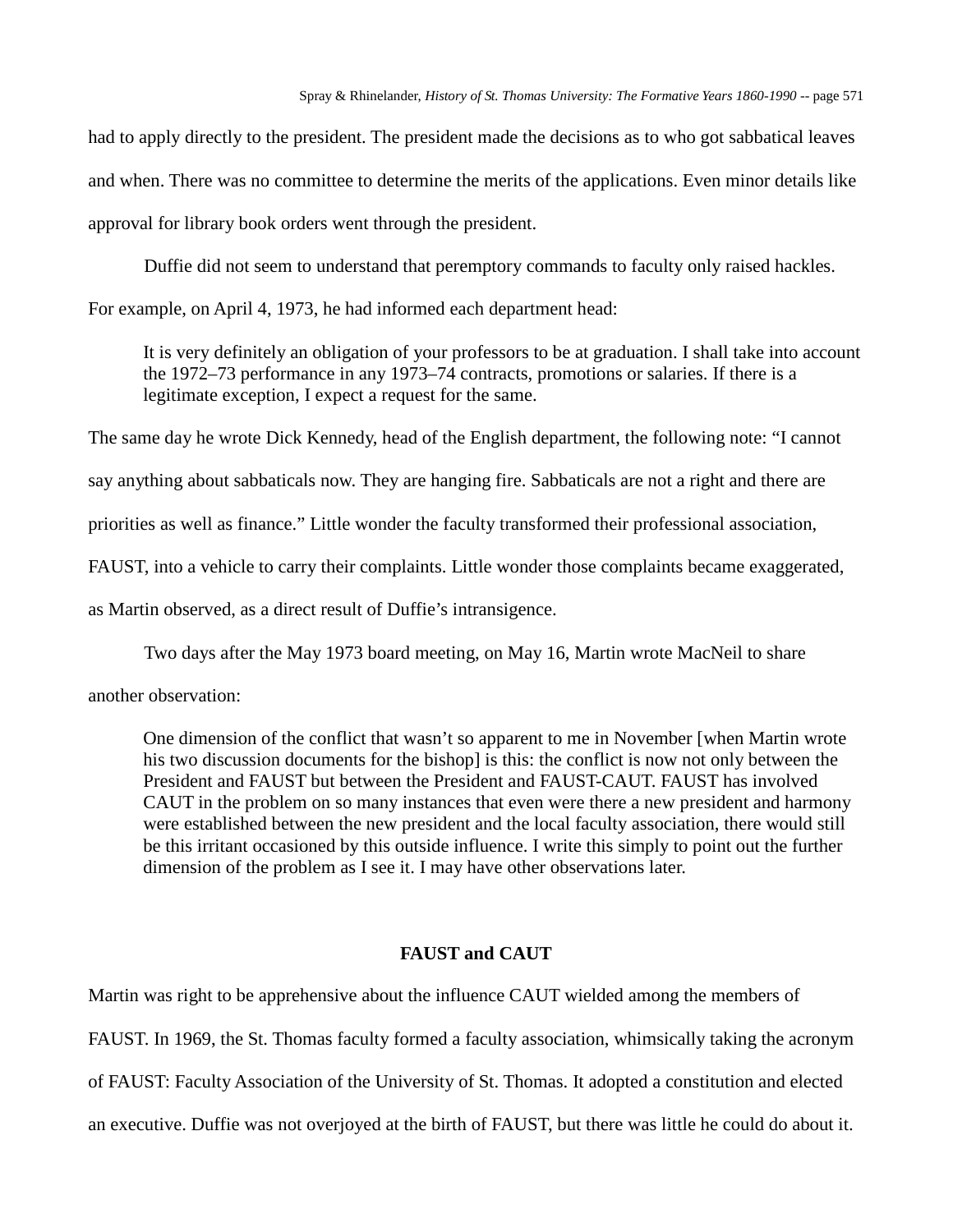Faculty at UNB founded a similar association in 1956, AUNBT, and at this moment it was engaged in a battle with the UNB administration over its treatment of a radical professor named Norman Strax (what the papers were calling the "Strax-Mackay Affair"). Shortly after its founding, FAUST, following AUNBT's lead, joined CAUT, the national umbrella organization for faculty associations, founded in 1951 with the specific aim of defending academic freedom. CAUT encouraged member associations to bargain with university administrations collectively to establish proper conditions of employment. CAUT offered advice and even legal assistance.

The influence of CAUT, stiffening FAUST's resolve, grew stronger throughout 1973. The board was faced with a further complication. On July 2, it was announced that the university's chancellor, Bishop MacNeil, had been appointed Archbishop of Edmonton. The executive committee met on July 9 at the bishop's office in Saint John to congratulate him and say goodbye. It must have been a sobering moment for the board members, at least all those except Duffie, who no doubt was somewhat pleased by the turn of events. The committee had to agree that, until Saint John had a new bishop and St. Thomas a new chancellor, Duffie as vice-chair would preside at its meetings as well as at those of the board's executive committee.

## **The Conflict Situation**

The committee made one last request of MacNeil: to ask Judge Creaghan to be a one-man Study Committee in compliance with the motion made at their last meeting "to study the [conflict] situation and report back." Meanwhile, the committee was determined to find solutions to some of the issues that were causing trouble. Its Salary Committee proposed the adoption of minimum salaries for each faculty rank, which was accepted. Duffie was directed to bring back specific recommendations for sabbatical leaves. Finally, the committee addressed the possibility of expanding academic programs. Oland suggested that they "might keep in mind the possibility of degree programs in library science and social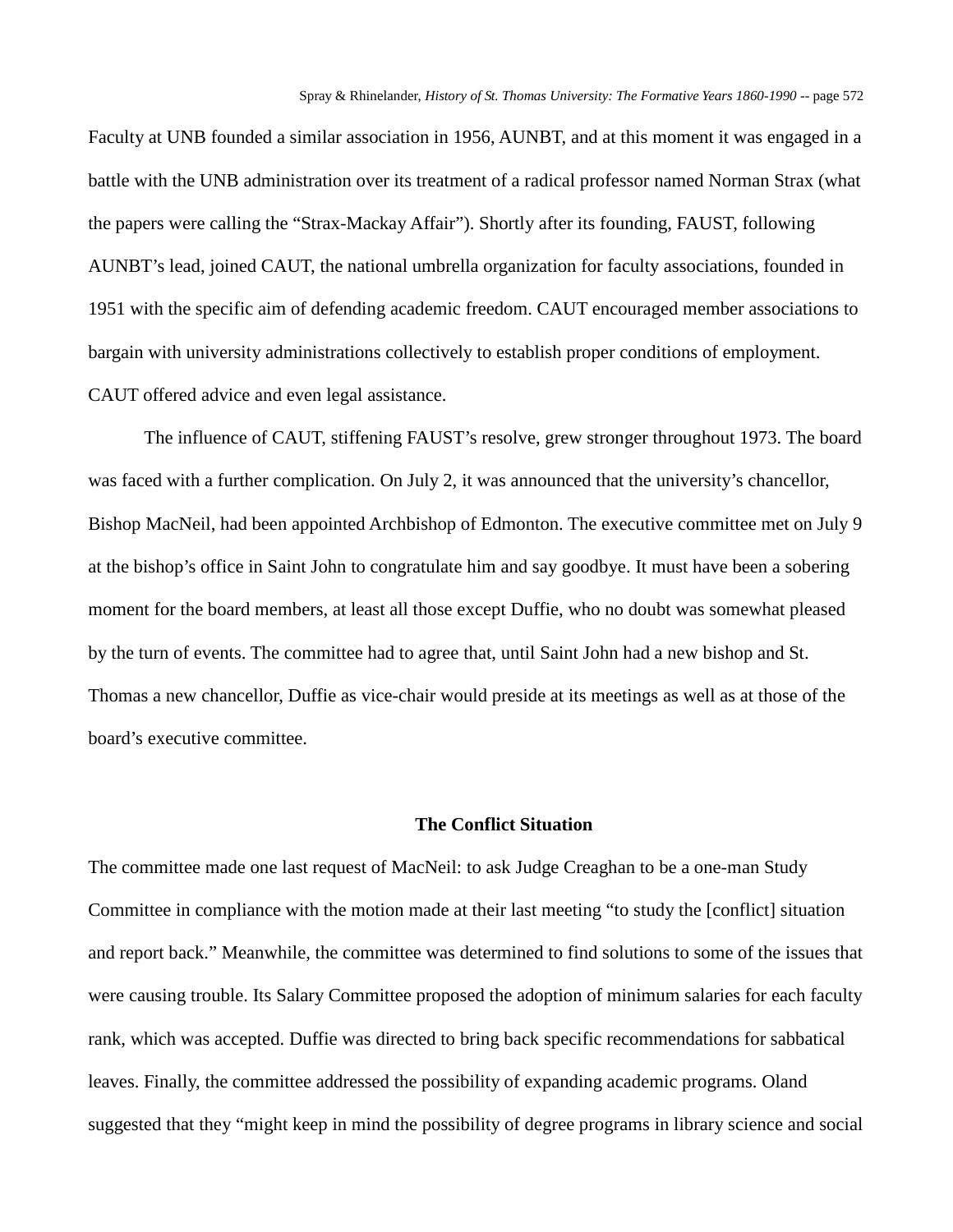work, areas that seem to be largely unoccupied, and where costly equipment would not be required."

A week later, on July 16, Archbishop MacNeil informed the executive that Creaghan agreed to "study the situation at STU," but would not be able to do so until August 22, when he returned from taking a French Language Immersion Course in Quebec. MacNeil thanked Creaghan for taking on "this important and very delicate task":

As I see the task, it is one of listening to various people belonging to the University community. Hopefully, through that process, you will help these people understand the situation better. Finally, we would expect you to offer some useful information to the Board at the Fall Meeting. I would not see that as a formal hearing procedure with written briefs and rebuttals. It could be a fairly quick procedure [taking] no more than a week. You could use the assistance of some resource people. Also, you may wish to associate one or two people with you during the listening sessions. Later, at a meeting of the Executive of the Board, the exact terms of reference could be clarified. You would be expected to attend the next meeting of the executive which would be scheduled following your return.

The executive committee met next, without MacNeil, on August 8, 1973. Because a new bishop had not been appointed—indeed, that would not occur until the following April—the executive

committee decided, as a means of maintaining contact with the diocesan office, to invite its vicar capitular, Fr. Arthur Gilbert, to join both the board and the executive committee. Duffie had promised to present his summary financial statement at that meeting, but now informed them it would not be ready until September.

The executive committee turned its attention to preparing a background paper for Creaghan.

The purpose of the Creaghan committee was "to find out for the Board of Governors the extent of

Faculty dissatisfaction which is alleged to exist at St. Thomas University, and evidence of whose

existence was revealed at the May 13 meeting of the Board." Its first task was

to define the situation, attempting to discover its limits [but] quietly and with a low profile so that it does not add fuel to the problem being studied. It must be especially careful not to give even the impression that it is a committee to investigate the conduct of the office of the president as it is carried out by the present incumbent.

Its second task was "to assess the conflict situation. Is the situation normal for a university in 1973? If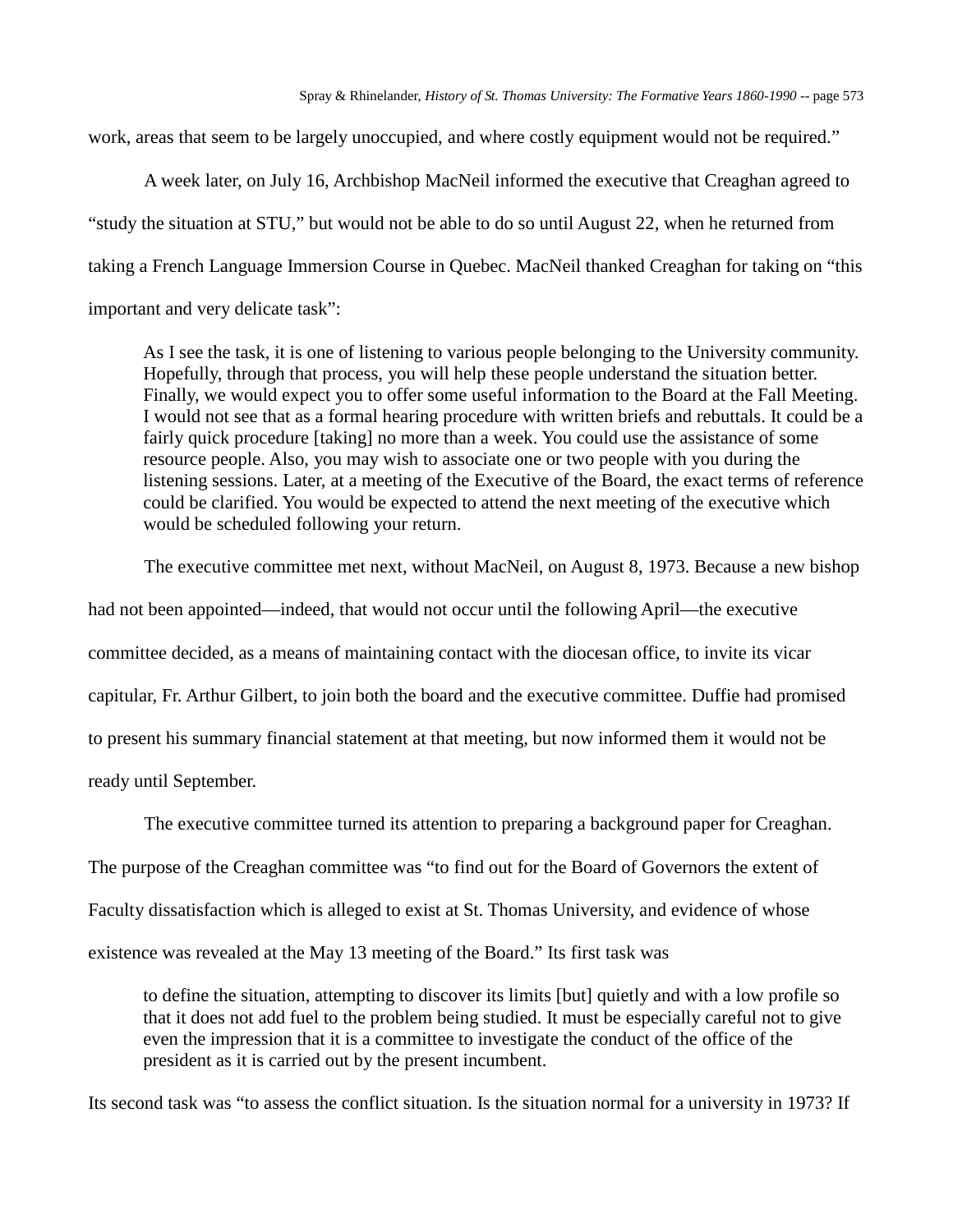the situation is serious, what solutions suggest themselves?" It should conduct its investigation only through informal meetings with individuals, avoiding meeting with the entire faculty or large faculty groups. It should "maintain the informality of the investigation" by not calling for or accepting written briefs; and it should make either a verbal or a brief written report to the full board.

The executive committee met again on October 9. Fr. Gilbert attended, having been invited "as an interested party." A formal motion was made to recommend that he be made a member of the board and its executive committee. Then the members got down to work. First was a recommendation from senate that March break, which at present was only three days, Wednesday to Friday, be extended to the entire week. The students were taking off the whole week anyway, and faculty were tired of having to teach to empty classrooms. In an apparent effort to show a new sensitivity to faculty concerns, the members accepted the recommendation, which was to take effect the coming spring. Along the same lines, remembering the heated discussion at the board meeting the previous spring, the members of the executive decided that henceforth a Committee on Honorary Degrees consisting of the president and three members of the board would approve the honorary degrees. Another significant change was that the executive committee of the board, not the president, would set the agenda for board meetings.

The next item was less easy to resolve, reflecting the simmering controversy over the idea of collective bargaining by the faculty. Duffie was adamantly opposed. He told the members that St. Thomas was not alone. "Other Canadian and Maritime presidents are taking a stand against voluntary acceptance of the collective bargaining process in regard to faculty," he informed them; he was not willing to deal with them. It was a slippery slope leading to unionization, and a union was the last thing the university wanted. He argued that the university should take legal steps to prevent any such development. The members of the executive committee, no doubt frightened by Duffie's dire warnings, at least for the moment accepted his argument and instructed him to contact the university's lawyers if he thought it necessary.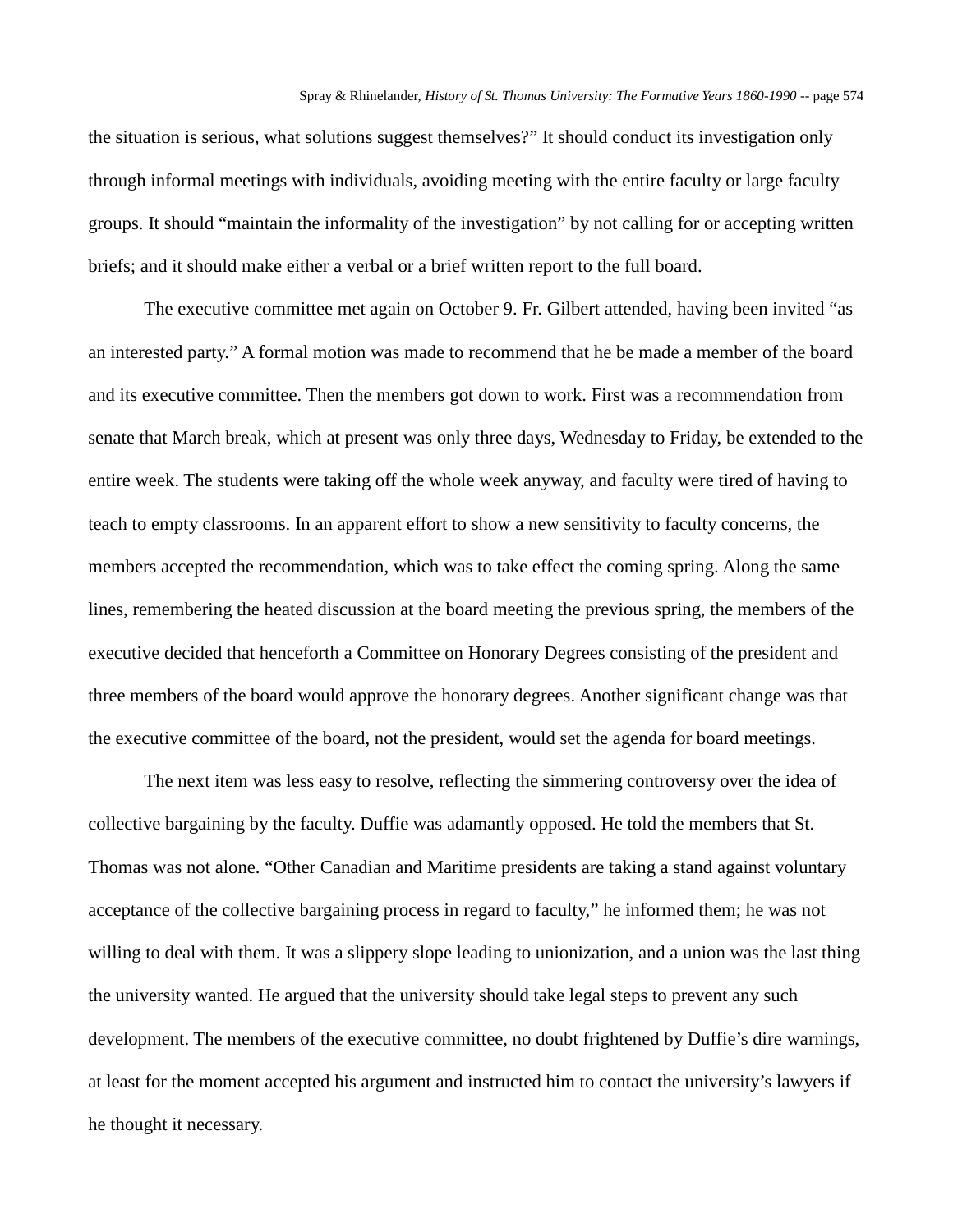The fall meeting of the full board took place October 20, 1973. Duffie opened the meeting as chair, as a new bishop had still not been appointed. Gilbert was welcomed as a new member of the board and was appointed, as proposed, also to the executive committee. After approval of the decisions taken by the executive committee since the last meeting, the board turned to the other items on the agenda.

The faculty were still unhappy about the fact that they had only two representatives on the board—Win Poole and the recently appointed Ed Casey—instead of three. Poole argued for changes in the regulations to "take into account the dissatisfaction existing among faculty with these regulations." He also reminded the board that its bylaws referred to three-year terms for board members, yet the present terms for faculty members were only two years and for the student member one year. This needed to be looked at. The board took no action at the moment and Poole did not press the matter, as the next item on the agenda was far more contentious: the issue of accreditation by the Association of Universities and Colleges of Canada (AUCC). The faculty association was pressuring Duffie to apply for membership on behalf of the university. So far he had refused, no doubt knowing that accreditation by that national body would involve examination of the university's management and of its books. The board decided to postpone consideration of AUCC membership.

In other business, Duffie gave a verbal report of the university's submission to the provincial higher education commission (NBHEC) for 1973, which he concluded by repeating that commission's warning of an imminent and drastic drop in postsecondary enrolment across the province over the next three years. His remarks elicited a note of panic among board members—which may have been Duffie's intention in order to head off discussion of faculty complaints. Some members suggested that if enrolment declined too much the university might be forced to shut down. Philip Oland more coolly repeated what he had suggested at the executive committee meeting earlier in July, that St. Thomas should look into instituting new undergraduate programs in order to attract more students. He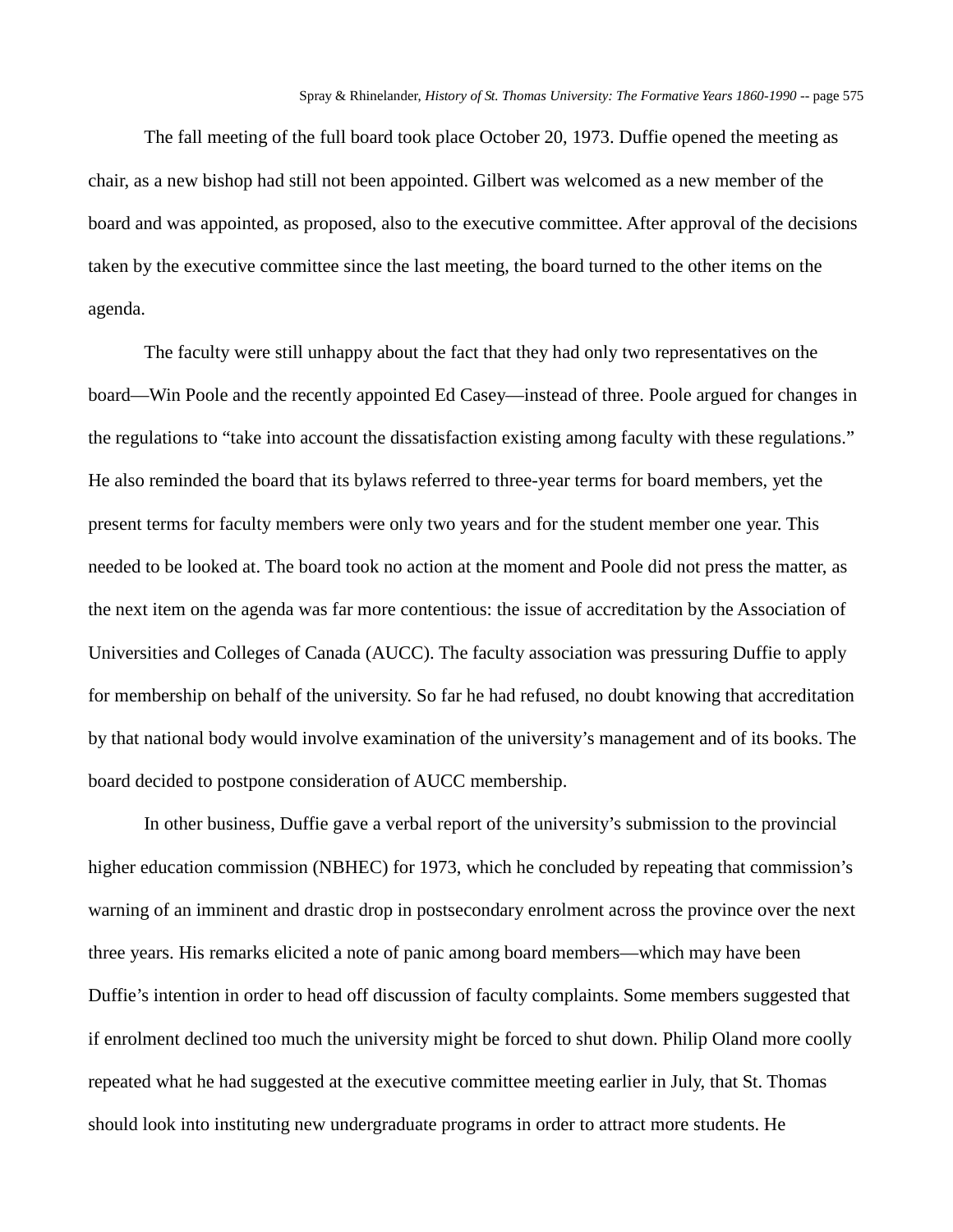suggested some possibilities: a first degree in social work, a degree in library science, an adulteducation teacher training program, or even a certificate program in secretarial arts. To the objection that the Deutsch agreement (in fact the Duffie-Mackay affiliation agreement) limited the number of programs St. Thomas was allowed to offer on the UNB campus, Oland suggested "that we go to the NBHEC and renegotiate in this area." The board agreed that the issue of student recruitment should be the priority of a new Joint Board-Senate Committee to Study the Growth and Future of the University consisting of three members from each body. Duffie, Oland, and Poole were nominated to represent the board, and the senate was asked to nominate their representatives "without delay."

The senate did elect its three representatives at a meeting on October 30, but the committee apparently did not meet. Instead, the board's executive committee, at a meeting on January 26, 1974, recommended that the board approve an expenditure of "up to \$5,000" for "promotion (advertising) purposes." It also agreed to pursue Oland's suggestion of negotiation with the MPHEC in order to develop a social work program as a way of improving undergraduate enrolment.

#### **Death of Fr. Casey**

In the middle of the institutional crisis, on February 18, 1974, the university lost one of its most popular professors, Fr. Edmund Casey. He died of a stroke in the middle of a game of racquetball, a horrifying experience for his opponent and colleague, Fr. John Jennings. Casey's death severed another link with Chatham. He taught at the high school 1953–58, and at the university in Chatham 1959–62. Then he went to St. Louis University to get his PhD in sociology, returning to teach in Fredericton, 1966–74. As we have seen, in the fall of 1967 he chaired the Committee on the Future. As head of a department in 1968, he was a founding member of the academic senate. Most recently he was elected to represent faculty on the board. The faculty at a general meeting and the senate at its next meeting recommended that the campus's most recent (and, as it turned out, the last) Larson building be named in his memory,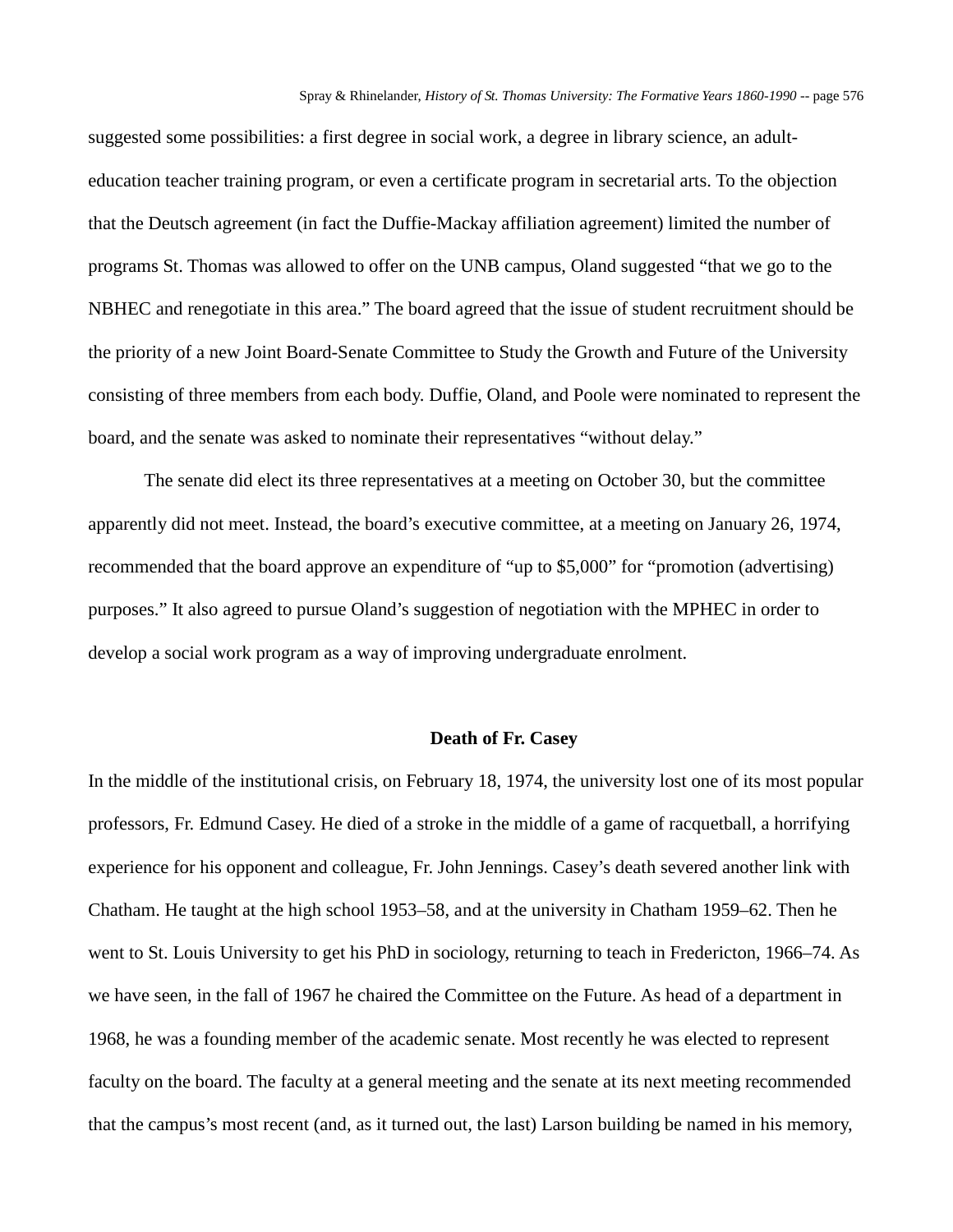a recommendation endorsed by the board's executive committee. At its spring meeting on May 12, the board concurred, and what had until now been simply the Academic Building became Edmund Casey Hall. At the board meeting, Martin read a tribute describing Casey as

not only an excellent teacher but someone who also gave freely of his time and energy to young people who flocked to him for counselling and help. His students, his colleagues, and his friends will remember him as a priest and teacher of humanity, warmth, and wit.

#### **More FAUST Demands**

The grieving for Casey could only be a brief distraction from the gathering storm clouds. The machinery had started up that would end in the certification of FAUST as a union. At the time, in early 1974, some member associations in other provinces were certified, but none in the Maritimes. FAUST would earn the distinction of being the first, although after its eventual certification in 1976 by the provincial Labour Relations Board, faculty associations at the other Maritime universities, including UNB in 1979, followed suit.

At the moment, the FAUST membership—which included all full-time faculty members—had elected a Collective Bargaining Committee (CBC) with Alan Mason, an outspoken anthropology professor, as its chair. In a last-ditch effort to avert unionization and to negotiate a written agreement over terms and conditions of appointment, the CBC approached Duffie to discuss the possibility of the university agreeing to voluntary recognition of FAUST as the bargaining agent for all faculty. Duffie gave the CBC a frosty reception. He would not accept FAUST as the bargaining agent; he simply refused to negotiate.

As Martin observed, Duffie's obstinate refusal led FAUST to approach the board directly, bypassing the administration, and forcing the board to deal with narrow issues of governance instead of broader issues of policy. Having got nowhere with Duffie, Mason asked to meet with the board to discuss the voluntary recognition of FAUST as bargaining agent. Mason indicated the offer was good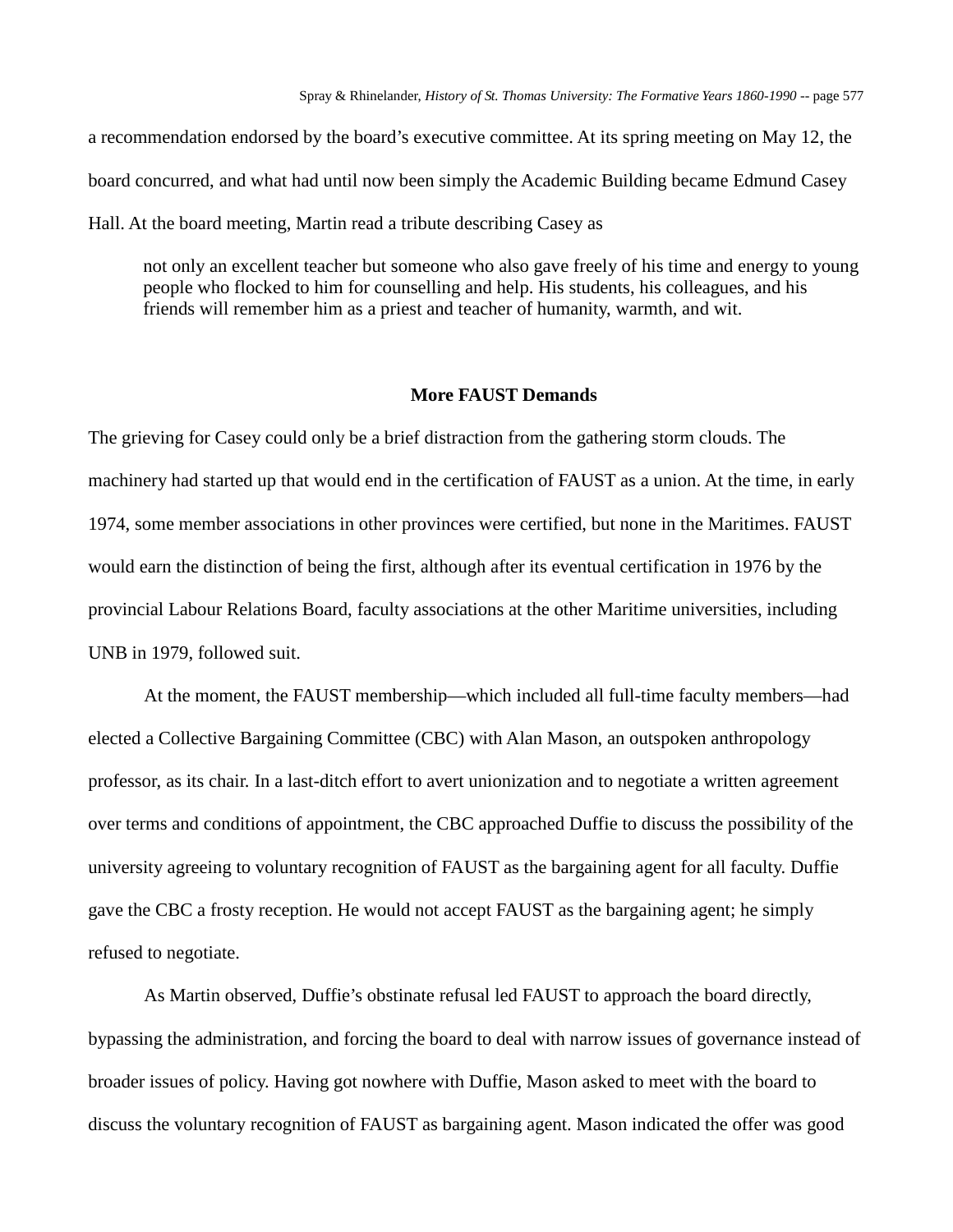only until July 10, 1974.

# **New Chancellor for St. Thomas**

On June 19, 1974, Fr. Arthur Gilbert—previously, as we saw, vicar capitular for the Saint John diocese—was ordained bishop. On June 25, the board's executive committee welcomed him as the new chancellor, replacing Duffie as its chair. Fortunately, Gilbert had been attending board and executive committee meetings since October, so he had some awareness of the situation. According to all who knew him, he was a kind and gentle man who did not seek the spotlight He landed in his new position at St. Thomas in the midst of considerable turmoil, but he exercised his authority as chancellor wisely. At the meeting on June 25, the executive discussed sabbatical leaves and the way they had been handled (or mishandled) by Duffie. The discussion concluded with a motion that the board's secretary (Martin) gather other universities' sabbatical policies and bring the information back to next meeting in July. As for FAUST's ultimatum, nothing was done; the deadline passed without response.

At a meeting on July 23 of the board's executive committee, Duffie repeated his earlier assertion that the other Canadian and Maritime presidents were opposed to accepting faculty associations in the collective bargaining process. As instructed, he had contacted the university's lawyers so as to quash the issue. Then the Study Committee (Judge Creaghan) brought forward some specific recommendations. One concerned sabbatical leaves. "With a view to ameliorating some of the provisions of the present policy"—specifically, to make it easier for faculty to plan their sabbatical leaves—the executive committee agreed that henceforth the university's policy was the following: "Those entitled to sabbatical leave be so advised by the end of September of the previous year, and that the percentage of salary they will receive while on sabbatical also be disclosed at that time." It was clearly a policy that Duffie could and should have implemented long before.

In a further effort to improve the general atmosphere, the executive committee decided to raise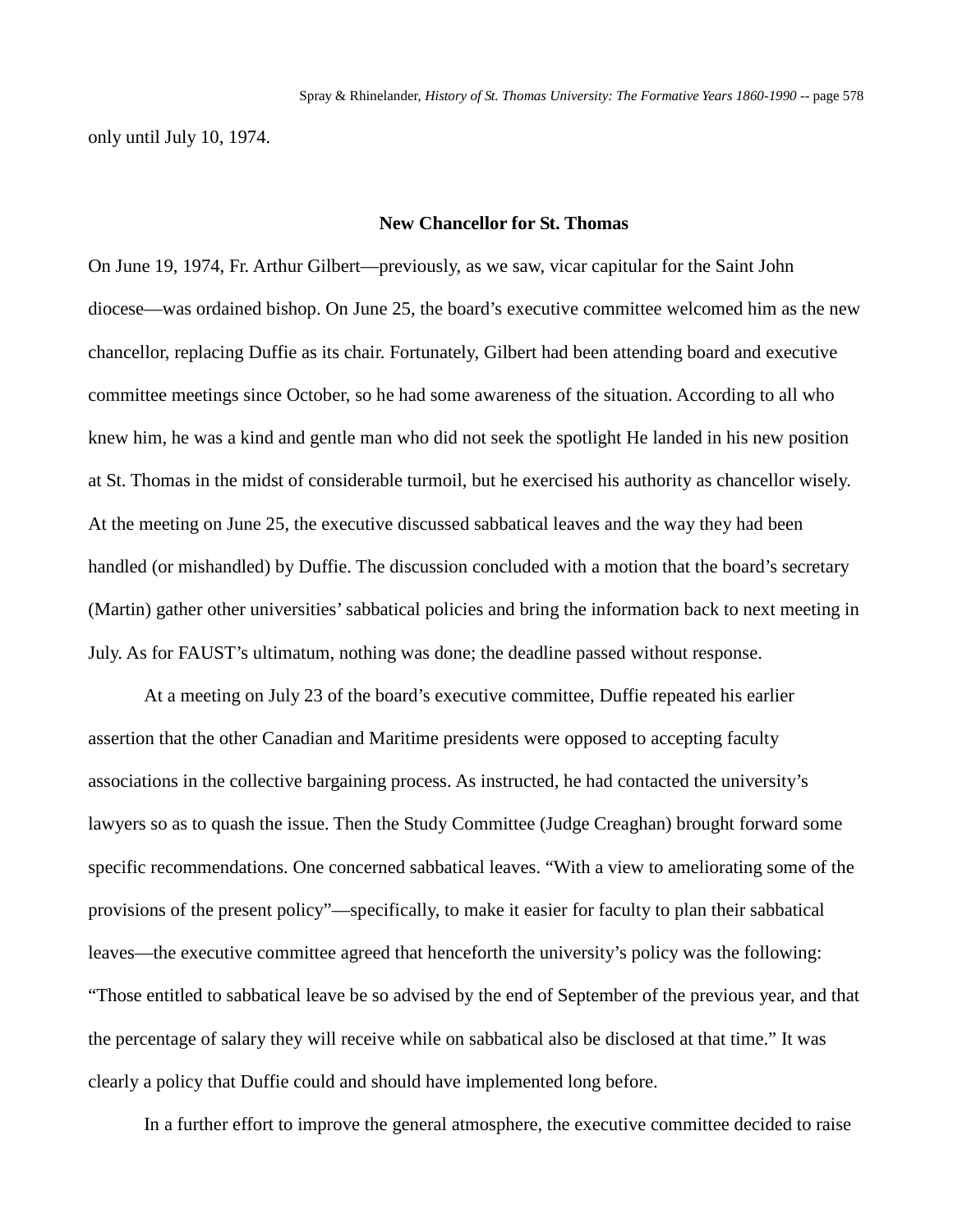salaries. A year previously the committee decided, and the board later approved, to establish a minimum salary for each rank. Retroactively, as of July 1 of the present year, the salaries of all faculty would be increased by 5 percent of the minimum salary of their rank. In addition, and based on those new salaries, each faculty member was granted a further 5 percent increase. And in order to settle grievances about salary discrepancies, it was agreed that a committee of department heads, or a senate committee, or a combination of the two, be established "to come up with a formula or suggestion to determine a formula to be used in the future."

Good gestures but too late, either to save Duffie or to forestall unionization. At the next executive committee meeting on September 24, 1974, Duffie announced that he had been informed that a "three-man committee" from CAUT would be visiting St. Thomas for "an informal discussion" on October 7. The wheels of certification were in motion.

### **Duffie's Demise**

On October 19, 1974, fourteen members attended the fall meeting of the board. It was Bishop Gilbert's first meeting as chair. It turned out to be Duffie's last. The board welcomed its new members, including the Anglican bishop, Harold Nutter, and the new faculty representative replacing Ed Casey, Judy Kennedy.

Early in the meeting, under "business arising," Kennedy brought up the issue of membership in AUCC, noting that at its last meeting in May the board put off a decision to apply. She described "the history, function, and the status of AUCC in the academic life of Canada, and gave reasons why St. Thomas University should seek ordinary membership in the body." Duffie, who at the May meeting had argued vociferously against membership, was caught off guard. To gain time, he argued that it was not properly "business arising" because the decision then had been merely not to discuss the issue "at present," so that it would have to be dealt with as "new business" later in the meeting. The meeting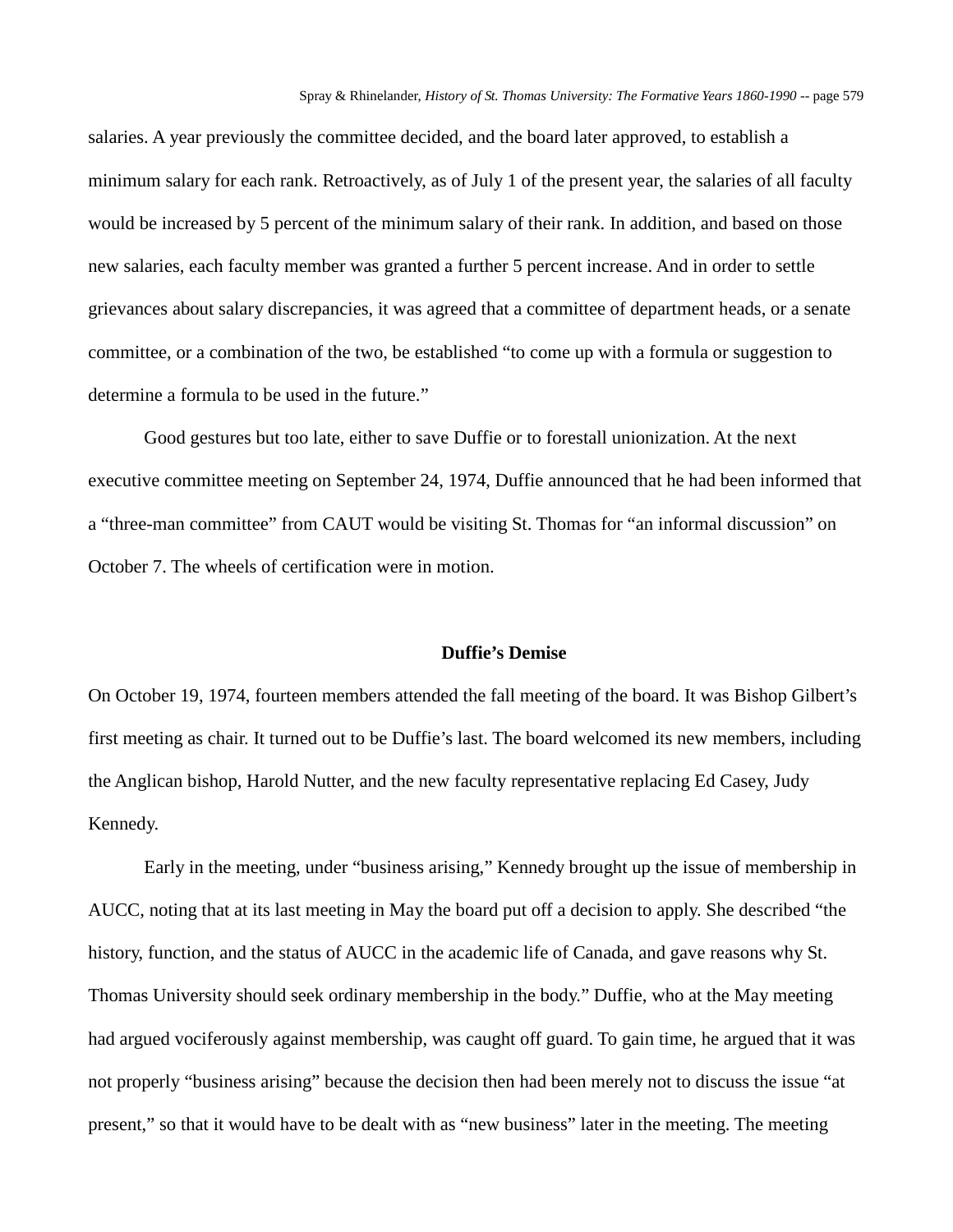agreed to defer discussion until later in the agenda, which gave Duffie a few moments to prepare a new strategy. When the meeting finally got around to the issue, Duffie was ready with his motion: "That St. Thomas University give high priority to the AUCC." The board members must have realized that he was attempting to avoid the issue, for no one seconded the motion. Instead, Kennedy proposed a new motion: "That the Board approve in principle our seeking membership in AUCC and that the matter be pursued by the Executive Committee in the appropriate manner and at the appropriate time." Her motion was duly seconded, and she repeated her earlier arguments in favour of seeking accreditation. Duffie argued against it. He "described some of the complex issues involved in attaining membership in AUCC" and "warned of the possible consequences should an unsuccessful application be made." He was concerned that the AUCC would "not be impressed by some of the procedures and administrative structures of St. Thomas." For its part, the board was not impressed by his arguments. The discussion brought out that it was precisely those inadequate procedures and structures that the faculty and some administrators were trying to change. The motion passed, and Duffie's fate—he had threatened to resign over the issue—was sealed.

At the next meeting of the board's executive committee, November 25, 1974, Duffie presented the financial statement for the previous academic year. It showed a surplus. Duffie suggested that it would be unwise to circulate that information to the full board and therefore the faculty at the present time, "until the application [by FAUST] for certification before the Labour Relations Board is finally disposed of," as he was sure it would be. Duffie also suggested that the executive should not act just yet on the proposed application for membership in AUCC. The other members of the committee, however, had enough of Duffie's tactics. Over his objections, and with the tacit approval of the chair, a motion was passed instructing the president "to prepare and circulate prior to the next meeting of the Executive a summary of the procedure to be followed in seeking admission to AUCC." The executive also recommended that the university's Finance Committee hire a qualified public relations officer to deal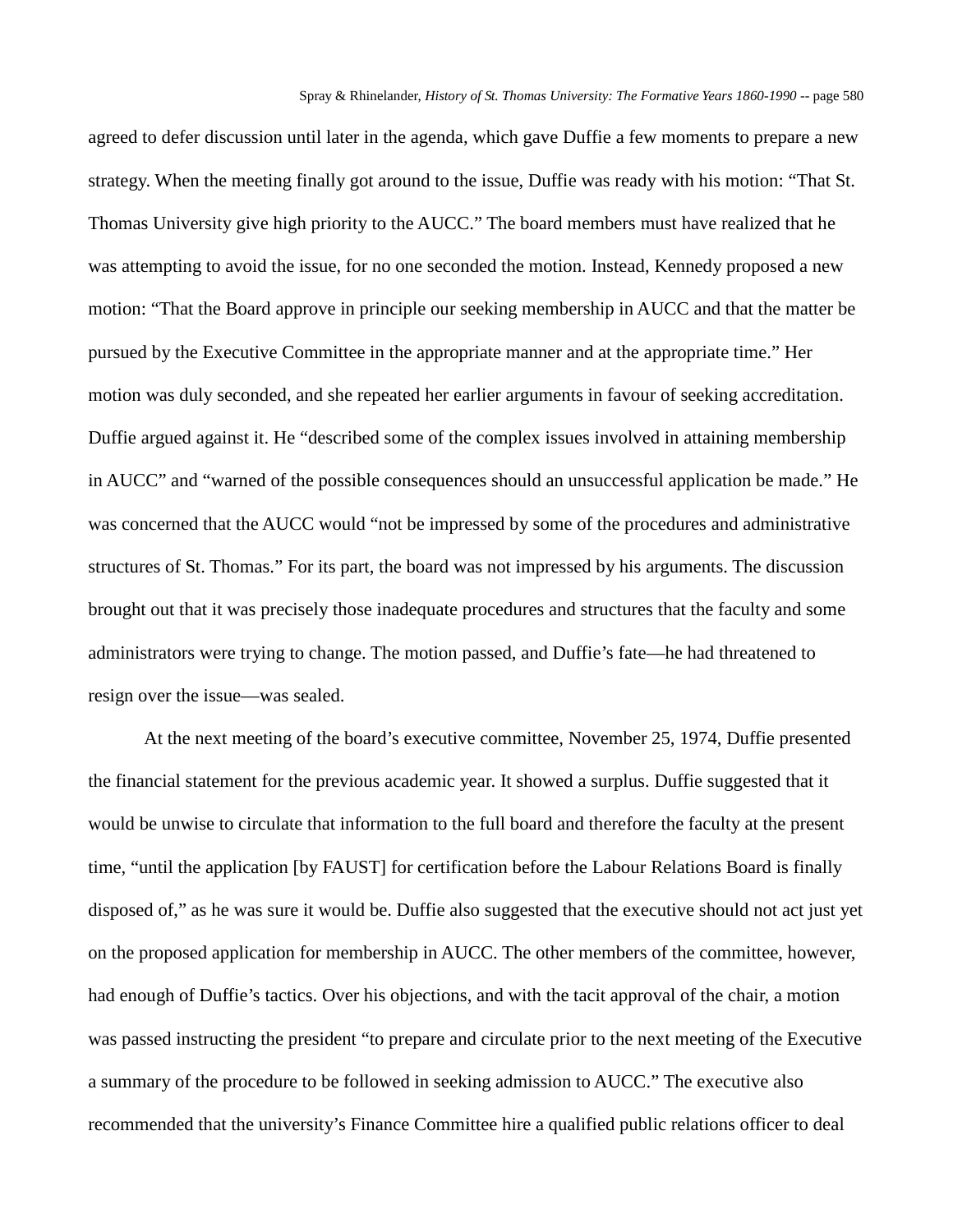with the AUCC application.

Time had run out for Duffie. He had no choice but to offer to resign. He may have hoped his resignation would be refused. If so, he was wrong. Bishop Gilbert, sensing the feeling of the other members, announced that it was "with great regret" that as chancellor of St. Thomas he would accept Duffie's resignation. It is recorded in the minutes that the bishop "thanked him for his outstanding contribution to St. Thomas University and wished him well in the future."

# *Cum Finis Est Licitus, Etiam Media Sunt Licita*

The Duffie era had come to a close. It began when Msgr. Donald C. Duffie was brought in by Bishop Alfred Leverman to engineer the institution's removal from Chatham, a move that had been discussed in many quarters for several years. As instructed, in spite of the brickbats thrown at him, maintaining a steely resolve and using his considerable political skills, Duffie essentially single-handedly prevailed. His methods were sometimes been less than democratic, but, as he might have said, in the real world of politics the end justifies the means, as the Jesuit theologian Hermann Busenbaum expressed it in 1650 when he wrote *cum finis est licitus, etiam media sunt licita.* Or, perhaps, as the American lawyer-poet John Godfrey Saxe expressed it in 1869: "Laws, like sausages, cease to inspire respect in proportion as we know how they are made."

At any rate, with the battle decided and St. Thomas in its new home, one might have expected Duffie to have relaxed, been magnanimous in victory, softened his interpersonal dealings. But he did not. Sphinx-like, he maintained his inscrutable distance from everyone, holding tight to the reins of authority. In the end, it came down to a clash of attitudes. Duffie wanted the faculty to leave him alone to get on with the business of running the university; the young turks on the faculty—ironically the very ones he recruited—felt that the administration of the university was too important to leave to its president.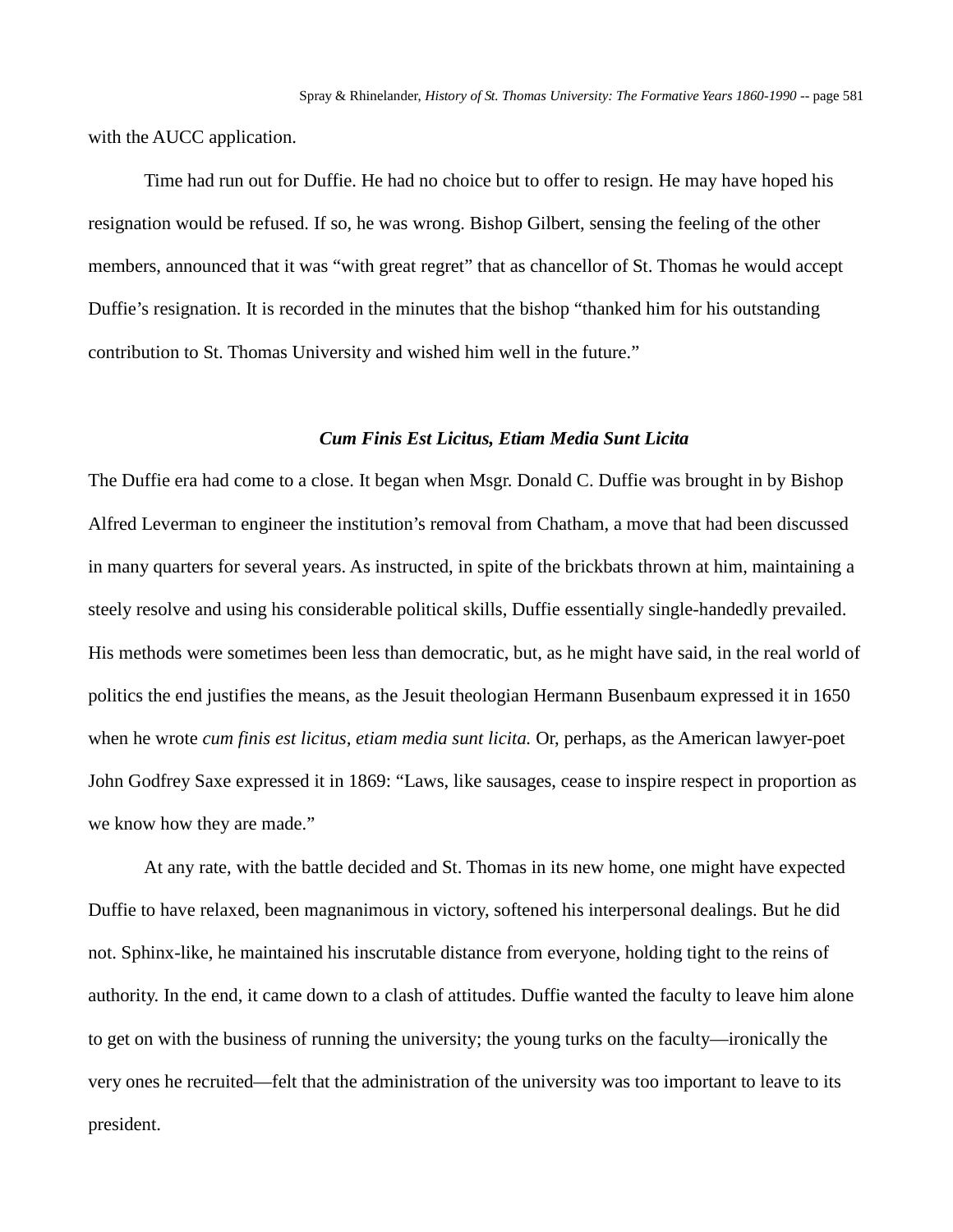### **Appendices to Chapter 10**

#### **Appendix I: The Buildings in Chatham**

The government was well aware of the demands for a junior college in Chatham but did not favour the idea. Yet, what to do with the empty buildings on the old St. Thomas campus? It needed to do something fast. Thus, on August  $10^{th}$ , 1965, they set up a special fourteen-member committee, appointed by the Premier "To Determine the Best Use that the Province May Make of the Facilities Purchased from St. Thomas University in Chatham." The committee included six cabinet members and six high-ranking civil servants. Obviously the government wanted to get rid of the problem as quickly as possible

The first meeting of the committee took place on August 25. The chairman informed the members that the premier:

felt that the 'Friends of the University St. Thomas', including Mr Daniel Hurley, should be invited to present their views to this [committee]. Furthermore it was indicated that the committee should hold a meeting in Chatham when other interested people would be able to present their views.

The meeting with the Friends would occur in Fredericton and the public meeting in Chatham, to which various public bodies, such as school boards, town councils, and boards of trade would be invited.

Twelve members of the Friends showed up for their meeting with the committee on September 2, 1965. They suggested such uses for the former St. Thomas buildings as a trade school, a community College, a junior college, a regional library, and a guidance centre. They also suggested that the buildings should be considered "a nucleus of a larger development." At the committee's next meeting in Chatham a number of submissions repeated the need for a trade and technical college, and a junior college affiliated with a Maritime university. The representatives of the town of Chatham felt that the best needs of the whole Miramichi area would be the establishment of a community college.

In a letter dated November 1 a group calling itself the Miramichi College Committee, chaired by J. P. McCluskey, informed the chairman that they had contacted four universities "with regard to the question of affilation" and "indications of interest were expressed by the University of Moncton and by St. Francis Xavier University." Then on November 11<sup>th</sup> Msgr. M. A. MacLellan, the president of StFX, wrote the Minister of Education that:

according to the communication I have received, an inter-departmental committee of the Government requested the Miramichi Committee to ascertain the views or interests of major institutions in the area. The University Council at St. Francis Xavier has discussed this request and wants to know the views of the New Brunswick government or the Department of Education. Some statement would be helpful to us if we are to give this matter any further consideration since we are aware of the re-organization of higher education that followed the Deutsch Commission recommendations, etc.

At the next meeting of the governmental committee, on November  $30<sup>th</sup>$ , the minister of Education, Henry Irwin, shot down the notion of a junior college affiliated with a university. He pointed out that the Canadian University Foundation had to approve the facilities of a junior college, no laboratories presently existed in Chatham that were satisfactory even for high school purposes, and no New Brunswick university would affiliate with St. Thomas unless the buildings were brought up to standard. He also told the committee that a special committee would be reporting to the government before the end of 1966 on the five-year programme, and that this report should be considered before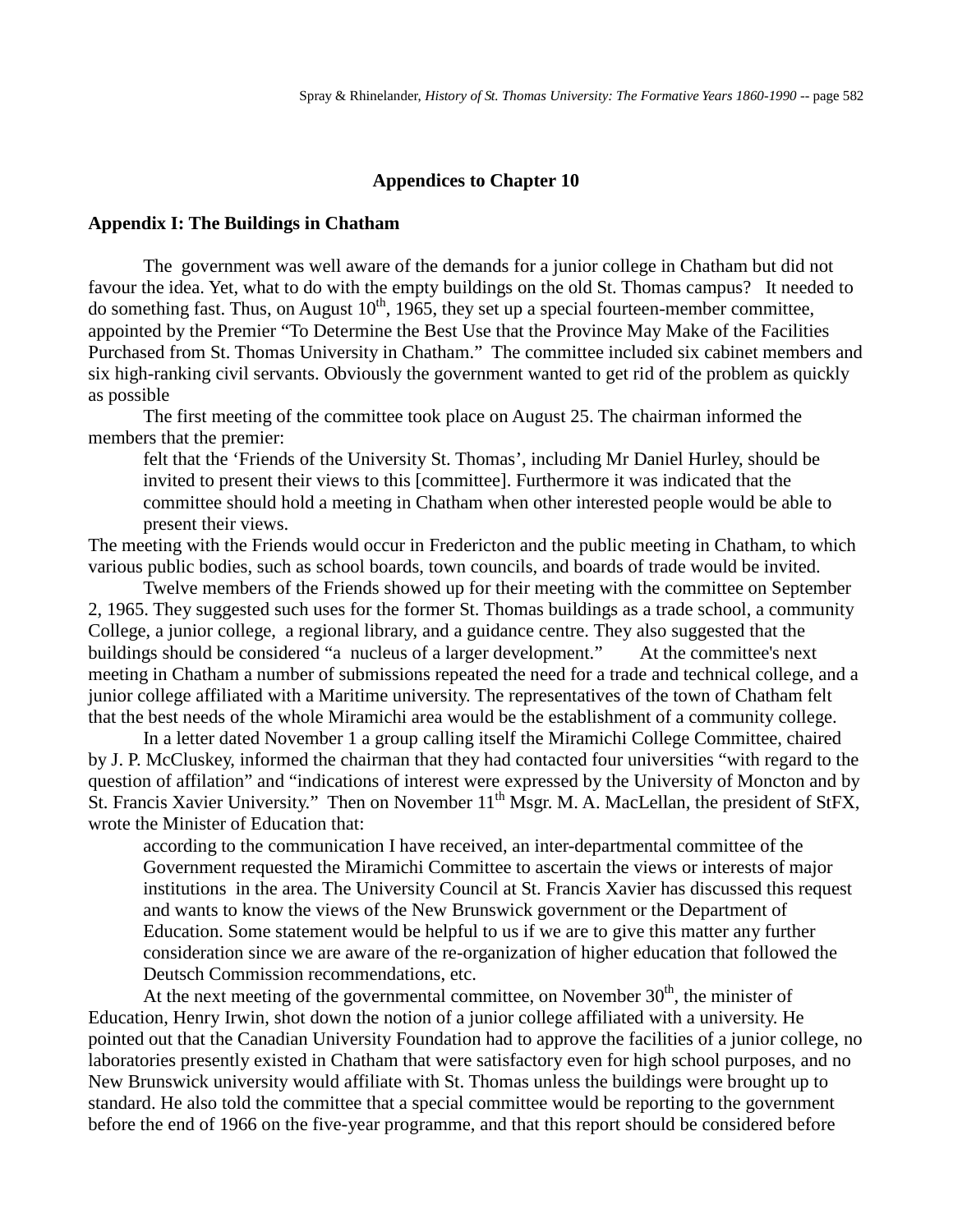any new colleges were established. Irwin also insisted that the establishment of new junior colleges be part of the "terms of reference for the new Committee or Royal Commission on Higher Education."

The chairman of the committee stated that they had given the Miramichi College Committee two weeks "but one and a half months had gone by and no concrete proposal had been forthcoming." He suggested that they write their report. He also said that when St. Thomas was operating in Chatham 'less than 1/3 of the students came from the Miramichi area."

Mr. Theriault stated that if the new Deutsch commission recommended that a Junior College be established in Chatham "then he felt the Government would have no alternative but to do so." The Minister of Education pointed out that if that was to happen it would "require new facilities of an acceptable standard."

The chairman then asked if there was agreement that at this time the committee cannot recommend the establishment of a Junior College at Chatham. Everyone agreed and it was decided that the committee would meet on November  $30<sup>th</sup>$  to prepare a report.

In preparing their final report they agreed that "the committee could not recommend the establishment of a Junior college at Chatham at this time." They pointed out that: 1)no Maritime University has expressed a definite desire to become affiliated with a Junior College in Chatham.

2) The cost of establishing university level training facilities in the Chatham buildings is excessive."

3) "Prior to further study there has been not been shown a definite requirement for a Junior College in the Chatham area. (When St. Thomas was operating at Chatham less than 1/3 of the total body of students (210-220) came from the Miramichi area).

They also agreed that the best use for the St. Thomas buildings would be for the establishment of a "Provincial Upgrading Centre." It would be used primarily for school dropouts in the 16 to 19 year age group. The cost of running the program would be \$170,716.

There would be no community or junior college in Chatham.

### **Appendix II: Briefs Submitted to the 1967 St. Thomas "Committee on the Future"**

**Fr. Vince Donovan** in his submission claimed that:

"The continuation of St. Thomas as an autonomous, degree granting school is unwarranted both academically and economically; it should become a college of the University of New Brunswick." He pointed out that the removal of St. Thomas to the UNB campus had been recommended "in order to terminate needless duplication of educational facilities."

He added that it made no sense to him to have "two schools in the same area offering the same type of education when this could be done by one just as efficiently and more economically."

He added: "It seems to follow from this consideration, then, that unless some non-duplication, but at the same time peculiar or proper role can be found for St, Thomas, it must perforce cease operation as an uneconomic superfluity. It cannot be maintained that St. Thomas is providing an educational service to a community which would otherwise be deprived of such a service. (This would have been a valid argument, had St. Thomas remained in the Miramichi area of the province.)"

His point was that: "No one could seriously contend that the numbers of students attending St. Thomas could not be accommodated by the University of New Brunswick, if not immediately, then certainly in the near future. In this connection, however , it may be argued that, since the facilities and instructors are already available here, the basic courses should still continue to be offered. This is a reasonable proposition. The offering of these courses would be economically justified by the numbers of students in these courses. Duplication would not be unreasonable in theses particular circumstances.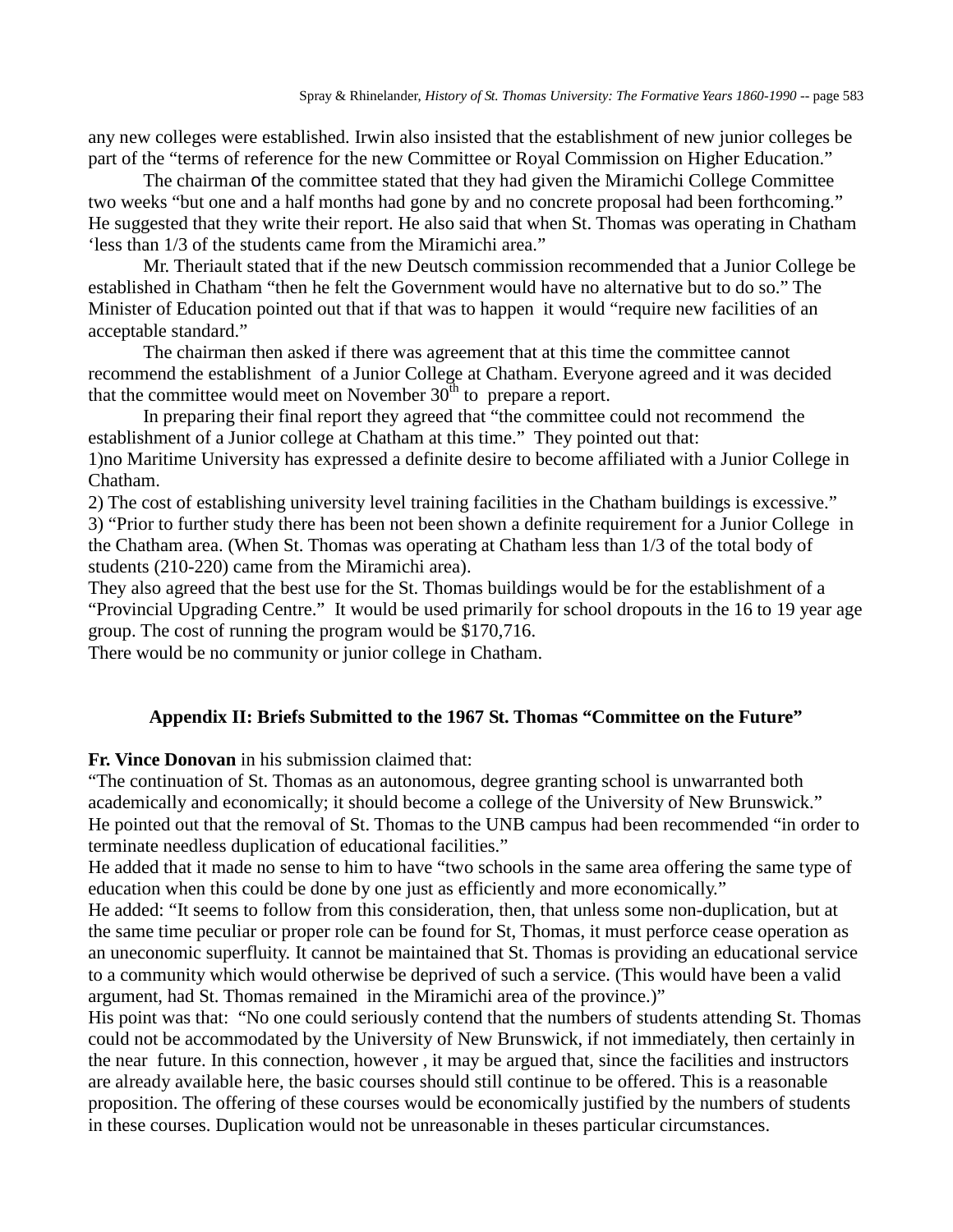Furthermore, it may be argued that this school is fulfilling a needed witness of the Church in the realm of higher education in the English speaking area of this province. This would be a valid argument, if there existed convincing evidence that this role was taken seriously. But, it seems to me, the weight of evidence leans to the conclusion that the policy here (if indeed one exists) is to mimic the University of New Brunswick. The areas in which St. Thomas differs from the provincial university, namely Theology and, to a lesser extent, Philosophy, are regarded as the poor sisters of such a duplicative department as English, the very area, as a matter of fact, wherein UNB is reputedly strongest. On the other hand, it is true that in History an effort has been made, whether conscious or accidental, to complement rather than duplicate the offerings of UNB. This is a move in the right direction. But even in this case there has been a move to establish studies in particular areas of history which would be more appropriate in the context of a much more pretentious institution."

He was referring to the fact that the offerings of the History Department included two Canadian History courses, one course in American History, one in Ancient History, and eleven in European history, including five on Eastern European history. The Eastern European course also required German or a major Slavic language (Ukranian, Russian, Polish or Serbian). Somehow these courses had all been approved and included in the university calendar and the Head of the Department, had been allowed to spend most of the money, approved by the president, for the purchase of books on Eastern European history, many in languages which none of the students could read.

Fr. Donovan also pointed out that: "the University of New Brunswick makes no pretensions to espousing any particular ideology; the courses there are scrupulously non-sectarian. If it is the accepted policy of this school to slavishly imitate the courses being offered at the University of New Brunswick to the detriment of those courses which fall within the scope of St. Thomas as a Catholic institution, then, in my opinion, there ceases to be any supportable rationale on which the future operation of this institution could be based."

Fr. Donovan continued: "if on the other hand St. Thomas were to accept the challenge of providing a Catholic witness in higher education, then there would exist a supportable rationale for its continued existence, which would necessarily entail an altered policy on the part of the faculty and administration toward the recognition and acceptance of the peculiar Christain aspects of this school. This would require acceptance by the authorities of St. Thomas that Theology and Philosophy are the areas wherein it differs from UNB and are the areas wherein it can make a special and peculiar contribution in the sphere of higher education. Consequently, these must be the course areas which would receive preferential consideration as to faculty appointments and qualifications, money allotments, allowances for library acquisitions, etc."

This was not something the other departments would like to hear. Fr. Donovan suggested that: "St. Thomas might want to take under consideration the advisability of establishing a department of Religion in conjunction with UNB, a very significant innovation and contribution. Many of the great universities of America are presently establishing such departments. The university as such claims the entire scope of human knowledge as its sphere of action. Since religion is a fact of the human condition, it deserves recognition as an area of scholarly interest and a place in the courses offered by the university."

He went on to say that: "this does not entirely exhaust the possibilities."

He claimed that "in every school the size of UNB there exist in the various departments of knowledge weak areas, areas which are not adequately represented in the development of a particular programme. These are the areas where St. Thomas should endeavour to complement the courses offered at UNB." He was not proposing "that St. Thomas should undertake only the unpopular and uneconomic courses, courses which would appeal only to the few. That type of course could more reasonably be undertaken by the larger school. However, since I feel that a degree from UNB is more valuable to students than a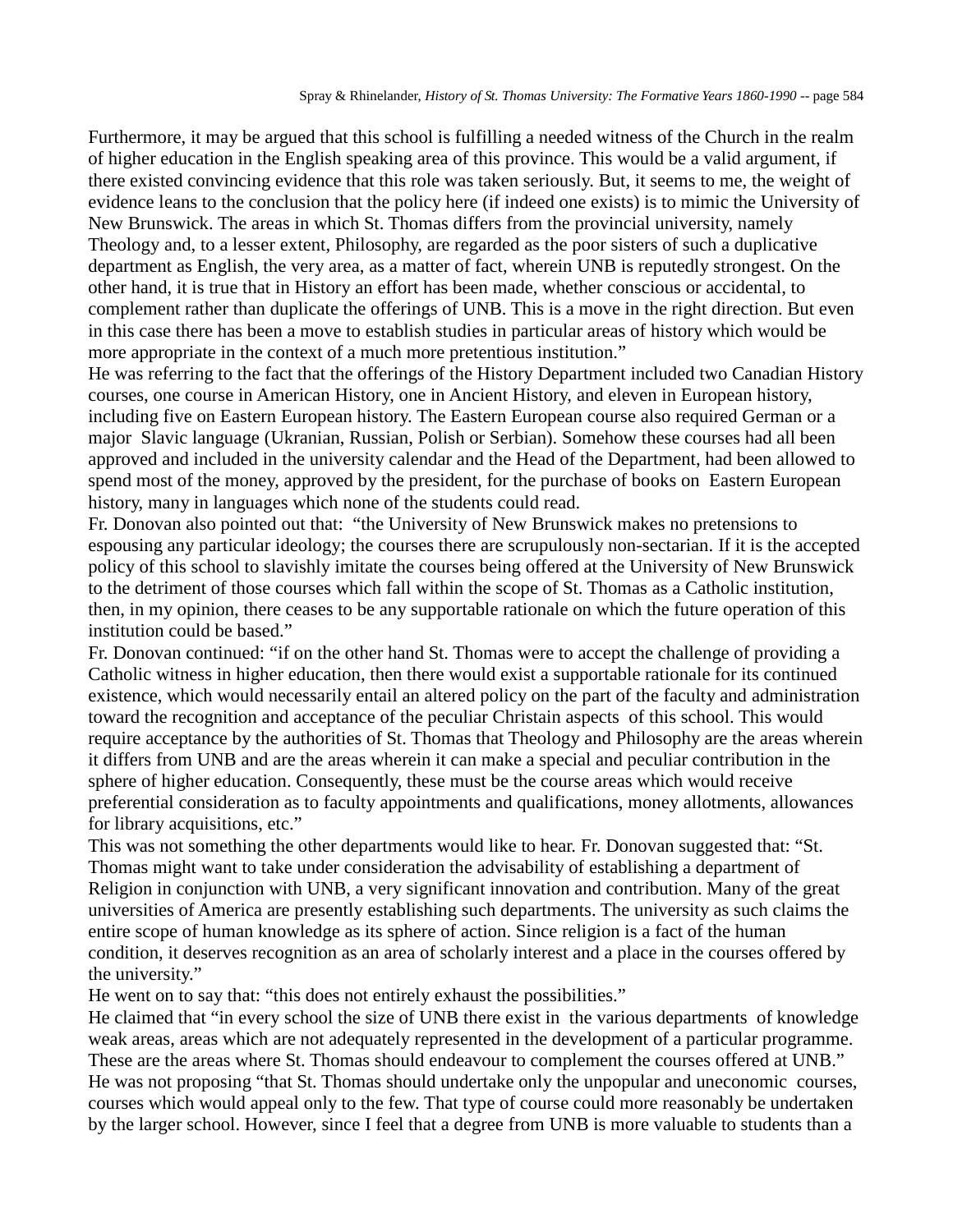degree from St. Thomas, I have a better proposal, which is that instead of closing down St. Thomas it should become a college of UNB, which would entail the handing over to that university all degree granting rights and all that goes with those rights. The details of academic and financial administration I leave to the arbitration of both institutions."

"To sum up:

"First, St. Thomas should become a college of the University of New Brunswick.

"Second, in that capacity it should specialize in instruction in Theology and Scholastic Philosophy, with the possible establishment of a new department of religion.

"Third, instruction in the basic academic courses should be continued.

"Fourth, efforts ought to be made to offer courses in the various departments which complement those being offered at UNB.

"Last, the teaching of Latin and Classics at St. Thomas should be discontinued. The numbers taking Latin are too few to justify continuing the courses, especially since they are already available at UNB. It is economic nonsense to employ teachers to teach Latin at St. Thomas when there is a well staffed department at UNB."

**Dr. Oleh Pidhainy**, who was in charge of the History department, which had two professors at the present time, had his own plan for the future: he wanted St. Thomas to concentrate on Eastern European history and wanted to hire one new teacher a year until the department had eight professors, although "seven could be considered." These courses should be complementary to UNB for an even closer relationship, but "must remain autonomous."

**Mrs Alicia Wood**, **t**he Dean of Women, suggested "rule changes which would perhaps add harmony and the spirit of loyalty to the Residence."

She wanted to see monitors and proctors and an honour system, as well as more attention given to freshmen during orientation "so that the expected consistent application to academic work and the awareness of all university and student regulations would be fully recognized." She recommended that the women's residence be given a specific name, preferably "Vanier House."

The submission from **Professor Richard Kennedy**, Head of the English department, recommended that "the university should be small, independent, Liberal Arts, Catholic, and Canadian. And Excellent. With fewer than 1,000 students. It should also remain administratively and curricularly independent, sharing only what is necessary. There should be no courses or degrees in Applied Arts, no degrees in physical science, and a reasonable balance should be maintained among the various disciplines in the liberal arts. The university should also retain its orientation. Since Canada is bilingual, St. Thomas should foster an atmosphere that encourages that bilingualism. It should hire and retain faculty who are excellent teachers and offer salary and promotional incentives for excellence in teaching before excellence in scholarly research and publishing. St. Thomas should also encourage the development of teachers by sponsoring research and investigation into the nature of the educational experience at the university level and by creating an atmosphere in which teaching problems are seen to be the primary concern of all the university."

He also recommended keeping the university "small and intimate so students receive as much personal attention as possible."

**Frank Cronin** favoured dropping the university charter and improving cooperation between the two institutions: "Let St. Thomas remain (or become) a Roman Catholic college within the University of New Brunswick. We have no right to university status. Let's stop playing games. Do we have sufficient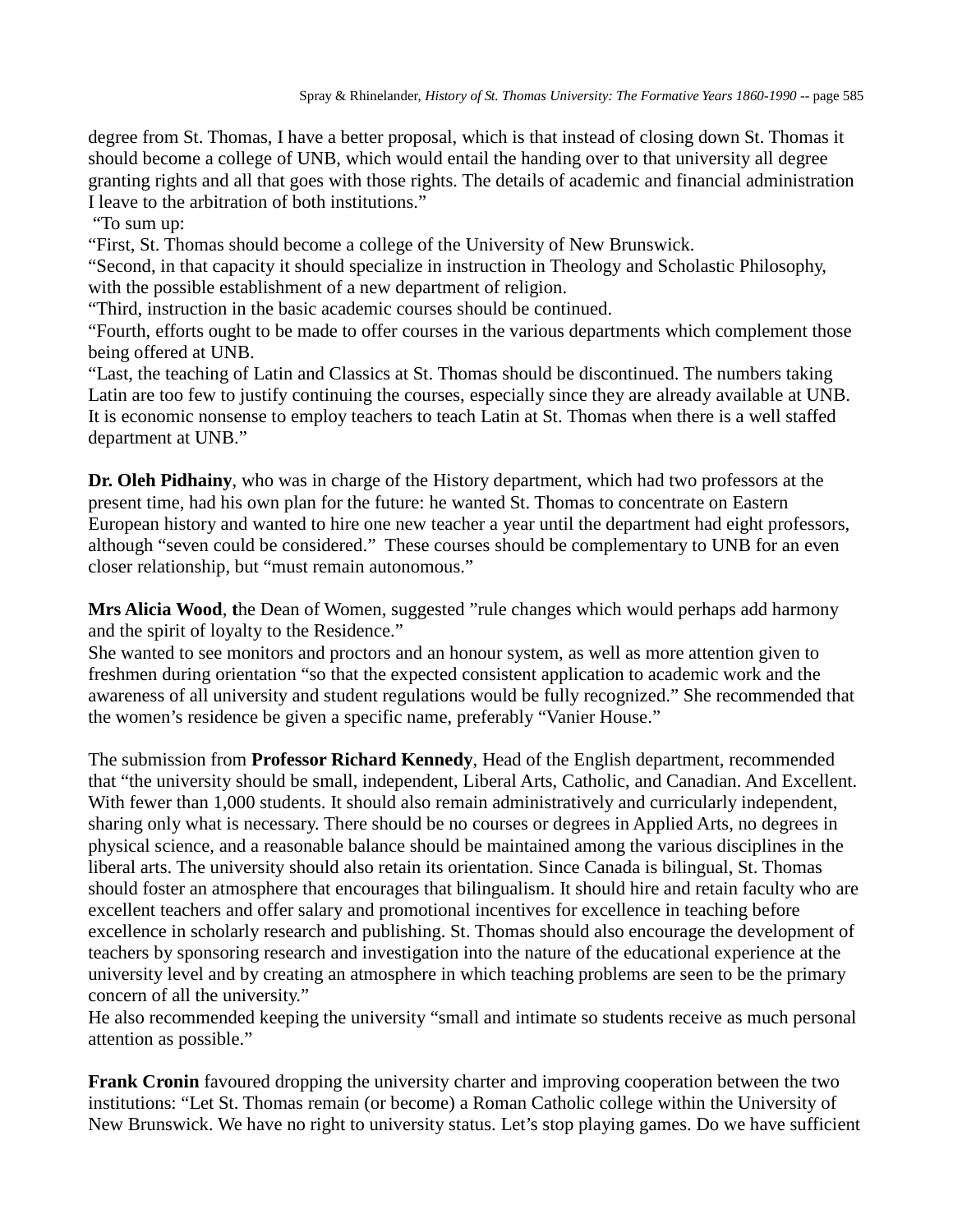reason to present ourself to the public as a Catholic institution of higher learning? Can't see it myself."

**Fr. Brien Waugh** of the Philosophy department felt that St. Thomas should be kept "a small, Canadian, Catholic, Bilingual, Liberal Arts College."

**Fr. Ed Casey** in his submission asked: "Did the move accomplish the aim of the Deutsch Commission: the economic streamlining of higher education in New Brunswick and the reduction of unnecessary duplication? This needs to be explored. Strengths and weaknesses of undergraduate departments need to be looked at, at both institutions, with a view to making available a balanced and coordinated program of studies, which would be a cooperative and non-duplicated program for liberal arts students."

He went on to say that "additional staff is needed. Using Sociology as an example, the student staff ratio (3 faculty for 237 students) is, I feel, unacceptable. I recommend that the Sociology departments at St. Thomas and UNB should be merged, with the aim of eliminating unwanted duplication of courses beyond the introductory, so an honours program could be developed to prepare students to go to graduate study. If a merger is not acceptable, then St. Thomas will have to do something to provide for student needs in the field of sociology."

**Harry Rigby** felt that "the first thing to do is to clearly define the reason for St. Thomas's existence. If we can't do that then we have no right to spend millions to establish a university here unless we can show we are offering students something which they cannot be offered elsewhere in this area.

As far as he was concerned, "St. Thomas is not offering students anything they can not get at UNB. The only possible justification is that they might get more attention, but many departments at St. Thomas are understaffed."

He also asked: "Why come to STU if you are a Catholic? The chapel on campus affords the UNB student exactly the same benefits as a student of St. Thomas. UNB students also have more choice in courses. Do we exist because there is a need, or are we endeavouring to find the need because of our existence?"

He went on to say that "There are complaints about the unsuitability of the residences. Rooms are too small. Poor acoustics. Inadequate space for a reading room. Inadequate lounge. No homey atmosphere. The environment is not enhancing intellectual activity."

He also hoped St. Thomas would not get too big. "1000 is enough, if that is economically feasible." He was "very much in favour of our institution becoming a college of the University of New Brunswick. We could thus retain our identity and be assured of a full complement of students who would in time come to St. Thomas not because they would be not be admitted elsewhere, but because they want to enter here for what we have to offer them."

**Fr. W.V. White**, the Athletic director, pointed out that St. Thomas was getting excellent cooperation from UNB. "There are of course problems for a small university in trying to compete in intercollegiate athletics. St. Thomas should only try to compete in hockey at the university level.

He also felt that: "The ideal solution would seem to be complete affiliation with UNB at the Athletic level. This could be done even if the affiliation did not take place at the academic level, although St. Thomas would then lose its athletic identity while retaining its academic image."

# **Appendix III: Letter from Fr. George Martin to Bishop MacNeil**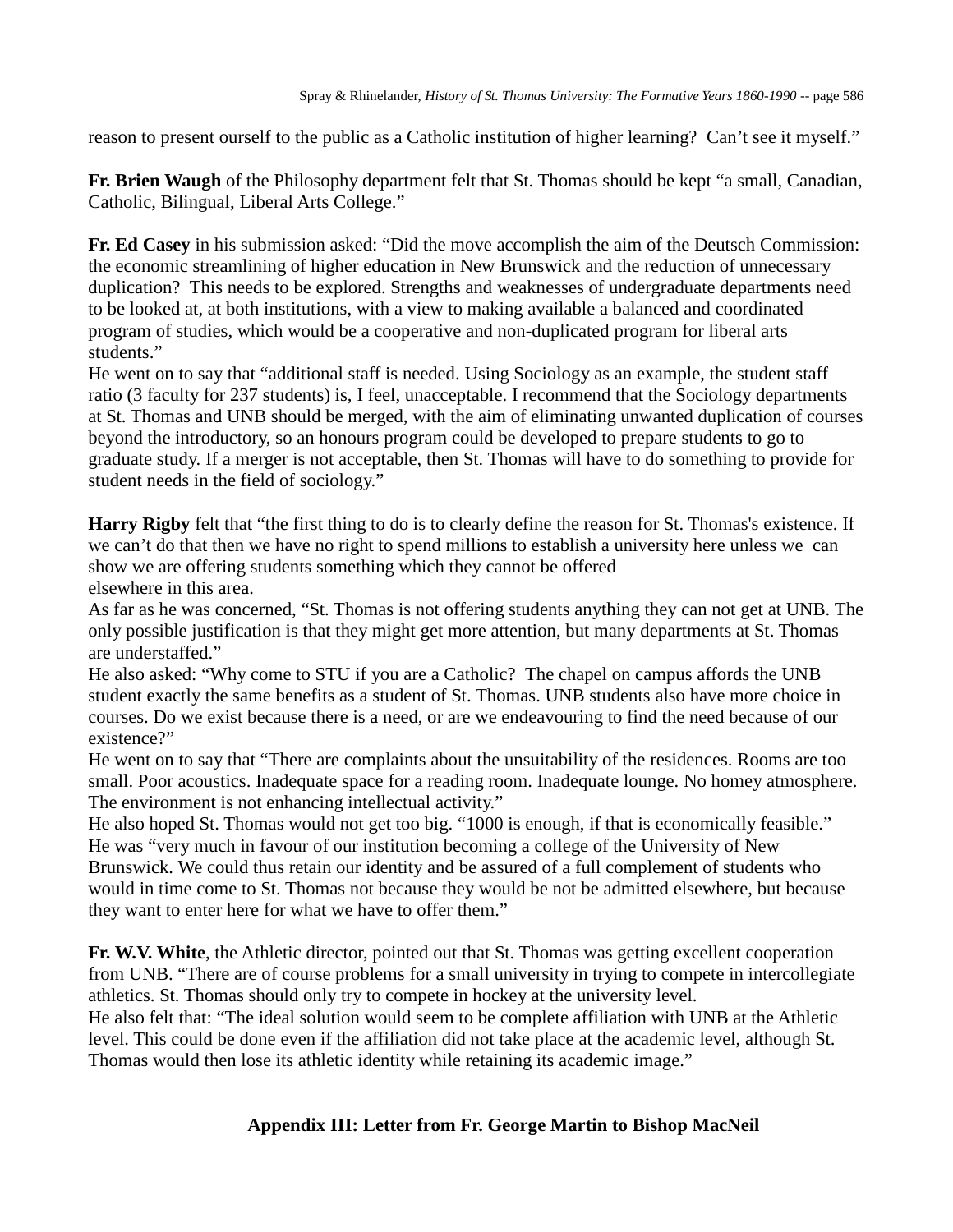## **Letter dated 26-29 September 1970:**

Today I wish to repeat that offer [to resign] and to add to it my suspicion that it would probably be good for me to have a change of job. When I say this I realize that there is some risk in changing jobs; specifically, I might find myself in a situation where I would be less contented, less secure than I am now. I have administrative ability and a lot of administration experience. If I were placed in a situation where this ability and experience were not called upon, would my life be empty and consequently unhappy? The risk of change does not deter me because I am convinced that if I were by temperament or personality unequal to a particular pastoral role assigned me I would at my request be assigned to another job for which I would be better suited. In seeking parish work I would be willing to try anything. I would not expect to start at the top. My own instincts would lead me to suspect:

-that I would be better in a town than in the country

-that I would be better with someone else than alone

-that I would not be very good with teenagers

-that I would probably be inclined to become involved in civic or community affairs

-that I would not be a fixer, renovator, or constructor of church buildings

-that I would be more interested in what went on inside the church than the church building itself.

One of the reasons I keep thinking of entering pastoral work is my age. I am now 46 years old and I have probably contributed all I am going to contribute in the field of Education. If I am going to contribute anything in the pastoral area I had better get at it before it is too late. Given my age, the fact that I have been overweight for years, and the history of early deaths from heart attack in my father's family, I am not a good risk for a long life. Despite the fact that I am overweight, never exercise, and live a completely sedentary life – all of which are admittedly bad – I believe I have more than ordinary energy and capacity for work. I have no hobbies, I play no games, and this I recognize as being a weakness. I drink every day, or to be more specific every night. I think I handle liquor fairly well, although I don't like the psychological dependence I have on it.

One final thing that should be mentioned: I believe I have superior intelligence, but I don't want to study for several reasons, but the least honorable one is that I am afraid of failure. I had one bad experience in that at Fordham, and that was enough for me. I don't know why I failed. It was probably a combination of reasons: I didn't have an adequate undergraduate preparation; I had always had a comparatively easy time with studies and didn't have the guts to cope with a hard situation – in effect I quit; the system was dishonest: in theory they said that graduate studies were designed to prepare scholars and in truth they were to provide a teachingticket; they said that to be successful you had to do certain things, but what you had to do was considerably less than what they proposed: you had to study for exams exactly like college kids must. My failure was more of a personality deficiency than an intelligence failure. If I had been more of a fighter I would have got the degree.

In this connection I must report that although I did not get a degree at Fordham I did receive an education during my two years in NYC. In fact, looking back over my life it was in New York that I began to grow up and got whatever education I possess. My contact there with such things as *New York Times*, *Commonweal*, *America*, *Catholic Worker*, *Cross Currents*, some books, the literature I studied, one or two of the professors, Augustian fathers, New York priests, New York City itself, changed me from a green boy into a person with a fairly wide and open outlook on life, religion, society, politics and books.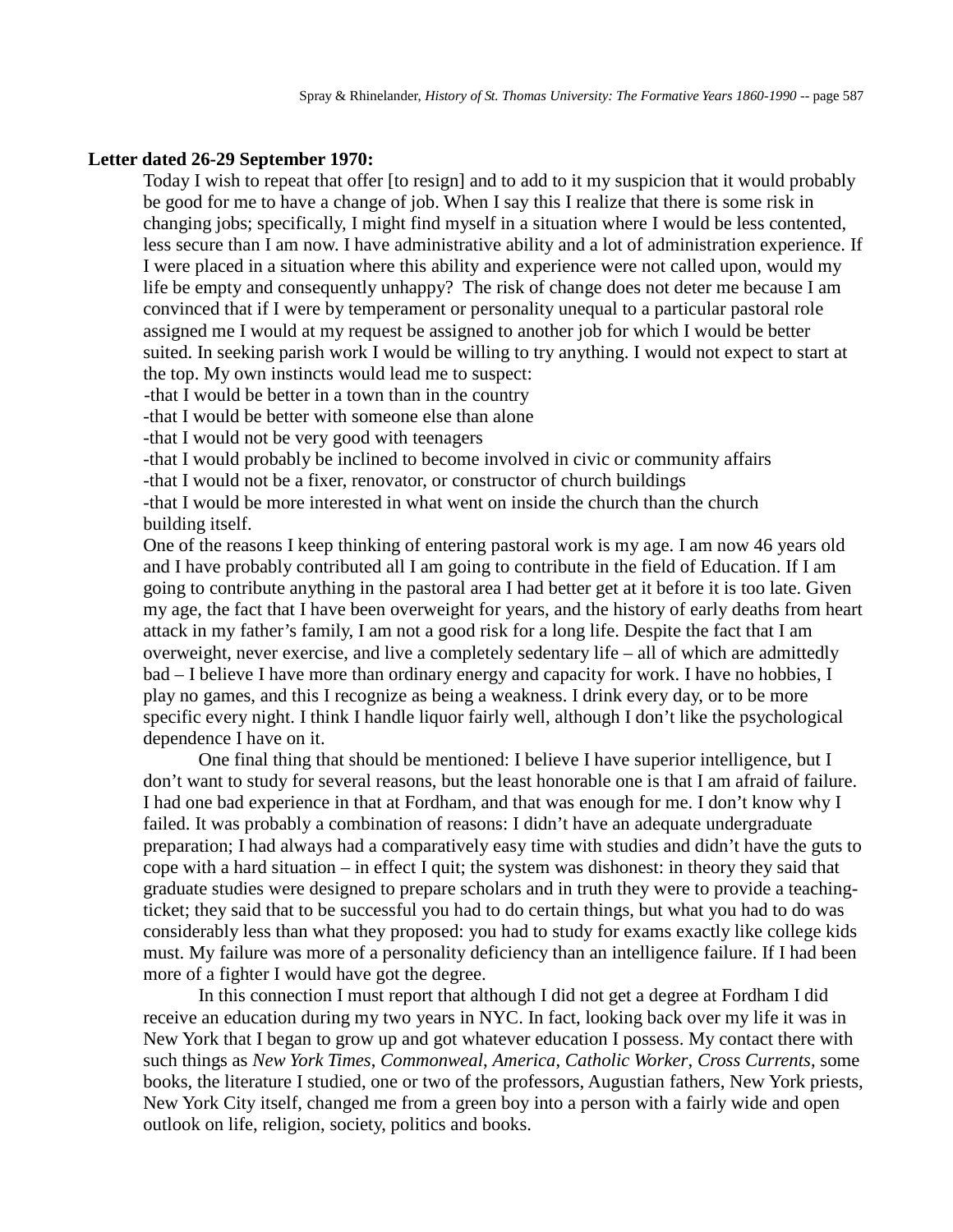I suspect I was something of a know-it-all before I went there, but I came back much wiser, more mature, if somewhat sadder.

I have written all these things because I want you to know whom you are dealing with when you are dealing with me. I may have revealed to you more than I intended. So be it. As long as this helps you to know me better I will be satisfied. The better you know me, the better judgment you can use in appointing me.

## Appendix, September 29, 1970:

I write this appendix to my letter of September 26 (typed September 28) subsequent to receiving comments of a colleague whom I had asked to read my letter dated September 28.

An additional reason for leaving my present work is that I suspect I will be forced out before many years go by. Aside from Father Harrington I have been longest associated with St. Thomas and I represent the old St. Thomas which is almost completely gone now. Given past history, what more logical than that they get rid of the last vestige of the old days, namely me.

Another argument: besides being registrar I also perform part of the function of Dean of Arts or Academic Vice-President, but I don't have the title or the authority. I have heard comments like this at a general faculty meeting during the past academic year: "This just shows our need for a really qualified Dean of Arts." Also it was suggested to me by Msgr. Duffie about six years ago that he and Bishop Leverman had agreed that I should have more authority. I took this to mean that I would be promoted to Dean of Arts or something equivalent. Nothing was ever done. I can only conclude that for one reason or another Msgr. Duffie does not want my promotion. I would not be surprised if some of the lay people on the faculty are eying the job for themselves.

St. Thomas University is very much a one-man show. Until a year ago there was no Bursar; there is no Dean of Arts; there is no Dean of Women (the present incumbent is a young student working on her B.A.). It is frustrating working in a system where lines of authority are not clearly drawn and where one man does nearly everything. One result is that some necessary things, like planning, never get done. Another is that there is no sense of accomplishment. No sense of being on a team working together for clearly defined goals.

That meeting we had yesterday afternoon [referring to an executive meeting concerning students' demands for visiting rights in the residences] was typical of how Msgr. Duffie works. He did not speak. He didn't open his mind to us on the topic at hand. He didn't even describe the background of the situation: his meetings with students last year, and this about open rooms, [or] his discussions with SRC. He didn't attempt to share knowledge. In the past he has always solved problems with students alone. I hear that the present problem has been solved, but I don't really know how and I probably never will know.

In sum, I find Msgr. Duffie a difficult man to work with, and I suspect he finds me the same. This is an additional reason for seeking other work.

## **Appendix IV: The St. Thomas Faculty in Fredericton, 1964-1975**

[**bold type** indicates new appointment to faculty that year] The St. Thomas Faculty in 1964-1965: Hafeez Alexander, BA, MA, Cand PhD (Ottawa) Political Science Anne Bradley, BA (Mt St. Vincent), BEd (STU) Education Fenton Burke, BA (StFX), MA (UNB) English Lit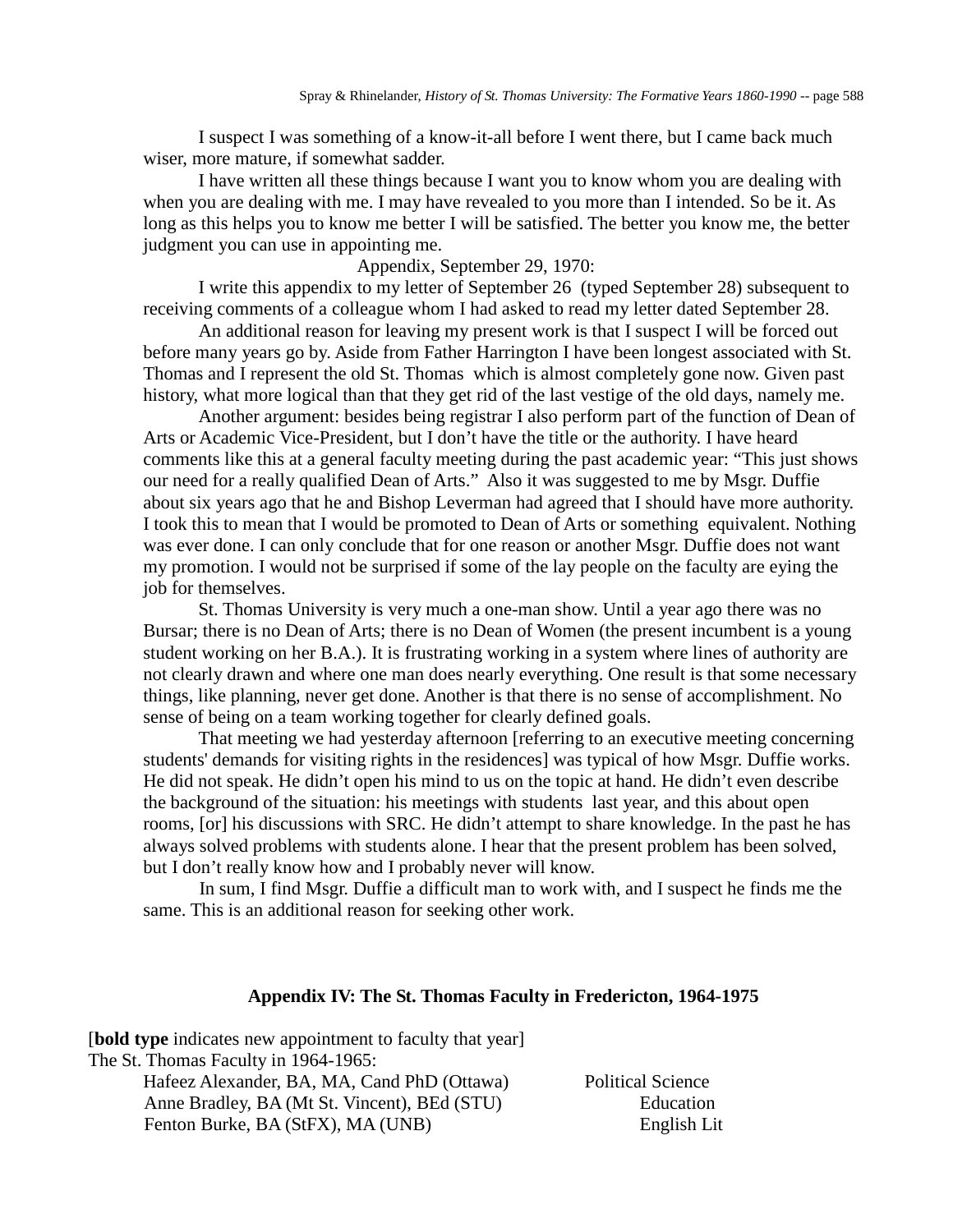| J. Edward Butler, MA (STU)                                      | History                  |
|-----------------------------------------------------------------|--------------------------|
| Rev. Edmund Casey, BA (STU); MEd,                               |                          |
| Cand PhD (St. Louis U (on leave)                                | Sociology                |
| Rev. Vincent Donovan, BA (STU), MA (Fordham)                    | Latin & Classics         |
| Leonard Doucette, BA (London), MA (Brown)                       | Mdn Langs                |
| Msgr. Donald Duffie, BA (St. Joseph's), BCL (UNB),              |                          |
| BCL (Oxford), JCD (Laval)                                       | <b>Political Science</b> |
| Anne Dunnigan, BSc (Dalhousie)                                  | <b>Biology</b>           |
| Leo Ferrari, BSc (Sydney), PhD (Laval)                          | Philosophy               |
| Eugene Gaudet, BA (St. Joseph's), MS (Springfield)              | Education                |
| Rev. George Harrington, MA (Catholic Univ of America) Sociology |                          |
| Rev. A. J. Kandathil, BSc, MSc (Madras);                        |                          |
| BPh, LPh, BD, LD (Kandy); PhD (Notre Dame)                      | Chemistry                |
| Rev. James MacDonald, BA (St. Joseph's)                         | Theology                 |
| Rev. George Martin, BA (STU)                                    | English Lit              |
| Rev. Bernard Murchland, BA (St. Joseph's),                      |                          |
| STB (U of Mtl), MA (Ottawa), Cand PhD (Buffalo)                 | English                  |
| Patrick Murray, BA (St. Joseph's)                               | Philosophy               |
| Oleh Pidhaini, BA (Toronto); MA, PhD (McGill)                   | <b>History</b>           |
| Rev. J. Winfield Poole, BA (St. Joseph's), BEd (STU),           |                          |
| STD (U of Montreal), MA (Fordham)                               | Mathematics              |
| Rev. W. D. Walsh, BA (STU), Cand MA (Fordham)                   | <b>History</b>           |
| Rev. R. O'Brien Waugh, CSC, BA (SMU);                           |                          |
| MA, Cand PhD (Notre Dame)                                       | Philosophy               |
| Additions to St. Thomas Faculty in 1965-1966:                   |                          |
| Rev. Roger Belanger, BA (U of Montreal)                         | Spanish                  |
| Allen Bentley, BA, MA, Cand PhilM (U of Toronto)                | English Lit              |
| Gerald Cyr, BA (St. Joseph's), LPh (U of Montreal)              | French                   |
| Anna Maria Kinsella, HDip (Rome)                                | French                   |
| Noel Kinsella, BA (Dublin); BD, STL (Lateran);                  |                          |
| LPh, PhD (Angelicum)                                            | Psychology               |
| Rev. Wilfred Murchland, BA (St. Joseph's),                      |                          |
| STL (Angelicum)                                                 | Theology                 |
| Rev. W. J. Nugent, BA (STU), STB (U of Ottawa)                  | Sociology                |
| <b>Oscar Pudymaitis, BA, MA (Dalhousie)</b>                     | <b>Political Science</b> |
| Additions to St. Thomas Faculty in 1966-1967:                   |                          |
| John Brebner, BA (STU), MA (UNB)                                | English Lit              |
| Francis Cronin, BA (SMU); MA, Cand PhD (Fordham)                | Philosophy               |
| J. Theodore Daigle, BA. BPed (Moncton)                          | French                   |
| Gillian Davies, BA (U of London)                                | French                   |
| <b>Judith Kennedy, BA, MA, BLitt (Oxford)</b>                   | English Lit              |
| <b>Richard Kennedy, BA (Windsor), MA (Western)</b>              | English Lit              |
| Rev. Louis Kingston, BA (Moncton); BTh (Montreal);              |                          |
| STL, STD (Angelicum)                                            | Theology                 |
| Harry Rigby, BA (Moncton), Bth (Montreal)                       | Latin                    |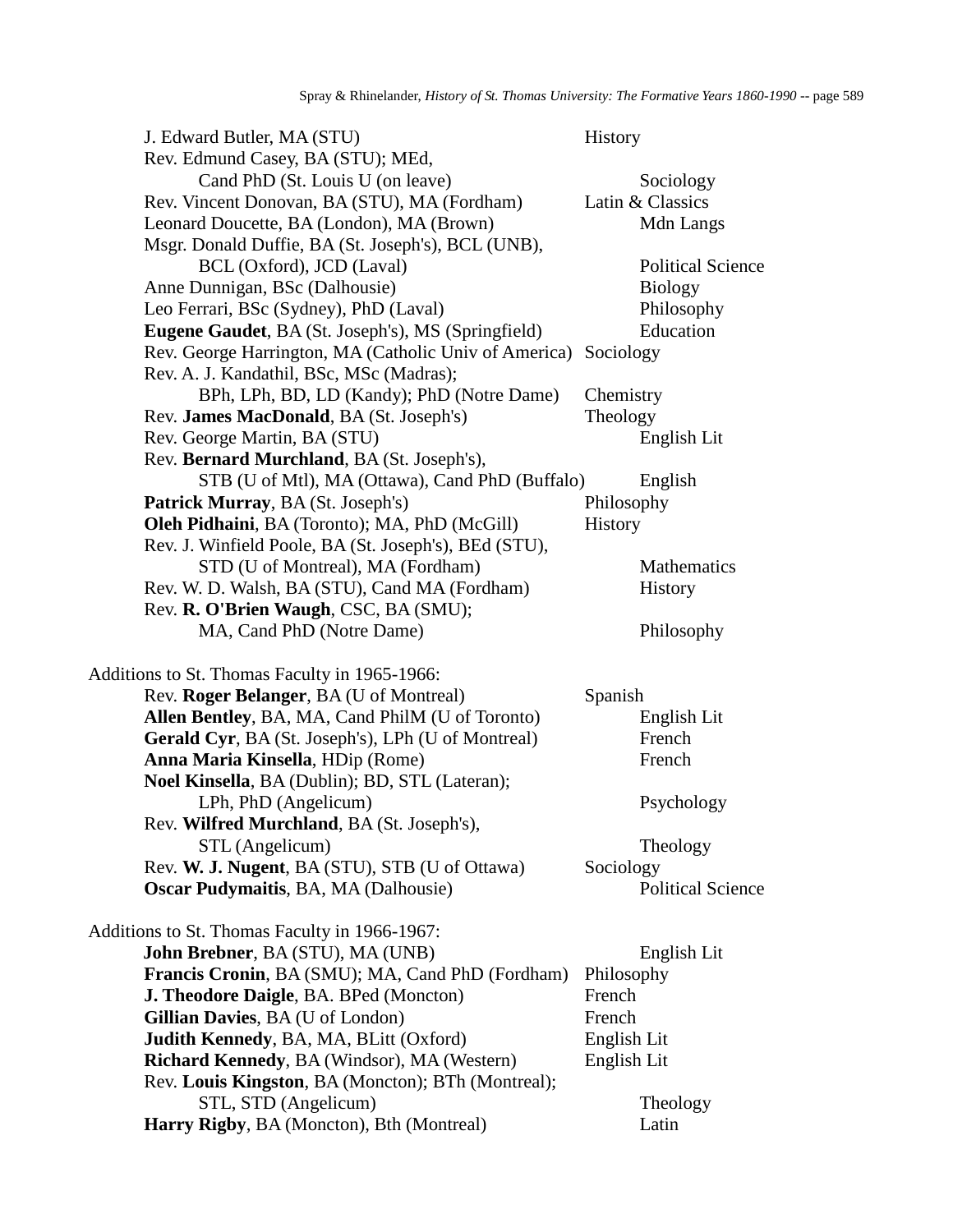| Additions to St. Thomas Faculty in 1967-1968:                      |                |                          |
|--------------------------------------------------------------------|----------------|--------------------------|
| Robert Campbell, BSc (StFX), MA (UNB)                              | English Lit    |                          |
| George Haley, BA (StFX), MA (UNB)                                  |                | English                  |
| Ronald Johnson, BA (MtA), MA (UNB)                                 | Psychology     |                          |
| <b>Robert Kelly, BA (Acadia), MA (UNB)</b>                         |                | Economics                |
| <b>James Reither, BS (St. Cloud State College Minn)</b>            | English Lit    |                          |
| Claudia Whalen, BA (Sacré Coeur), MSc (McGill)                     |                | Psychology               |
| Additions to St. Thomas Faculty in 1968-1969:                      |                |                          |
| Arun Datta, BA, MA (Calcutta), PhD (Buffalo)                       | Psychology     |                          |
| John Deely, BA, MA, PhD (Aquinas Inst)                             | Philosophy     |                          |
| Russell Hunt, BA, MA (Wayne State);                                |                |                          |
| Cand PhD (Northwestern)                                            |                | English Lit              |
| Sr Elizabeth Legere, BA, MA (UNB), PhD (CatholicUofA)              |                | Education                |
| Marguerite Michaud, BA, MA (StFX), PhD (Montreal),                 |                |                          |
| EdD (Moncton)                                                      |                | French                   |
| <b>E. Paul Morrissy</b> , BA (StFX); BA, MA (U of the Americas)    |                | Anthropology             |
| <b>Marion Owen, BA (Michigan State)</b>                            |                | English Lit              |
| Katherine Robinson, BA, MA (UNB)                                   |                | French                   |
| William Spray, BA, MA (UNB), PhD (U of London)                     |                | History                  |
| G. Thambidurai, MA (Madras)                                        |                | Psychology               |
| Rev. Arnold Toner, BA (St. Joseph's), STL (Montreal)               | Theology       |                          |
| Peter Toner, BA (STU), MA (UNB)                                    |                | History                  |
| Rev. William White, BA (St. Joseph's)                              |                | Education                |
| Additions to St. Thomas Faculty in 1969-1970:                      |                |                          |
| Walter Avis, BSc (Alberta), MA (Calgary), PhD (Toronto) Psychology |                |                          |
| Roland Carty, BSc (UNB), BA (Oxford)                               |                | <b>Political Science</b> |
| Francis Coghlan, BA, BSc (U of London);                            |                |                          |
| MA (Notre Dame); PhD (Bryn Mawr)                                   |                | <b>History</b>           |
| <b>Juergen Doerr</b> , BA (Saskatoon); MA, Cand PhD (Oregon)       |                | History                  |
| Herbert Goltz, BS (Carthage), MS (U of Wisconsin),                 |                |                          |
| Cand PhD (W Ontario)                                               |                | <b>History</b>           |
| Rev. Joseph Higgins, BA (St. Joseph's), STL (Gregorian) Theology   |                |                          |
| Lewis Morgan, BA (UNB)                                             | <b>History</b> |                          |
| <b>Edward Mullaly, BA (Windsor), MA (UNB)</b>                      |                | English Lit              |
| Patricia Pacey, BA (UNB), MA (McGill)                              | English Lit    |                          |
| <b>Jonathan Rahn, BA (STU), MA (Toronto)</b>                       | French         |                          |
| Rev. Richard Renshaw, BA (Notre Dame), MA (Toronto) Philosophy     |                |                          |
| Thomas Simms, BA (MtA), MA (UNB)                                   | Education      |                          |
| Nils Vikander, BA (Concordia)                                      |                | Sociology                |
| Charles Waddell, BA (UNB), MA (Western)                            |                | Psychology               |
| Additions to St. Thomas Faculty in 1970-71:                        |                |                          |
| <b>Stanley Atherton, BA (Acadia), MA (Western)</b>                 |                | English Lit              |

**Standard, Standard, Atherton, Atherton, Académic English Lit<br>Psychology** Audrey Cooley, BA, MA (UNB)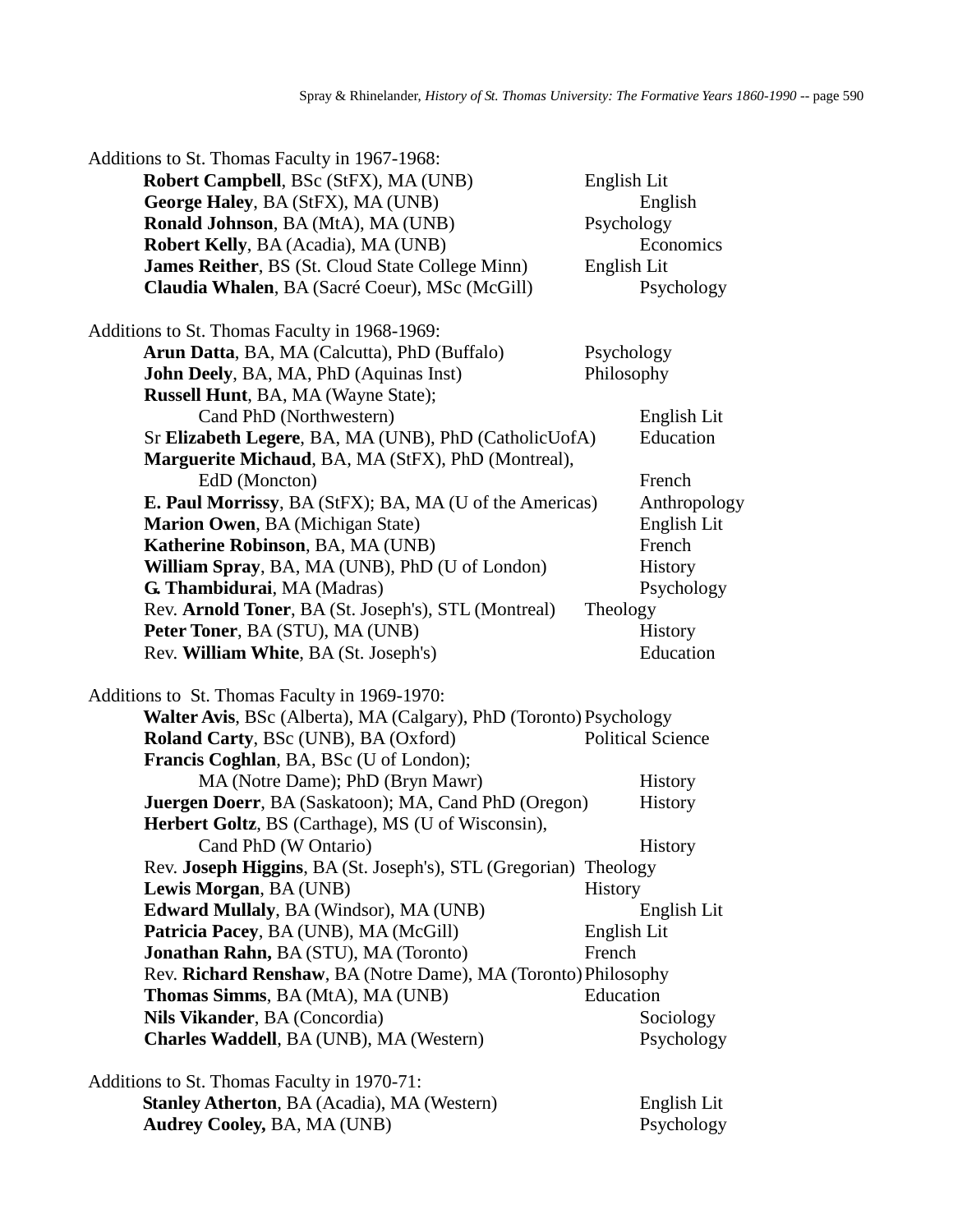| John Gillis, BA, MA (UNB)                                                   | Psychology               |
|-----------------------------------------------------------------------------|--------------------------|
| Daniel Gleason, BA, MA (Southern Illinois),                                 |                          |
| Cand PhD (Notre Dame)                                                       | History                  |
| <b>Thomas Good, BA (Toronto), MA (Queen's)</b>                              | Economics                |
| Rev. John Jennings, BA (StFX),                                              |                          |
| LMS (Pontifical Inst of Medieval Studies, Toronto)                          | <b>History</b>           |
| Brian Kinsley, BA (Manitoba), MA (Alberta)                                  | Sociology                |
| Robert Lake, BA, MA (McMaster); PhD (Toronto)                               | Psychology               |
| Robert Lewis, BS, MEd (Kansas), EdD (Maine)                                 | Psychology/Education     |
| <b>Kenneth Marsh, BS (Juniata), MS (Delaware),</b>                          |                          |
| PhD (Waterloo)                                                              | Psychology               |
| Alan Mason, BA (Sacramento), Cand PhD (U of Calif)                          | Anthropology             |
| <b>Sidney Pobihushchy, BA (SMU)</b>                                         | <b>Political Science</b> |
| Anthony Rhinelander, BA (Yale), BA, MA (Cambridge),                         |                          |
| MA, Cand PhD (Columbia)                                                     | <b>History</b>           |
| Rev. Marc Smith, CSC, BA (UNB), STB (Gregorian),                            |                          |
| BTh (Ottawa)                                                                | Philosophy               |
| Leroy Washburn, BPE, BA (UNB)                                               | Education                |
| Additions to St. Thomas Faculty in 1971-72                                  |                          |
| <b>Maurice Boulay, BA (STU), MPs (Ottawa)</b>                               | Psychology               |
| Anthony Brennan, BA (Oxford); MA, PhD (McMaster) English Lit                |                          |
| Wendy Brennan, BA (Manchester), MA (UBC),                                   |                          |
| PhD (McMaster)                                                              | Psychology               |
| Richard Costello, BA (Sacramento), MA (Stanford)                            | Anthopology              |
| John Dreijmanis, BA (Suffolk), MA (Boston College)                          | <b>Political Science</b> |
| Nela Hidalgo, BFL (UNC, Argentina), MA (UNB)                                | Spanish                  |
| Gary Hughes, BA (United), MA, PhD (Manitoba)                                | Psychology               |
| Nathan Kollar, BA (St. Bonaventure), STB (Lateran),                         |                          |
| MA (Notre Dame), STL, STD (Catholic U of America) Theology                  |                          |
| Françoise MacKenzie, CELB (Classiques)                                      | French                   |
| Robert Monterio, BA (StFX), MEd (Maine)                                     | Education                |
| <b>John Patterson</b> , BA, MA (Toronto)                                    | French                   |
| Ron Philipchalk, BA(Victoria), MA (UBC), PhD(Western)                       | Psychology               |
| Rev. Robert Smith, BA (Sir George Williams), BTh,                           |                          |
| BD (King's), PhD (Exeter)                                                   | Theology                 |
| Kathleen Driscoll Strouch, BA, MA (Connecticut)                             | Sociology                |
| Robert Strouch, BA, MA (Connecticut)                                        | Sociology                |
| William Vaughn, BA (California), MA (Washington)                            |                          |
| Additions to St. Thomas Faculty in 1972-73:                                 |                          |
| Joan McFarland, BA Thomas's New Administrators (Victoria), MA, PhD (McGill) |                          |
| Economics                                                                   |                          |
| Roger Moore, BA (Bristol), MA (Toronto)                                     | Spanish                  |
| Michael Vickers, BA (Western), MA (Carleton)                                | <b>Political Science</b> |

Additions to St. Thomas Faculty in 1973-74: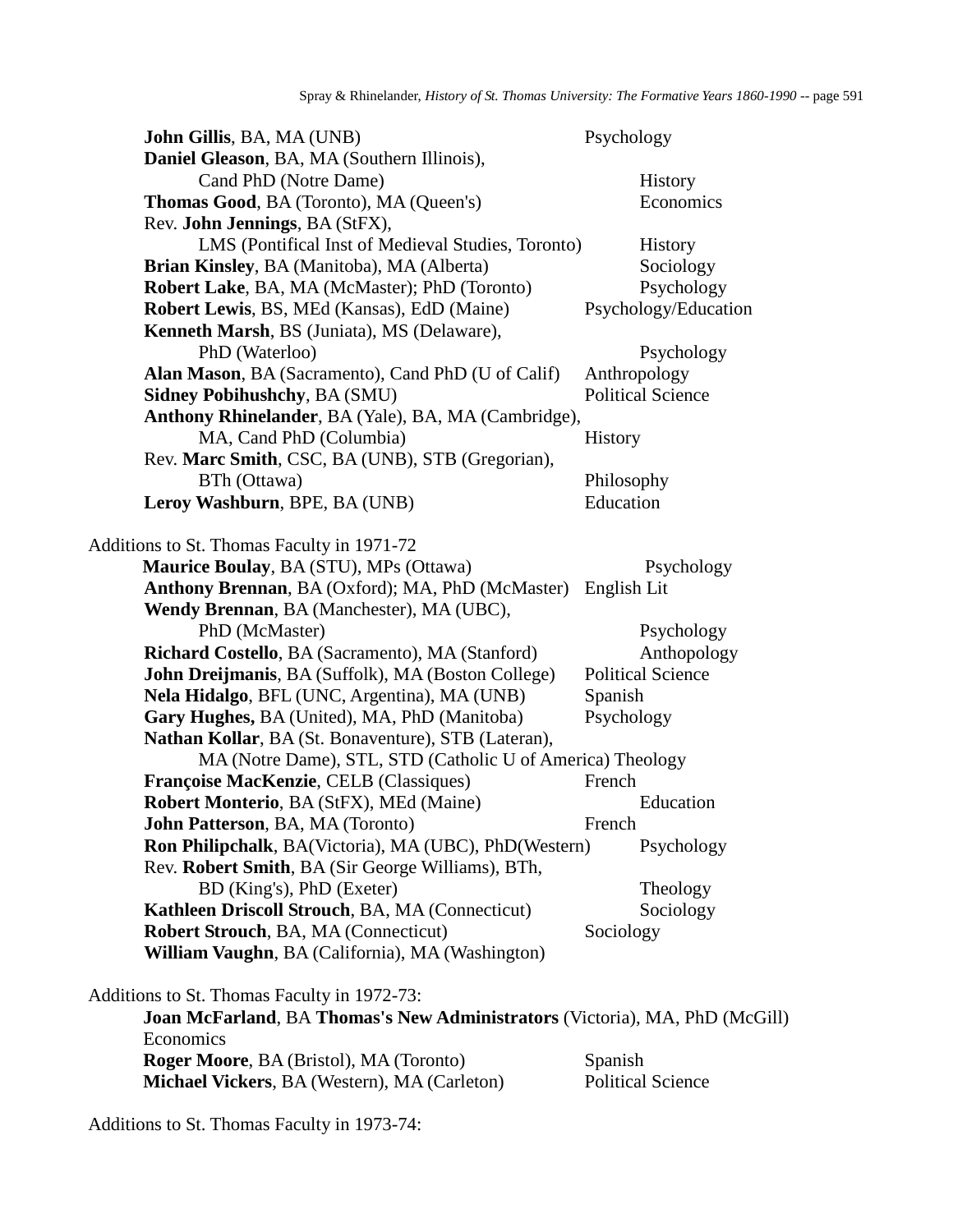| Sandra Costello, BA (Sacramento), MA (Stanford)                | Sociology                |
|----------------------------------------------------------------|--------------------------|
| Elizabeth Goguen, BA(Moncton) MA(Montreal), BEd(Moncton)       | French                   |
| Jerry Tossounian, BA, MA (California)                          | Italian                  |
| John Vast-Binder, BA (Michigan State), NA (Northwestern)       | Sociology                |
| Peter Weeks, BA (Carleton), MA (Toronto)                       | Sociology                |
|                                                                |                          |
| St. Thomas Faculty in 1974-75:                                 |                          |
| Hafeez Alexander, BA, MA (Ottawa)                              | <b>Political Science</b> |
| James Asher, BA (STU)                                          | Philosophy               |
| Stanley Atherton, BA (Acadia), MA (Western)                    | English Lit              |
| Judith Avis, BA (Queens), MSW (Toronto)                        | Psychology               |
| Walter Avis, BSc (Alberta), MA (Calgary), PhD (Toronto)        | Psychology               |
| Allen Bentley, BA, MA, PhilM (U of Toronto)                    | English Lit              |
| Maurice Boulay, BA (STU), MPs (Ottawa)                         | Psychology               |
| Anthony Brennan, BA (Oxford); MA, PhD (McMaster)               | English Lit              |
| Fenton Burke, BA (StFX), MA (UNB)                              | English Lit              |
| Richard Costello, BA (Sacramento), Cand PhD (California)       | Anthropology             |
| Francis Cronin, BA (SMU); MA, PhD (Fordham)                    | Philosophy               |
| J. Theodore Daigle, BA. BPed (Moncton)                         | French                   |
| Gillian Davies, BA (U of London) (on leave)                    | French                   |
| Juergen Doerr, BA (Saskatoon); MA, PhD (Oregon)                | History                  |
| Rev. Vincent Donovan, BA (STU), MA (Fordham)                   | Latin & Classics         |
| John Dreijmanis, BA (Suffolk), MA (Boston College)             | <b>Political Science</b> |
| William Dunn, BA (STU), MA (Toronto)                           | Sociology                |
| Leo Ferrari, BSc (Sydney), PhD (Laval)                         | Philosophy               |
| Daniel Gleason, BA, MA (So Illinois), PhD (Notre Dame)         | History                  |
| Elizabeth Goguen, BA(Moncton) MA(Montreal), BEd(Moncton)       | French                   |
| Herbert Goltz, BS (Carthage), MS (U of Wis), PhD (Western)     | History                  |
| Thomas Good, BA (Toronto), MA (Queen's)                        | Economics                |
| Wayne Grannan, Beng (NSTC), BA, MA (Dalhousie)                 | Philosophy               |
| Nela Hidalgo, BFL (UNC, Argentina), MA (UNB)                   | Spanish                  |
| Rev. Joseph Higgins, BA (St. Joseph's), STL (Gregorian)        | Theology                 |
| Russell Hunt, BA, MA (Wayne State), PhD (Northwestern)         | English Lit              |
| Rev. John Jennings, BA (StFX), STB (Laval),                    |                          |
| LMS (Pontifical Inst of Medieval Studies, Toronto)             | History                  |
| Judith Kennedy, BA, MA, BLitt (Oxford)                         | English Lit              |
| Richard Kennedy, BA (Windsor), MA (Western), BLitt (Oxford)    | English Lit              |
| Rev. Louis Kingston, BA (Moncton); BTh (Montreal);             |                          |
| STL, STD (Angelicum)                                           | Theology                 |
| Anna Maria Kinsella, HDip, DLIT (Rome)                         | French                   |
| Noel Kinsella, BA (Dublin); BD, STL, STD (Lateran);            |                          |
| LPh, PhD (Angelicum)                                           | Psychology               |
| Robert Lake, BA, MA (McMaster), PhD (Toronto)                  | Psychology               |
| Sr Elizabeth Legere, BA, MA (UNB), PhD (Catholic U of America) | Education                |
| Robert Lewis, BS, MEd (Kansas), EdD (Maine)                    | Education                |
| Kenneth Marsh, BS (Juniata), MS (Delaware)                     | Psychology               |
| Alan Mason, BA (Sacramento), Cand PhD (U of Calif)             | Anthropology             |
|                                                                |                          |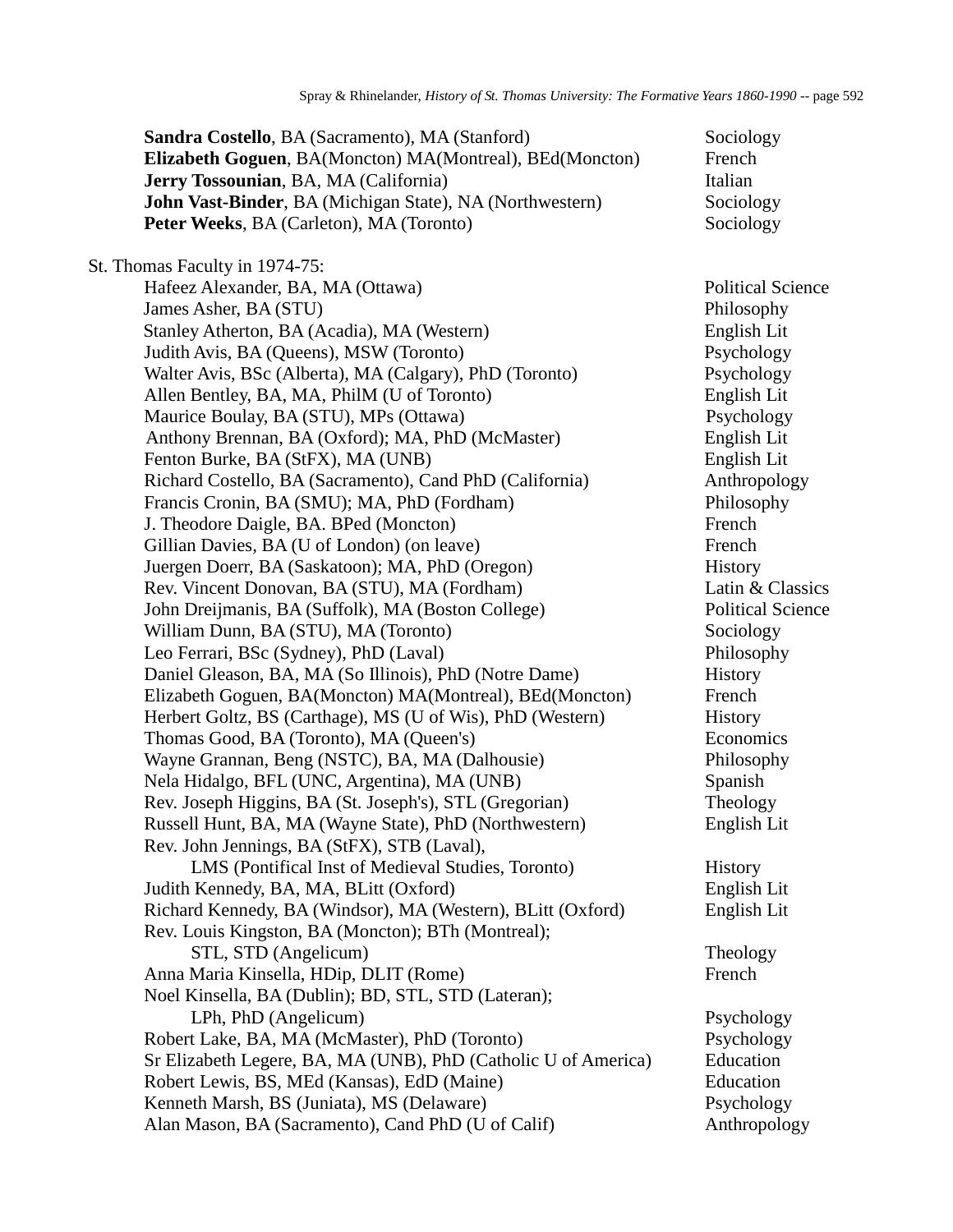| Joan McFarland, BA (Victoria), MA, PhD (McGill)                | Economics                |
|----------------------------------------------------------------|--------------------------|
| John McKendy, BA (StFX), MA (Toronto)                          | Sociology                |
| Robert Monterio, BA (StFX), MEd (Maine)                        | Education                |
| Roger Moore, BA (Bristol), MA (Toronto)                        | French & Spanish         |
| E. Paul Morrissy, BA (StFX); BA, MA (U of the Americas)        | Anthropology             |
| Sr Margaret O'Neill, BEd (Western Wash), MEd (Seattle)         |                          |
| PhD (Fordham)                                                  | Education                |
| Marion Owen-Fekete, BA (Michigan State)                        | English Lit              |
| John Patterson, BA, MA (Toronto)                               | French                   |
| J. Winfield Poole, BA (St. Joseph's), BEd (STU),               |                          |
| STD (U of Montreal), MA (Fordham)                              | Mathematics              |
| Jonathan Rahn, BA (STU), MA (Toronto)                          | French                   |
| James Reither, BS (St. Cloud State College), PhD (Oregon)      | English Lit              |
| Anthony Rhinelander, BA (Yale), BA, MA (Cambridge),            |                          |
| MA, PhD (Columbia)                                             | History                  |
| Harry Rigby, BA (Moncton), BTh (Montreal)                      | Latin                    |
| Katherine Robinson, BA, MA (UNB), Cert (Sorbonne)              | French                   |
| Rev. Marc Smith, CSC, BA (UNB), STB (Gregorian), BTh (Ottawa), |                          |
| MA(UNB)                                                        | Philosophy               |
| William Spray, BA, MA (UNB), PhD (U of London)                 | History                  |
| Kathleen Driscoll Strouch, BA, MA (Connecticut)                | Sociology                |
| Robert Strouch, BA, MA (Connecticut)                           | Sociology                |
| L. Mulry Tetlow, AB, MA (Springhill), STL (St. Louis U),       |                          |
| MA, PhD (Fordham)                                              | Psychology               |
| Patricia Pacey Thornton, BA (UNB), MA (McGill)                 | English Lit              |
| Rev. Arnold Toner, CSC, BA (St. Joseph's), STL (Montreal)      | Theology                 |
| William Vaughn, BA (California), MA (Washington)               | <b>Political Science</b> |
| Leroy Washburn, BPE, BA (UNB)                                  | Education                |
| Rev. R. O'Brien Waugh, CSC, BA (SMU), MA (Notre Dame)          | Philosophy               |
| Peter Weeks, BA (Carleton), MA (Toronto)                       | Sociology                |
| Claudia Whalen, BA (Sacré-Coeur), MSc (McGill)                 | Psychology               |